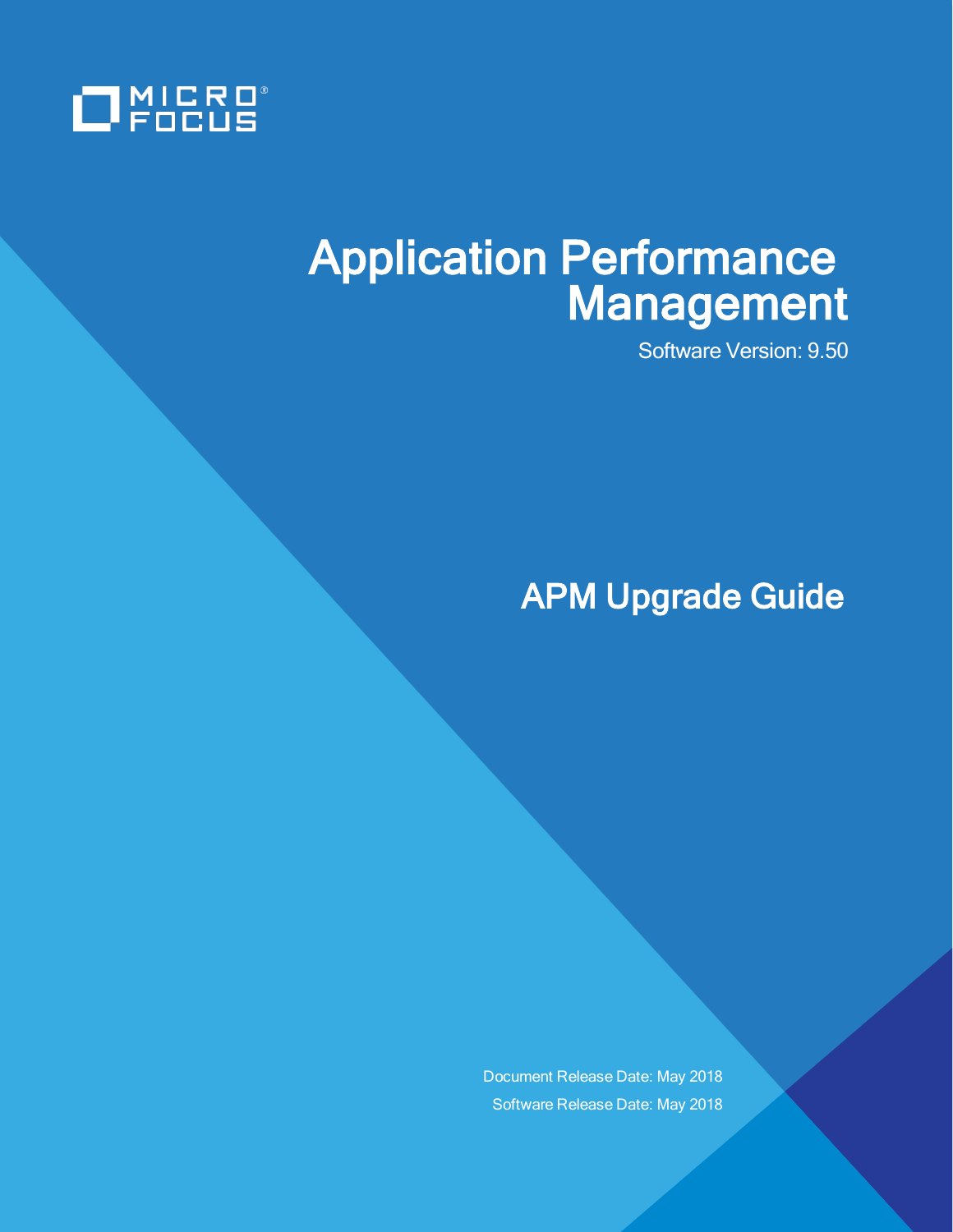### Legal notices

### **Warranty**

The only warranties for products and services of Micro Focus and its affiliates and licensors ("Micro Focus") are set forth in the express warranty statements accompanying such products and services. Nothing herein should be construed as constituting an additional warranty. Micro Focus shall not be liable for technical or editorial errors or omissions contained herein. The information contained herein is subject to change without notice.

## Restricted rights legend

Confidential computer software. Except as specifically indicated otherwise, a valid license from Micro Focus is required for possession, use or copying. Consistent with FAR 12.211 and 12.212, Commercial Computer Software, Computer Software Documentation, and Technical Data for Commercial Items are licensed to the U.S. Government under vendor's standard commercial license.

## Copyright notice

© Copyright 2005-2018 Micro Focus or one of its affiliates

## Trademark notices

Adobe® and Acrobat® are trademarks of Adobe Systems Incorporated.

AMD, the AMD Arrow symbol and ATI are trademarks of Advanced Micro Devices, Inc.

Citrix® and XenDesktop® are registered trademarks of Citrix Systems, Inc. and/or one more of its subsidiaries, and may be registered in the United States Patent and Trademark Office and in other countries.

Google™ and Google Maps™ are trademarks of Google Inc.

Intel®, Itanium®, Pentium®, and Intel® Xeon® are trademarks of Intel Corporation in the U.S. and other countries.

iPad® and iPhone® are trademarks of Apple Inc.

Java is a registered trademark of Oracle and/or its affiliates.

Linux® is the registered trademark of Linus Torvalds in the U.S. and other countries.

Microsoft®, Windows®, Lync®, Windows NT®, Windows® XP, Windows Vista® and Windows Server® are either registered trademarks or trademarks of Microsoft Corporation in the United States and/or other countries.

NVIDIA® is a trademark and/or registered trademark of NVIDIA Corporation in the U.S. and other countries.

Oracle is a registered trademark of Oracle Corporation and/or its affiliates.

Red Hat® is a registered trademark of Red Hat, Inc. in the United States and other countries.

SAP® is the trademark or registered trademark of SAP SE in Germany and in several other countries.

UNIX® is a registered trademark of The Open Group.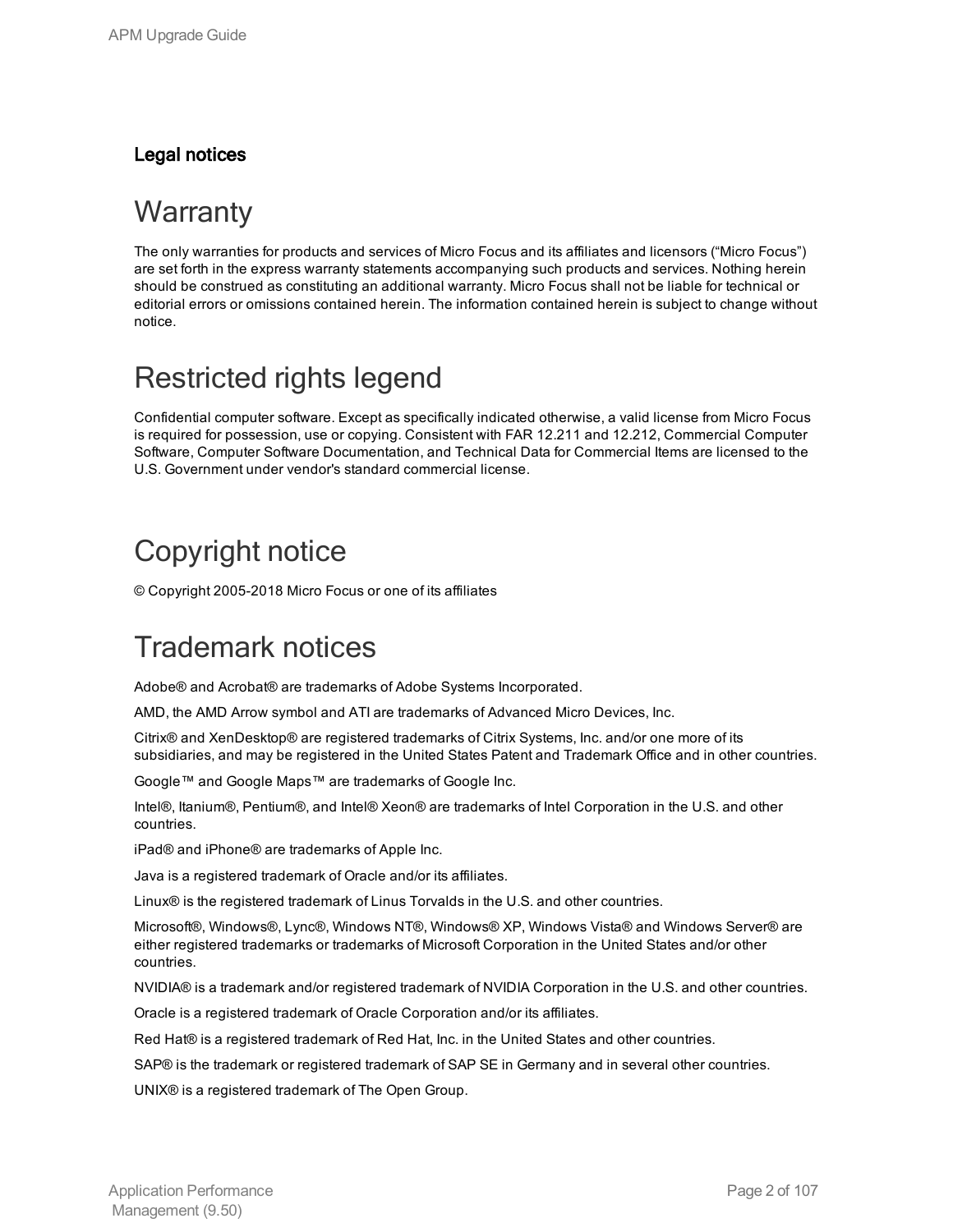### Documentation updates

The title page of this document contains the following identifying information:

- Software Version number, which indicates the software version.
- Document Release Date, which changes each time the document is updated.
- Software Release Date, which indicates the release date of this version of the software.

To verify you are using the most recent edition of a document, go to [https://softwaresupport.softwaregrp.com/group/softwaresupport/search-result?doctype=manuals?keyword=.](https://softwaresupport.softwaregrp.com/group/softwaresupport/search-result?doctype=manuals?keyword=)

To check for recent software patches, go to [https://softwaresupport.softwaregrp.com/group/softwaresupport/search-result?doctype=patches?keyword=.](https://softwaresupport.softwaregrp.com/group/softwaresupport/search-result?doctype=patches?keyword=)

This site requires that you register for a Passport and sign in. To register for a Passport ID, go to <https://cf.passport.softwaregrp.com/hppcf/login.do>.

Or click the **Register** link at the top of the Software Support page.

You will also receive updated or new editions if you subscribe to the appropriate product support service. Contact your sales representative for details.

The title page of this document contains the following identifying information:

- Software Version number, which indicates the software version.
- Document Release Date, which changes each time the document is updated.
- Software Release Date, which indicates the release date of this version of the software.

To verify you are using the most recent edition of a document, go to [https://softwaresupport.softwaregrp.com/group/softwaresupport/search-result?doctype=online](https://softwaresupport.softwaregrp.com/group/softwaresupport/search-result?doctype=online help) help.

This site requires that you register for a Passport and sign in. To register for a Passport ID, go to <https://cf.passport.softwaregrp.com/hppcf/login.do>.

You will also receive updated or new editions if you subscribe to the appropriate product support service. Contact your sales representative for details.

For information and details about the products, services, and support that offers, contact your Client Director.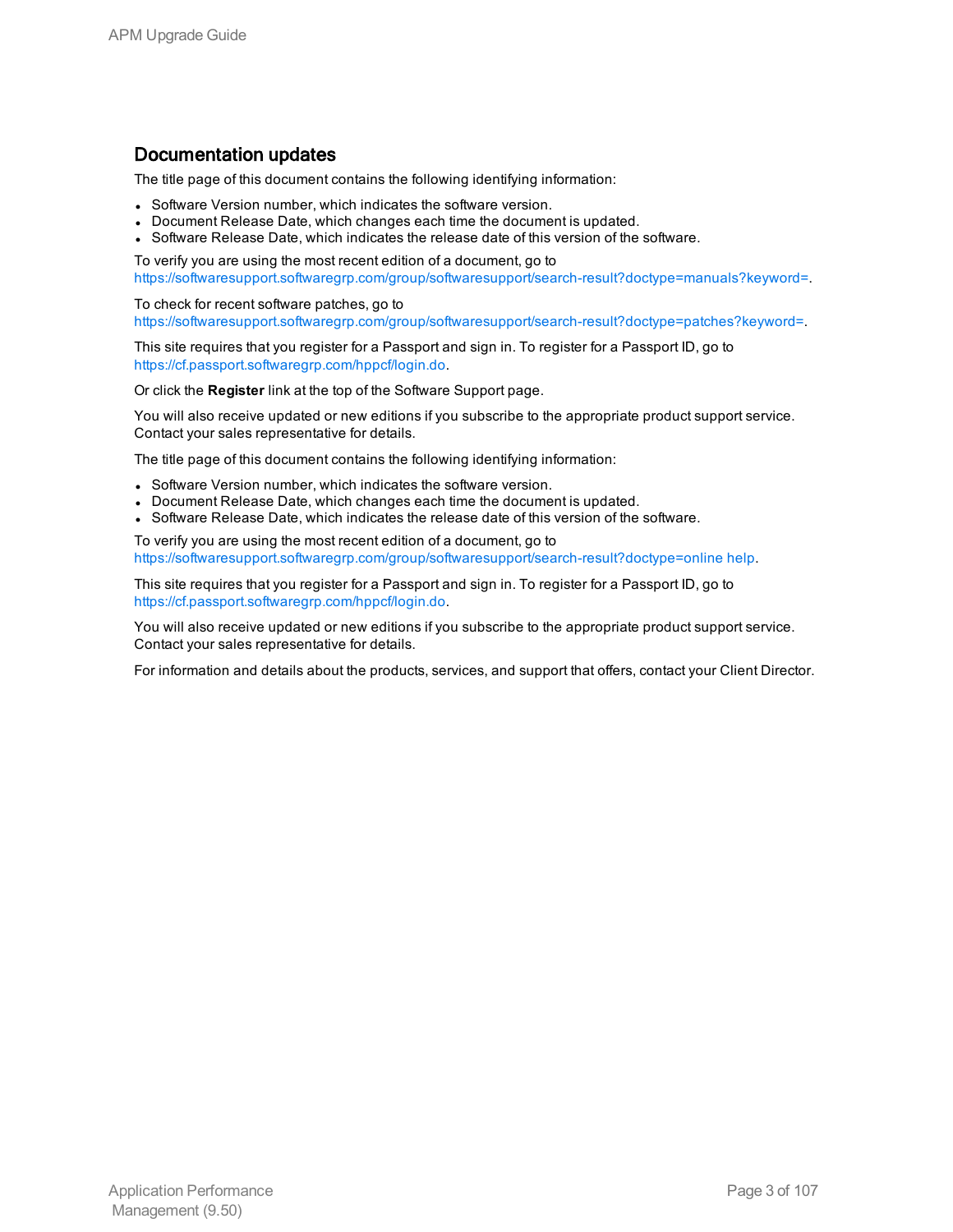### Support

Visit the Software Support Online web site at <https://softwaresupport.softwaregrp.com/>.

This web site provides contact information and details about the products, services, and support that offers.

online support provides customer self-solve capabilities. It provides a fast and efficient way to access interactive technical support tools needed to manage your business. As a valued support customer, you can benefit by using the support web site to:

- Search for knowledge documents of interest
- Submit and track support cases and enhancement requests
- Manage software licenses
- Download new versions of software or software patches
- Access product documentation
- Manage support contracts
- Look up support contacts
- Review information about available services
- Enter into discussions with other software customers
- Research and register for software training

Most of the support areas require you to register as a Passport user and sign in. Many also require a support contract.

To register for a Passport ID, go to [https://cf.passport.softwaregrp.com/hppcf/login.do.](https://cf.passport.softwaregrp.com/hppcf/login.do)

Visit the Software Support Online web site at <https://softwaresupport.softwaregrp.com/>.

This web site provides contact information and details about the products, services, and support that offers.

online support provides customer self-solve capabilities. It provides a fast and efficient way to access interactive technical support tools needed to manage your business. As a valued support customer, you can benefit by using the support web site to:

- Search for knowledge documents of interest
- Submit and track support cases and enhancement requests
- Manage software licenses
- Download software
- Access product documentation
- Manage support contracts
- Look up support contacts
- Review information about available services
- Enter into discussions with other software customers
- Research and register for software training

Most of the support areas require you to register as a Passport user and sign in. Many also require a support contract.

To register for a Passport ID, go to <https://softwaresupport.softwaregrp.com/>.

To check for recent updates or to verify that you are using the most recent edition of a document, contact your Client Director.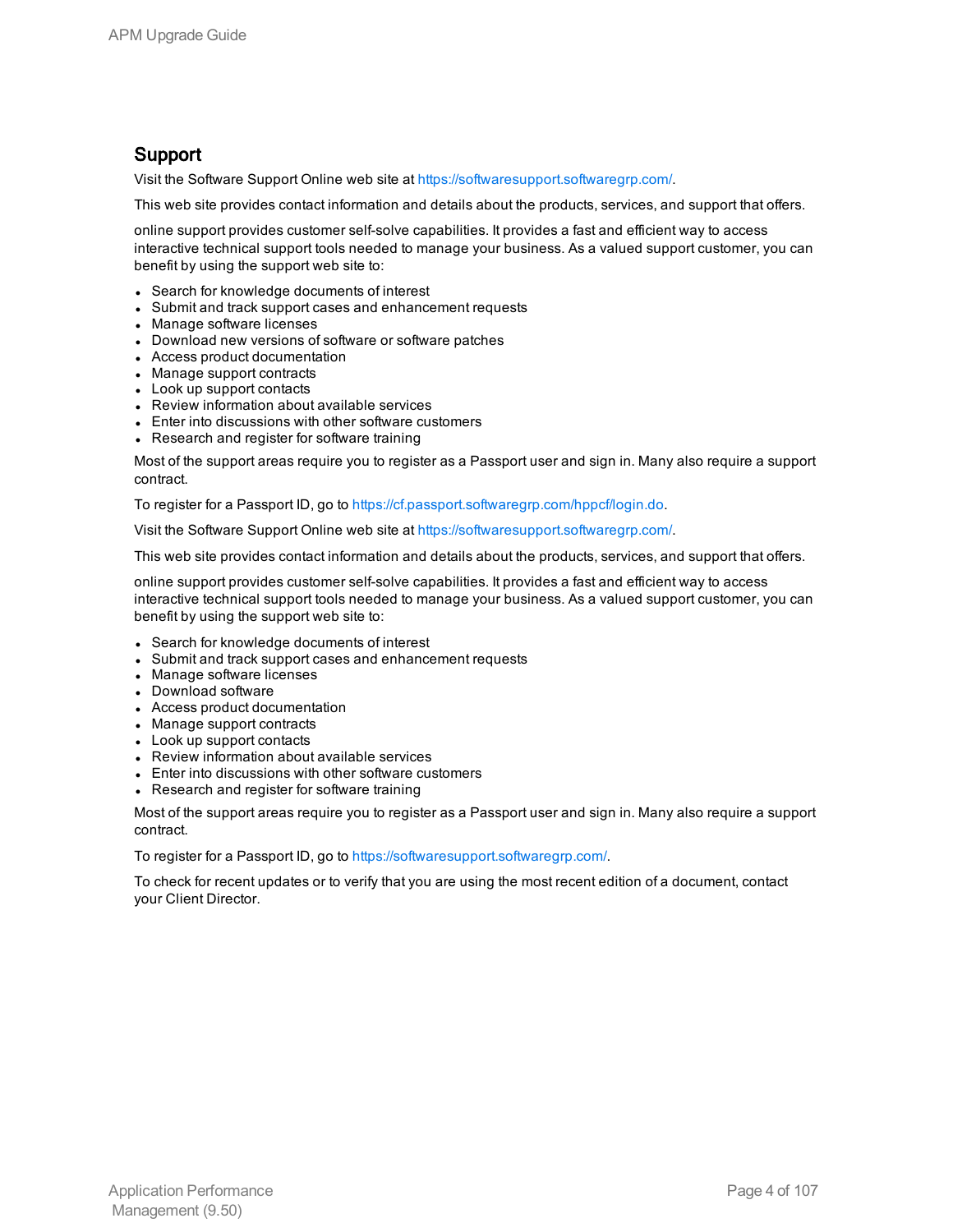# **Contents**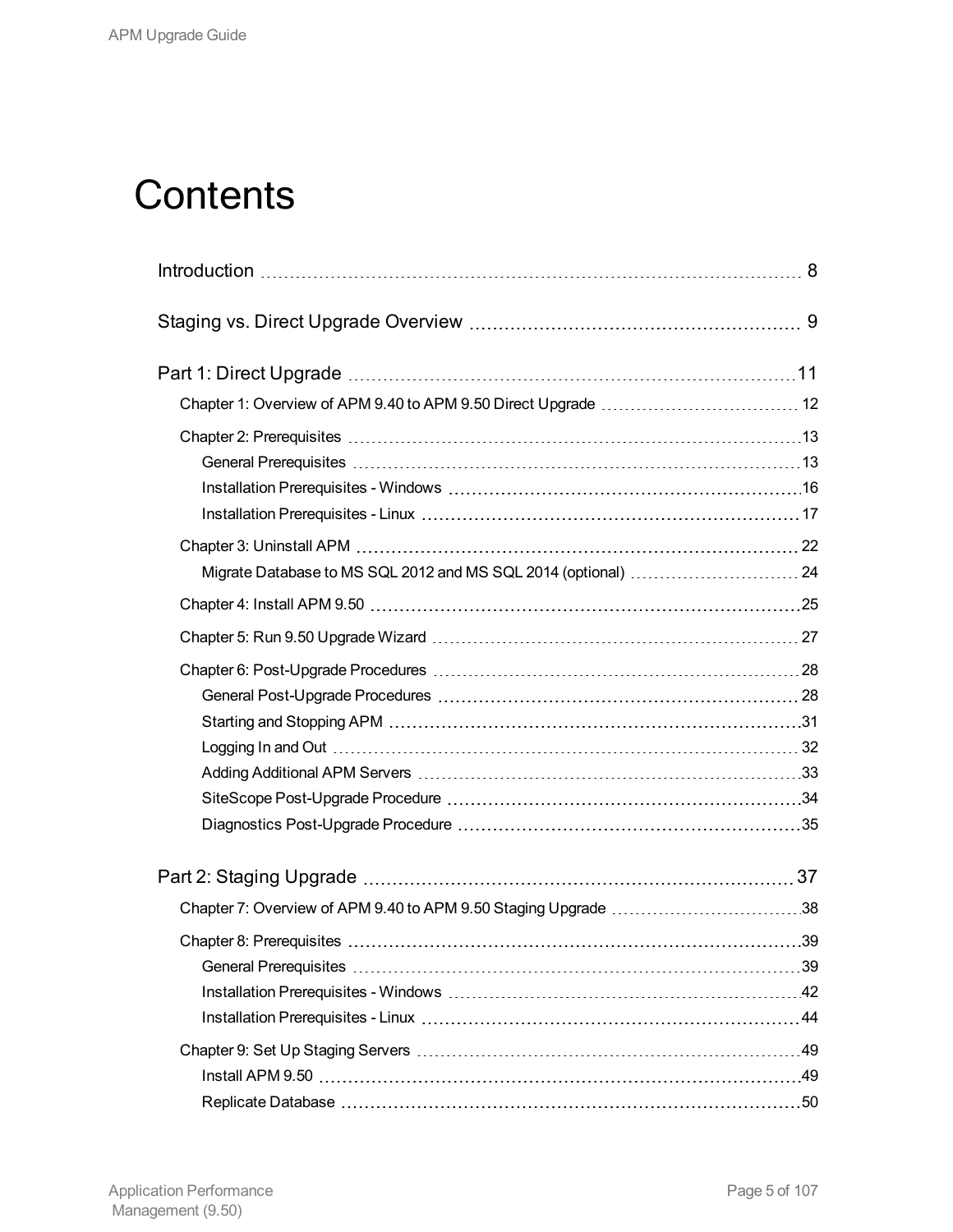| Verifying that the SDR Server Can Communicate with the Production Server 58 |  |
|-----------------------------------------------------------------------------|--|
| Unsubscribing the Staging Data Replicator from the Source Server 58         |  |
|                                                                             |  |
|                                                                             |  |
|                                                                             |  |
|                                                                             |  |
|                                                                             |  |
|                                                                             |  |
|                                                                             |  |
|                                                                             |  |
|                                                                             |  |
|                                                                             |  |
|                                                                             |  |
|                                                                             |  |
|                                                                             |  |
|                                                                             |  |
|                                                                             |  |
|                                                                             |  |
|                                                                             |  |
|                                                                             |  |
|                                                                             |  |
|                                                                             |  |
|                                                                             |  |
|                                                                             |  |
|                                                                             |  |
|                                                                             |  |
|                                                                             |  |
|                                                                             |  |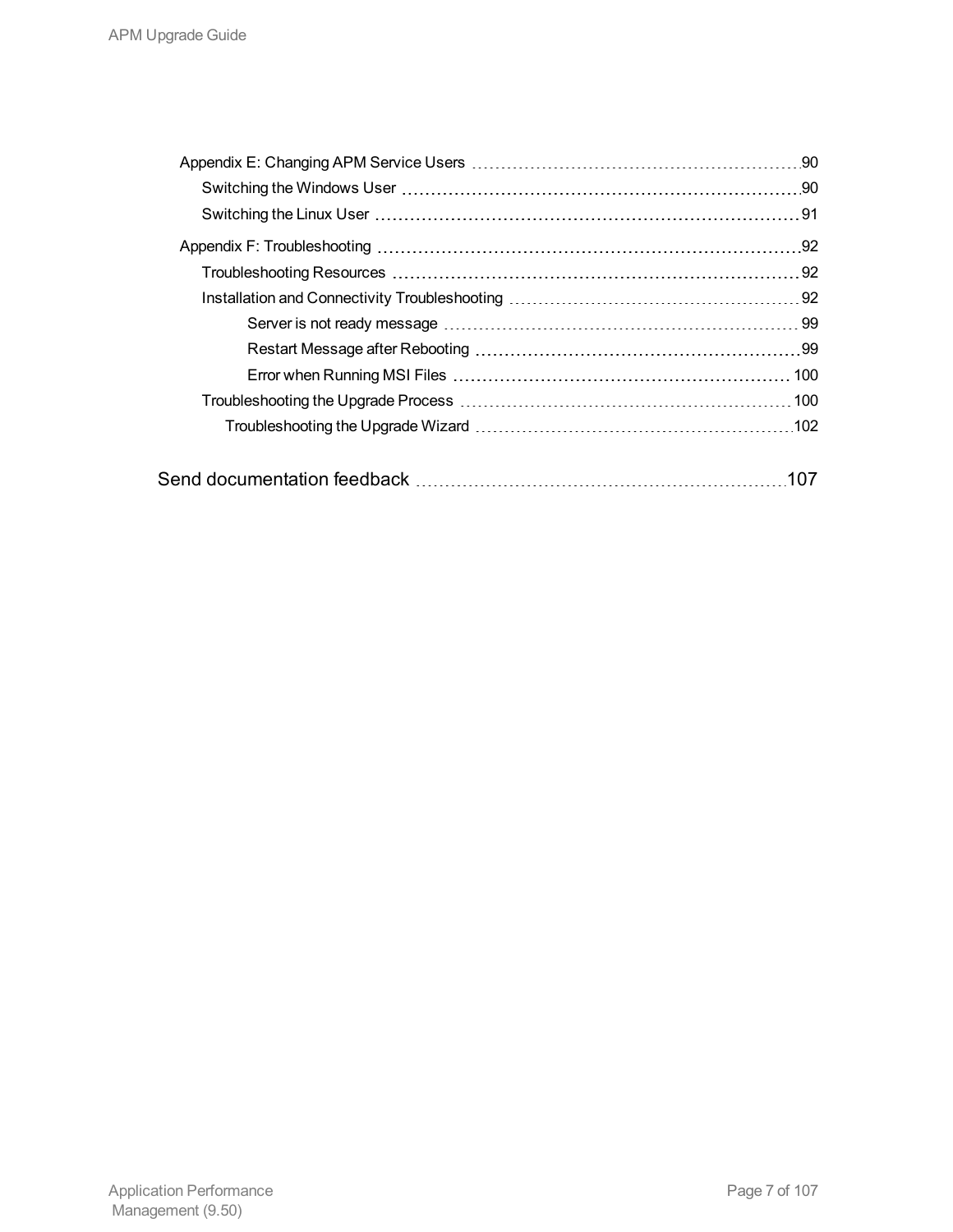# <span id="page-7-0"></span>Introduction

Welcome to the APM Upgrade Guide. This guide provides a detailed workflow for how to upgrade from APM 9.40 to APM 9.50 and from 9.30 to 9.50.

### **NOTE:**

- If you have an earlier version of BSM, you must upgrade your existing version to APM 9.40 with the latest patch and then upgrade to APM 9.50. See the APM [Upgrade](https://softwaresupport.hpe.com/km/KM02225469) Guide - BSM 9.25 or 9.26 to [APM](https://softwaresupport.hpe.com/km/KM02225469) 9.30 (https://softwaresupport.hpe.com/km/KM02225469).
- If you have an earlier version of BSM, you must upgrade your existing version to APM 9.30 with the latest patch and then upgrade to APM 9.50. See the APM [Upgrade](https://softwaresupport.hpe.com/km/KM02225469) Guide - BSM 9.25 or 9.26 to [APM](https://softwaresupport.hpe.com/km/KM02225469) 9.30 (https://softwaresupport.hpe.com/km/KM02225469).
- If you have a RUM data collector, when upgrading APM, RUM persists the data samples to send to APM. Persistency is limited by the amount of unsent sample data and by time. To increase the amount of unsent sample data, see Configuring the Amount of Unsent Sample Data to Store in RUM in the Real User Monitor Administration Guide.

### How This Guide is Organized

This book is divided into the following parts:

- Part 1 contains the workflow for upgrading using the direct method
- Part 2 contains the workflow for upgrading using the staging method
- Part 3, the appendix, contains reference information that applies to both the staging and upgrade workflows

You should select either the staging or direct workflow. Whichever workflow is chosen should be read and executed in chronological order where relevant.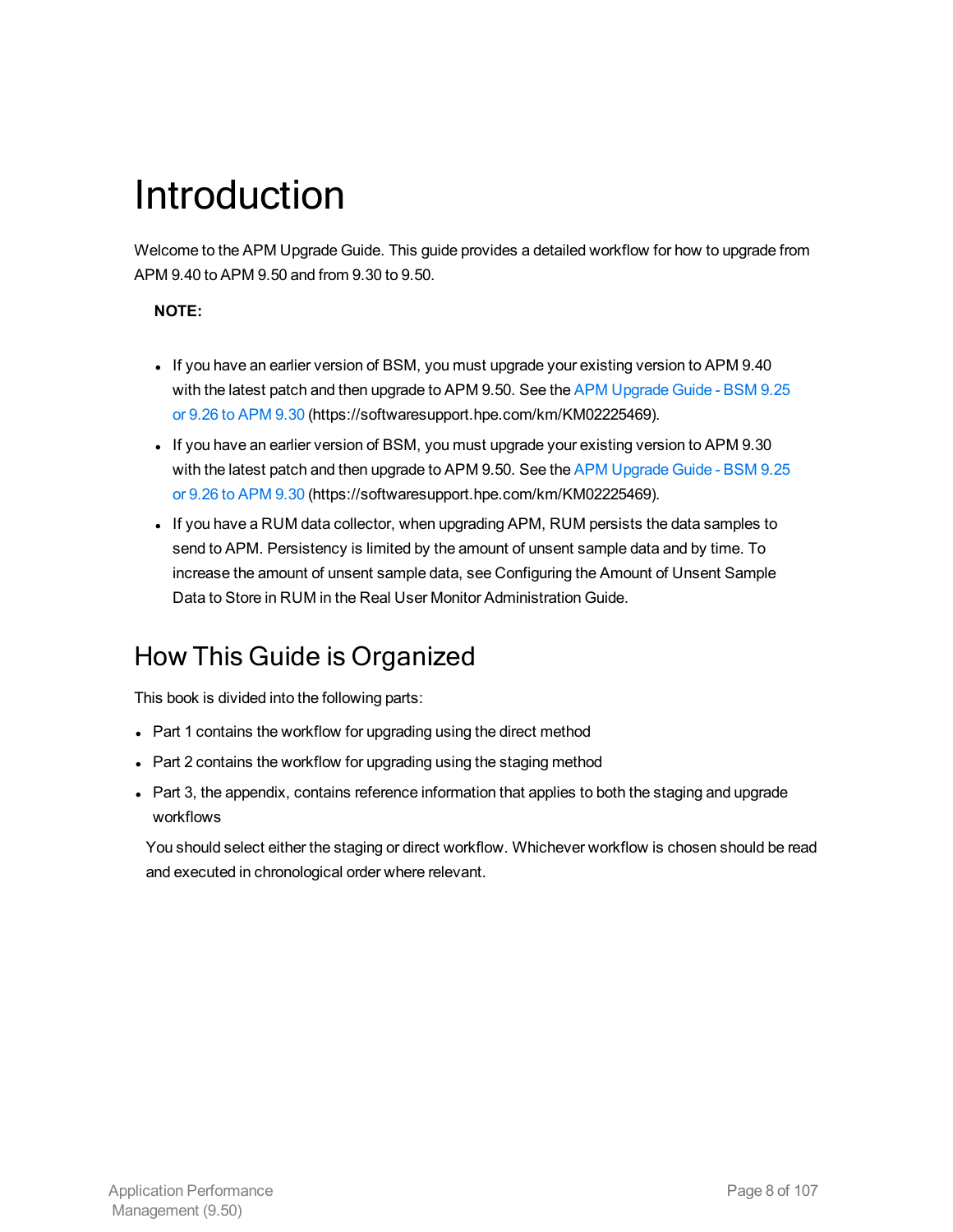# <span id="page-8-0"></span>Staging vs. Direct Upgrade Overview

There are two possible methods for upgrading from APM 9.40 to APM 9.50.

Using a **staging** environment to upgrade to APM refers to installing the new software on different machines and database schemas (referred to as the staging environment) to allow the original servers to continue functioning while the upgrade is in process. The original machines are referred to as the production environment. This minimizes downtime and allows you to ensure that the new servers are functioning as required before disconnecting the original servers.

When upgrading using a staging environment, APM 9.40 is installed on the staging servers. Staging mode begins when both production and staging servers are installed. During staging mode, metric data is transferred from the production server to the staging server using the Staging Data Replicator (SDR).

Only changes to the database are transferred during staging mode, configuration changes made to the production server are not transferred.

### **NOTE:**

- If your source and target environments are not running the same operating systems, you must upgrade using the staging method.
- If you are upgrading to APM 9.50 and are running Red Hat Enterprise Linux 5.x, upgrade your operating system to Red Hat Enterprise Linux 6.x or 7.x and then perform the upgrade if you plan to use the Direct method.
- Scheduled reports are not sent from the staging servers while in staging mode. For more details, see [Troubleshooting](#page-99-1) the Upgrade Process, on page 100.
- All APM machines in the staging environment must be set to the same time zone as the source environment. Incompatible time zone settings can lead to inaccuracies in reporting historical data.

Upgrading **directly** refers to installing the new version on the same/new servers and database schemas as the original version. This can only be performed after uninstalling the original version and therefore results in greater downtime.

### **NOTE:**

• You must upgrade using a staging environment if you are switching operating systems. In APM 9.50, Windows Server 2003 is no longer supported. Users with Windows Server 2003 have to perform a staging upgrade to a supported operating system.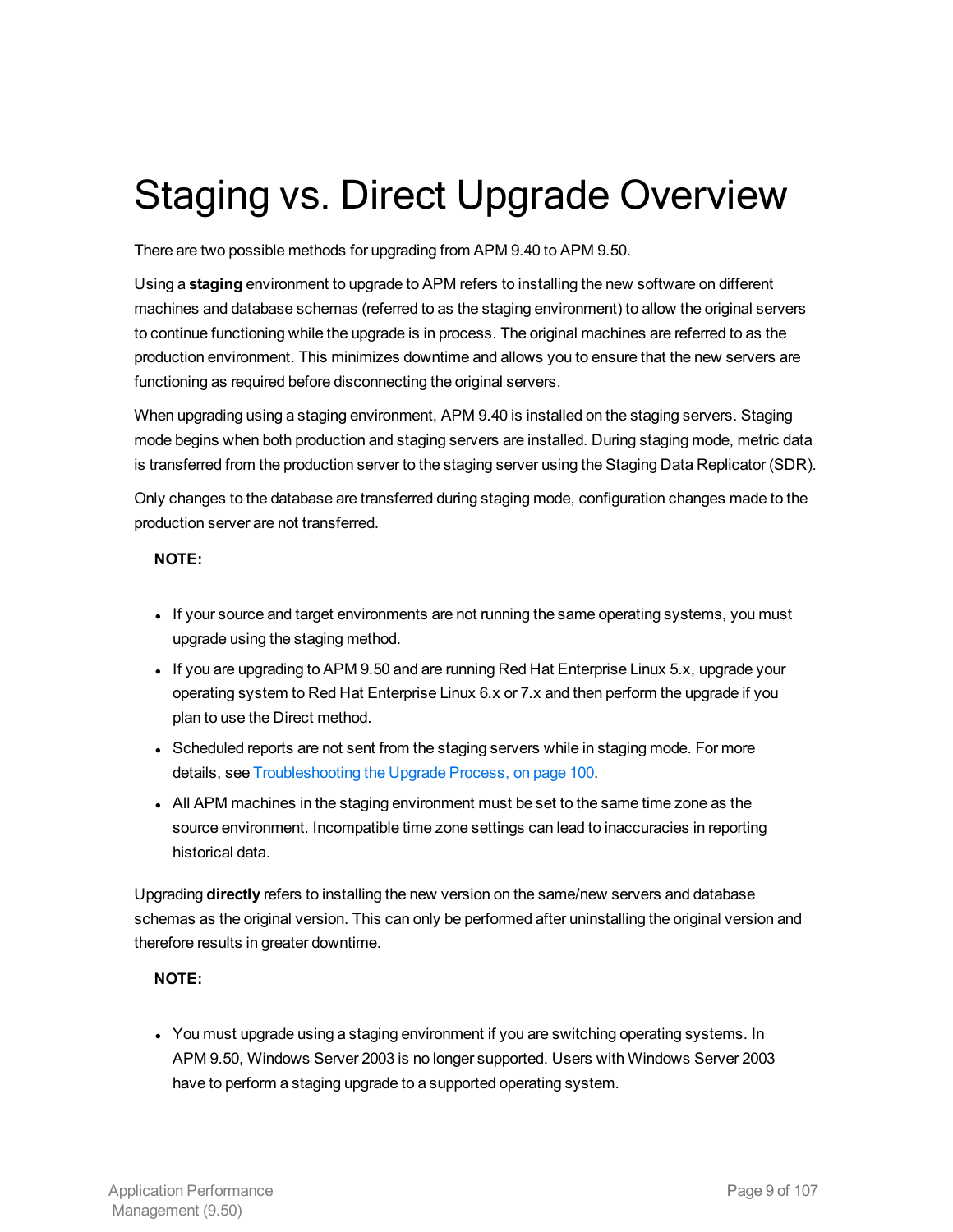• If you are using the staging upgrade option (from BSM 9.25/6) with the standalone SDR, you need to use the 9.30 SDR. You can also use the 9.30 SDR to send the samples from BSM 9.25/6 to the staging APM 9.30.

When you will upgrade the staging APM 9.40 directly to APM 9.50, you can use the same 9.40 SDR to send samples to APM 9.50.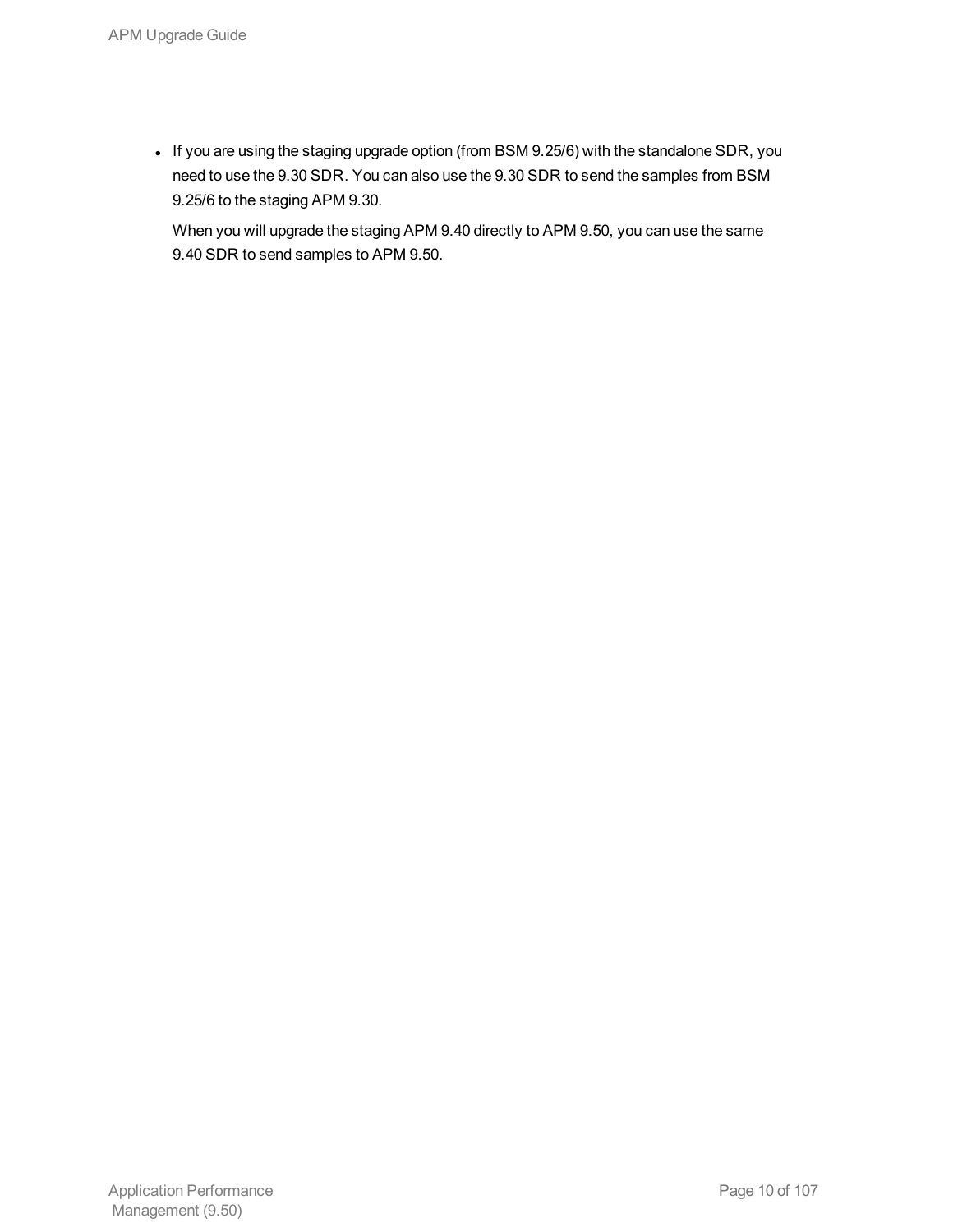# <span id="page-10-0"></span>Part 1: Direct Upgrade

This section contains the workflow for upgrading APM using the direct method.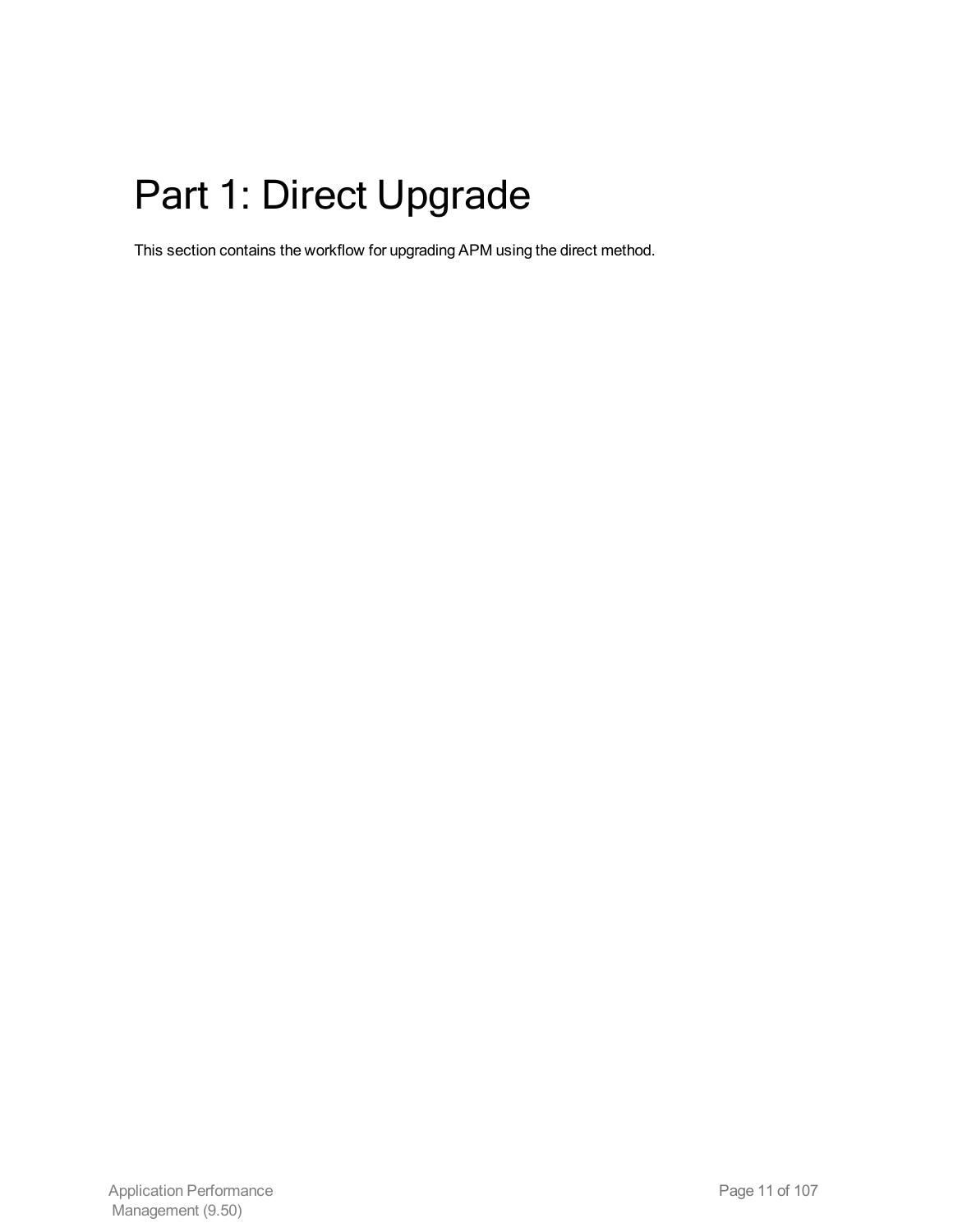## <span id="page-11-0"></span>Chapter 1: Overview of APM 9.40 to APM 9.50 Direct Upgrade

The upgrade from APM 9.40 to APM 9.50 involves a number of milestones. The following diagram shows the major steps and how they affect your environment.

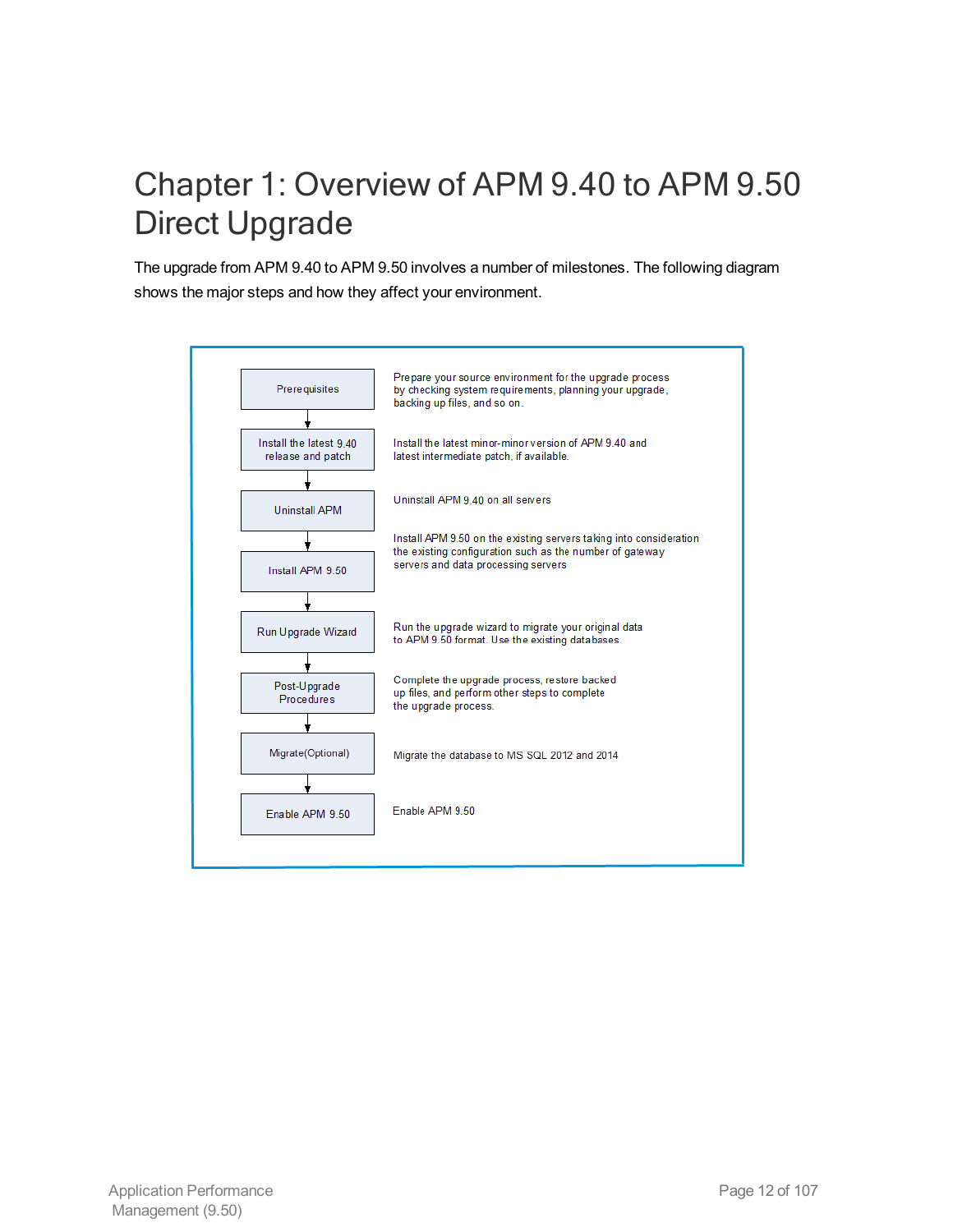## <span id="page-12-0"></span>Chapter 2: Prerequisites

Perform all steps specified in this chapter before continuing with the upgrade process.

## <span id="page-12-1"></span>General Prerequisites

Perform the following steps where relevant before continuing with the upgrade process.

### 1. Create deployment plan

Create a complete deployment plan including the required software, hardware, and components. For details, see the APM Getting Started Guide and the APM System Requirements and Support Matrixes. You can access these documents from the [Software](https://softwaresupport.hpe.com/) Support site (https://softwaresupport.softwaregrp.com).

### 2. Create upgrade plan

Create an upgrade plan, including such items as whether you will be performing a staging or direct upgrade, estimated down time, and so on.

**Database Administrator.** During the upgrade process, the services of your Database Administrator may be required.

**Multiple servers.** If you are upgrading multiple APM servers, perform the upgrade procedure on only one Gateway and one Data Processing server. When the upgrade process is complete, install any additional servers and connect them to the database schemas using Configuration Wizard as described in the APM Installation Guide.

### 3. Allocate additional disk space.

The database replication requires 1.5 times the amount of disk space in your original (production) database. If you want to save original data by selecting this option in the upgrade wizard, you will need two times the amount of disk space in your original database.

### 4. Order and register licenses

Order licenses with a sales representative based on your deployment plan. Register your copy of APM to gain access to technical support and information on all products. You will also be eligible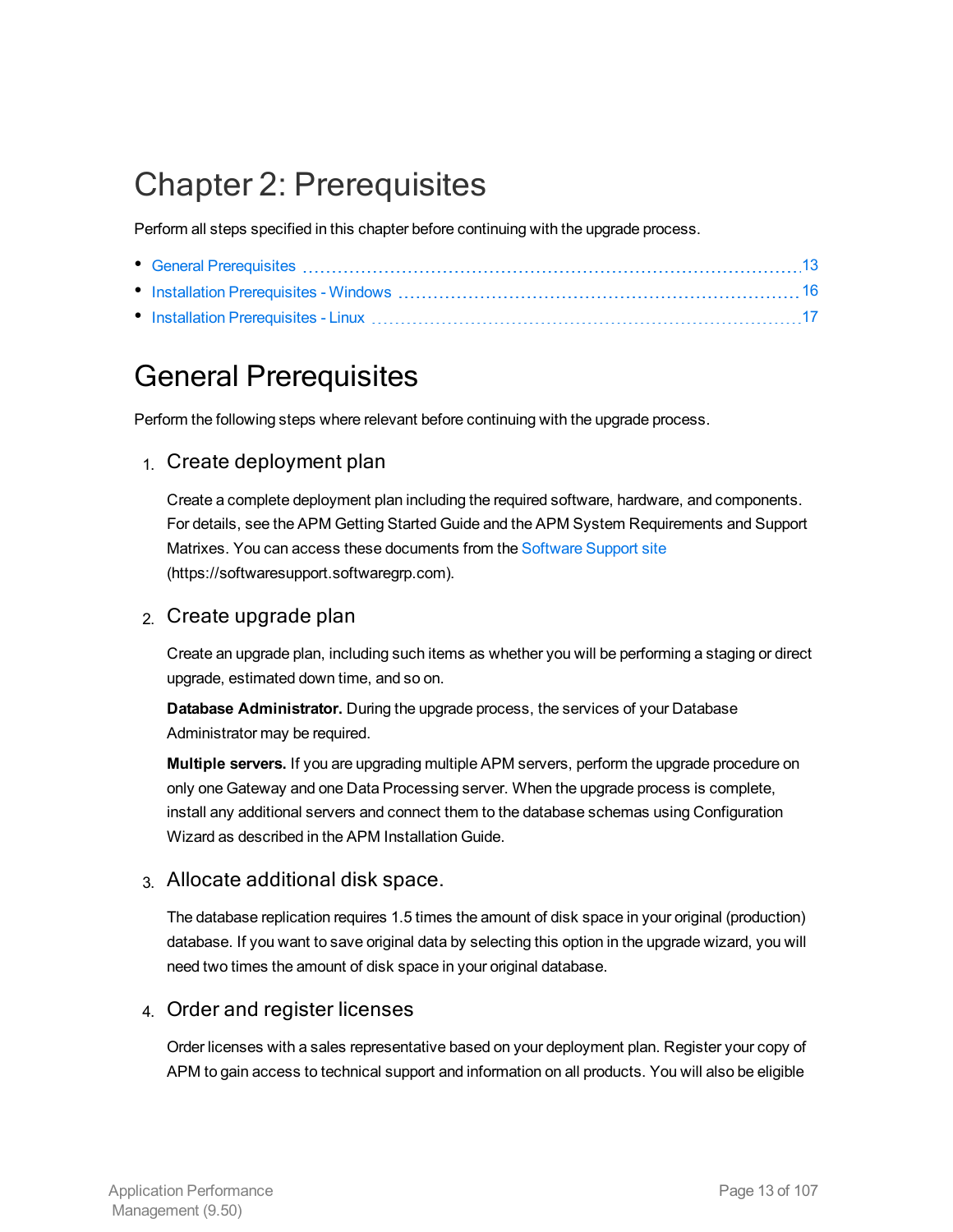for updates and upgrades. You can register your copy of APM on the Support site [https://softwaresupport.softwaregrp.com.](https://softwaresupport.softwaregrp.com/)

### 5. Set up database server

### **NOTE:**

You cannot change the database type during the upgrade if you want to keep your configuration and runtime data. For example, if you currently run Oracle, you must also use Oracle with the new APM environment.

Verify that your database has the following settings:

• Oracle: The Oracle Partitioning option must be enabled. Make sure that the parameter **RECYCLEBIN** is set to **Off**, as specified in the APM Database Guide.

For information about setting up your database server, see the APM Database Guide.

### 6. Migrate manual changes to conf directory

If you made changes to any files in the **<HPE APM root directory>\WebServer\conf** directory, back up the changed files and, after the upgrade, reapply the changes to the new files (**do not copy the old files on top of the new ones**).

### 7. Back up database schema (recommended)

We recommend backing up database schemas as close as possible to the upgrade procedure.

### 8. Delete obsolete database schemas (optional)

Delete BPI, Events, and RTSM History database schemas since they are no longer used in APM 9.50

### 9. Disable RTSM integrations (optional)

If integrations are configured in the RTSM Integration Studio (for example, topology synchronization integrations between central UCMDB and RTSM), after upgrading, the Data Flow Probe will run population jobs immediately for active integration points, even if the integration is not scheduled. If you do not want the integration to run, disable the integration before running the upgrade from APM 9.40.

### 10. Back up files

Back up the following files from your original APM servers:

- <sup>l</sup> **<Gateway Server root directory>\AppServer\webapps\site.war\openapi\excels directory**
- <sup>l</sup> **<Data Processing Server root directory>\BLE\rules\<custom rules jar> file(s)**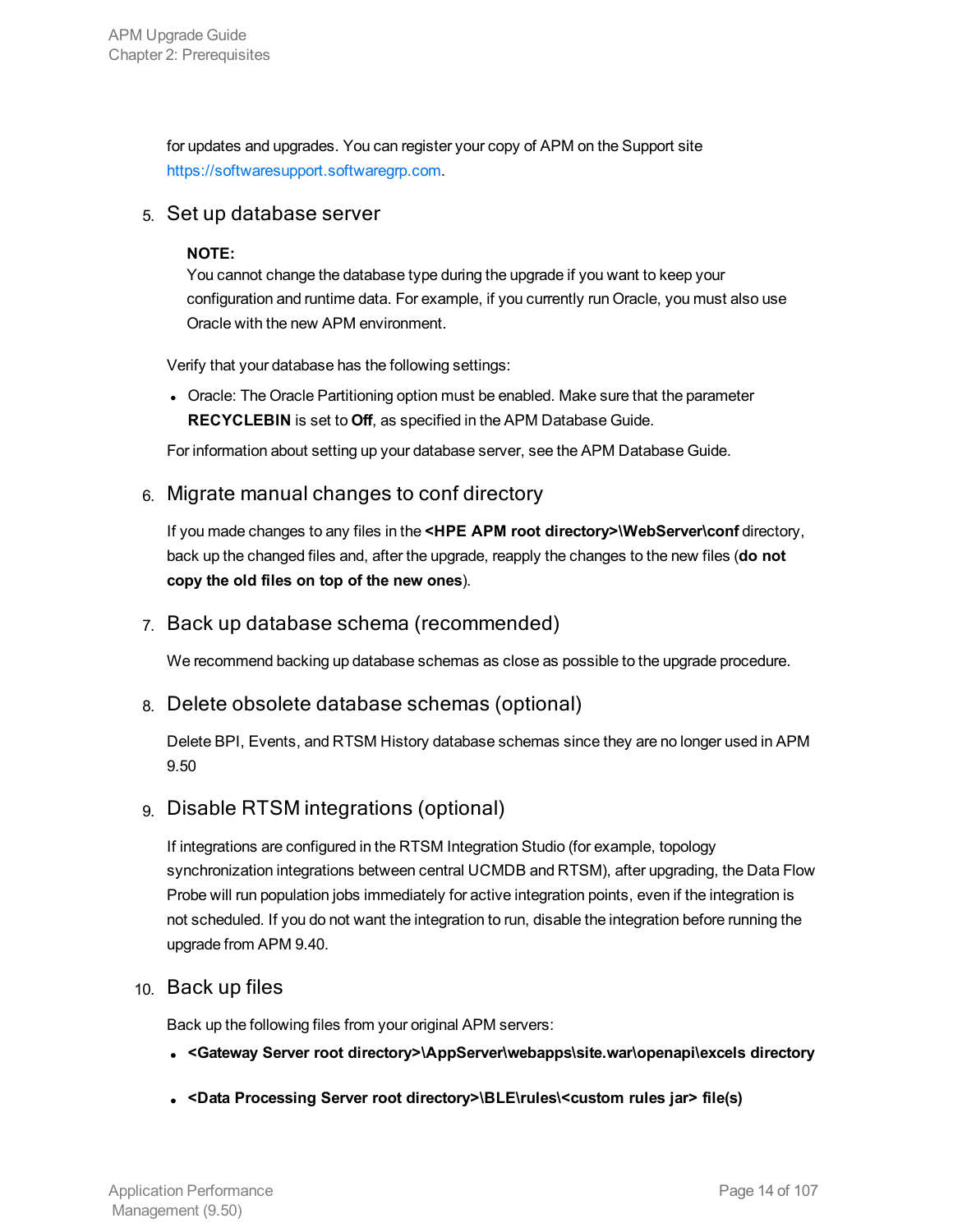- <sup>l</sup> **<Gateway Server root directory>\JRE\lib\security\cacerts**
- <sup>l</sup> **<Gateway Server root directory>\JRE64\lib\security\cacerts**
- <sup>l</sup> **<Data Processing Server root directory>\BLE\rules\groovy\rules\ file(s)**
- 11. Back up your license folder
	- <sup>l</sup> **On Windows:** <HPE APM root directory>\conf\license
	- <sup>l</sup> **On Linux:** /opt/HP/BSM/conf/license
- 12. Copy customized Java database connectivity properties (jdbc) Oracle RAC (optional)

When upgrading, the custom modifications you made in the **jdbc.drivers.properties** file are overwritten. If you configured APM with an Oracle RAC database, and if you have custom modifications in the jdbc.drivers.properties file:

Create a new file in **<HPE APM root directory>/conf** called jdbc.drivers.extension<number>.<name>.properties and copy only the custom properties from jdbc.drivers.properties to this file before performing the upgrade.

For example, before upgrading, copy this string:

ddoracle.url=jdbc:mercury:oracle:TNSNamesFile=<HOME\_APM>\\conf\\bac**tnsnames.ora;TNSServerName=\${sid}** from the **jdbc.drivers.properties** file to the **<HOME\_ APM>/conf/jdbc.drivers.extension1.RAC.properties** file.

After upgrading, the **jdbc.drivers.extension1.RAC.properties** file is not overwritten so all the custom properties are saved this file is used by APM.

If there are multiple custom files in the **<HPE APM root directory>/conf/** directory with the same property name, APM uses the one with the latest extension number.

### 13. Disable APM-Operations Bridge Manager (OBM ex OMi) integration

If OBM Integration is enabled, disable it by clearing the OBM URL before upgrading.

a. Check whether the OBM integration is enabled in the JBoss JMX console:

### **OMi-Integration > OMi-Integration:service=Settings > boolean isIntegrationEnabled for customer 1**

- b. If the OBM integration is enabled:
	- i. Issue **DELETE REST** call to URL: **http://<APM\_ HOST>/topaz/omi/integration/customer/1/settings/url** to delete the OBM URL setting.
	- ii. In APM, locate the names of the CI Status Alerts that need to be deleted:

**Admin > Platform > Infrastructure Settings > Foundations > OMi Integration > OMi Integration - Statuses Synchronization**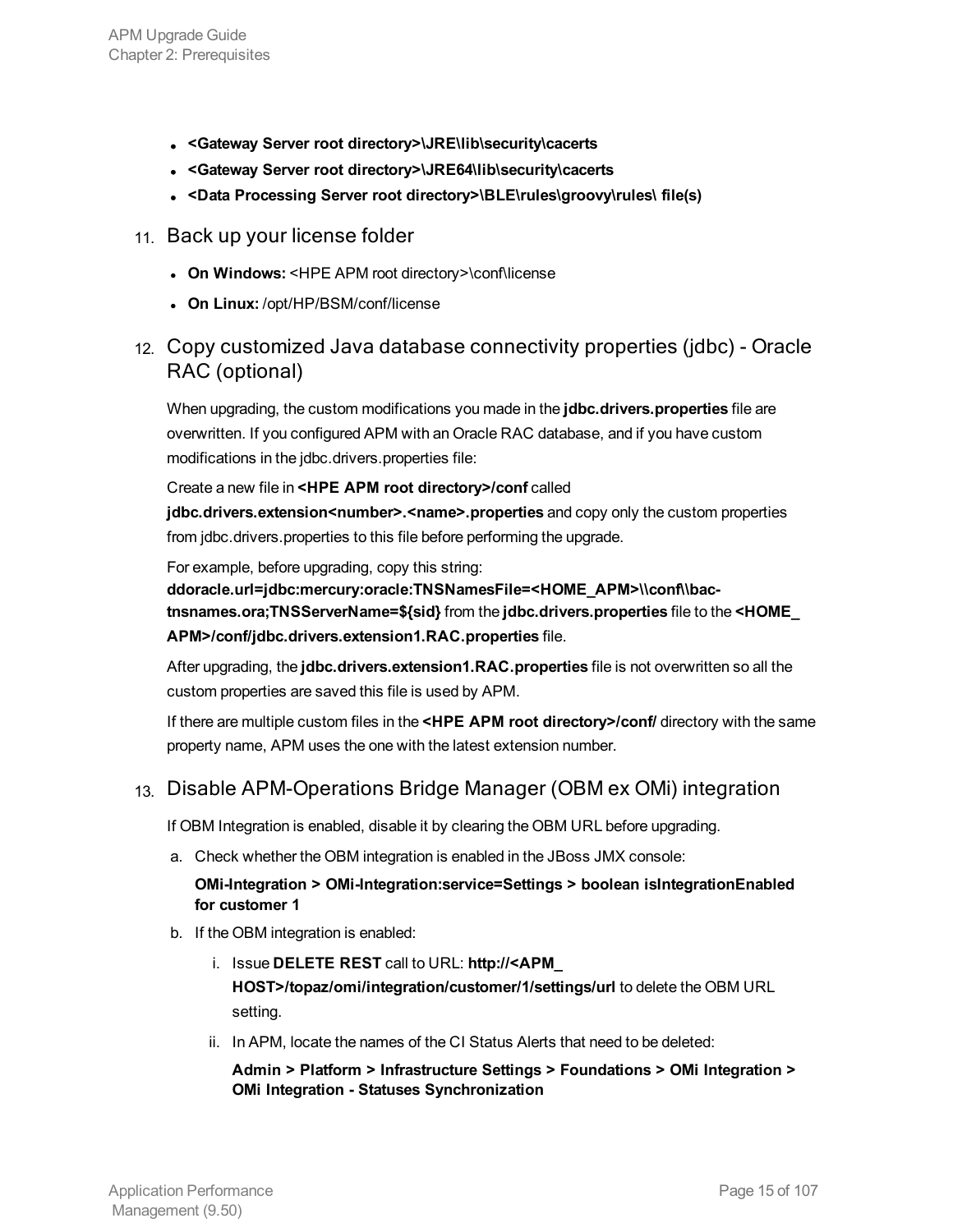- iii. In APM, select **Admin > Service Health > CI Status Alerts** and locate and delete the required alerts.
- iv. On the OBM side, delete the APM Connected Server:

**OMi > Administration > Setup and Maintenance > Connected Servers**

### **NOTE:**

After completing the upgrade, you will need to perform the integration again. See the OBM Integration Guide for instructions.

### <span id="page-15-0"></span>Installation Prerequisites - Windows

Note the following before installing APM servers on a Windows platform:

- It is recommended that you install APM servers to a drive with at least 40 GB of free disk space. For more details on server system requirements, see the APM System Requirements and Support Matrixes.
- If APM servers, including the database servers, are installed on multiple network segments, it is highly recommended that the number of hops and the latency between the servers be minimal. Network-induced latency may cause adverse affects to the APM application and can result in performance and stability issues. We recommend the network latency should be no more than 5 milliseconds, regardless of the number of hops. For more information, contact Support.
- APM servers must be installed on dedicated machines and must not run other applications. Certain APM components can coexist on APM servers. For details on coexistence support, see the APM System Requirements and Support Matrixes.
- If you plan to use the IIS web server, install it prior to APM installation and enable it after the installation is completed. For more information, see [Working](#page-72-0) with the IIS Web Server, on page 73.
- APM servers must not be installed on a drive that is mapped to a local or network resource.
- Due to certain web browser limitations, the names of server machines running the Gateway Server must consist only of alphanumeric characters (a-z, A-Z, 0-9), hyphens (-), and periods (.). For example, if the names of the machines running the Gateway Server contain underscores, it may not be possible to log into the APM site when using Microsoft Internet Explorer 7.0 or later.
- During APM server installation, you can specify a different path for the APM directory (default is **C:\HPBSM**), but note that the full path to the directory must not contain spaces, cannot contain more than 15 characters, and should end with **BSM**.
- The installation directory name should consist of only alphanumeric characters (a-z, A-Z, 2-9).

### **NOTE:**

You cannot use 0 or 1 in the installation directory name

• User Access Control (UAC) must be disabled before installing APM. UAC is enabled by default in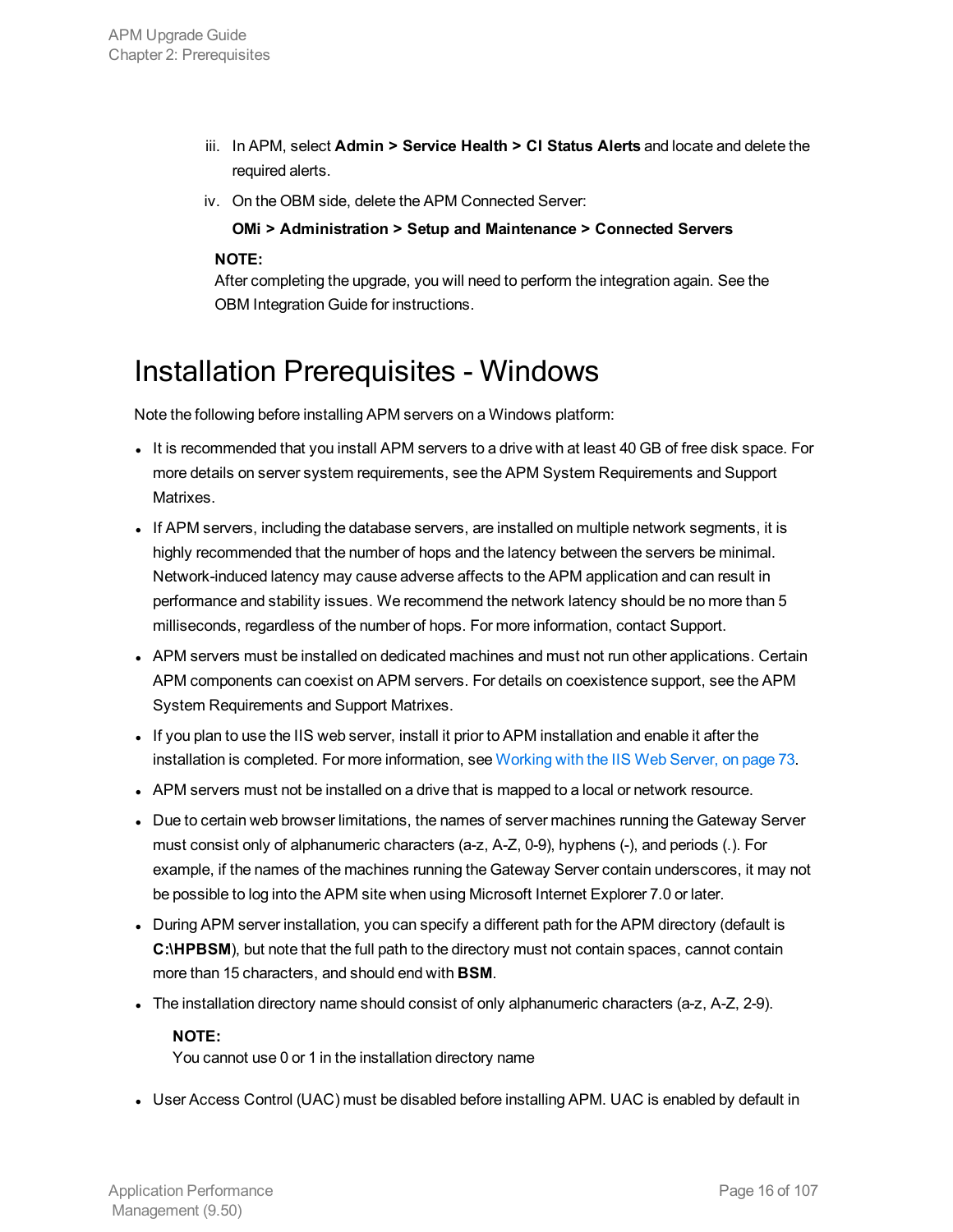some version of Windows Server. To manually disable UAC run the following command:

**C:\Windows\System32\cmd.exe /k %windir%\System32\reg.exe ADD HKLM\SOFTWARE\Microsoft\Windows\CurrentVersion\Policies\System /v EnableLUA /t REG\_DWORD /d 0 /f**

**C:\Windows\System32\cmd.exe /k %windir%\System32\reg.exe ADD HKLM\SOFTWARE\Microsoft\Windows\CurrentVersion\Policies\System /v ConsentPromptBehaviorAdmin /t REG\_DWORD /d 0 /f**

- If you plan to run APM servers on a hardened platform (including using HTTPS protocol), review the hardening procedures described in the APM Hardening Guide.
- If you do not have a profile database on your source environment, please add one before starting the upgrade. The database should be marked as the default profile database. Most users already have a profile database.
- You must have administrator privileges to install APM on the server machine.
- In the APM cluster, open port 21212 on the Data Processing Server.

### **NOTE:**

During installation, the value of the Windows Registry key

HKLM\SYSTEM\CurrentControlSet\Services\Tcpip\Parameters\ReservedPorts is updated to include the following port ranges required by APM: 1098-1099, 2506-2507, 8009-8009, 29000- 29000, 4444-4444, 8083-8083, 8093-8093.

These port ranges are not removed from the registry key at APM uninstall. You should remove the ports from the registry key manually after uninstalling APM if they are no longer needed by any other application.

### <span id="page-16-0"></span>Installation Prerequisites - Linux

Note the following before installing APM servers on a Linux platform:

It is recommended that you install APM servers to a drive with at least 40 GB of free disk space. The /tmp directory should have at least 2.5 GB of free disk space. You can change the /tmp directory by running the following command:

```
export IATEMPDIR=/new/tmp/dir
export _JAVA_OPTIONS=-Djava.io.tmpdir=/new/tmp/dir
```
where /new/tmp/dir is the new /tmp directory

For more details on server system requirements, see the APM System Requirements and Support Matrixes.

If APM servers, including the database servers, are installed on multiple network segments, it is highly recommended that the number of hops and the latency between the servers be minimal.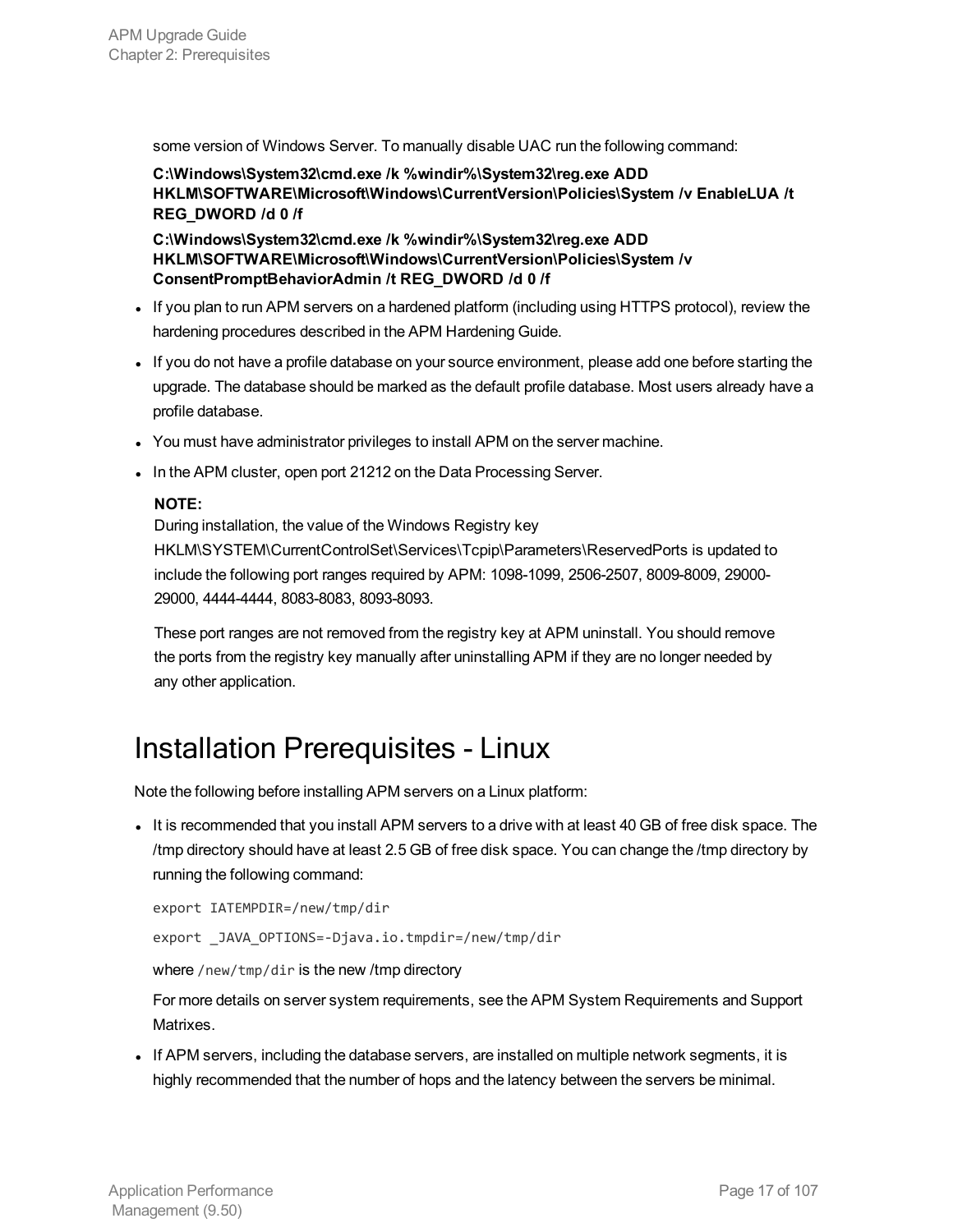Network-induced latency may cause adverse affects to the APM application and can result in performance and stability issues. We recommend the network latency should be no more than 5 milliseconds, regardless of the number of hops. For more information, contact Support.

- APM servers must be installed on dedicated machines and must not run other applications. Certain APM components can coexist on APM servers. For details on coexistence support, see the the APM System Requirements and Support Matrixes.
- Before installing APM on a Linux machine, make sure that SELinux does not block it. You can do this by either disabling SELinux, or configuring it to enable java 32-bit to run.

To disable SELinux, open the **/etc/selinux/config** file, set the value of **SELINUX=disabled**, and reboot the machine.

On systems with SELinux disabled, the SELINUX=disabled option is configured in **/etc/selinux/config**:

# This file controls the state of SELinux on the system. # SELINUX= can take one of these three values: # enforcing - SELinux security policy is enforced. # permissive - SELinux prints warnings instead of enforcing. # disabled - No SELinux policy is loaded. SELINUX=disabled # SELINUXTYPE= can take one of these two values: # targeted - Targeted processes are protected. # mls - Multi Level Security protection. SELINUXTYPE=targeted

Also, the getenforce command returns **Disabled**:

**~]\$ getenforce** Disabled

To confirm that the aforementioned packages are installed, use the rpm utility:

```
~]$ rpm -qa | grep selinux
selinux-policy-3.12.1-136.el7.noarch
libselinux-2.2.2-4.el7.x86_64
selinux-policy-targeted-3.12.1-136.el7.noarch
libselinux-utils-2.2.2-4.el7.x86_64
libselinux-python-2.2.2-4.el7.x86_64
```

```
~]$ rpm -qa | grep policycoreutils
policycoreutils-2.2.5-6.el7.x86_64
policycoreutils-python-2.2.5-6.el7.x86_64
```

```
~]$ rpm -qa | grep setroubleshoot
setroubleshoot-server-3.2.17-2.el7.x86_64
setroubleshoot-3.2.17-2.el7.x86_64
setroubleshoot-plugins-3.0.58-2.el7.noarch
```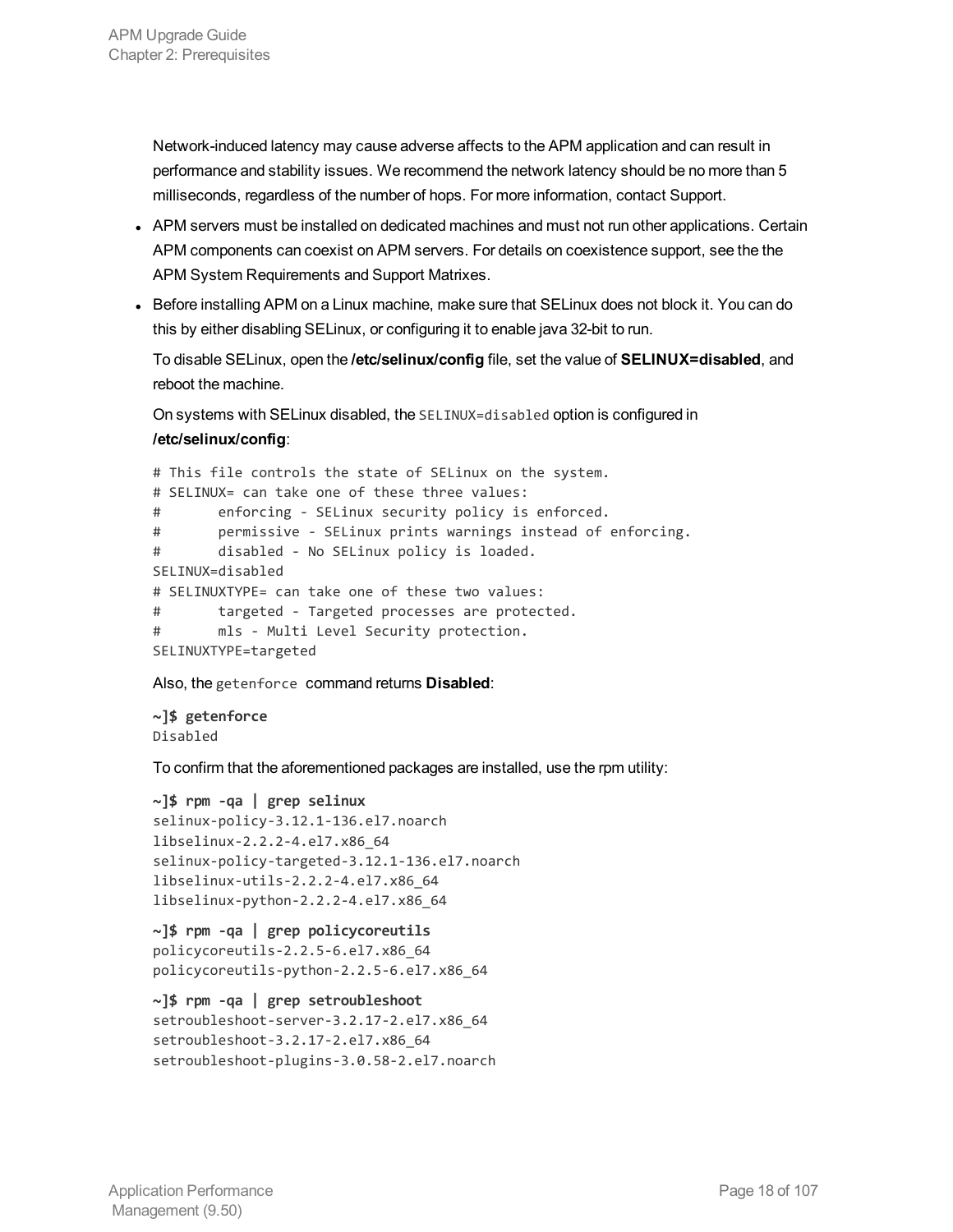Before SELinux is enabled, each file on the file system must be labeled with an SELinux context. Before this happens, confined domains may be denied access, preventing your system from booting correctly.

To prevent this, configure SELINUX=permissive in the **/etc/selinux/config file**:

```
# This file controls the state of SELinux on the system.
# SELINUX= can take one of these three values:
# enforcing - SELinux security policy is enforced.
# permissive - SELinux prints warnings instead of enforcing.
# disabled - No SELinux policy is loaded.
SELINUX=permissive
# SELINUXTYPE= can take one of these two values:
# targeted - Targeted processes are protected.
# mls - Multi Level Security protection.
SELINUXTYPE=targeted
```
As a root user, restart the system. During the next boot, file systems are labeled. The label process labels all files with an SELinux context:

**~]# reboot**

In permissive mode, SELinux policy is not enforced, but denials are logged for actions that would have been denied if running in enforcing mode.

Before changing to enforcing mode, as a root user, run the following command to confirm that SELinux did not deny actions during the last boot. If SELinux did not deny actions during the last boot, this command does not return any output.

**~]# grep "SELinux is preventing" /var/log/messages**

If there were no denial messages in the **/var/log/messages** file, configure SELINUX=enforcing in **/etc/selinux/config**:

```
# This file controls the state of SELinux on the system.
# SELINUX= can take one of these three values:
# enforcing - SELinux security policy is enforced.
# permissive - SELinux prints warnings instead of enforcing.
# disabled - No SELinux policy is loaded.
SELINUX=enforcing
# SELINUXTYPE= can take one of these two values:
# targeted - Targeted processes are protected.
# mls - Multi Level Security protection.
SELINUXTYPE=targeted
```
Reboot your system. After reboot, confirm that getenforce returns **Enforcing**:

```
~]$ getenforce
Enforcing
```

| $\sim$ ]# sestatus |                 |
|--------------------|-----------------|
| SELinux status:    | enabled         |
| SELinuxfs mount:   | /sys/fs/selinux |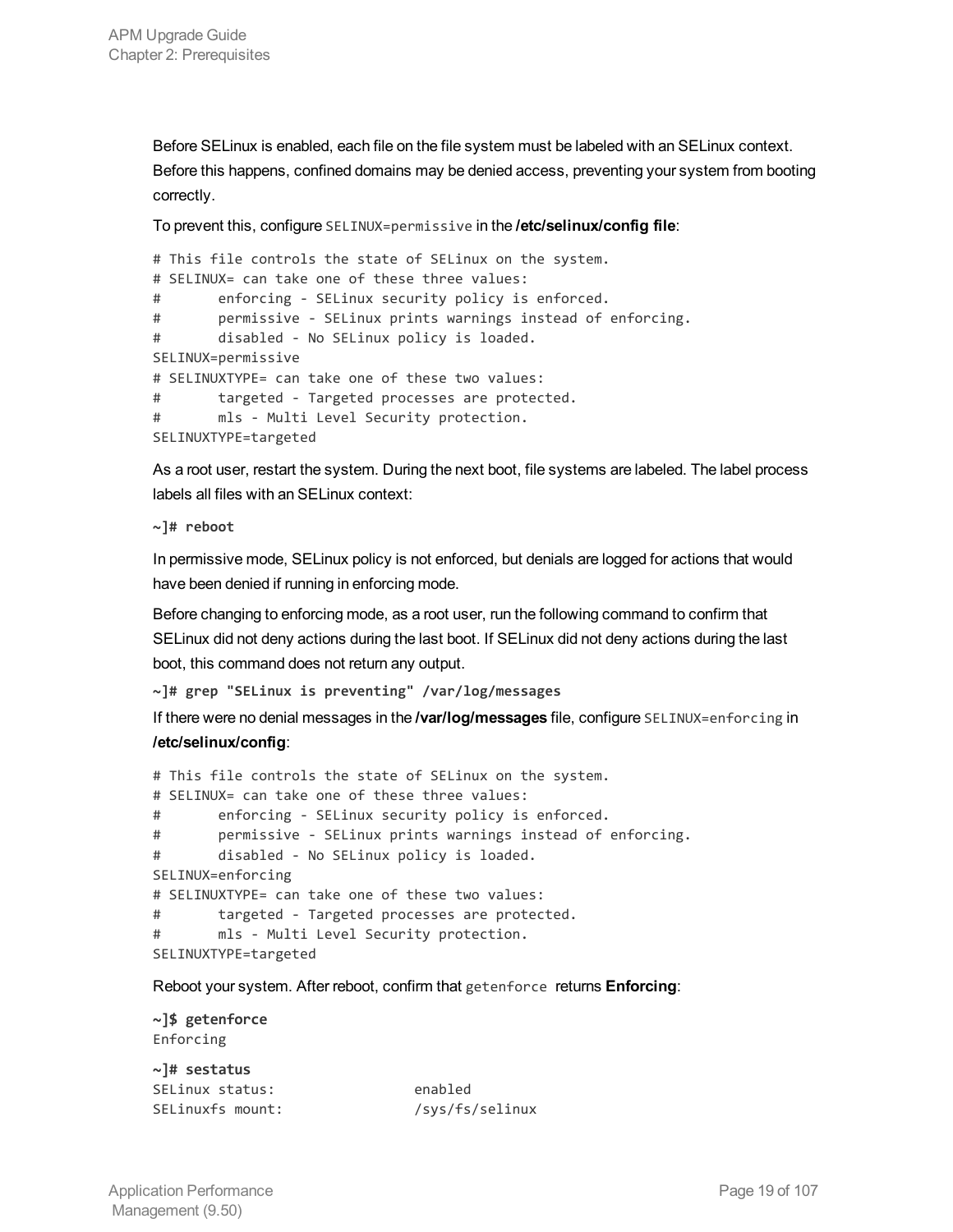| SELinux root directory:     | /etc/selinux |
|-----------------------------|--------------|
| Loaded policy name:         | targeted     |
| Current mode:               | enforcing    |
| Mode from config file:      | enforcing    |
| Policy MLS status:          | enabled      |
| Policy deny unknown status: | allowed      |
| Max kernel policy version:  | 28           |

- <sup>l</sup> To configure SELinux to enable java 32-bit to run, execute the command **setsebool –P allow\_ execmod on**.
- APM servers must not be installed on a drive that is mapped to a network resource.
- Due to certain Web browser limitations, the names of server machines running the Gateway Server must only consist of alphanumeric characters (a-z, A-Z, 0-9), hyphens (-), and periods (.). For example, if the names of the machines running the Gateway Server contain underscores, it may not be possible to log in to the APM site. To access the APM site in this case, use the machine's IP address instead of the machine name containing the underscore.
- If you plan to run APM servers on a hardened platform (including using HTTPS protocol), review the hardening procedures described in the APM Hardening Guide.
- You must be a root user to install APM on the server machine.
- <sup>l</sup> The **DISPLAY** environment variable must be properly configured on the APM server machine. The machine from which you are installing must be running an X-Server as the upgrade process cannot be performed silently.
- If you do not have a profile database on your source environment, please add one before starting the upgrade. The database should be marked as the default profile database. Most users already have a profile database.
- In the APM cluster, open port 21212 on the Data Processing Server.
- To install APM 9.50 on Oracle Linux (OEL) or Red Hat Enterprise Linux operating systems supported 6.x and 7.x versions, the following RPM packages must be installed in the machine:

| glibc              | libXext              |
|--------------------|----------------------|
| $\circ$            | $\circ$              |
| glibc-common       | libXtst              |
| $\circ$            | $\circ$              |
| nss-softokn-freebl | compat-libstdc++-33  |
| $\circ$            | $\circ$              |
| libXau             | libXrender           |
| $\circ$            | $\circ$              |
| libxcb             | libgcc               |
| $\circ$            | $\circ$              |
| libX11             | openssl1.0.2g        |
| $\circ$            | $\circ$              |
|                    | rpm-devel<br>$\circ$ |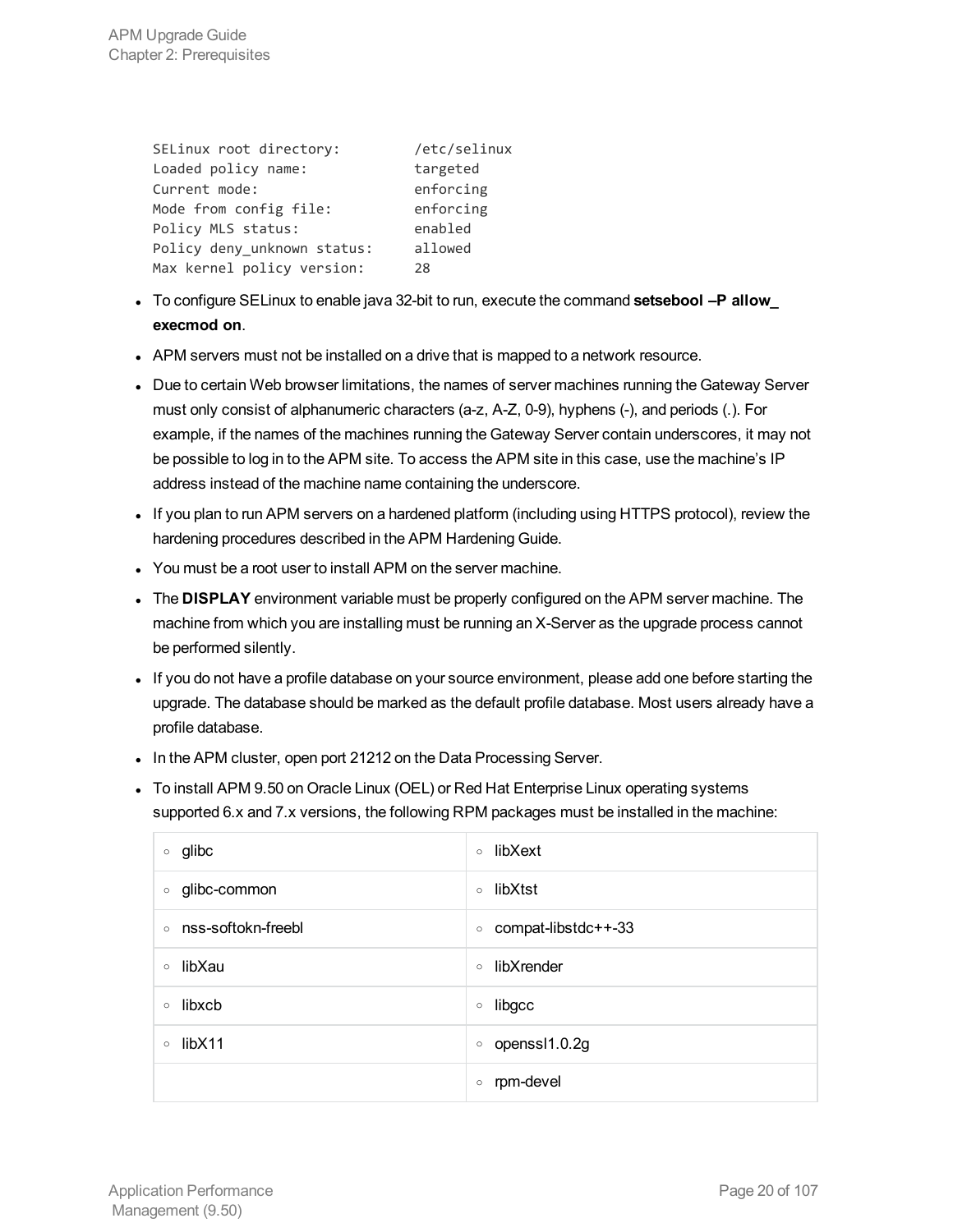The installer attempts to install or update these packages.

If the installation of one of the above packages fails:

- 1. Click **Cancel** to stop the installation.
- 2. Refer the problem to your system administrator.
- 3. When the problematic package is fixed, re-run the installation

### **NOTE:**

If the installer fails to install **compat-libstdc++-33**, manually download the following RPM packages:

- **<sup>o</sup> compat-libstdc++-33.i686**
- **<sup>o</sup> compat-libstdc++-33.x86\_64**

If the Yum Linux upgrade service is not functional on your machine, you will need to download and install the necessary RPM packages manually by running the following command:

### **yum install -y openssl1.0.2g glibc.i686 glibc-common.i686 nss-softokn-freebl.i686 libXau.i686 libxcb.i686 libX11.i686 libXext.i686 libXtst.i686 compat-libstdc++-33.i686 libXrender.i686 libgcc.i686 rpm-devel**

#### **NOTE:**

The version of these packages changes from system to system. You can download the packages from any RPM repository site that matches your system specifications. The following RPM search tool can assist you in this task [\(http://rpm.pbone.net/\)](http://rpm.pbone.net/).

To determine the package version you need to download:

<sup>o</sup> Run the following command in a terminal window:

### **rpm –qa \${PACKAGE\_NAME} (ex: rpm -qa glibc )**

The command will return the following text:

# rpm -qa glibc

glibc-2.12-1.132.el6.x86\_64

This text indicates the package version required for your machine.

For example, in this case you would need to download the i686 architecture package with the same version - glibc-2.12-1.132.el6.i686 – and install it manually.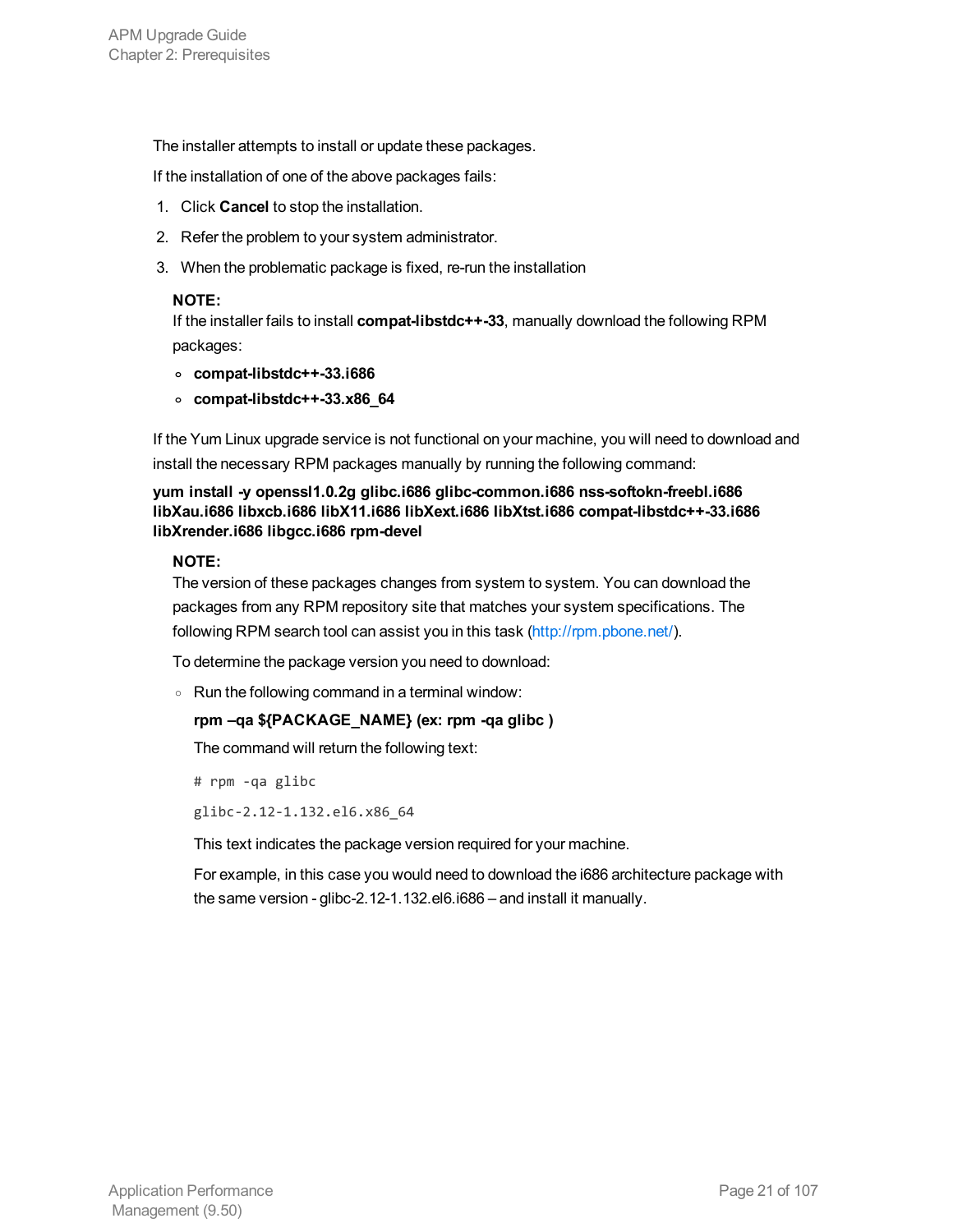## <span id="page-21-0"></span>Chapter 3: Uninstall APM

Disable APM on all servers by selecting **Start > Programs > Application Performance Managemen > Administration > Disable Application Performance Managemen**.

Back up your license folder. Your license folder is located in:

- <sup>l</sup> Windows: **<HPE APM root directory>\conf\license**
- <sup>l</sup> Linux: **/opt/HP/BSM/conf/license**

Uninstall APM on all servers using one of the following procedures:

### Uninstalling APM servers in a Windows environment

### **To completely uninstall Application Performance Management servers in a Windows environment:**

- 1. Uninstall APM via the Windows user interface or silently.
	- a. Uninstall APM Using the Windows user interface:
		- i. On the machine from which you are uninstalling Application Performance Management, select **Start > Control Panel > Programs and Features**. Select **Application Performance Management**.
		- ii. Click **Uninstall**, wait for the APM uninstall script to remove any present updates, and follow the on-screen instructions when prompted.

#### **NOTE:**

In some cases, this process may take a long time (more than 30 minutes).

- iii. If the **Show Updates** check box is selected, all the updates installed over APM are displayed. When APM is removed, all updates are also removed.
- b. Uninstall APM silently:
	- i. Stop all APM servers.
	- ii. Run the command **<HPE APM root directory>\installation\bin\uninstall.bat -i silent**
- 2. Restart the server machine.
- 3. If you are running APM with Microsoft IIS, open the IIS Internet Services Manager and check the following:
	- a. Under the **Default Web Site**, check that the following virtual directories have been removed and remove them if they still appear: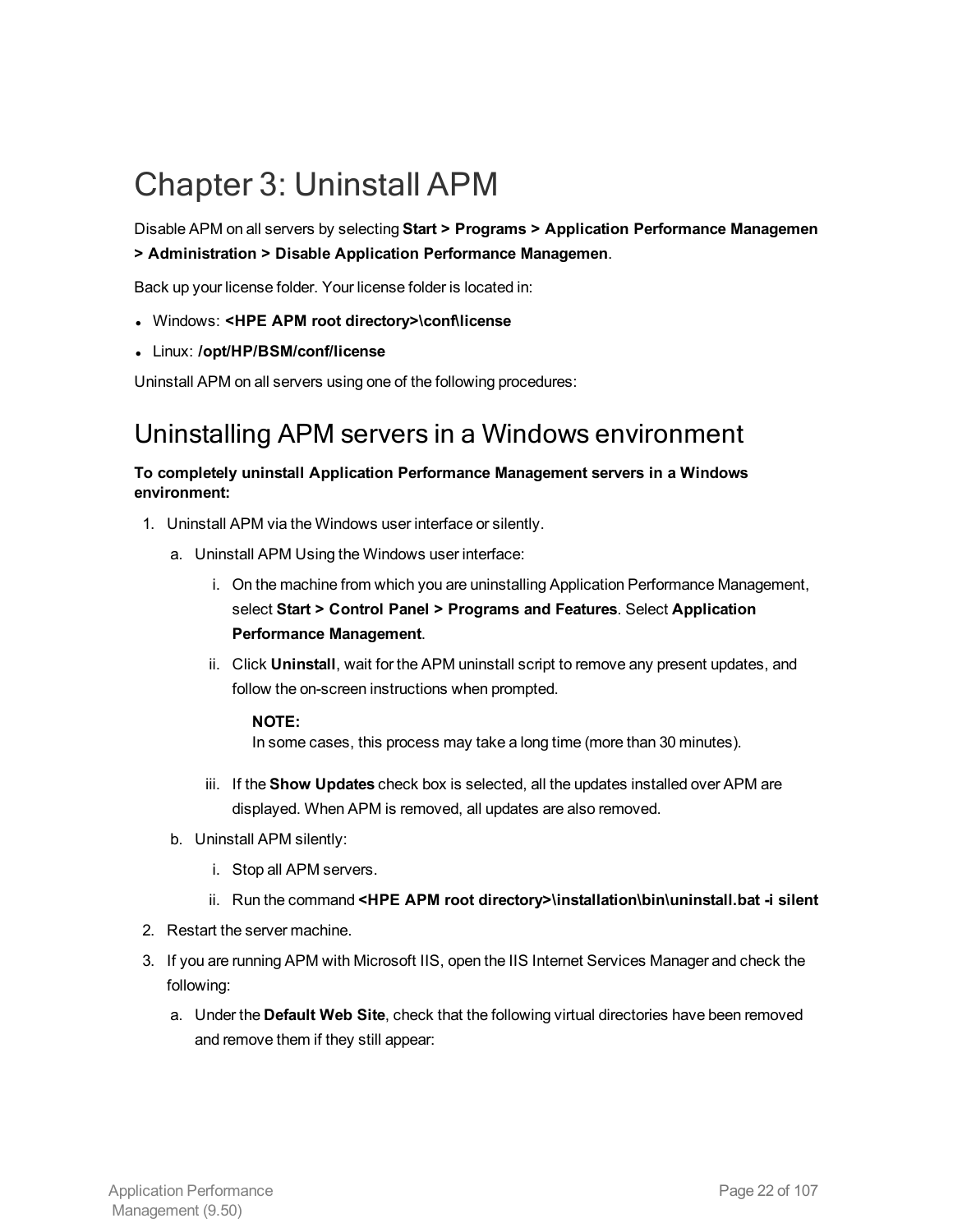APM Upgrade Guide Chapter 3: Uninstall APM

- bpi
- $\bullet$  bsm
- $ext{ }$
- $\cdot$  HPBSM
- $\bullet$  jakarta
- mam\_images
- $\bullet$  mercuryam
- $\bullet$  odb
- $\bullet$  topaz
- $\cdot$  tvb
- ucmdb-ui
- $\cdot$  uim
- b. Right-click the server machine name in the tree, and select **Properties**. In the Properties dialog box, with **WWW Service** displayed in the Master Properties list, click **Edit**. Select the **ISAPI Filters** tab. If the **jakartaFilter** filter still appears, remove it.

#### **NOTE:**

If you plan to uninstall APM and then reinstall it to a different directory on the server machine, there is no need to remove the **jakartaFilter** filter. However, you will need to update the path for the filter. For details, see After [uninstalling](#page-94-0) APM and reinstalling to a different [directory,](#page-94-0) APM does not work, on page 95.

### Uninstalling APM servers in a Linux environment

- 1. Log in to the server as user**root**.
- 2. To access the uninstall program, type: **cd /opt/HP/BSM/installation/bin**
- 3. Stop all APM servers.
- 4. Run the following script to uninstall in UI mode: **./uninstall.sh**. To perform this step in silent mode, use the command **./uninstall.sh -i silent**.
- 5. The APM uninstall program begins. Follow the on-screen instructions. When the uninstall program is complete, a success message is displayed.
- 6. Click **Finish**.
- 7. Check the **HPBsm\_<version>\_HPOvInstaller.txt** log file located in the **/tmp** directory for errors. Previous installation files can be found in the **/tmp/HPOvInstaller/HPBsm\_<version>** directory.

### **NOTE:**

If you encounter problems during the uninstall procedure, contact Support.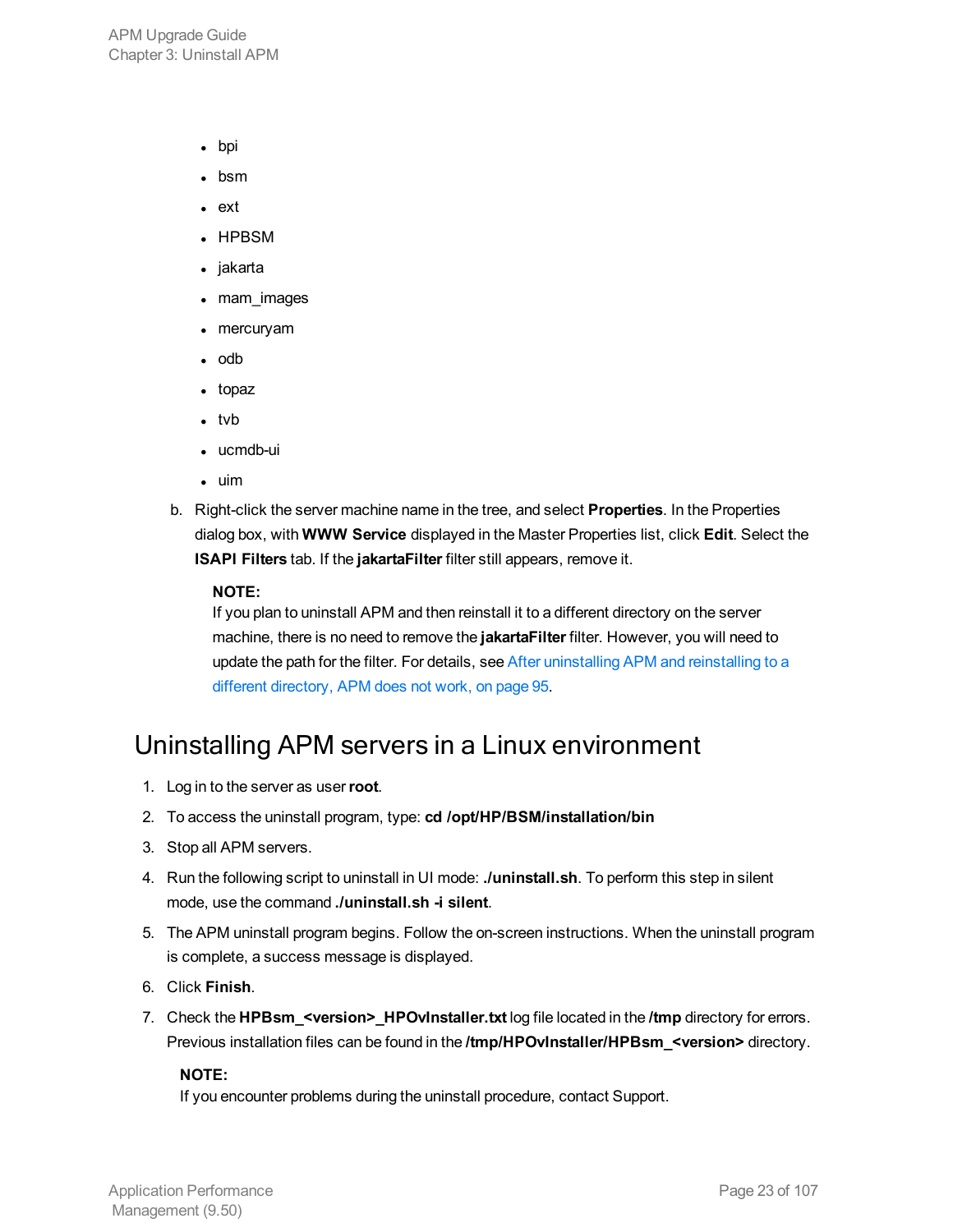## <span id="page-23-0"></span>Migrate Database to MS SQL 2012 and MS SQL 2014 (optional)

If you would like to use either MS SQL 2012 or MS SQL 2014, migrate your database to a new MS SQL 2012 or MS SQL 2014 database. For details, see the MS SQL documentation.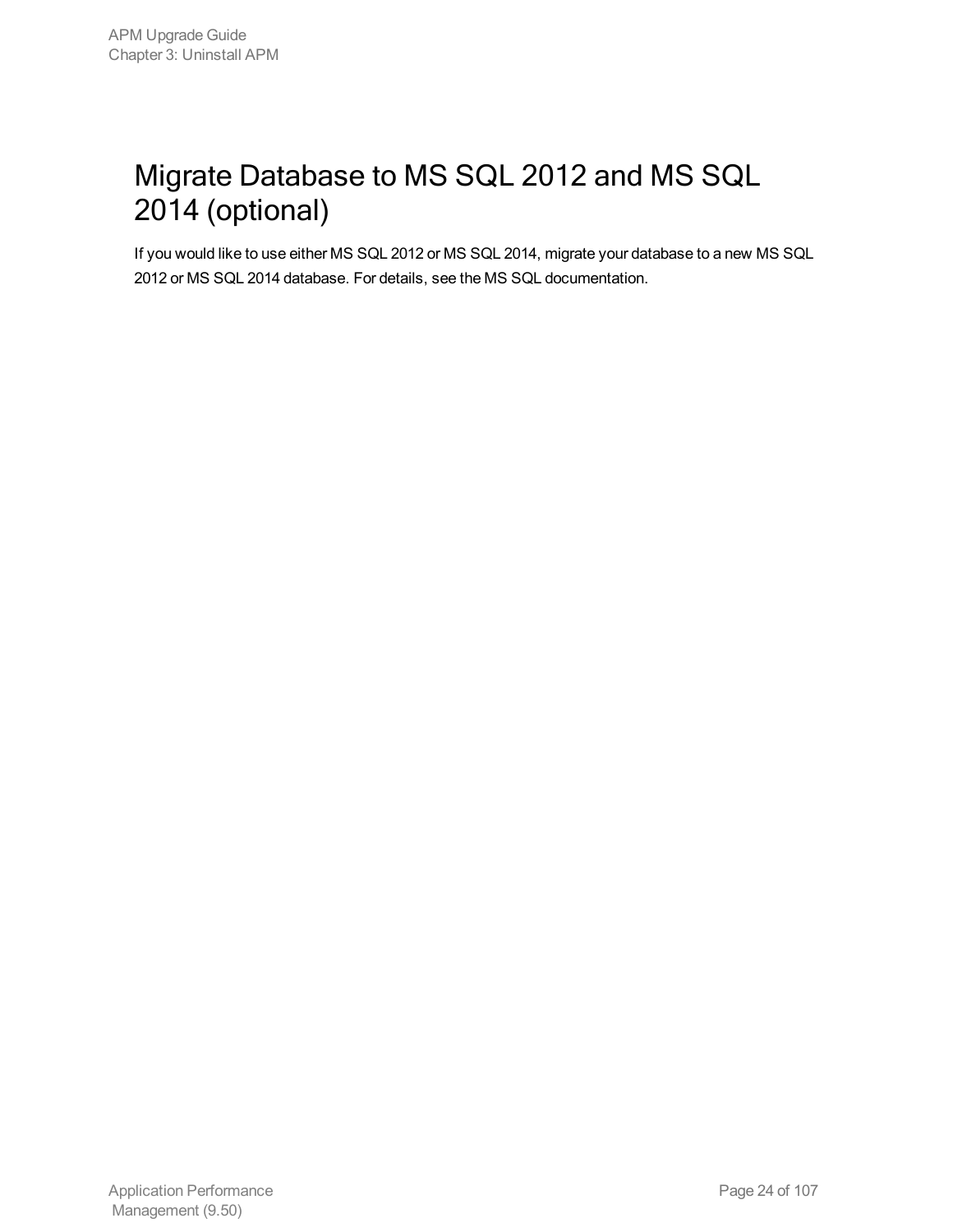## <span id="page-24-0"></span>Chapter 4: Install APM 9.50

Install APM 9.50 on a set of APM servers. This set can be either one Gateway Server and one Data Processing Server or a single one-machine server. In the first case, run the wizards on the Data Processing Server first. The wizard will direct you as to when to begin installation on the Gateway Server.

### **NOTE:**

- Do not install additional servers at this time, you can install them towards the end of the workflow.
- You must install APM using a user with root (Linux) or administrative privileges (Windows). If necessary in case Windows OS, switch the user which has administrative privileges that is being used to install and enable APM.
- Run the installation and post-installation wizards. Do not run the upgrade wizard yet. Exit the wizard on the last screen of the post-installation wizard without continuing.

### Download the software

- 1. Go to the [Software](https://softwaresupport.softwaregrp.com/) Support web site (https://softwaresupport.softwaregrp.com) and sign in using your Passport.
- 2. Click **Product Information > Downloads**.
- 3. Click **Select an SAID** and select **application performance management (bac)** from the Products list.

or

Click **Directly enter an SAID** and enter your SAID.

- 4. Accept the terms and conditions.
- 5. Click **View available products**.
- 6. In the Show a single category/product center drop down list, select **Application Performance Management**.
- 7. Select **Application Performance Managemen version 9.50** in the language you require (for example, Application Performance Management version 9.50 English Software E-Media).
- 8. Click **Get software updates**.
- 9. Click **Get Software** for your selected product.
- 10. Confirm that your product is selected in the Product name field.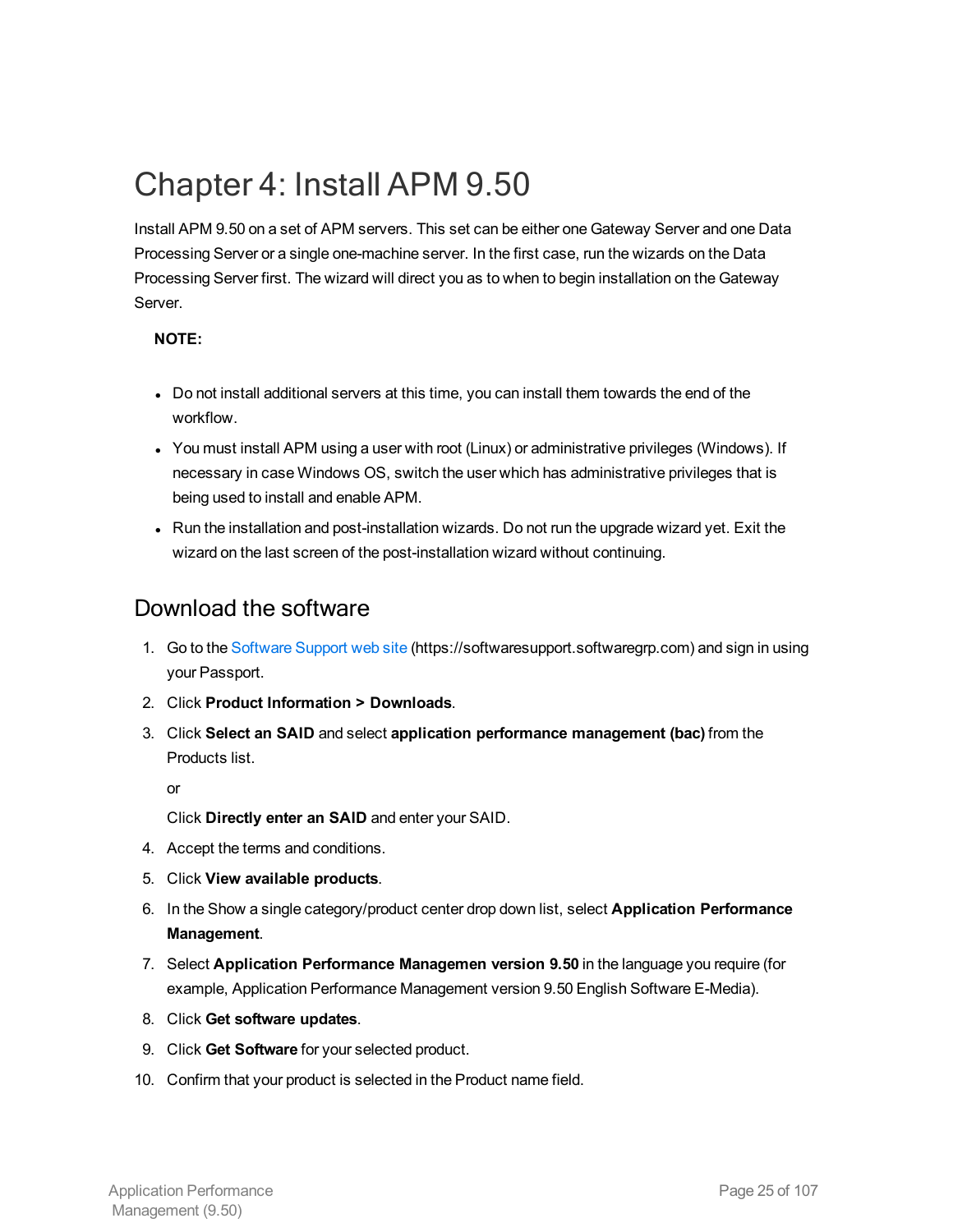- 11. From the Downloads field, select the required download:
	- <sup>l</sup> **Application Performance Managemen 9.50 Windows Setup (APM\_9.50\_Windows\_ Setup.zip)**
	- <sup>l</sup> **Application Performance Managemen 9.50 Linux Setup (APM\_9.50\_Linux\_Setup.zip)**
- 12. Click **Download**.
- 13. Unzip the file and run the installation program.

### Run Installation and Post Installation Wizards

- Installing APM on a [Windows](#page-71-0) Platform, on page 72
- Installing APM on a Linux [Platform,](#page-80-0) on page 81
- Installing [APM Silently,](#page-84-0) on page 85

If there is a patch available, Go to the [Software](https://softwaresupport.softwaregrp.com/) Support web site

(https://softwaresupport.softwaregrp.com) and download the required patch.

Alternatively, you may run the Installation and Post-Installation wizards in silent mode. However, silent mode is not supported for the Upgrade Wizards. For details, see Installing APM Silently.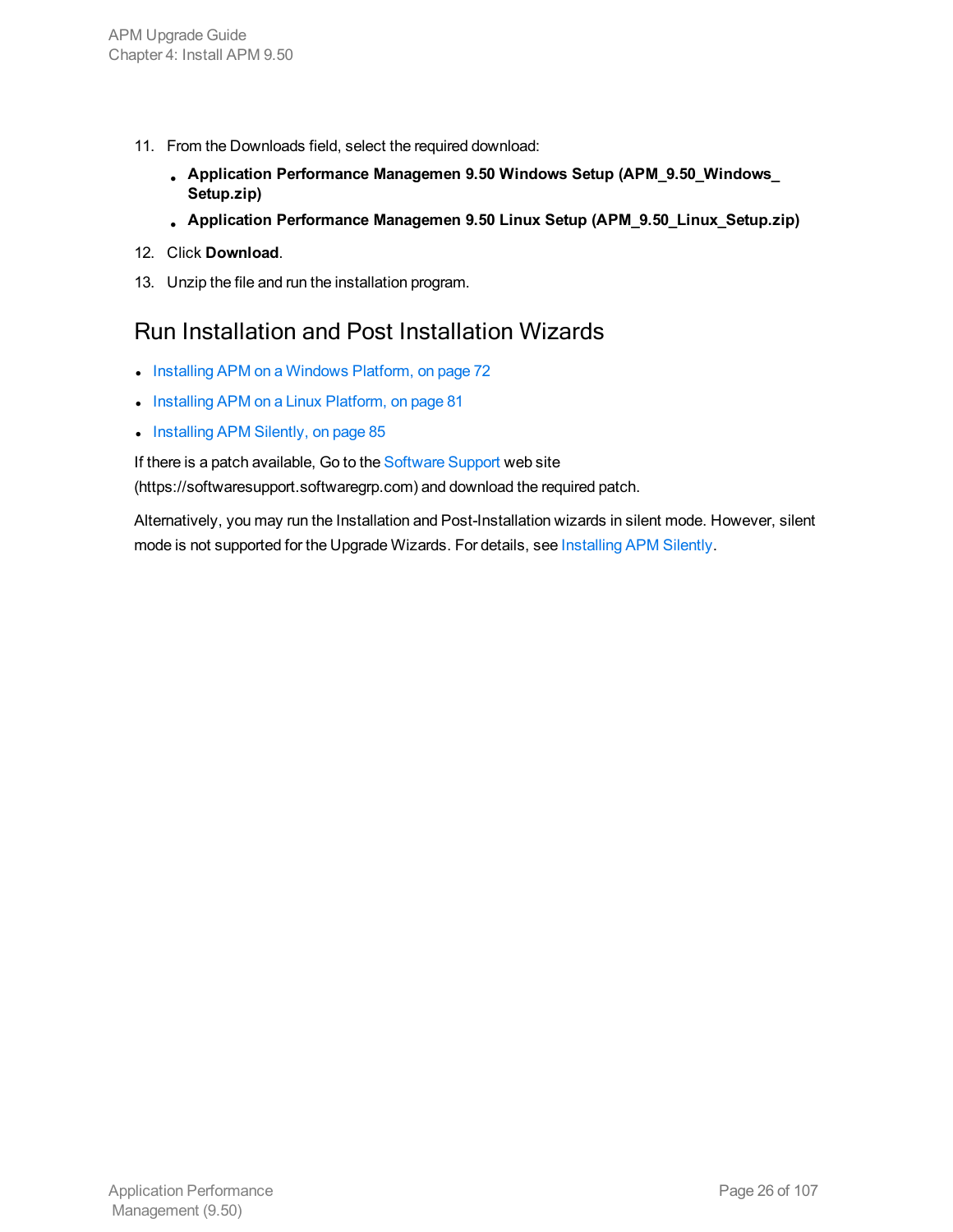## <span id="page-26-0"></span>Chapter 5: Run 9.50 Upgrade Wizard

You should only have one set of 9.50 servers installed at this time. Do not run the Upgrade Wizard on more than one set of 9.50 servers.

You can launch the Upgrade Wizard from the Post-Install Wizard by choosing the following option:

• Upgrade. Continue with the upgrade from APM 9.40 with latest intermediate patch

If you can choose **Exit. Complete the upgrade or installation process at a later time.** you will need to run the Upgrade Wizard manually.

The upgrade wizard can be found on all Gateway, Data Processing, and One-machine servers in the following locations:

- **. Windows:** 
	- $\circ$  If you want to upgrade from 9.30 to 9.50 version, select the upgrade wizard from the following location:
	- **<HPE APM root directory>\bin\upgrade\_wizard\_run\_from930.bat**
	- $\circ$  If you want to upgrade from 9.40 to 9.50 version, select the upgrade wizard from the following location:

### **<HPE APM root directory>\bin\upgrade\_wizard\_run\_from940.bat**

- <sup>l</sup> **Linux:**
	- $\circ$  If you want to upgrade from 9.30 to 9.50 version, select the upgrade wizard from the following location:

### **/opt/HP/BSM/bin/upgrade\_wizard\_run\_from930.sh**

 $\circ$  If you want to upgrade from 9.40 to 9.50 version, select the upgrade wizard from the following location:

### **/opt/HP/BSM/bin/upgrade\_wizard\_run\_from940.sh**

For details about the upgrade wizard, see [Upgrade](#page-87-0) Wizard, on page 88.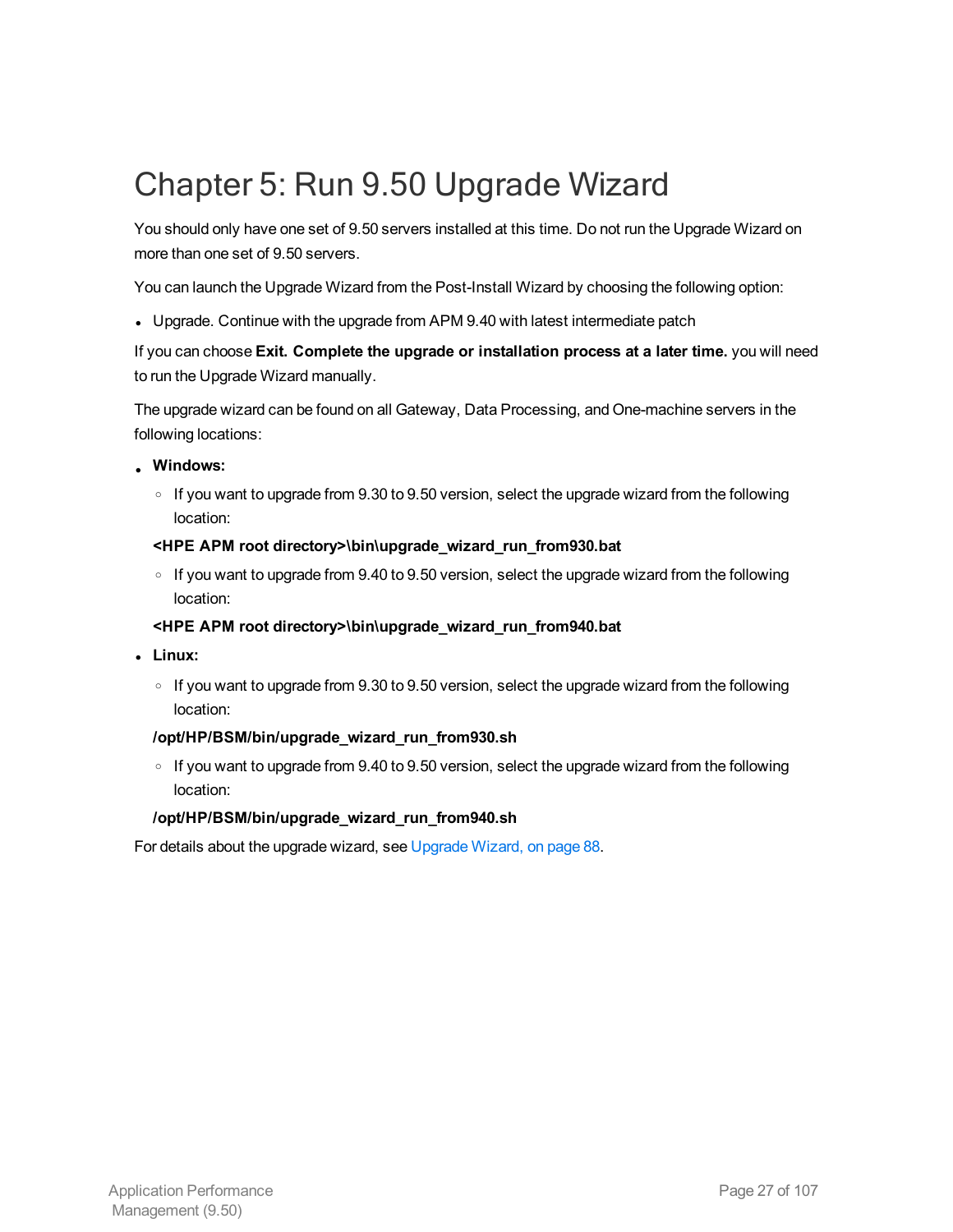## <span id="page-27-0"></span>Chapter 6: Post-Upgrade Procedures

Perform these tasks to complete the upgrade process:

## <span id="page-27-1"></span>General Post-Upgrade Procedures

Perform these tasks to complete the upgrade process:

### . Upgrading Customized Service Health KPIs

In APM, the internal format of the KPI parameter "KPI is critical if" was changed. As a result, this value may be incorrect following upgrade, if you have created or customized KPIs.

### **NOTE:**

APM must be running to perform this step.

To fix this, perform the following:

- 1. Access the JMX console on the Gateway Server via http://<Gateway Server name>:29000/ and enter your user name and password.
- 2. Click **service=repositories\_manager** in the Topaz section.
- 3. Locate the **upgradeCriticalIf()** and input **1** as the customer ID in the parameter field.
- 4. Click **Invoke**.
- . Delete temporary internet files

When logging into APM for the first time after upgrading, delete the browser's temporary Internet files. This should be done on each browser that accesses APM.

. Disable firewall between APM Gateway and Data Processing servers

In general, placing firewalls between APM servers is not supported. If an operating system firewall is active on any APM server machine (GW or DPS), a channel must be left open to allow all traffic between all APM Gateway and DPS servers.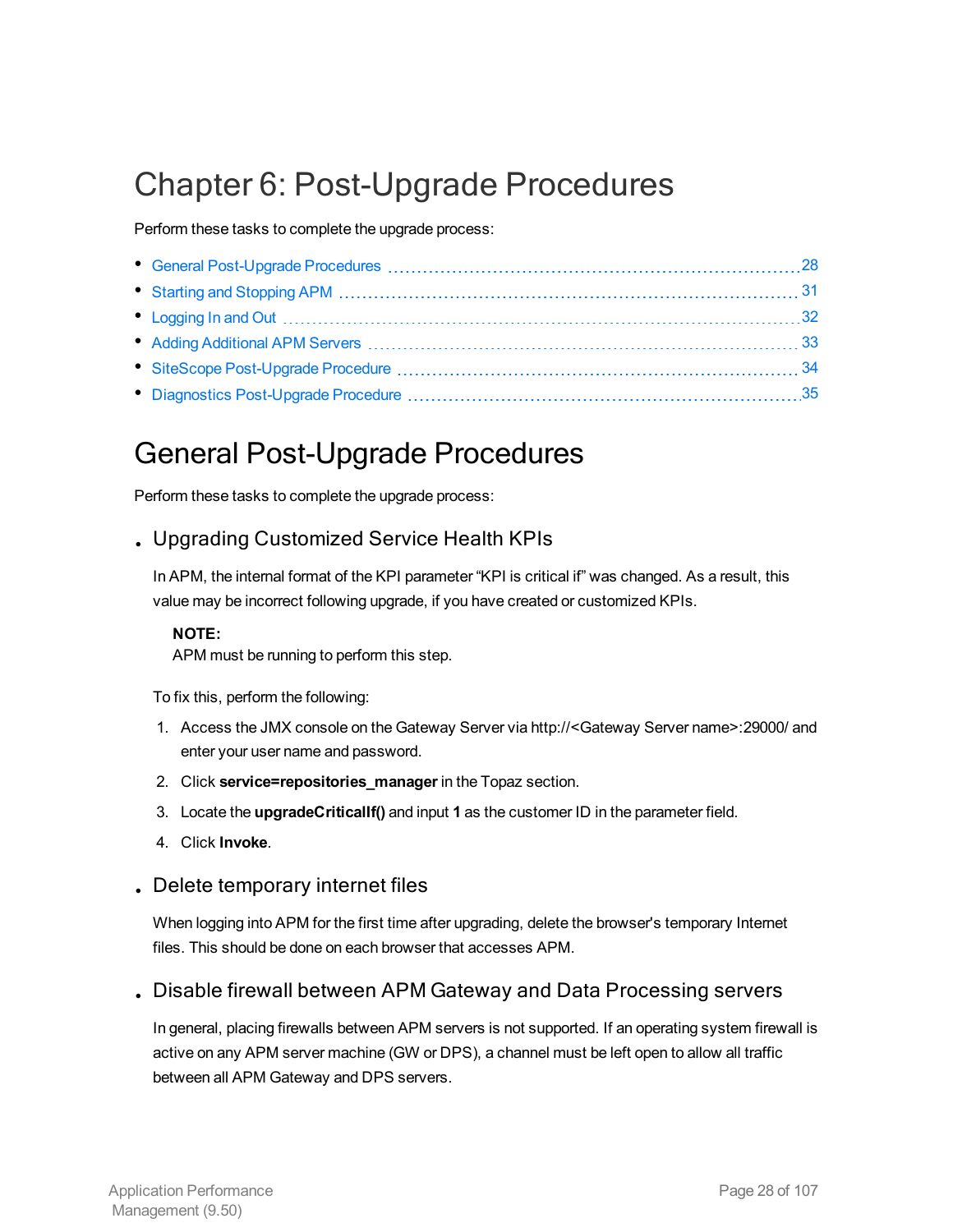Additionally, to enable APM users and data collectors to communicate with the APM Gateway servers, you must leave open the relevant ports depending on your APM configuration. The required ports are typically 443 or 80. For details, see "Port Usage" in the APM Platform Administration Guide.

### . Update Data Collectors

See the System Requirements and Support Matrixes, available from **Help > Planning and Deployment** and the Updated Components section in the Business Service Management Release Notes to determine if you must upgrade your data collector to the latest supported version.

### . Restore the following files from backup

Restore the following files to the APM server:

- <sup>o</sup> <Gateway Server root directory>/AppServer/webapps/site.war/openapi/excels directory
- <sup>o</sup> <Data Processing Server root directory>/BLE/rules/<custom rules jar> file(s)
- <sup>o</sup> <Gateway Server root directory>/JRE/lib/security/cacerts
- <sup>o</sup> <Gateway Server root directory>/JRE64/lib/security/cacerts
- <sup>o</sup> <Data Processing Server root directory>\BLE\rules\groovy\rules\ file(s)

### . Perform hardening procedures

If your original environment was secured with SSL and you are upgrading using a staging environment, you need to repeat the hardening procedures described in the APM Hardening Guide.

If your original environment was secured with SSL and you are upgrading directly, you need to repeat the following hardening procedures:

1. If you had previously made changes to **<HPBSM root**

**directory>\EJBContainer\server\mercury\deploy\jboss-web.deployer\server.xml** while performing hardening procedures on your system, repeat the "Securing JBOSS" procedure in the Hardening Guide after the patch installation on all relevant APM machines.

- 2. If you had previously configured SSL on an IIS web server used by APM, you need to verify HTTPS port binding in IIS is set to the correct port (443).
- 3. If you had previously configured SSL on the Apache web server used by APM, you may need to reapply the changes to httpd.conf and httpd-ssl.conf files as follows:
	- <sup>o</sup> In **<HPE APM root directory>\WebServer\conf\httpd.conf**, uncomment the following two lines:

**LoadModule ssl\_module modules/mod\_ssl.so Include conf/extra/httpd-ssl.conf**

o In <HPE APM root directory>\WebServer\conf\extra\httpd-ssl.conf, specify paths to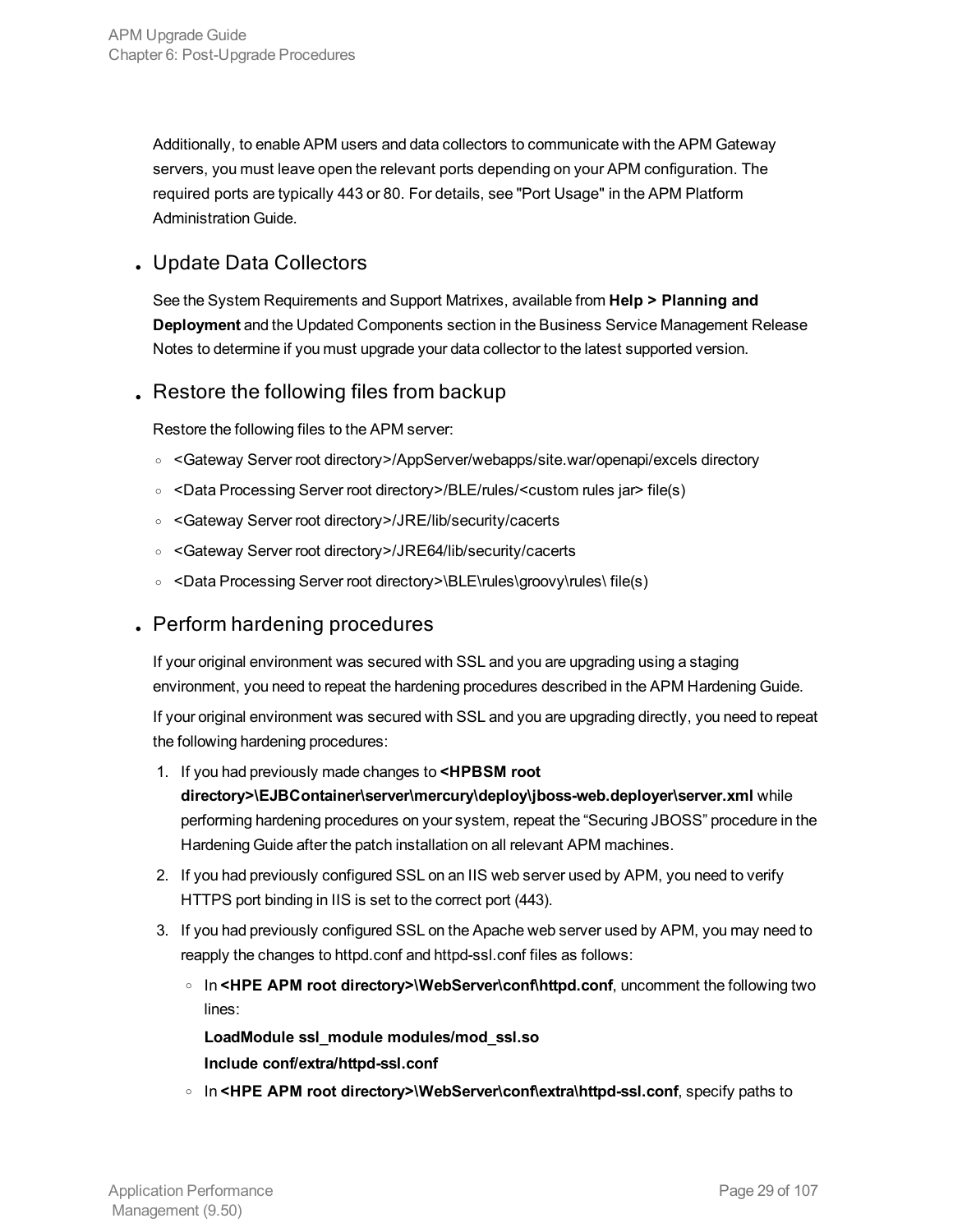### **SSLCertificateFile** and **SSLCertificateKeyFile**

<sup>o</sup> Restart the APM Apache web service

### . Ensure all processes started properly

You can check to ensure that all processes started properly. For details, see "How to View the Status of Processes and Services" in the APM Platform Administration Guide.

### . Check installation log files

You can see the installation log file by clicking the **View log file** link at the bottom of the installer window.

In a Windows environment, this log file, along with additional log files for separate installation packages, is located in the **%temp%\..\MicroFocusOvInstaller\HPEApm\_9.50** directory.

In a Linux environment, the logs files are located in the **/tmp/HPOvInstaller/HPEApm\_<version>** directory.

The installer log file name is in the following format:

**HPEApm\_<VERSION>\_<DATE>\_ HPOvInstallerLog.html** or **HPEApm\_<VERSION>\_ <DATE>\_ HPOvInstallerLog.txt** (for example, HPEApm\_9.50\_2018.05.10\_11\_53\_ MicroFocusOvInstallerLog.txt).

Individual installation package log file names are in the following format:

**Package\_<PACKAGE\_TYPE>\_HPEApm\_<PACKAGE\_NAME>\_install.log** (for example, Package\_msi\_HPEApm\_BPMPkg\_install.log).

### **NOTE:**

If the server is rebooted, all files from the **tmp** folder are deleted automatically by default. Therefore, backup all log files after installing APM, before rebooting the server.

### . Restore APM service changes

If you manually configured different users to run APM services, these settings must be configured again. For details, see [Changing](#page-89-0) APM Service Users , on page 90.

### . Install component setup files

The component setup files are used to install the components used by APM. The component setup files are not installed as part of the basic APM installation. They are located separately in the Web delivery package download area. You can upload them to the APM Downloads page. The component setup files can then be downloaded from APM and used when required. For details on working with the APM Downloads page, see "Downloads" in the APM Platform Administration Guide.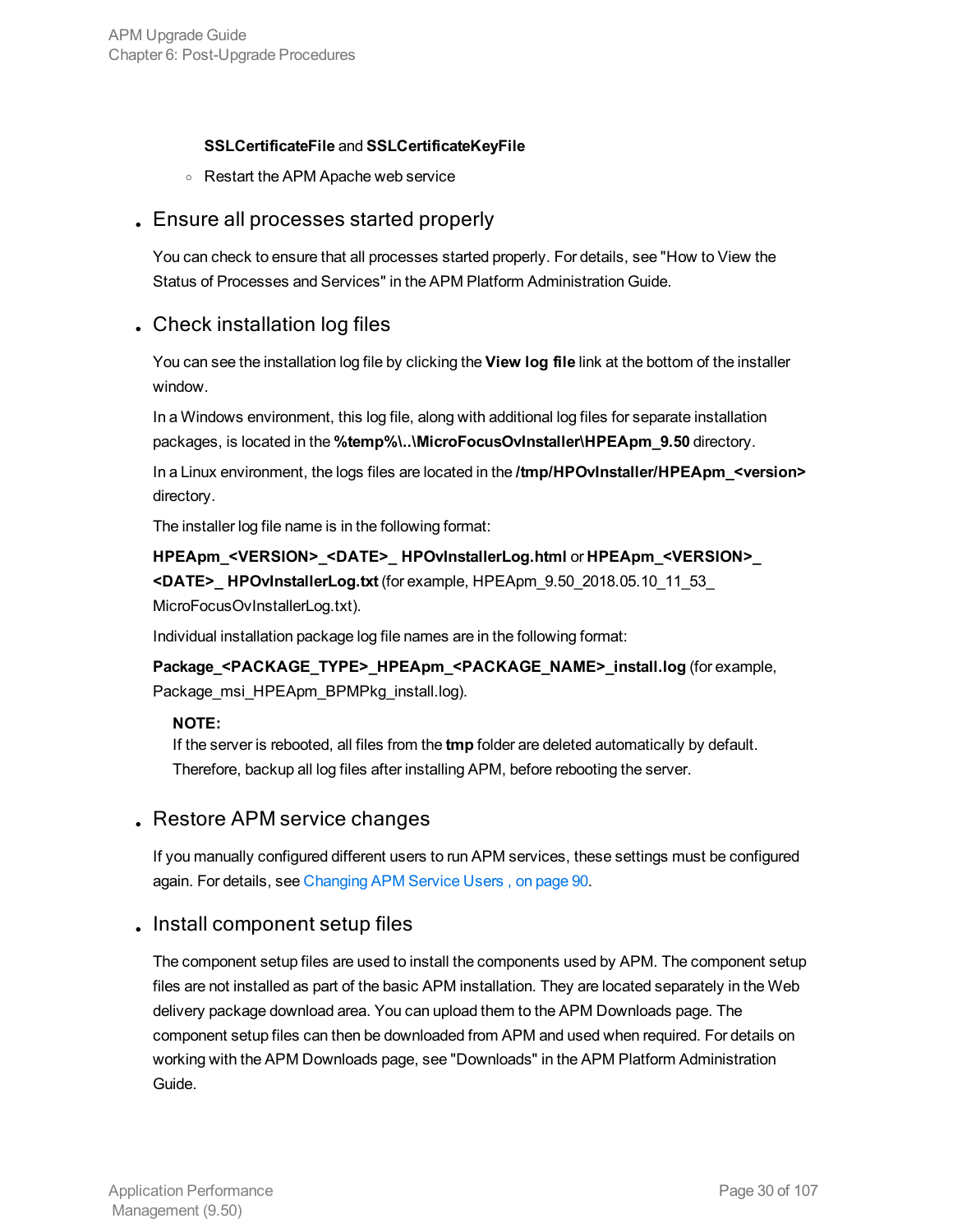### **NOTE:**

- The components on the Downloads page are updated for each major and minor release (for example, 9.00 and 9.20). To download updated components for minor minor releases and patches (for example, 9.26), go to the [Software](https://softwaresupport.hpe.com/) Support site ([https://softwaresupport.softwaregrp.com\)](https://softwaresupport.softwaregrp.com/).
- $\circ$  You can install a component by using the component's setup file directly from the network. For details on installing a component, refer to the individual documentation for the component you want to install. The relevant documentation is available from the Downloads page in APM after the component's setup files are copied to the Downloads page.

To install component setup files, copy the component setup files that you want available in the Downloads page from the appropriate directory in the release download area to the **<HPE APM root directory>\AppServer\webapps\site.war\admin\install**

<span id="page-30-0"></span>directory on the APM Gateway server. If required, create the **admin\install** directory structure.

## Starting and Stopping APM

After completing the APM server installation, clean your browser's cache and restart your computer. It is recommended that you do this as soon as possible. Note that when the machine restarts, you must log in as the same user under which you were logged in before restarting the machine.

### **NOTE:**

If the server is rebooted, all files from **tmp** folder are deleted automatically by default. So backup all log files after installing APM, before rebooting the server.

After installing the APM servers (either together on one machine, or at least one instance of each server type in a distributed deployment) and connecting the server machines to the databases, you launch APM on each server machine.

### **NOTE:**

You can check which APM servers and features are installed on an APM server machine by viewing the [INSTALLED\_SERVERS] section of the **<HPE APM root directory>\conf\TopazSetup.ini** file. For example, Data\_Processing\_Server=1 indicates that the Data Processing Server is installed on the machine.

### **To start or stop APM in Windows:**

Select **Start > All Programs > Micro Focus Application Performance Management > Administration > Enable | Disable Micro Focus Application Performance Management.** When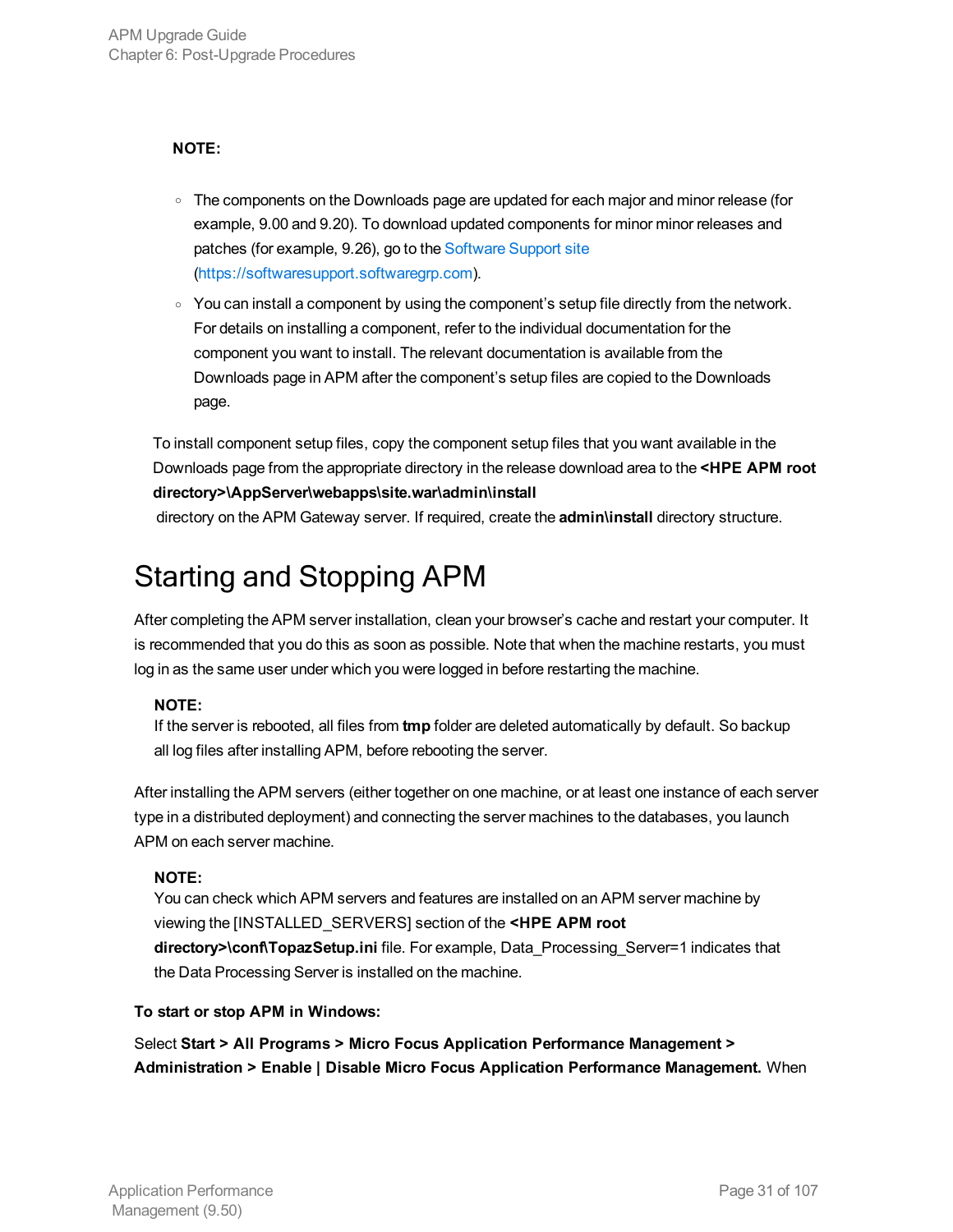enabling a distributed environment, first enable the Data Processing Server and then enable the Gateway Server.

### **To start or stop APM in Linux:**

/opt/HP/BSM/scripts/run\_hpbsm {start | stop | restart}

### **To start, stop, or restart APM using a daemon script:**

/etc/init.d/hpbsmd {start| stop | restart}

### **NOTE:**

When you stop APM, the APM service is not removed from Microsoft's Services window. The service is removed only after you uninstall APM.

## <span id="page-31-0"></span>Logging In and Out

You log in to APM from a client machine's browser using the login page. LW-SSO is APM's default authentication strategy. For details, see "Logging into APM with LW-SSO" in the APM Platform Administration Guide.

You can disable single sign-on authentication completely, or you can disable LW-SSO and use another supported authentication strategy. For details on selecting an authentication strategy, see "Set Up the Authentication Strategies" in the APM Platform Administration Guide.

### **To access the APM login page and log in for the first time:**

1. In the Web browser, enter the URL http://<server\_name>.<domain\_name>/HPBSM where **server\_name** and **domain\_name** represent the FQDN of the APM server. If there are multiple servers, or if APM is deployed in a distributed architecture, specify the load balancer or Gateway Server URL, as required.

### **NOTE:**

Users running previous versions of APM can still use bookmarks set to access the URL http://<server\_name>.<domain\_name>/mercuryam and http://<server\_name>.<domain\_ name>/topaz

- 2. Enter the default administrator user ("admin"), and the password specified in the Setup and Database Configuration utility, and click **Log In**. After logging in, the user name appears at the top right.
- 3. (Recommended) Create additional administrative users to enable APM administrators to access the system. For details on creating users in the APM system, see "User Management" in the APM Platform Administration Guide.

### **NOTE:**

• For login troubleshooting information, see "Troubleshooting and Limitations" in the APM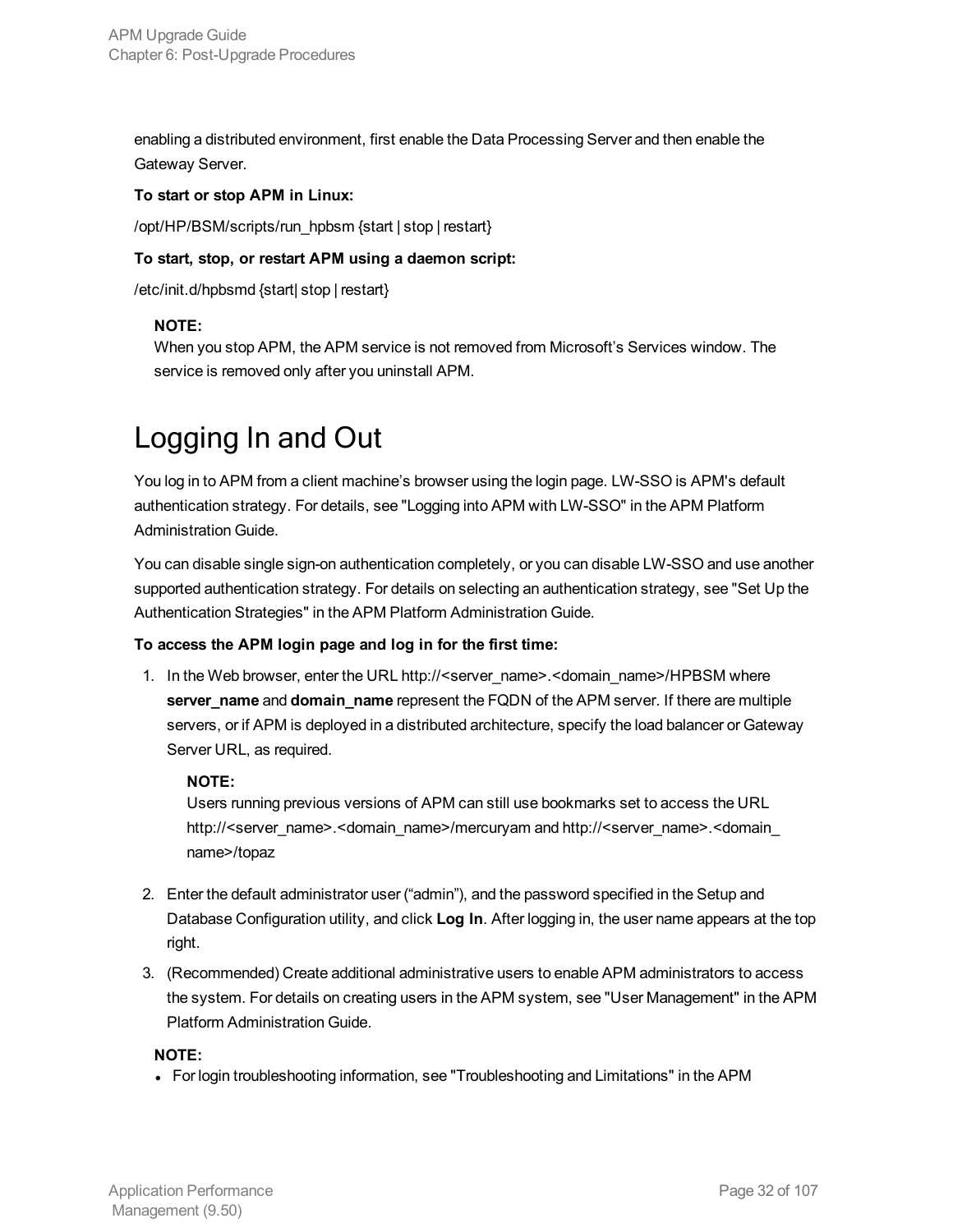Platform Administration Guide.

- For details on login authentication strategies that can be used in APM, see "Authentication" Strategies — Overview" in the APM Platform Administration Guide.
- For details on accessing APM securely, see the APM Hardening Guide.

When you have completed your session, it is recommended that you log out of the website to prevent unauthorized entry.

### **To log out:**

<span id="page-32-0"></span>Click **Logout** at the top of the page.

## Adding Additional APM Servers

After you have a working APM 9.50 environment, you can add new Gateway and Data Processing servers as desired.

### **To add new APM servers to an existing APM environment:**

- 1. Go to the [Software](https://softwaresupport.softwaregrp.com/) Support web site (https://softwaresupport.softwaregrp.com) and sign in.
- 2. Click **Search**.
- 3. For Windows, select **Application Performance Management (BAC) > 9.50 > Windows**. For Linux, select **Application Performance Management (BAC) > 9.50 > Linux**.
- 4. Under Document Type, select **Patches**.
- 5. Locate the APM 9.50 package and save it locally.
- 6. Launch the relevant setup file to install APM 9.50
- 7. Run the installation files on all APM servers (Gateway and Data Processing).
- 8. The Post Install Wizard starts automatically. You should complete the information in this Wizard. On the last page, click the **Exit** option to prevent the Setup and Database Configuration utility from running.
- 9. Download and install the latest minor minor version (if avialable) from the Software Support site
	- a. Go to the [Software](https://softwaresupport.softwaregrp.com/) Support web site (https://softwaresupport.softwaregrp.com) and sign in.
	- b. Click **Search**.
	- c. Select the relevant product, version , and operating system.
	- d. Under Document Type, select **Patches**.
	- e. Locate the applicable patch, save it locally and launch the relevant setup file to install the patch.
	- f. Run the installation file on APM server.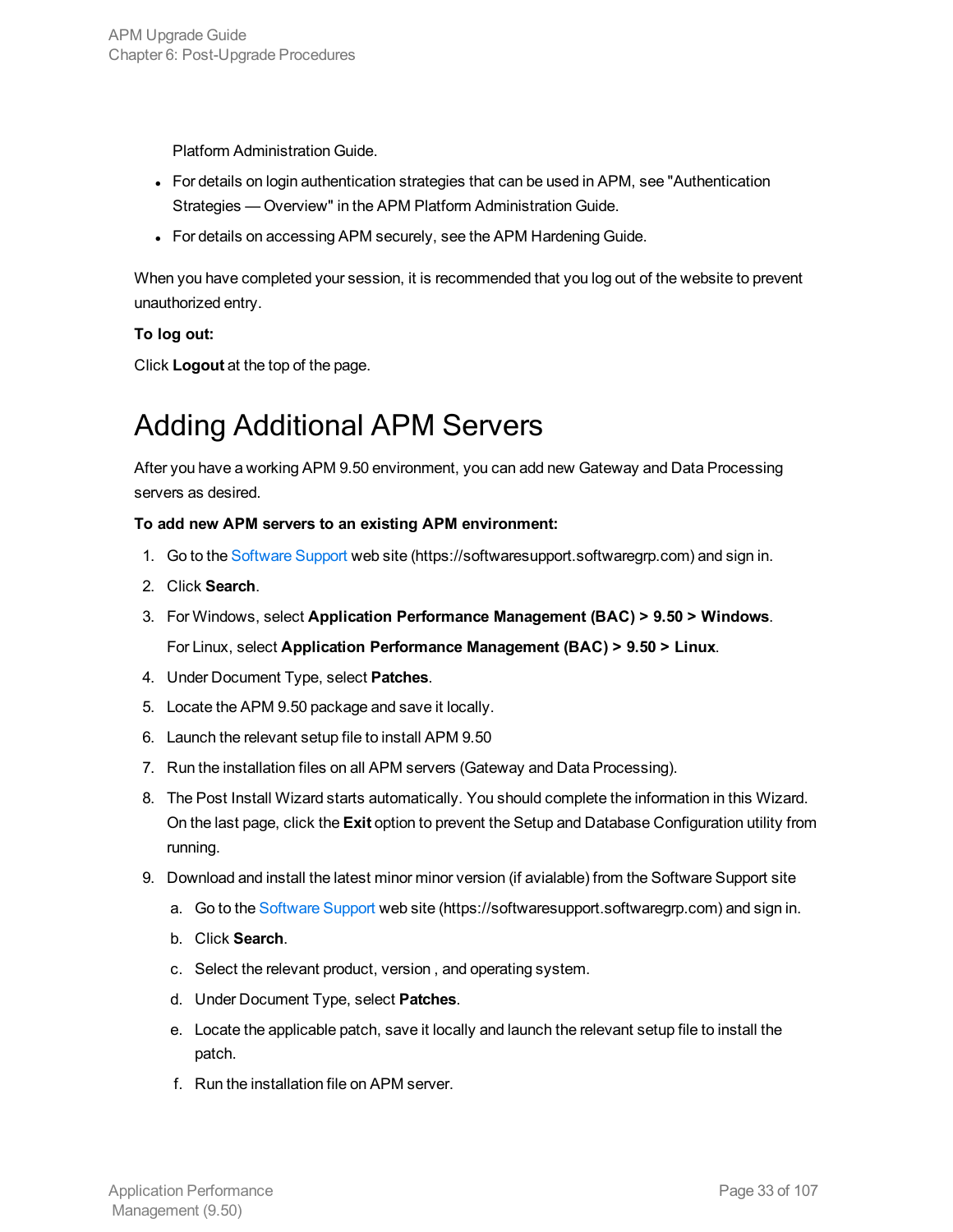- g. The post-installation wizard is automatically run after the patch installation in silent mode.
- h. Repeat this procedure for the latest intermediate patch (if available).
- 10. Run the Setup and Database Configuration utility.
	- <sup>l</sup> Windows: On the APM server, select **Start > All Programs > Micro Focus Application Performance Management > Administration > Configure Micro Focus Application Performance Management**.

Alternatively, you can run the file directly from **<HPE APM root directory>\bin\configserver-wizard.bat**.

- Linux: On the APM server machine, open a terminal command line and launch **/opt/HP/BSM/bin/config-server-wizard.sh**
- 11. Restart all APM servers.

After you have installed all additional servers, restart all other APM servers and data collectors to allow them to recognize the new servers.

### <span id="page-33-0"></span>SiteScope Post-Upgrade Procedure

For SiteScope versions lower than 11.33, after performing a staging upgrade, you need to configure SiteScope to communicate with the new APM Gateway Servers.

#### **Integrate SiteScope and APM 9.50**

To integrate SiteScope and APM 9.50, after upgrading to APM 9.50, perform the following procedure.

On the APM 9.50 server:

- 1. Access the UCMDB JMX server (**https://localhost:8443/jmxconsole/HtmlAdaptor?action=inspectMBean&name=UCMDB:service=Packaging Services**).
- 2. From the Operations index, click **undeployPackages**.
- 3. In the packageNames Value field, type **sitescope.zip**.
- 4. Click **Invoke**.
- 5. From the Operations index, click **deployPackages**.
- 6. In the packageNames Value field, type **sitescope.zip**.
- 7. Click **Invoke**.

On the SiteScope server:

- 8. Stop SiteScope.
- 9. Copy the jar files and **SiSAPM940PostUpgradeUtil** files from **…/BSM/9.40/content/HPE\_ APM\_9.40\_ SiS\_Upgrade** and save them in **<SiteScope root dir>/bin**.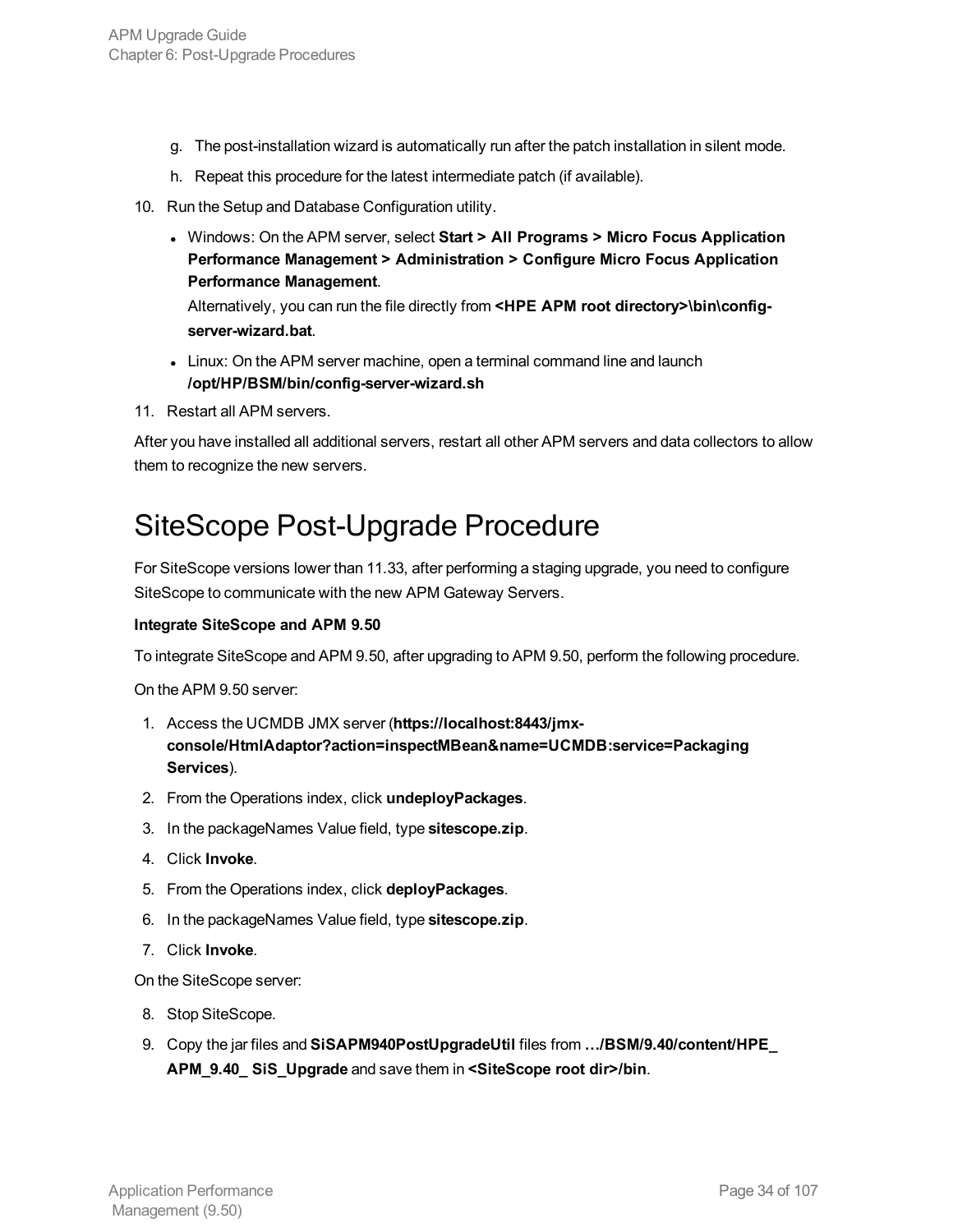10. For SiteScope installed on Windows, run the **SiSAPM940PostUpgradeUtil.bat** file.

For SiteScope installed on Linux, run the **SiSAPM940PostUpgradeUtil.sh** file.

#### **Change the Gateway Server to which SiteScope sends data**

After performing a APM staging upgrade, you need to configure SiteScope to communicate with the new APM Gateway Servers. To do so, perform one of the following:

- In SiteScope's BSM Integration Preferences, enter the new Gateway Server name or IP address in the **Business Service Management machine name/IP address** box. For user interface details, see BSM Integration Preferences Dialog Box in the Using SiteScope Guide in the SiteScope Help.
- In SAM Administration, update the SiteScope settings with the new Gateway Server name in **Distributed Settings**. For user interface details, see New/Edit SiteScope Page in the APM Application Administration Guide in the APM Help.

### **NOTE:**

This can only be used for changing the Gateway Server for a SiteScope that is already registered with a given APM installation. It cannot be used to add a new SiteScope, or to connect a SiteScope to a different APM system.

### <span id="page-34-0"></span>Diagnostics Post-Upgrade Procedure

In previous releases of APM, Diagnostics sent CIs, metrics, and events to APM. Health Indicator status (coloring) for the Application Infrastructure CIs was based on events sent to APM through the OBM event channel.

In APM 9.40, due to the OBM removal, Diagnostics sends events to OBM and continues to send CIs and metrics to APM. As a result of this change, the Application Infrastructure CIs (Diagnostic Probe, IBM WebSphere MQ, WebSphere AS Dynamic Caching, IBM MQ, WebLogic AS, JBOSS AS, SQL Server, MSSQL Database, Oracle iAS, Oracle, SAP, SAP R3 Server, VMware ESX Server, Host Node) do not show the correct HI Status in APM 9.40.

The HI status for these CIs appears as *Undetermined* (blue question mark). If you are upgrading from APM 9.40, the last status received for the CI before the upgrade will be displayed.

Use the workaround below to view the HI status of these CIs in OBM.

### **Workaround:**

To enable sending events related to threshold violation in Diagnostics to OBM, in the server\bin directory of the Diagnostics server:

- 1. Run **cscript switch\_ovo\_agent.vbs -server <FQDN of OBM> -cert\_srv <FQDN of OBM>**.
- 2. Go to **OBM Administration > Certificate Requests** and grant certificates.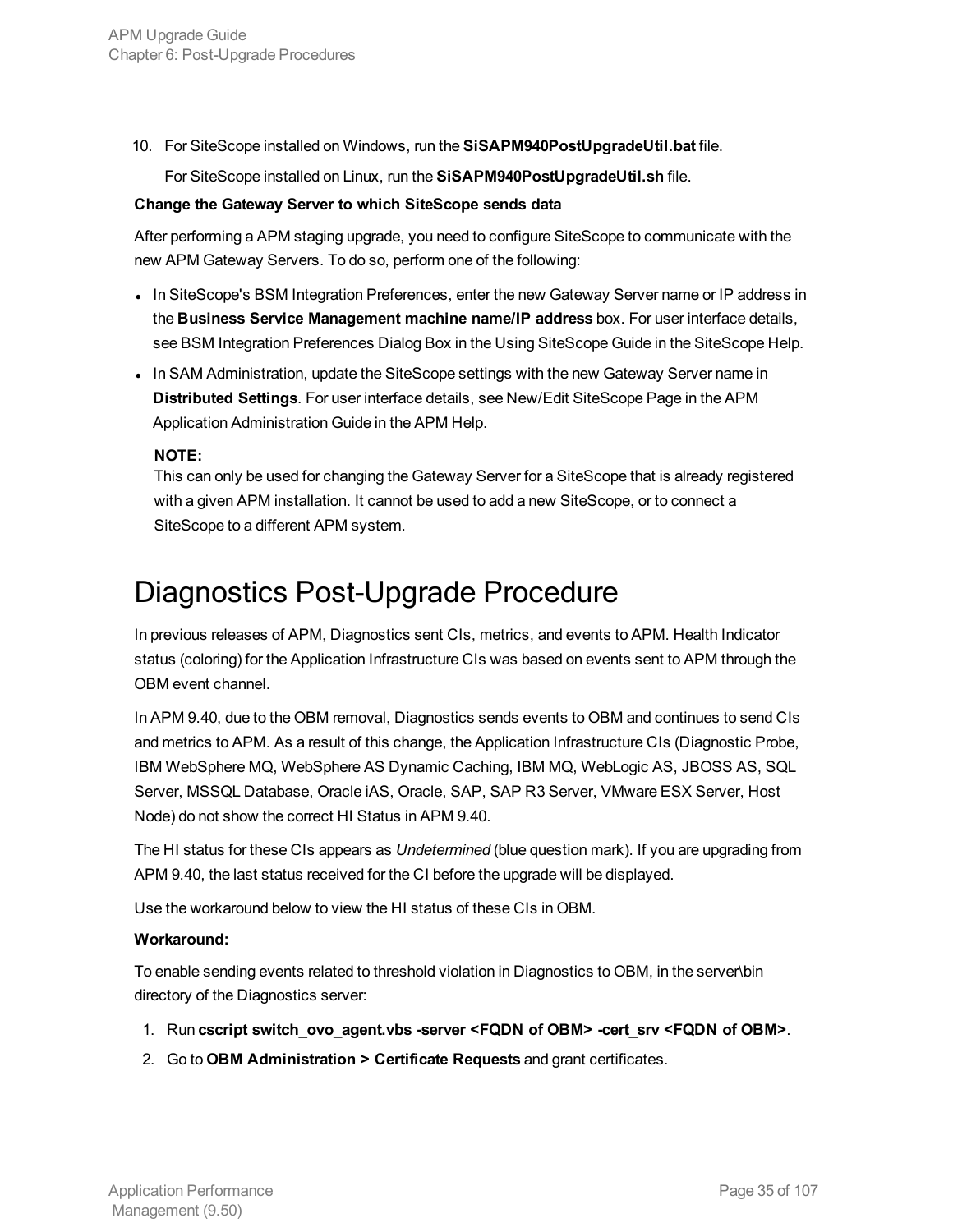3. Run **cscript switch\_ovo\_agent.vbs -server <FQDN of OBM> -cert\_srv <FQDN of OBM>** again.

All tasks should now display correctly.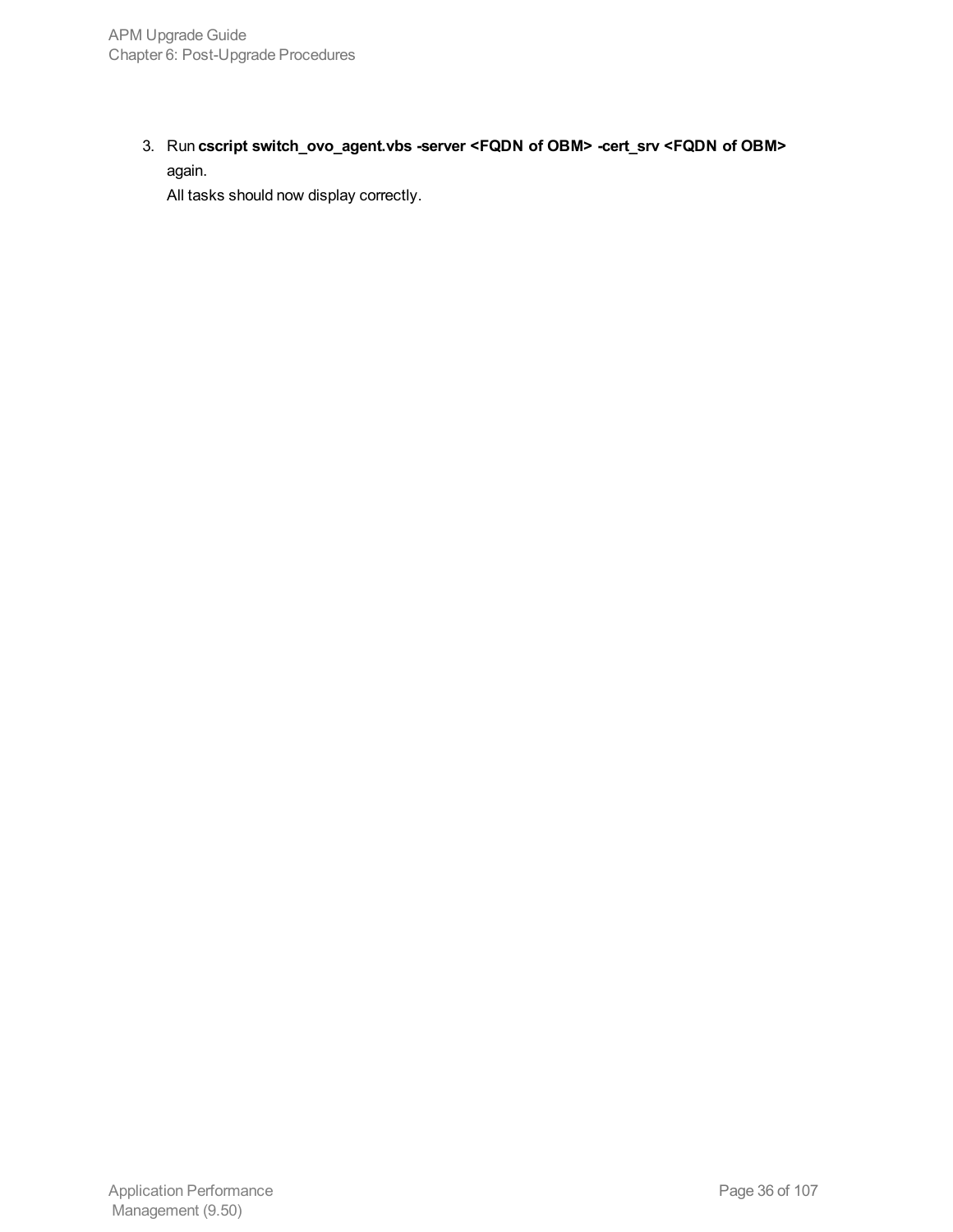# Part 2: Staging Upgrade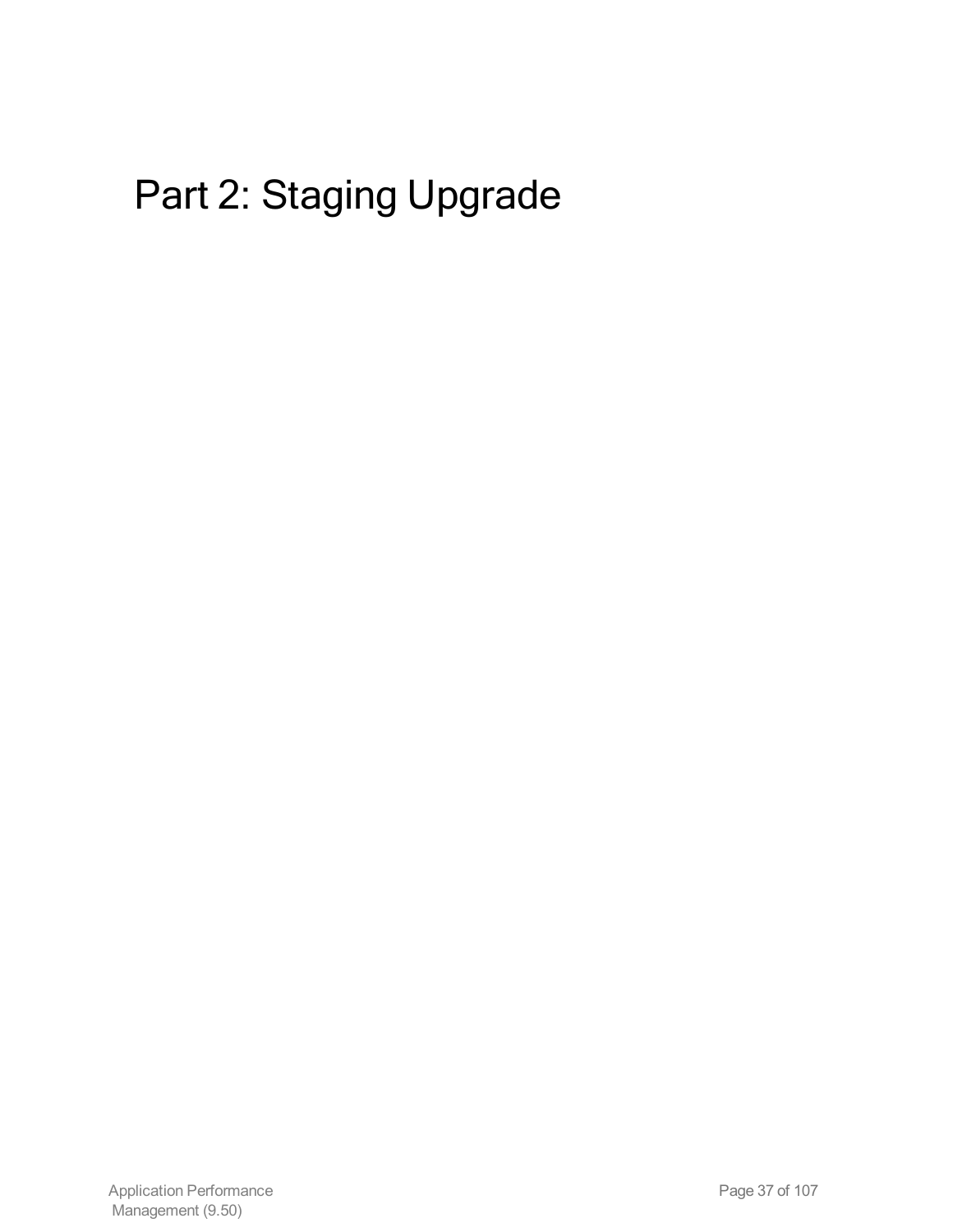## Chapter 7: Overview of APM 9.40 to APM 9.50 Staging Upgrade

The upgrade from APM 9.40 to APM 9.50 involves a number of milestones. The following diagram shows the major steps and how they affect your environment.

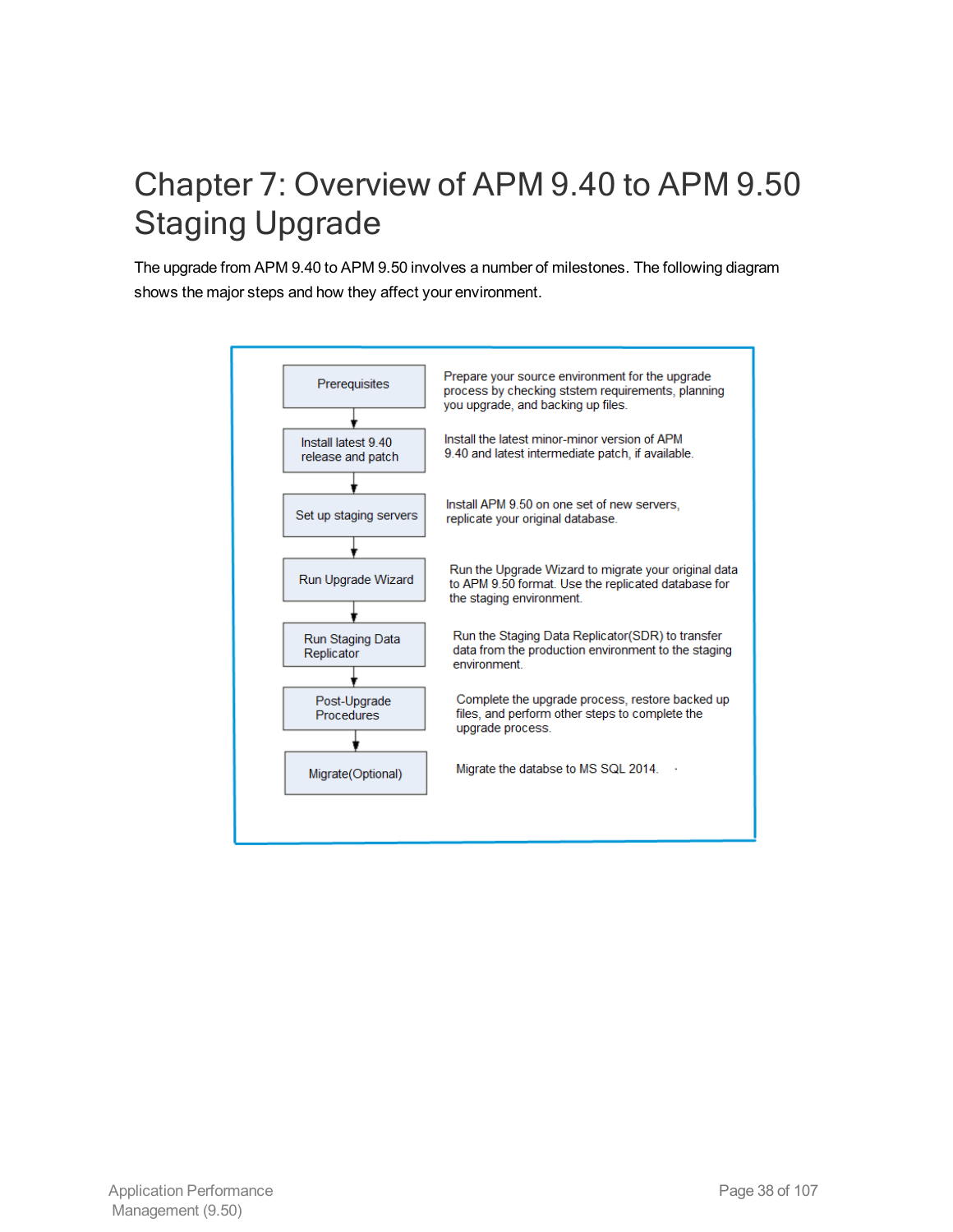## Chapter 8: Prerequisites

Perform all steps specified in this chapter before continuing with the upgrade process.

## <span id="page-38-0"></span>General Prerequisites

Perform the following steps where relevant before continuing with the upgrade process.

### 1. Create deployment plan

Create a complete deployment plan including the required software, hardware, and components. For details, see the APM Getting Started Guide and the APM System Requirements and Support Matrixes.

### 2. Create upgrade plan

Create an upgrade plan, including such items as whether you will be performing a staging or direct upgrade, estimated down time, and so on.

**Allocate additional disk space.** The database replication requires 1.5 times the amount of disk space in your original (production) database. If you want to save original data by selecting this option in the upgrade wizard, you will need two times the amount of disk space in your original database.

**Staging Data Replicator.** If you need to run the Staging Data Replicator (SDR) on an external server, you will need an additional server to run the SDR during staging mode. For more information, see Staging Data [Replicator,](#page-52-0) on page 53.

**Database Administrator.** During the upgrade process, the services of your Database Administrator may be required.

**Multiple servers.** If you are upgrading multiple APM servers, perform the upgrade procedure on only one Gateway and one Data Processing server. When the upgrade process is complete, install any additional servers and connect them to the database schemas using Configuration Wizard as described in the APM Installation Guide.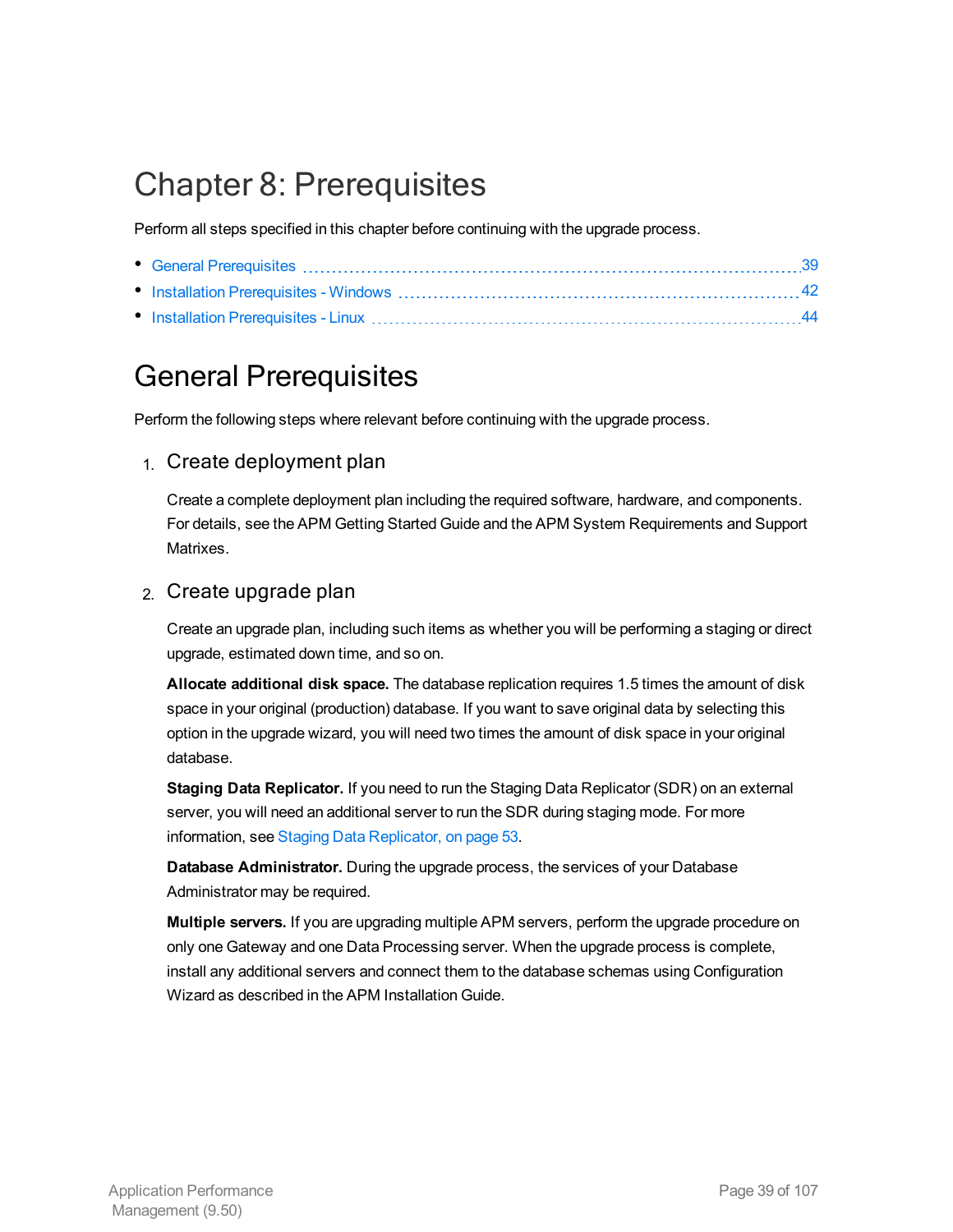## 3. Order and register licenses

Order licenses with a sales representative based on your deployment plan. Register your copy of APM to gain access to technical support and information on all products. You will also be eligible for updates and upgrades. You can register your copy of APM on the Support site [https://softwaresupport.softwaregrp.com.](https://softwaresupport.softwaregrp.com/)

### 4. Set up database server

#### **NOTE:**

You cannot change the database type during the upgrade if you want to keep your configuration and runtime data. For example, if you currently run Oracle, you must also use Oracle with the new APM environment.

Verify that your database has the following settings:

- Oracle: The Oracle Partitioning option must be enabled. Make sure that the parameter **RECYCLEBIN** is set to **Off**, as specified in the APM Database Guide.
- SQL: If you are upgrading with a staging environment, the collation must be identical in both the production and staging environments.

For information about setting up your database server, see the APM Database Guide.

## 5. Migrate operating systems (optional)

- APM supports switching the operating systems of your Gateway and Data Processing servers if you are upgrading in staging mode (for example, from Windows to Linux).
- APM supports switching the operating system of your database server during the upgrade (staging and direct) provided that this is also supported by your database vendor.

### 6. Set up web server (optional)

APM installs the Apache web server on all APM Gateway servers during the installation. If you would like to use the IIS web server, install it on all Gateway servers before installing APM .

### 7. Migrate manual changes to conf directory

If you made changes to any files in the **<HPBSM root directory>\WebServer\conf** directory, back up the changed files and, after the upgrade, reapply the changes to the new files (**do not copy the old files on top of the new ones**).

### 8. Back up database schema (recommended)

We recommend backing up database schemas as close as possible to the upgrade procedure.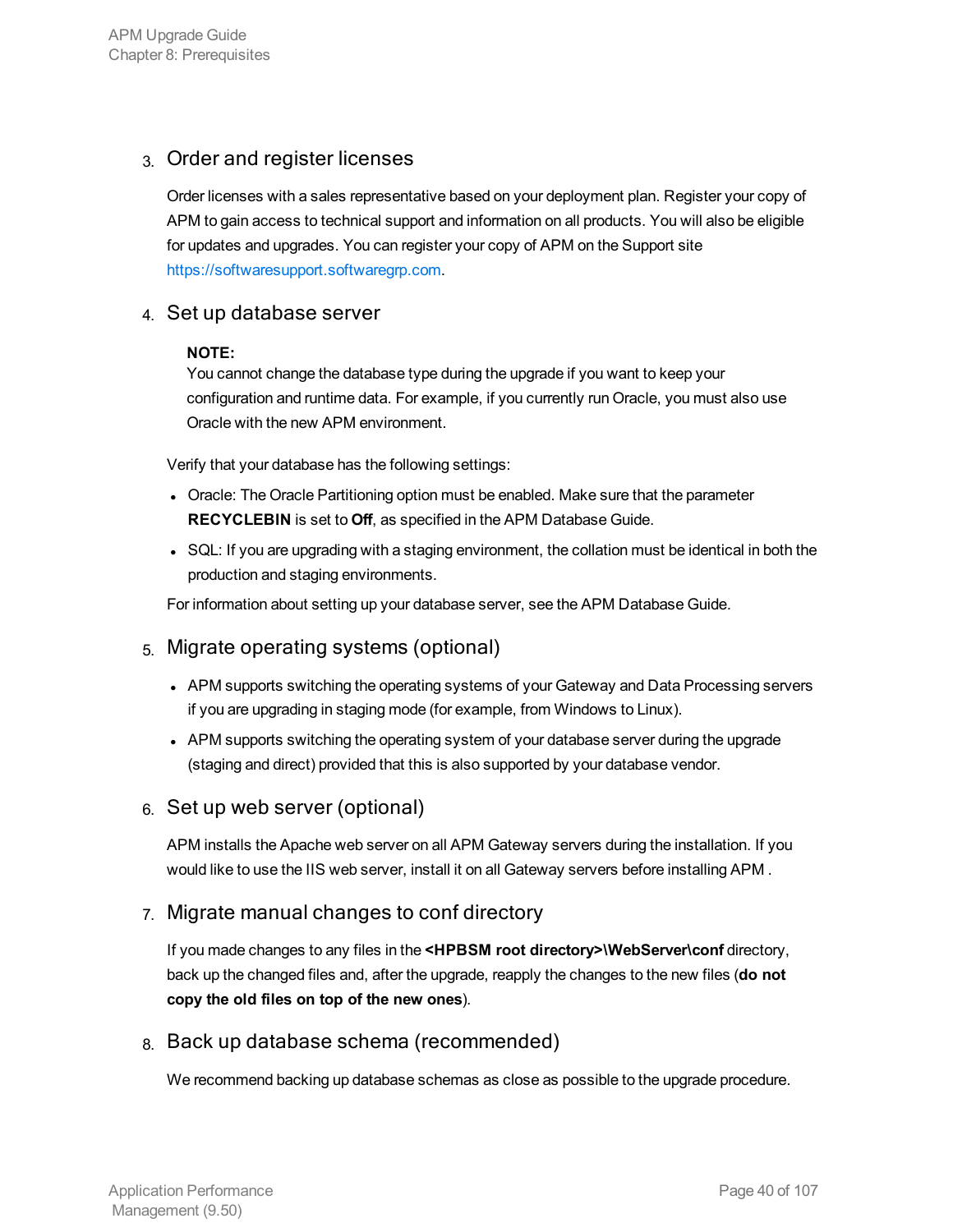## 9. Disable RTSM integrations (optional)

If integrations are configured in the RTSM Integration Studio (for example, topology synchronization integrations between central UCMDB and RTSM), after upgrading, the Data Flow Probe will run population jobs immediately for active integration points, even if the integration is not scheduled. If you do not want the integration to run, disable the integration before running the upgrade .

### 10. Back up files

Back up the following files from your original APM servers:

- <sup>l</sup> **<Gateway Server root directory>\AppServer\webapps\site.war\openapi\excels directory**
- <sup>l</sup> **<Data Processing Server root directory>\BLE\rules\<custom rules jar> file(s)**
- <sup>l</sup> **<Gateway Server root directory>\JRE\lib\security\cacerts**
- <sup>l</sup> **<Gateway Server root directory>\JRE64\lib\security\cacerts**
- <sup>l</sup> **<Data Processing Server root directory>\BLE\rules\groovy\rules\ file(s)**
- 11. Back up your license folder.
	- <sup>l</sup> **On Windows:** C:\HPBSM\conf\license
	- <sup>l</sup> **On Linux:** /opt/HP/BSM/conf/license

## 12. Copy customized Java database connectivity properties (jdbc) - Oracle RAC (optional)

When upgrading, the custom modifications you made in the **jdbc.drivers.properties** file are overwritten. If you configured APM with an Oracle RAC database, and if you have custom modifications in the jdbc.drivers.properties file:

Create a new file in **<HOME\_APM >/conf** called

**jdbc.drivers.extension<number>.<name>.properties** and copy only the custom properties from jdbc.drivers.properties to this file before performing the upgrade.

For example, before upgrading, copy this string:

**ddoracle.url=jdbc:mercury:oracle:TNSNamesFile=<HOME\_APM>\\conf\\bactnsnames.ora;TNSServerName=\${sid}** from the **jdbc.drivers.properties** file to the **<HOME\_ APM>/conf/jdbc.drivers.extension1.RAC.properties** file.

After upgrading, the **jdbc.drivers.extension1.RAC.properties** file is not overwritten so all the custom properties are saved.

If there are multiple custom files in the **<HOME\_APM >/conf/** directory with the same property name, APM uses the one with the latest extension number.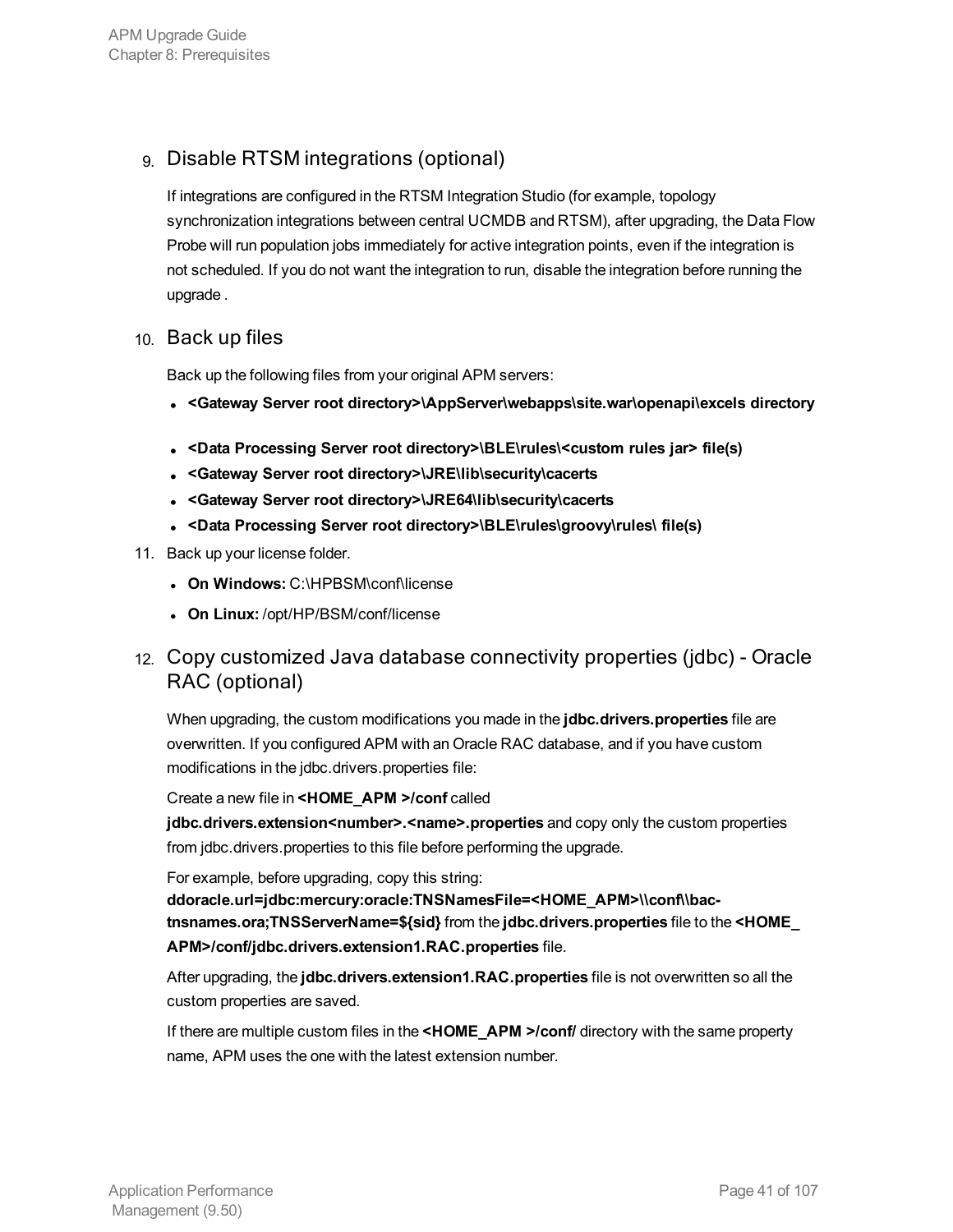## 13. Delete MyBSM pages with OBM components

After upgrading to APM, MyBSM pages with OBM components will be blank due to the removal of OBM from APM. Therefore, before upgrading to APM, you should delete the entire page or remove the OBM components.

### 14. Disable APM-OBM integration

If OBM Integration is enabled, disable it by clearing the OBM URL before upgrading.

a. Check whether the OBM integration is enabled in the JBoss JMX console:

**OMi-Integration > OMi-Integration:service=Settings > boolean isIntegrationEnabled for customer 1**

- b. If the OBM integration is enabled:
	- i. Issue **DELETE REST** call to URL: **http://<APM\_**

**HOST>/topaz/omi/integration/customer/1/settings/url** to delete the OBM URL setting.

ii. In APM, locate the names of the CI Status Alerts that need to be deleted:

**Admin > Platform > Infrastructure Settings > Foundations > OMi Integration > OMi Integration - Statuses Synchronization**

- iii. In APM, select **Admin > Service Health > CI Status Alerts** and locate and delete the required alerts.
- iv. On the OBM side, delete the APM Connected Server:

#### **OMi > Administration > Setup and Maintenance > Connected Servers**

#### **NOTE:**

After completing the upgrade, you will need to perform the integration again. See the OBM Integration Guide for instructions.

## <span id="page-41-0"></span>Installation Prerequisites - Windows

Note the following before installing APM servers on a Windows platform:

- It is recommended that you install APM servers to a drive with at least 40 GB of free disk space. For more details on server system requirements, see the APM System Requirements and Support Matrixes.
- If APM servers, including the database servers, are installed on multiple network segments, it is highly recommended that the number of hops and the latency between the servers be minimal. Network-induced latency may cause adverse affects to the APM application and can result in performance and stability issues. We recommend the network latency should be no more than 5 milliseconds, regardless of the number of hops. For more information, contact Support.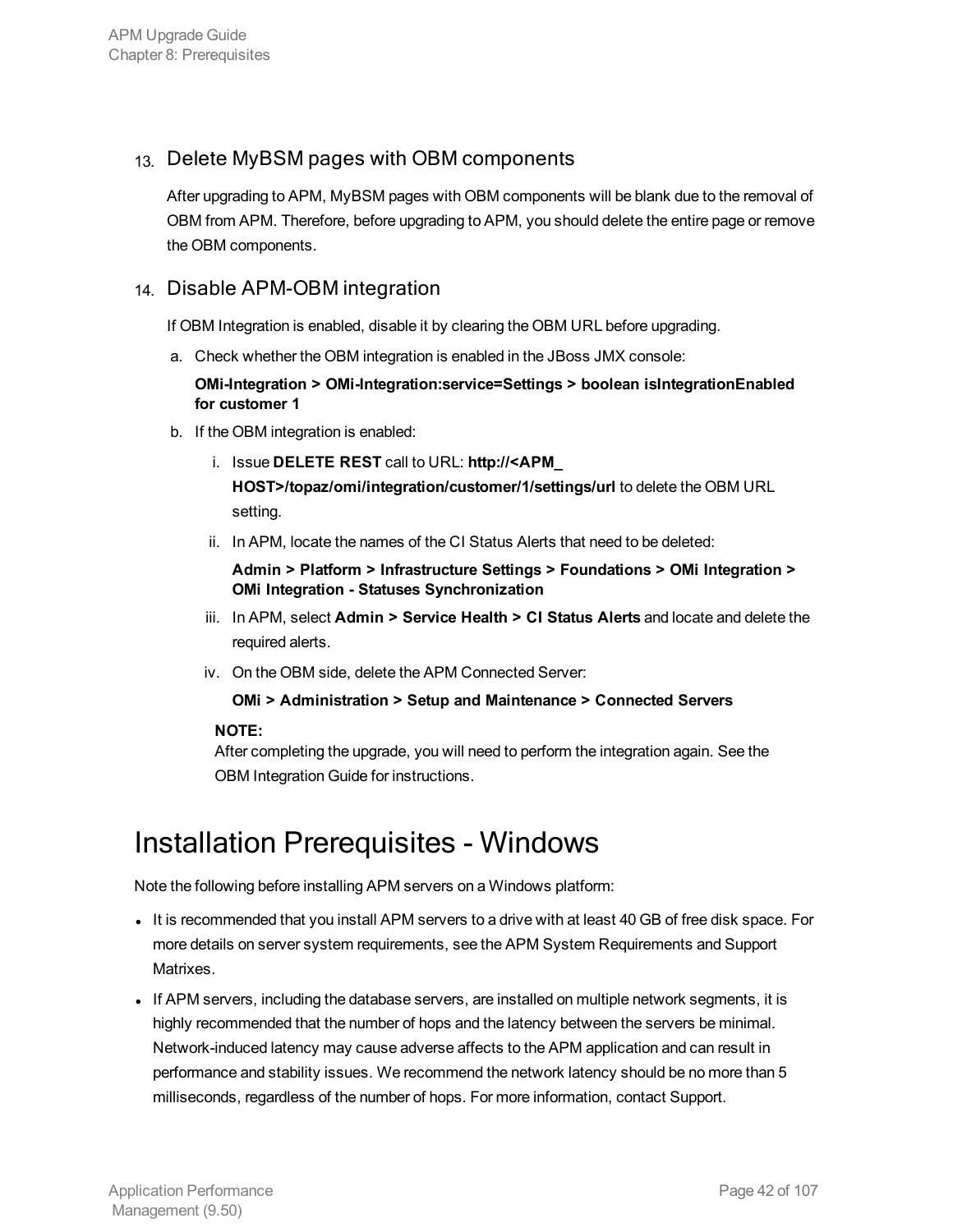- APM servers must be installed on dedicated machines and must not run other applications. Certain APM components can coexist on APM servers. For details on coexistence support, see the APM System Requirements and Support Matrixes.
- If you plan to use the IIS web server, install it prior to APM installation and enable it after the installation is completed. For more information, see [Working](#page-72-0) with the IIS Web Server, on page 73.
- APM servers must not be installed on a drive that is mapped to a local or network resource.
- Due to certain web browser limitations, the names of server machines running the Gateway Server must consist only of alphanumeric characters (a-z, A-Z, 0-9), hyphens (-), and periods (.). For example, if the names of the machines running the Gateway Server contain underscores, it may not be possible to log into the APM site when using Microsoft Internet Explorer 7.0 or later.
- During APM server installation, you can specify a different path for the APM directory (default is **C:\HPBSM**), but note that the full path to the directory must not contain spaces, cannot contain more than 15 characters, and should end with **BSM**.
- The installation directory name should consist of only alphanumeric characters (a-z, A-Z, 2-9).

#### **NOTE:**

You cannot use 0 or 1 in the installation directory name

• User Access Control (UAC) must be disabled before installing APM. UAC is enabled by default in some version of Windows Server. To manually disable UAC run the following command:

**C:\Windows\System32\cmd.exe /k %windir%\System32\reg.exe ADD HKLM\SOFTWARE\Microsoft\Windows\CurrentVersion\Policies\System /v EnableLUA /t REG\_DWORD /d 0 /f**

**C:\Windows\System32\cmd.exe /k %windir%\System32\reg.exe ADD HKLM\SOFTWARE\Microsoft\Windows\CurrentVersion\Policies\System /v ConsentPromptBehaviorAdmin /t REG\_DWORD /d 0 /f**

- If you plan to run APM servers on a hardened platform (including using HTTPS protocol), review the hardening procedures described in the APM Hardening Guide.
- If you do not have a profile database on your source environment, please add one before starting the upgrade. The database should be marked as the default profile database. Most users already have a profile database.
- You must have administrator privileges to install APM on the server machine.
- In the APM cluster, open port 21212 on the Data Processing Server.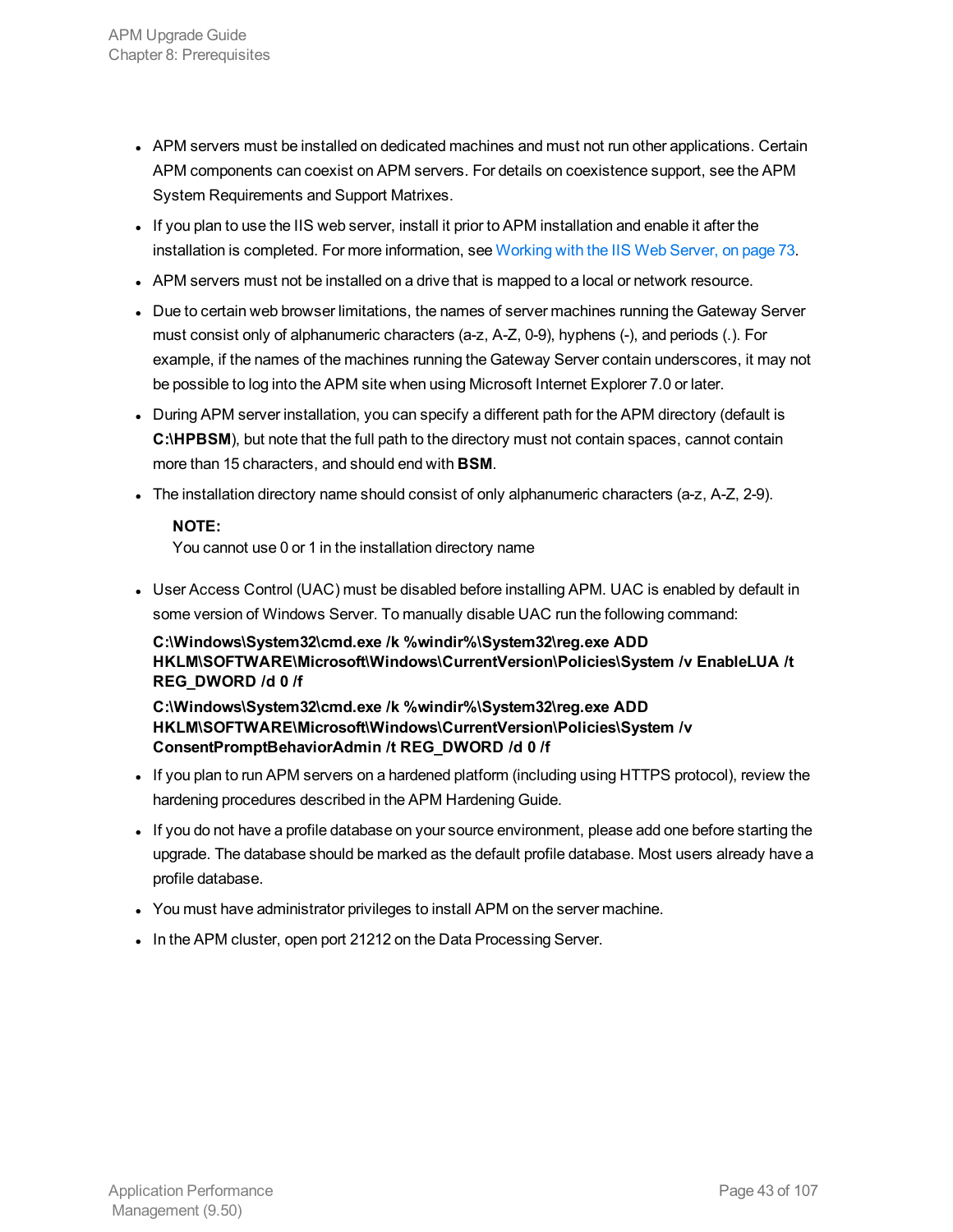#### **NOTE:**

During installation, the value of the Windows Registry key

HKLM\SYSTEM\CurrentControlSet\Services\Tcpip\Parameters\ReservedPorts is updated to include the following port ranges required by APM: 1098-1099, 2506-2507, 8009-8009, 29000- 29000, 4444-4444, 8083-8083, 8093-8093.

These port ranges are not removed from the registry key at APM uninstall. You should remove the ports from the registry key manually after uninstalling APM if they are no longer needed by any other application.

## <span id="page-43-0"></span>Installation Prerequisites - Linux

Note the following before installing APM servers on a Linux platform:

It is recommended that you install APM servers to a drive with at least 40 GB of free disk space. The /tmp directory should have at least 2.5 GB of free disk space. You can change the /tmp directory by running the following command:

```
export IATEMPDIR=/new/tmp/dir
```
export \_JAVA\_OPTIONS=-Djava.io.tmpdir=/new/tmp/dir

where /new/tmp/dir is the new /tmp directory

For more details on server system requirements, see the APM System Requirements and Support Matrixes.

- If APM servers, including the database servers, are installed on multiple network segments, it is highly recommended that the number of hops and the latency between the servers be minimal. Network-induced latency may cause adverse affects to the APM application and can result in performance and stability issues. We recommend the network latency should be no more than 5 milliseconds, regardless of the number of hops. For more information, contact Support.
- APM servers must be installed on dedicated machines and must not run other applications. Certain APM components can coexist on APM servers. For details on coexistence support, see the the APM System Requirements and Support Matrixes.
- Before installing APM on a Linux machine, make sure that SELinux does not block it. You can do this by either disabling SELinux, or configuring it to enable java 32-bit to run.

To disable SELinux, open the **/etc/selinux/config** file, set the value of **SELINUX=disabled**, and reboot the machine.

On systems with SELinux disabled, the SELINUX=disabled option is configured in **/etc/selinux/config**:

```
# This file controls the state of SELinux on the system.
# SELINUX= can take one of these three values:
# enforcing - SELinux security policy is enforced.
```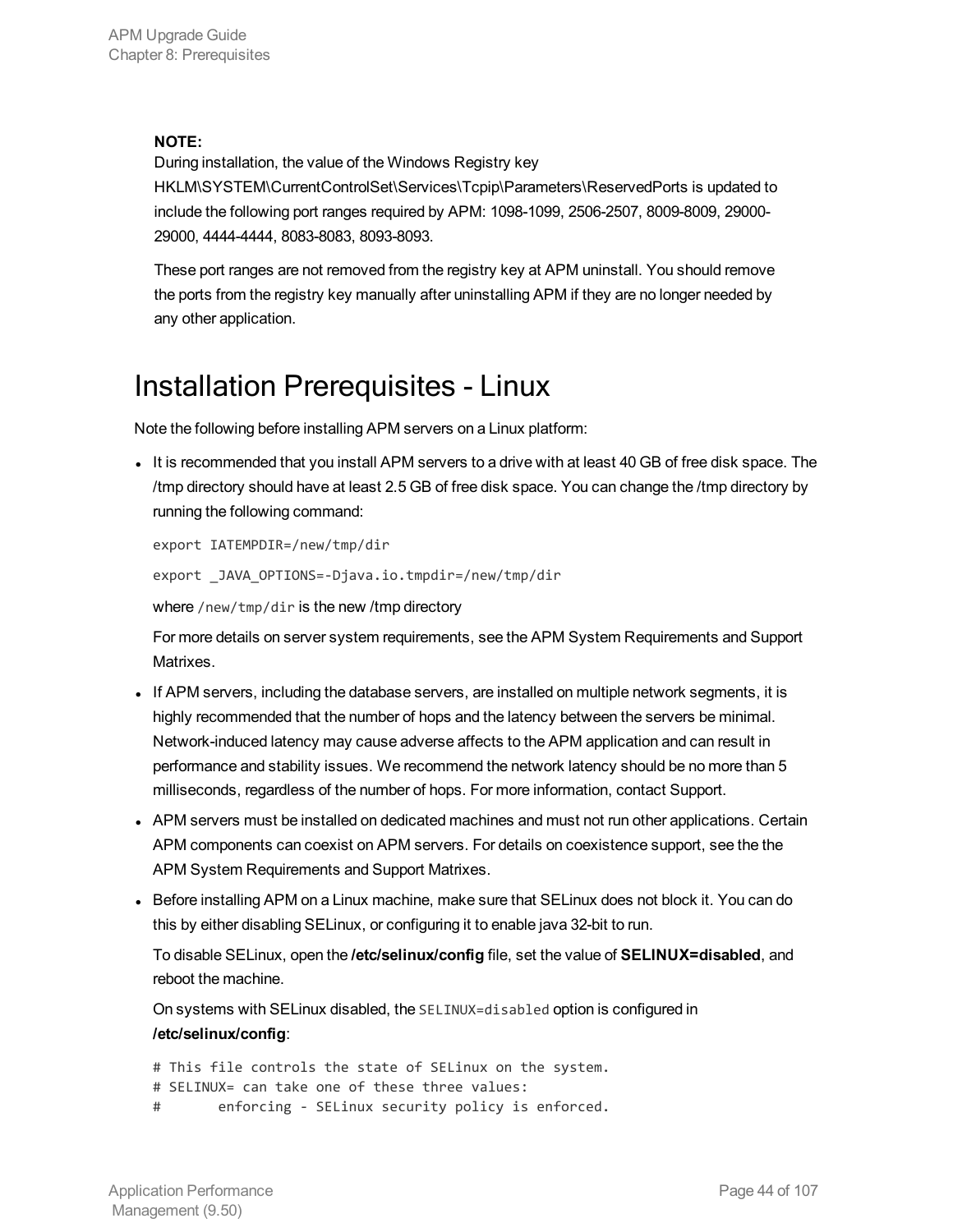```
# permissive - SELinux prints warnings instead of enforcing.
# disabled - No SELinux policy is loaded.
SELINUX=disabled
# SELINUXTYPE= can take one of these two values:
# targeted - Targeted processes are protected.
# mls - Multi Level Security protection.
SELINUXTYPE=targeted
```
Also, the getenforce command returns **Disabled**:

```
~]$ getenforce
Disabled
```
To confirm that the aforementioned packages are installed, use the rpm utility:

```
~]$ rpm -qa | grep selinux
selinux-policy-3.12.1-136.el7.noarch
libselinux-2.2.2-4.el7.x86_64
selinux-policy-targeted-3.12.1-136.el7.noarch
libselinux-utils-2.2.2-4.el7.x86_64
libselinux-python-2.2.2-4.el7.x86_64
```

```
~]$ rpm -qa | grep policycoreutils
policycoreutils-2.2.5-6.el7.x86_64
policycoreutils-python-2.2.5-6.el7.x86_64
```

```
~]$ rpm -qa | grep setroubleshoot
setroubleshoot-server-3.2.17-2.el7.x86_64
setroubleshoot-3.2.17-2.el7.x86_64
setroubleshoot-plugins-3.0.58-2.el7.noarch
```
Before SELinux is enabled, each file on the file system must be labeled with an SELinux context. Before this happens, confined domains may be denied access, preventing your system from booting correctly.

To prevent this, configure SELINUX=permissive in the **/etc/selinux/config file**:

```
# This file controls the state of SELinux on the system.
# SELINUX= can take one of these three values:
# enforcing - SELinux security policy is enforced.
# permissive - SELinux prints warnings instead of enforcing.
# disabled - No SELinux policy is loaded.
SELINUX=permissive
# SELINUXTYPE= can take one of these two values:
# targeted - Targeted processes are protected.
# mls - Multi Level Security protection.
SELINUXTYPE=targeted
```
As a root user, restart the system. During the next boot, file systems are labeled. The label process labels all files with an SELinux context:

**~]# reboot**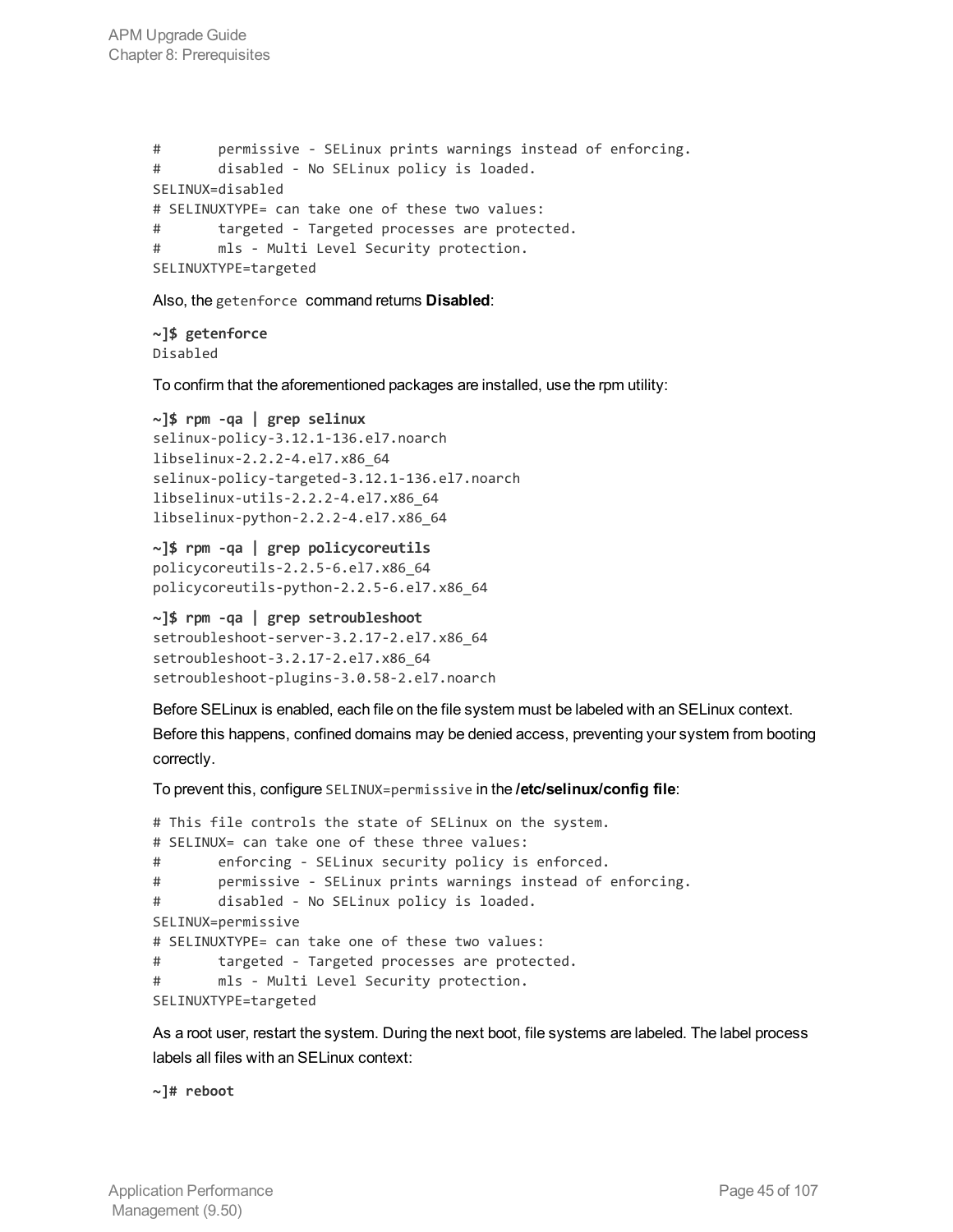In permissive mode, SELinux policy is not enforced, but denials are logged for actions that would have been denied if running in enforcing mode.

Before changing to enforcing mode, as a root user, run the following command to confirm that SELinux did not deny actions during the last boot. If SELinux did not deny actions during the last boot, this command does not return any output.

**~]# grep "SELinux is preventing" /var/log/messages**

If there were no denial messages in the **/var/log/messages** file, configure SELINUX=enforcing in **/etc/selinux/config**:

```
# This file controls the state of SELinux on the system.
# SELINUX= can take one of these three values:
# enforcing - SELinux security policy is enforced.
# permissive - SELinux prints warnings instead of enforcing.
# disabled - No SELinux policy is loaded.
SELINUX=enforcing
# SELINUXTYPE= can take one of these two values:
# targeted - Targeted processes are protected.
# mls - Multi Level Security protection.
SELINUXTYPE=targeted
```
Reboot your system. After reboot, confirm that getenforce returns **Enforcing**:

```
~]$ getenforce
Enforcing
```

```
~]# sestatus
SELinux status: enabled
SELinuxfs mount: /sys/fs/selinux
SELinux root directory: /etc/selinux
Loaded policy name: targeted
Current mode: enforcing
Mode from config file: enforcing
Policy MLS status: enabled
Policy deny_unknown status: allowed
Max kernel policy version: 28
```
- <sup>l</sup> To configure SELinux to enable java 32-bit to run, execute the command **setsebool –P allow\_ execmod on**.
- APM servers must not be installed on a drive that is mapped to a network resource.
- Due to certain Web browser limitations, the names of server machines running the Gateway Server must only consist of alphanumeric characters (a-z, A-Z, 0-9), hyphens (-), and periods (.). For example, if the names of the machines running the Gateway Server contain underscores, it may not be possible to log in to the APM site. To access the APM site in this case, use the machine's IP address instead of the machine name containing the underscore.
- If you plan to run APM servers on a hardened platform (including using HTTPS protocol), review the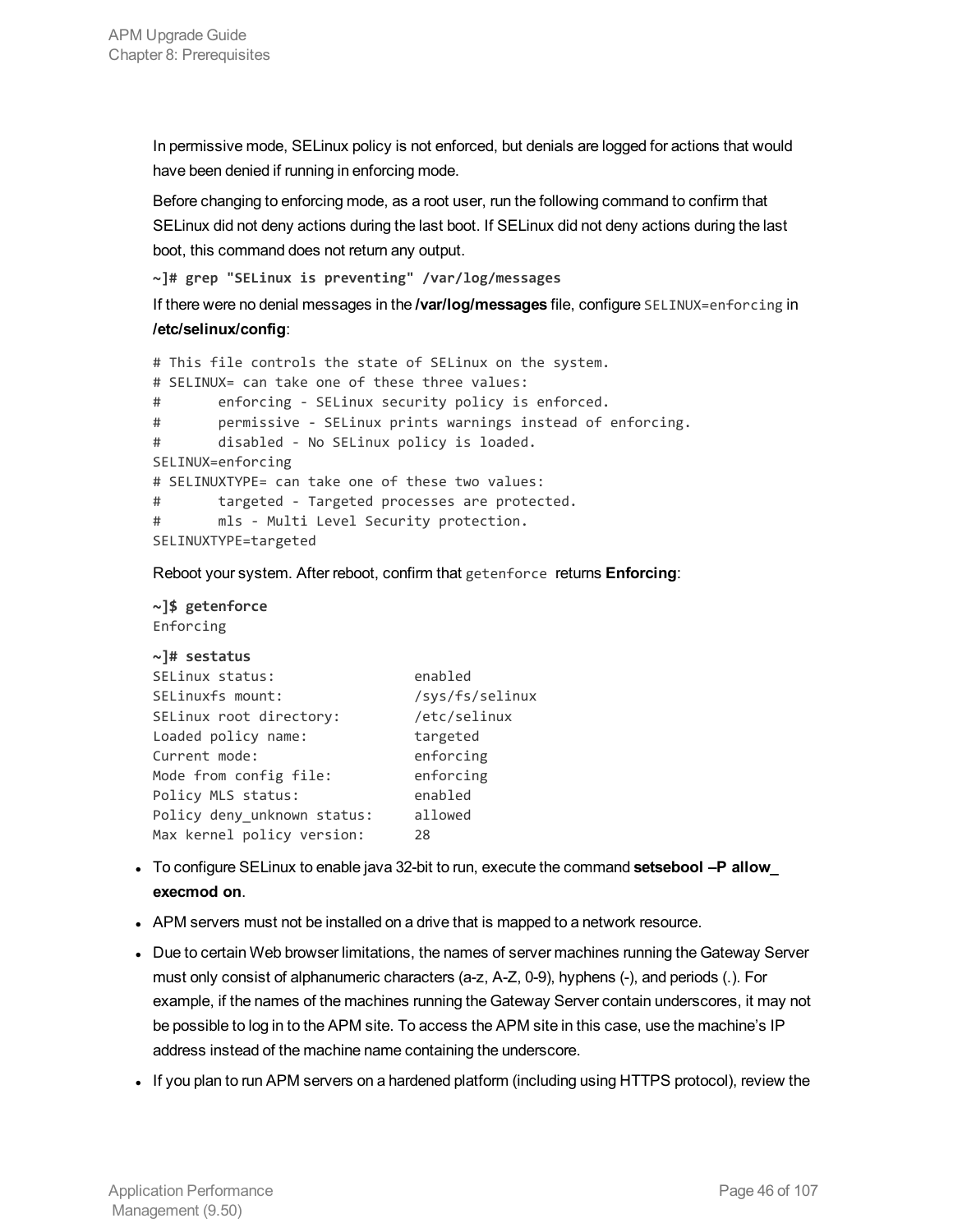hardening procedures described in the APM Hardening Guide.

- You must be a root user to install APM on the server machine.
- **.** The DISPLAY environment variable must be properly configured on the APM server machine. The machine from which you are installing must be running an X-Server as the upgrade process cannot be performed silently.
- If you do not have a profile database on your source environment, please add one before starting the upgrade. The database should be marked as the default profile database. Most users already have a profile database.
- In the APM cluster, open port 21212 on the Data Processing Server.
- To install APM 9.50 on Oracle Linux (OEL) or Red Hat Enterprise Linux operating systems supported 6.x and 7.x versions, the following RPM packages must be installed in the machine:

| glibc              | libXext              |
|--------------------|----------------------|
| $\circ$            | $\circ$              |
| glibc-common       | libXtst              |
| $\circ$            | $\circ$              |
| nss-softokn-freebl | compat-libstdc++-33  |
| $\circ$            | $\circ$              |
| libXau             | libXrender           |
| $\circ$            | $\circ$              |
| libxcb             | libgcc               |
| $\circ$            | $\circ$              |
| libX11             | openssl1.0.2g        |
| $\circ$            | $\circ$              |
|                    | rpm-devel<br>$\circ$ |

The installer attempts to install or update these packages.

If the installation of one of the above packages fails:

- 1. Click **Cancel** to stop the installation.
- 2. Refer the problem to your system administrator.
- 3. When the problematic package is fixed, re-run the installation

#### **NOTE:**

If the installer fails to install **compat-libstdc++-33**, manually download the following RPM packages:

- **<sup>o</sup> compat-libstdc++-33.i686**
- **<sup>o</sup> compat-libstdc++-33.x86\_64**

If the Yum Linux upgrade service is not functional on your machine, you will need to download and install the necessary RPM packages manually by running the following command: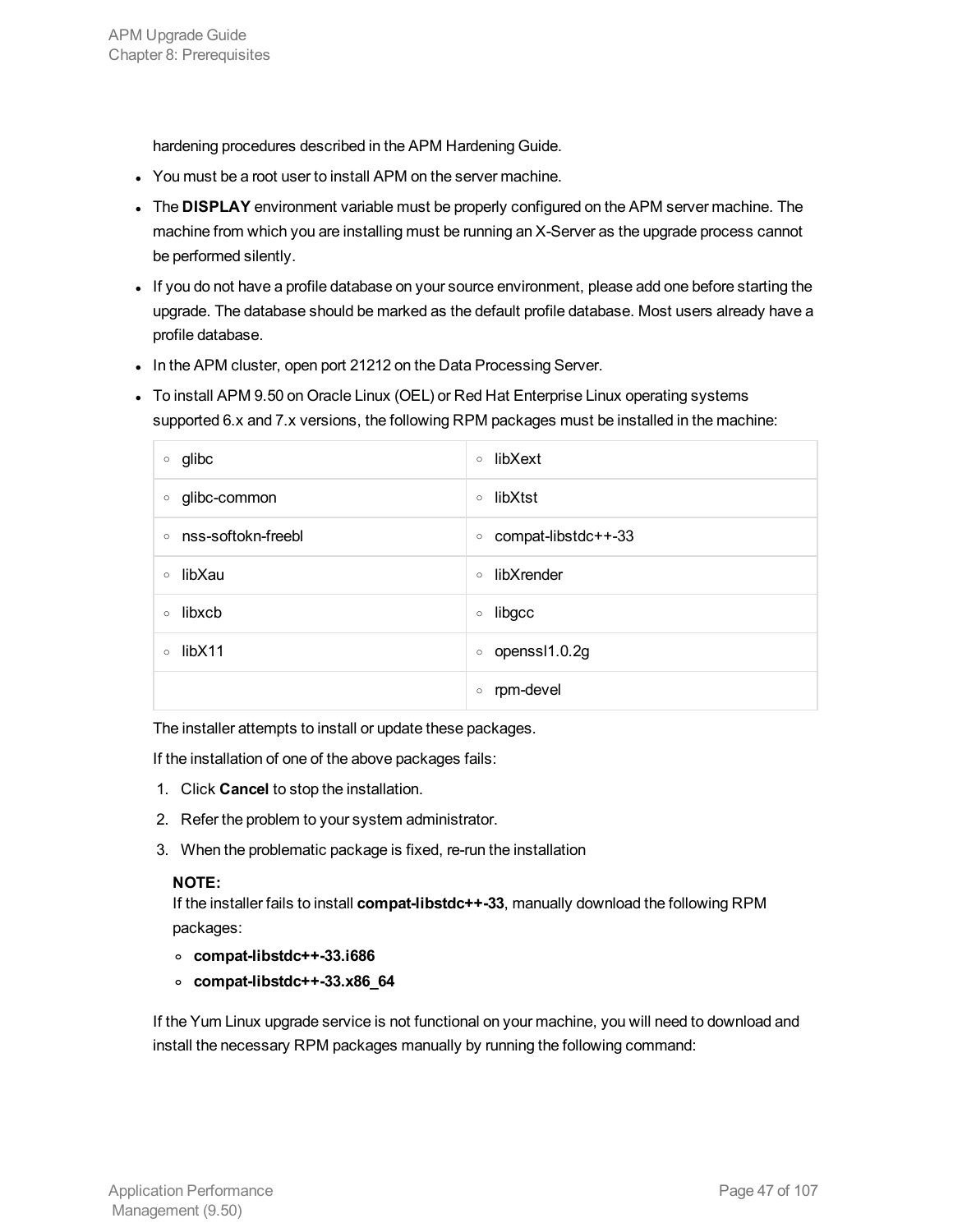**yum install -y openssl1.0.2g glibc.i686 glibc-common.i686 nss-softokn-freebl.i686 libXau.i686 libxcb.i686 libX11.i686 libXext.i686 libXtst.i686 compat-libstdc++-33.i686 libXrender.i686 libgcc.i686 rpm-devel**

#### **NOTE:**

The version of these packages changes from system to system. You can download the packages from any RPM repository site that matches your system specifications. The following RPM search tool can assist you in this task [\(http://rpm.pbone.net/\)](http://rpm.pbone.net/).

To determine the package version you need to download:

<sup>o</sup> Run the following command in a terminal window:

#### **rpm –qa \${PACKAGE\_NAME} (ex: rpm -qa glibc )**

The command will return the following text:

# rpm -qa glibc

glibc-2.12-1.132.el6.x86\_64

This text indicates the package version required for your machine.

For example, in this case you would need to download the i686 architecture package with the same version - glibc-2.12-1.132.el6.i686 – and install it manually.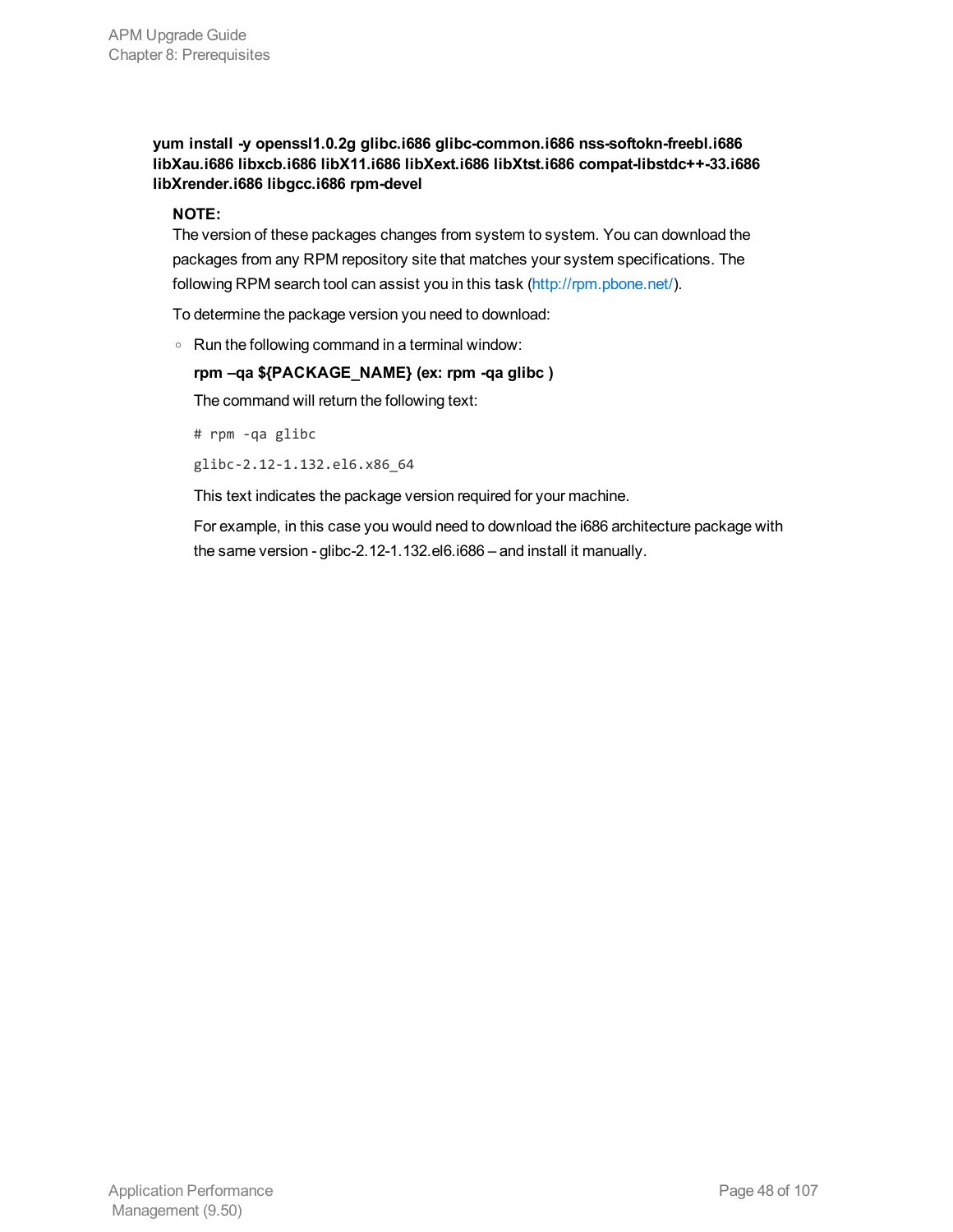## Chapter 9: Set Up Staging Servers

Perform all steps specified in this chapter to set up the staging servers.

| • Replicate Database ………………………………………………………………………………………50 |  |
|----------------------------------------------------------|--|
|                                                          |  |

## <span id="page-48-0"></span>Install APM 9.50

Install APM 9.50 on a set of APM servers. This set can be either one Gateway Server and one Data Processing Server or a single one-machine server. In the first case, run the wizards on the Data Processing Server first. The wizard will direct you as to when to begin installation on the Gateway Server.

### **NOTE:**

- Do not install additional servers at this time, you can install them towards the end of the workflow.
- You must install APM using a user with root (Linux) or administrative privileges (Windows). If necessary in case Windows OS, switch the user which has administrative privileges that is being used to install and enable APM.
- Run the installation and post-installation wizards. Do not run the upgrade wizard yet. Exit the wizard on the last screen of the post-installation wizard without continuing.

## Download the software

- 1. Go to the [Software](https://softwaresupport.softwaregrp.com/) Support web site (https://softwaresupport.softwaregrp.com) and sign in using your Passport.
- 2. Click **Product Information > Downloads**.
- 3. Click **Select an SAID** and select **application performance management (bac)** from the Products list.

or

Click **Directly enter an SAID** and enter your SAID.

- 4. Accept the terms and conditions.
- 5. Click **View available products**.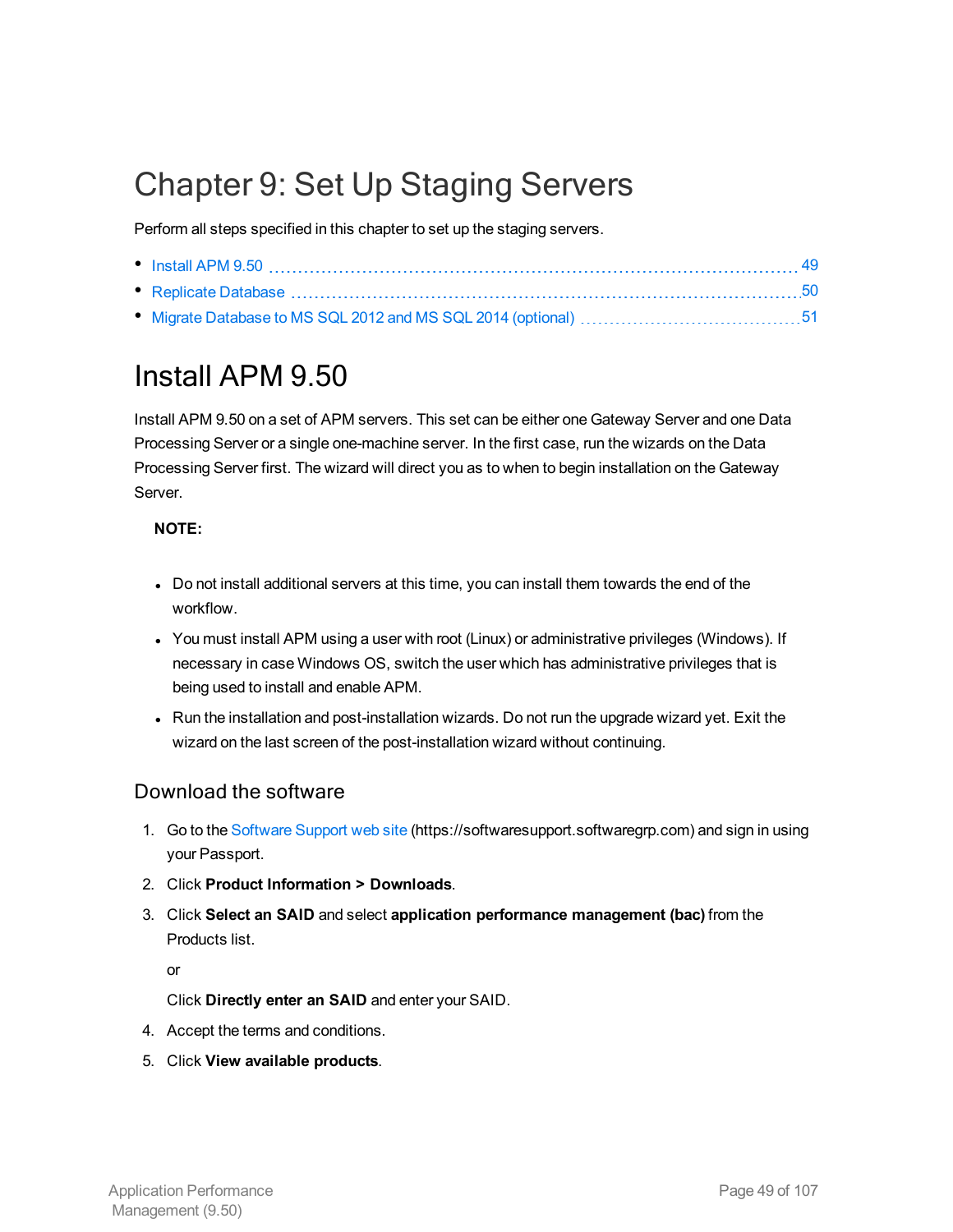- 6. In the Show a single category/product center drop down list, select **Application Performance Management**.
- 7. Select **Application Performance Managemen version 9.50** in the language you require (for example, Application Performance Management version 9.50 English Software E-Media).
- 8. Click **Get software updates**.
- 9. Click **Get Software** for your selected product.
- 10. Confirm that your product is selected in the Product name field.
- 11. From the Downloads field, select the required download:
	- <sup>l</sup> **Application Performance Managemen 9.50 Windows Setup (APM\_9.50\_Windows\_ Setup.zip)**
	- <sup>l</sup> **Application Performance Managemen 9.50 Linux Setup (APM\_9.50\_Linux\_Setup.zip)**
- 12. Click **Download**.
- 13. Unzip the file and run the installation program.

### Run Installation and Post Installation Wizards

- Installing APM on a [Windows](#page-71-0) Platform, on page 72
- Installing APM on a Linux [Platform,](#page-80-0) on page 81
- Installing [APM Silently,](#page-84-0) on page 85

If there is a patch available, Go to the [Software](https://softwaresupport.softwaregrp.com/) Support web site

(https://softwaresupport.softwaregrp.com) and download the required patch.

Alternatively, you may run the Installation and Post-Installation wizards in silent mode. However, silent mode is not supported for the Upgrade Wizards. For details, see Installing APM Silently.

## <span id="page-49-0"></span>Replicate Database

Replicate the following original databases onto a new database server. The new database will be used by the staging environment, upgraded, and eventually used as your APM 9.50 database.

- Management DB (schema)
- RTSM DB (schema)
- Profile DB (schema) (If there is more than one profile database, replicate all of them)
- Analytics DB (schema) (If present and if there is more than one analytics database, replicate all of them)

### **NOTE:**

The Event and BPI schemas are no longer used for APM .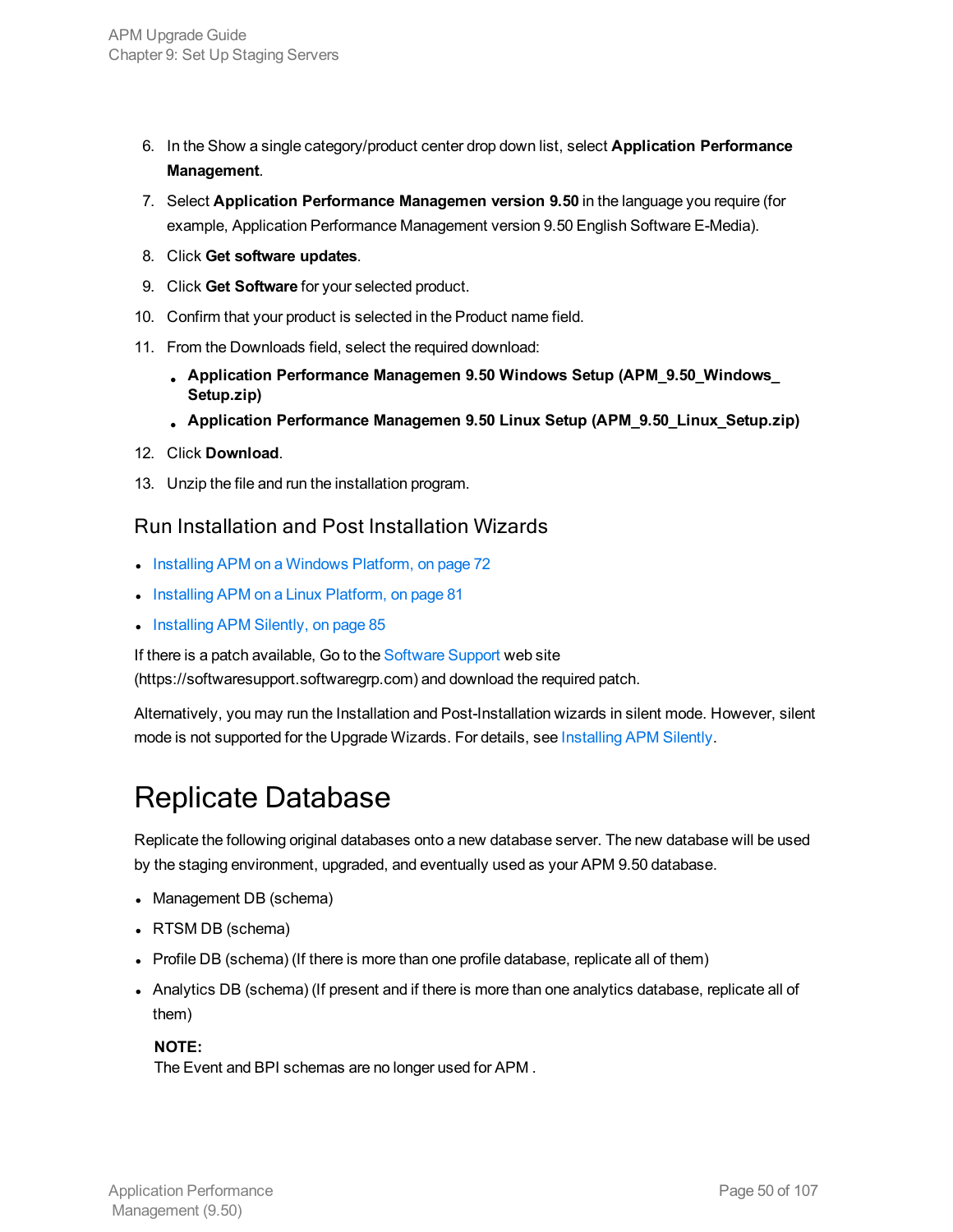Make sure that your database version is supported in both the original APM and new APM environments.

## <span id="page-50-0"></span>Migrate Database to MS SQL 2012 and MS SQL 2014 (optional)

If you would like to use either MS SQL 2012 or MS SQL 2014, migrate your database to a new MS SQL 2012 or MS SQL 2014 database. For details, see the MS SQL documentation.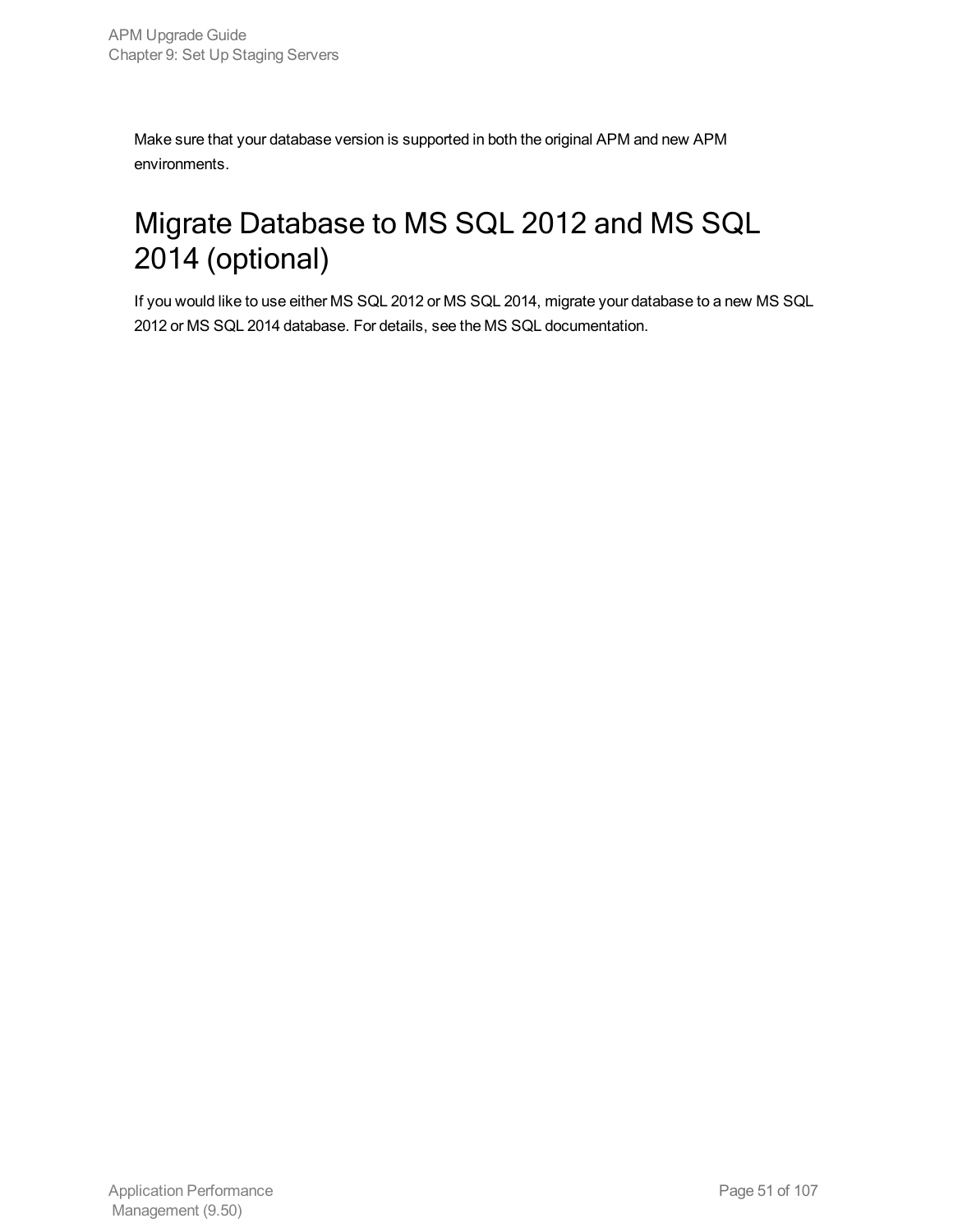## Chapter 10: Run 9.50 Upgrade Wizard

You should only have one set of 9.50 servers installed at this time. Do not run the Upgrade Wizard on more than one set of 9.50 servers.

You can launch the Upgrade Wizard from the Post-Install Wizard by choosing the following option:

• Upgrade. Continue with the upgrade from APM 9.40 with latest intermediate patch

If you can choose **Exit. Complete the upgrade or installation process at a later time.** you will need to run the Upgrade Wizard manually.

The upgrade wizard can be found on all Gateway, Data Processing, and One-machine servers in the following locations:

- **. Windows:** 
	- $\circ$  If you want to upgrade from 9.30 to 9.50 version, select the upgrade wizard from the following location:
	- **<HPE APM root directory>\bin\upgrade\_wizard\_run\_from930.bat**
	- $\circ$  If you want to upgrade from 9.40 to 9.50 version, select the upgrade wizard from the following location:

### **<HPE APM root directory>\bin\upgrade\_wizard\_run\_from940.bat**

- <sup>l</sup> **Linux:**
	- $\circ$  If you want to upgrade from 9.30 to 9.50 version, select the upgrade wizard from the following location:

### **/opt/HP/BSM/bin/upgrade\_wizard\_run\_from930.sh**

 $\circ$  If you want to upgrade from 9.40 to 9.50 version, select the upgrade wizard from the following location:

#### **/opt/HP/BSM/bin/upgrade\_wizard\_run\_from940.sh**

For details about the upgrade wizard, see [Upgrade](#page-87-0) Wizard, on page 88.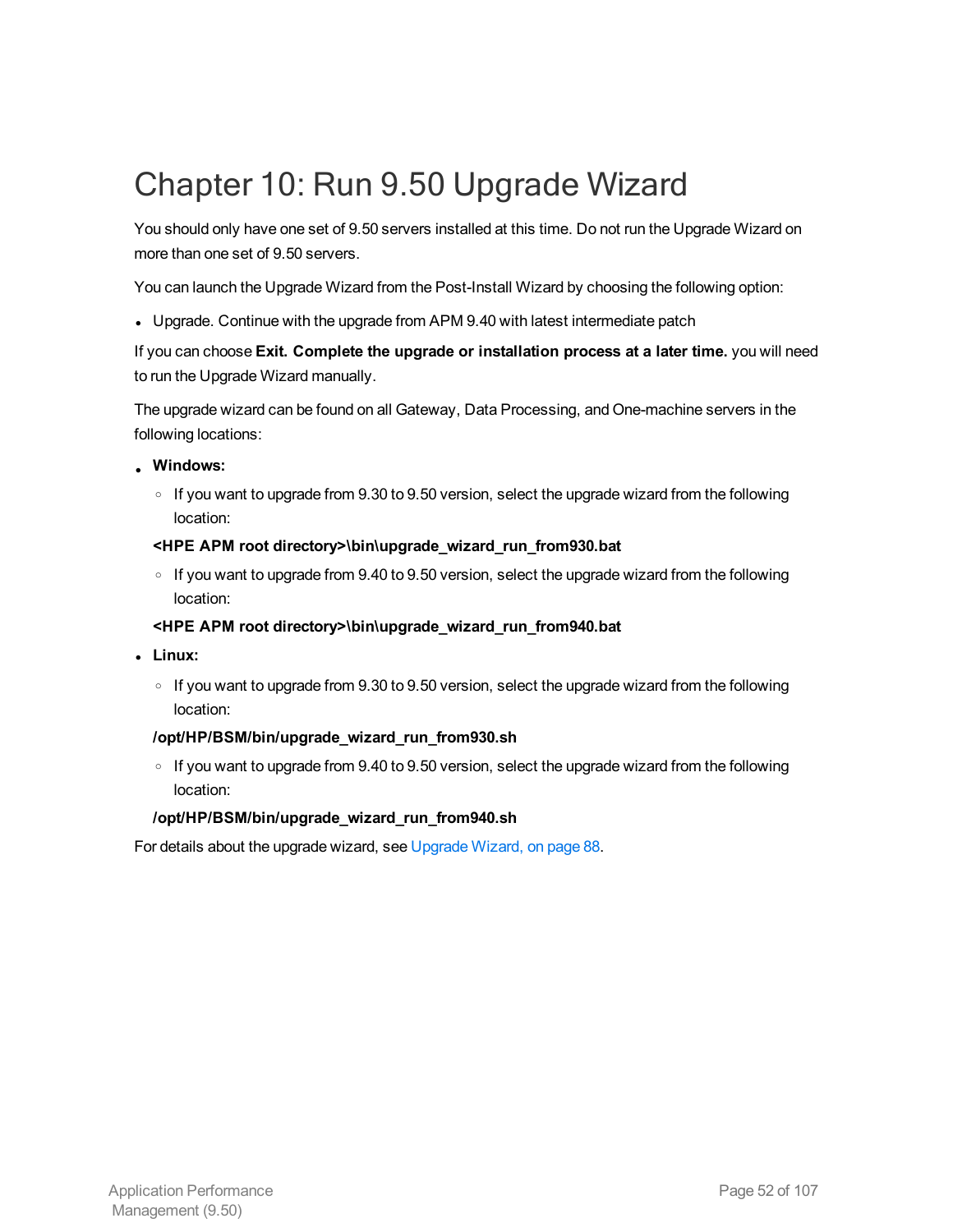## <span id="page-52-0"></span>Chapter 11: Staging Data Replicator

| • Verifying that the SDR Server Can Communicate with the Production Server  58 |  |
|--------------------------------------------------------------------------------|--|
|                                                                                |  |
|                                                                                |  |
|                                                                                |  |

## <span id="page-52-1"></span>Staging Data Replicator - Overview

The Staging Data Replicator (SDR) is a tool that transfers data from the production environment to the staging environment during staging mode. The purpose of this tool is to create a window of time in which the same data can be viewed in both environments, allowing you to verify functionality and configuration settings in the staging environment.

While the SDR is running, any configuration changes made to the original APM servers are not transferred to the staging servers. Only data samples are transferred. The SDR does not transfer event data.

Samples related to new configurations performed on the source environment may not be transferred by the SDR. To view the samples that were not transferred, view the ignored samples log at **log\sdreplicator\sdrIgnoredSamples.log** and the general SDR log at **log\sdreplicator\sdreplicator\_all.log.**

You can change the log level of these files through the following file:

Embedded SDR: **<HPE APM>\SDR\conf\core\Tools\log4j\sdreplicator\sdreplicator.properties**

#### Standalone SDR: **HPBSMSDR\conf\core\Tools\log4j\sdreplicator\sdreplicator.properties**

This tool is only supported in staging mode. For more information about staging mode, see [Staging](#page-8-0) vs. Direct Upgrade [Overview,](#page-8-0) on page 9.

In Linux, you can change the installer working directory (default /tmp) by running the following commands:

export IATEMPDIR=/new/tmp/dir

export \_JAVA\_OPTIONS=-Djava.io.tmpdir=/new/tmp/directory

where /new/temp is the new /temp directory.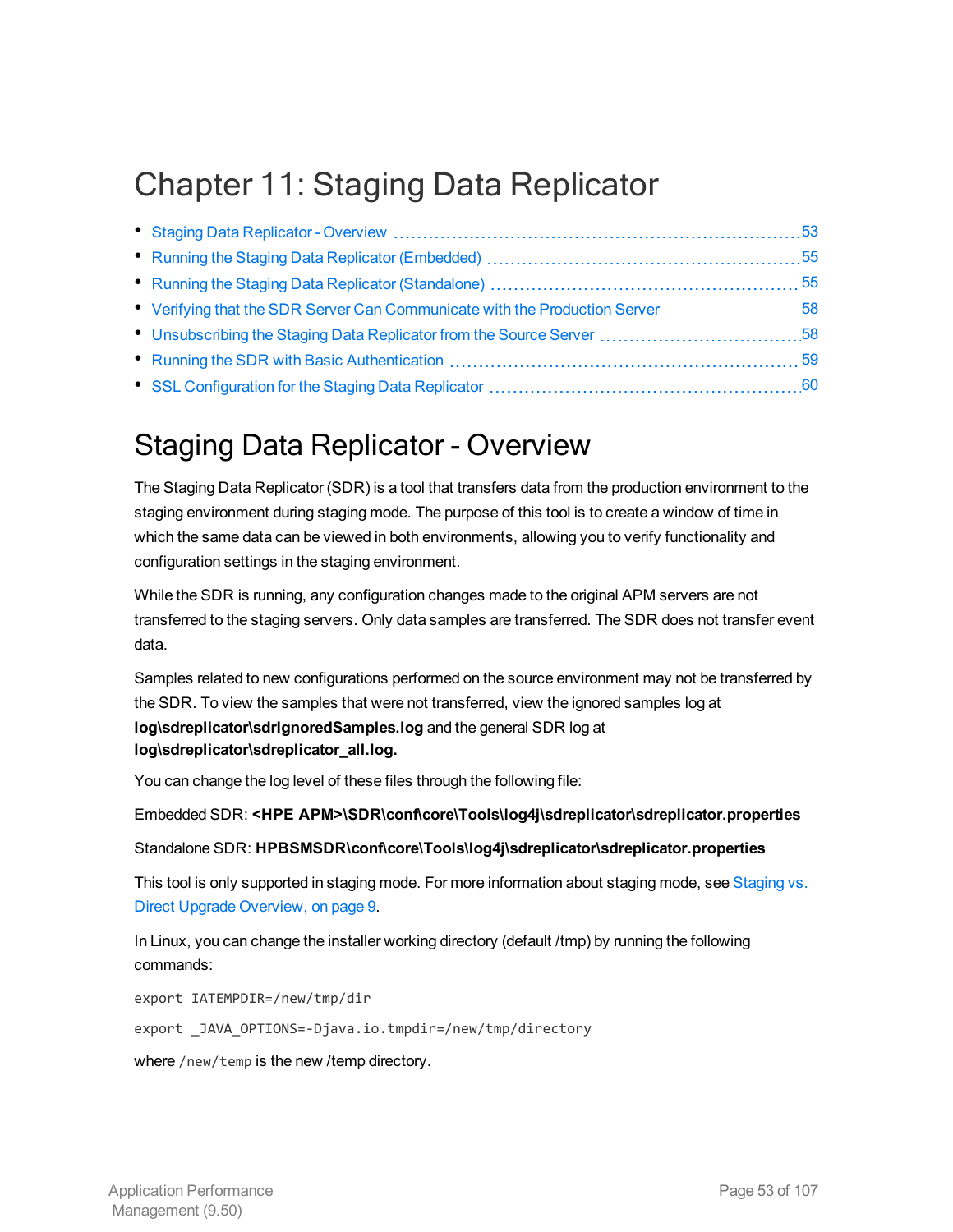The SDR must be installed on a machine in the same network as the production environment, with the ability to access the staging environment. If the staging server cannot communicate with the production server, the SDR must be installed as a standalone utility on a different machine.

For task details, see Running the Staging Data Replicator [\(Standalone\),](#page-54-1) on the next page.

## SDR Set up

Perform the following steps to Set up SDR manually.

- 1. Stop the SDR process. For details, see [Unsubscribing](#page-57-1) the Staging Data Replicator from the Source [Server,](#page-57-1) on page 58.
- 2. Take a backup of the following files:
	- a. **<HP\_BSM\_SDR\_Home>\conf\encryption.properties**
	- b. **<HP\_BSM\_SDR\_Home>\conf\jmxsecurity.txt**
	- c. **<HP\_BSM\_SDR\_Home>\conf\seed.properties**
	- d. **<HP\_BSM\_SDR\_Home>\conf\legacy.properties**
	- e. **<HP\_BSM\_SDR\_Home>\JRE\lib\security\java.security**
	- f. **<HP\_BSM\_SDR\_Home>\lib\sdr\_javacore.jar**
	- g. **<HP\_BSM\_SDR\_Home>\JRE\lib\security\local\_policy.jar**
	- h. **<HP\_BSM\_SDR\_Home>\JRE\lib\security\README.TXT**
	- i. **<HP\_BSM\_SDR\_Home>\JRE\lib\security\US\_export\_policy.jar**
- 3. Copy the following files from BSM Gateway installation directory to the SDR installation directory:
	- a. **<HPBSM\_Gateway\_Home>\conf\encryption.properties to <HP\_BSM\_SDR\_ Home>\conf\**
	- b. **<HPBSM\_Gateway\_Home>\conf\jmxsecurity.txt to <HP\_BSM\_SDR\_Home>\conf\**
	- c. **<HPBSM\_Gateway\_Home>\conf\seed.properties to <HP\_BSM\_SDR\_Home>\conf\**
	- d. **<HPBSM\_Gateway\_Home>\conf\legacy.properties to <HP\_BSM\_SDR\_Home>\conf\**
	- e. **<HPBSM\_Gateway\_Home>\JRE\lib\security\java.security to <HP\_BSM\_SDR\_ Home>\JRE\lib\security**
- 4. Download Unlimited Strength Jurisdiction JCE zip files (**UnlimitedJCEPolicyJDK7.zip**) from http://www.oracle.com/technetwork/java/javase/downloads/jce-7-download-432124.html after accepting license, and save at **java\lib\security** for JDK 7.
- 5. Unzip **UnlimitedJCEPolicyJDK7.zip** and save UnlimitedJCEPolicy file at **<HP\_BSM\_SDR\_ Home>\JRE\lib\security**. Overwrite the existing file versions.
- 6. Start the SDR process. For details, see [Unsubscribing](#page-57-1) the Staging Data Replicator from the Source [Server,](#page-57-1) on page 58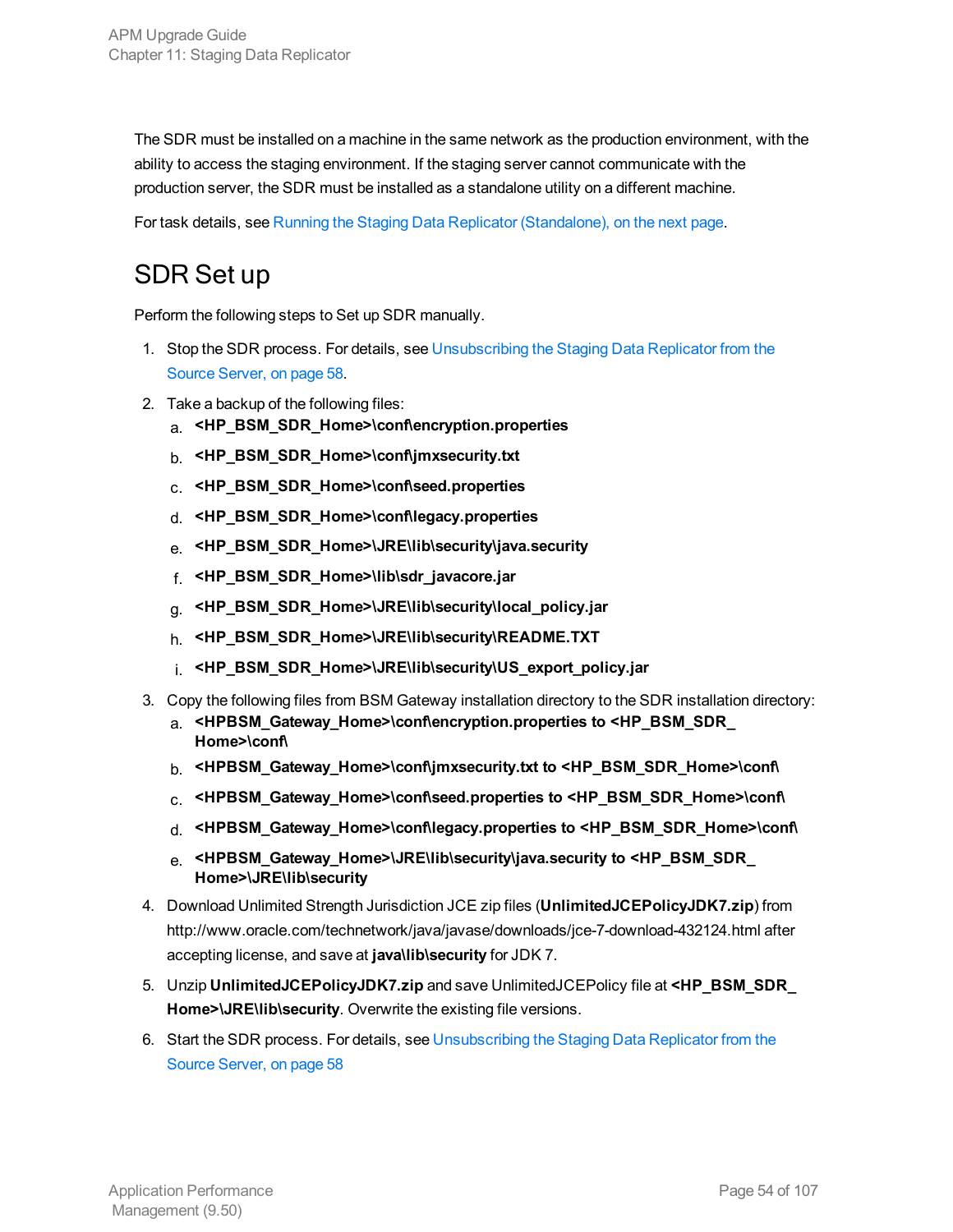## <span id="page-54-0"></span>Running the Staging Data Replicator (Embedded)

The SDR typically runs embedded in the staging server as part of the upgrade wizard. However, it can also be run as a standalone utility on a different server. For details, see [Running](#page-54-1) the Staging Data Replicator [\(Standalone\),](#page-54-1) below.

#### **NOTE:**

The SDR must be installed on a machine in the same network as the production environment, with the ability to access the staging environment. If the staging server cannot communicate with the production server, the SDR must be installed as a standalone utility on a different machine. For details, see Running the Staging Data Replicator [\(Standalone\),](#page-54-1) below.

#### **To run the SDR (embedded)**

- 1. If the staging server uses basic authentication, the SDR cannot communicate with the staging server unless you run the **basicauth** tool. For details, see [Running](#page-58-0) the SDR with Basic [Authentication,](#page-58-0) on page 59.
- 2. If the staging server uses SSL, you will need to perform custom configurations to allow the SDR to communicate with the staging server. For details, see SSL [Configuration](#page-59-0) for the Staging Data [Replicator,](#page-59-0) on page 60.
- 3. Verify that the SDR embedded in the staging server can communicate with the production server. For details, see Verifying that the SDR Server Can [Communicate](#page-57-0) with the Production Server, on [page](#page-57-0) 58.
- 4. If upgrading from APM 9.40, copy the following configuration files from the source (production) APM Gateway Server to the staging APM **<APM Staging Gateway Server root directory>\SDR\conf**. Do this before running the Upgrade Wizard.
	- <sup>l</sup> **<APM Source Gateway Server root directory>\conf\encryption.properties**
	- <sup>l</sup> **<APM Source Gateway Server root directory>\conf\seed.properties**
	- <sup>l</sup> **<APM Source Gateway Server root directory>\conf\TopazInfra.ini**
- 5. After you have completed the staging process and are prepared to move your staging environment to a production environment, stop the SDR by rerunning the upgrade wizard and selecting the appropriate option to stop the SDR.
- 6. Unsubscribe the staging data replicator from the source server. For details, see [Unsubscribing](#page-57-1) the Staging Data [Replicator](#page-57-1) from the Source Server, on page 58.

## <span id="page-54-1"></span>Running the Staging Data Replicator (Standalone)

**To use the Staging Data Replicator standalone utility:**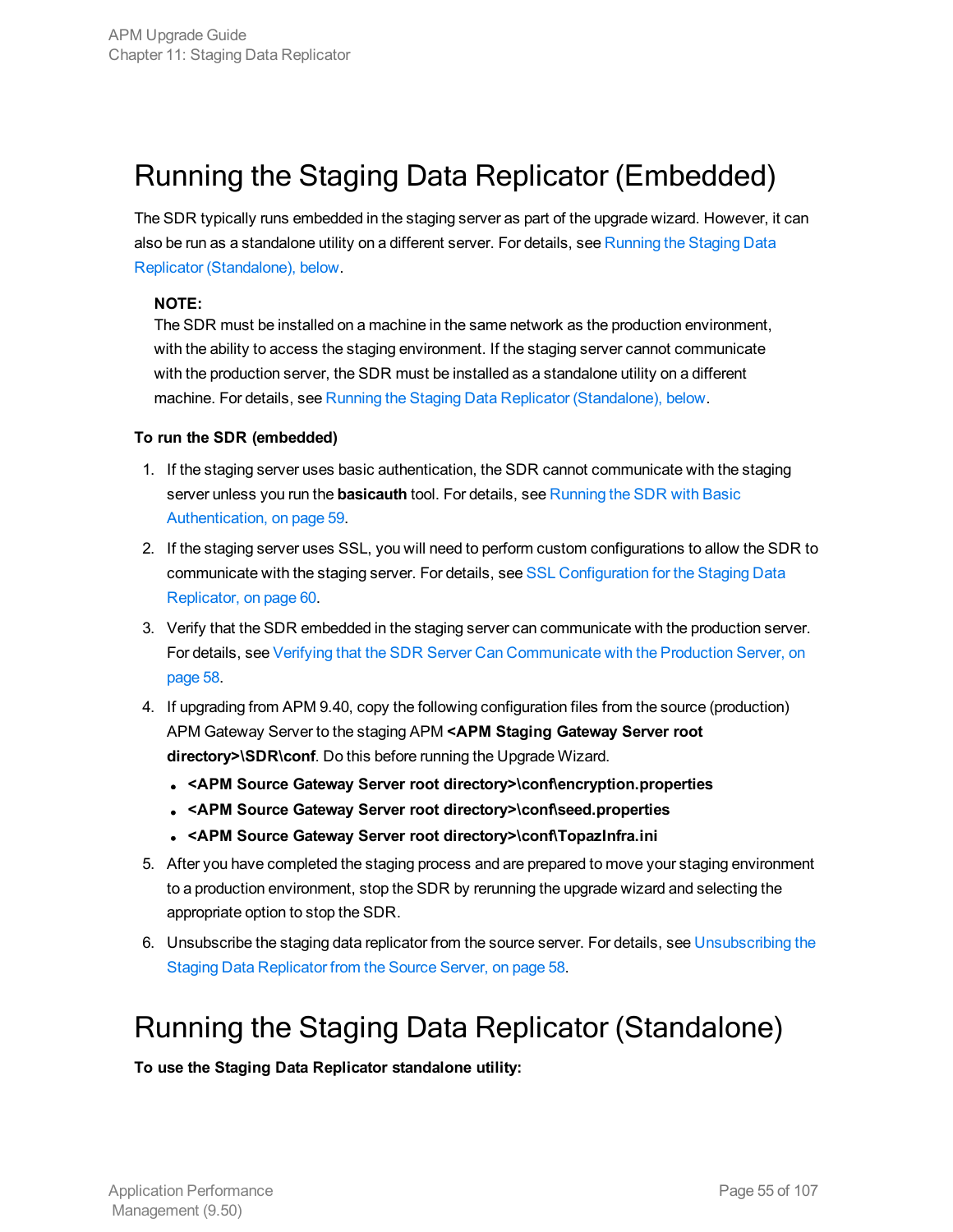- 1. To use the Staging Data Replicator as a standalone utility, you must install it on a separate machine with access to both your production and staging servers.
	- To check that the SDR server can connect to the staging server, enter the following url in an any internet browser from the standalone server:

**http://<\_DESTINATION\_>/ext/mod\_mdrv\_wrap.dll?type=test**

Where **\_DESTINATION\_** is the FQDN name of the Gateway Server or Load Balancer, depending on your configuration.

- Check that the SDR server can connect to the production server. For details, see [Verifying](#page-57-0) that the SDR Server Can [Communicate](#page-57-0) with the Production Server, on page 58.
- 2. Run the appropriate replicator file.
	- a. Go to the [Software](https://softwaresupport.softwaregrp.com/) Support web site (https://softwaresupport.softwaregrp.com) and sign in.
	- b. Click **Search**.
	- c. For Windows, select **Application Performance Management (BAC) > 9.50 > Windows**. For Linux, select **Application Performance Management (BAC) > 9.50 > Linux**.
	- d. Under Document Type, select **Patches**.
	- e. Locate the Staging Data Replicator package and save it locally.
	- f. Launch the relevant setup file.
- 3. Follow the on-screen instructions to install the Staging Data Replicator. Select the type of deployment based on the version of your source environment.
- 4. After you have completed the Staging Data Replicator installation, open the **<Staging Data Replicator root directory>\conf\b2G\_translator.xml** file and modify the following:
	- **.** SOURCE\_HOST\_NAME\_. Replace this with the FQDN host name of the source (production) APM Gateway Server. If you have more than one Gateway Server, you can use the name of any of them for this value.
	- **DESTINATION HOST NAME**. Replace this with the FQDN host name of the destination (staging) APM Gateway Server or Load Balancer, depending on your configuration. This string appears twice within this file in the following line:

**<ForwardURL url="http://\_\_DESTINATION\_HOST\_NAME\_\_/ext/mod\_mdrv\_ wrap.dll?type=md\_sample\_array&acceptor\_name=\_\_DESTINATION\_HOST\_** NAME\_\_&message\_subject=topaz\_report/samples&request\_ timeout=30&force\_keep\_alive=true&send\_gd=true"/>

- clientid="". If you do not require guaranteed delivery of data when the Staging Data Replicator stops running, delete the value for this parameter. It is generally recommended that you do not modify this parameter.
- 5. If upgrading from APM 9.40, copy the following configuration files from the source (production) APM Gateway Server to the Staging Data Replicator **<Staging Data Replicator root**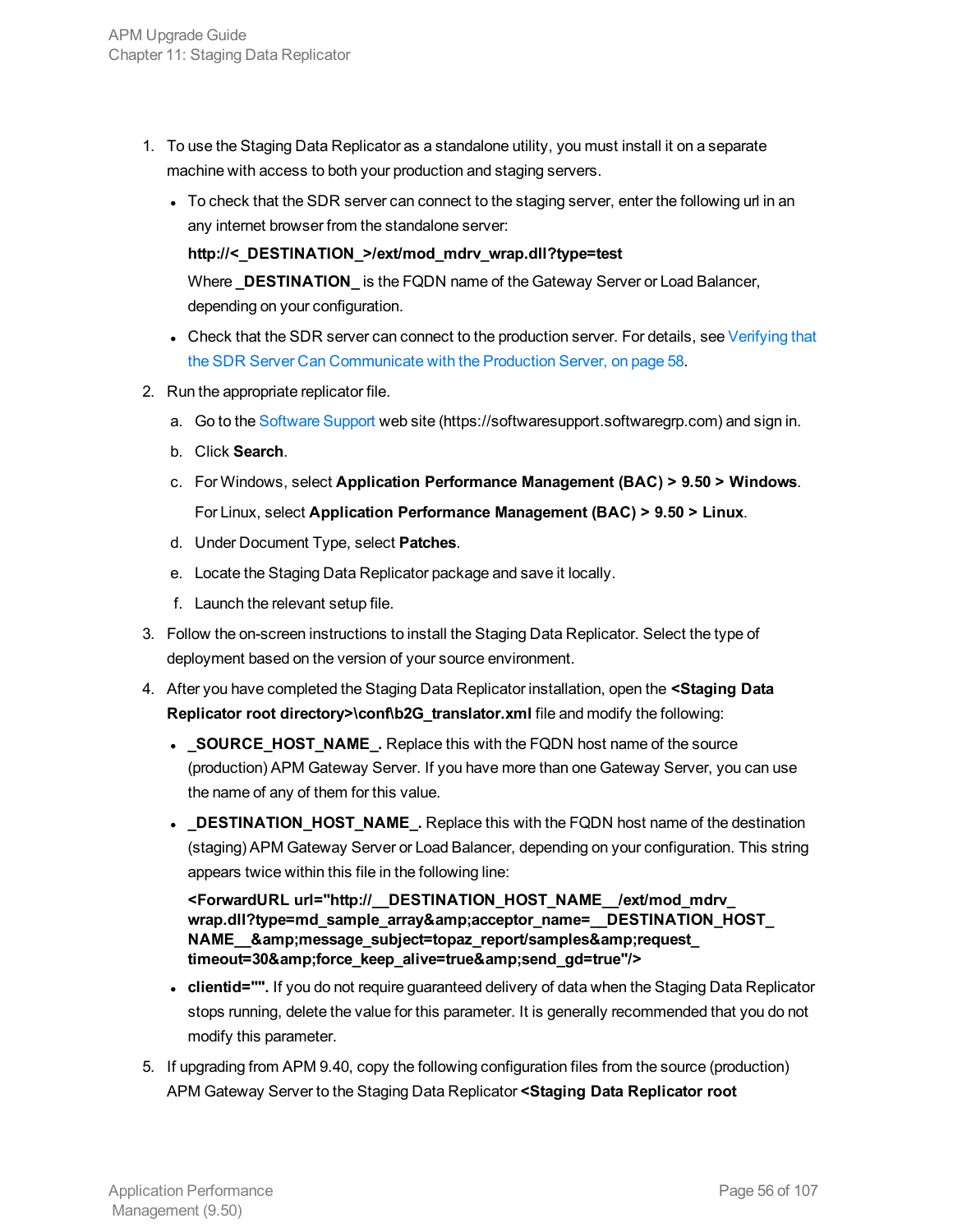#### **directory>\SDR\conf**:

- <sup>l</sup> **<APM Source Gateway Server root directory>\conf\encryption.properties**
- <sup>l</sup> **<APM Source Gateway Server root directory>\conf\seed.properties**
- <sup>l</sup> **<APM Source Gateway Server root directory>\conf\TopazInfra.ini**
- 6. If the web server on the staging server uses basic authentication, the SDR cannot communicate with the staging server unless you run the **basicauth** tool. For details, see [Running](#page-58-0) the SDR with Basic [Authentication,](#page-58-0) on page 59.
- 7. If the web server on the staging server uses SSL, you will need to perform custom configurations to allow the SDR to communicate with the staging server. For details, see SSL [Configuration](#page-59-0) for the Staging Data [Replicator,](#page-59-0) on page 60.
- 8. Begin running the Staging Data Replicator.
	- <sup>l</sup> Windows: Select **Start > APM Staging Data Replicator > Administration > Enable APM Staging Data Replicator**.

Verify that the SDR is running by looking for **hpbsmsdr** in the Windows Task Manager.

- Linux: Run the following command: **<SDR root directory>/scripts/run\_hpbsmsdr.sh start** Verify that the SDR is running searching for the hpbsmsdr process (for example: **ps -ef | grep**
- **hpbsmsdr**) 9. After starting the SDR, copy the **<SDR root**

**directory>/dat/sdr/SDRBusConnectionStartTime.properties** file from the SDR server to the staging Gateway server in the **<HPE APM root directory>/dat/sdr** directory and continue running the Upgrade Wizard.

- 10. After you have completed the staging process and are prepared to move your staging environment to a production environment, stop the Staging Data Replicator.
	- <sup>l</sup> Windows: Select **Start > APM Staging Data Replicator > Administration > Disable APM Staging Data Replicator**.
	- Linux: Run the following command: **<SDR root directory>/scripts/run\_hpbsmsdr.sh stop**
- 11. Unsubscribe the staging data replicator from the source server. For details, see [Unsubscribing](#page-57-1) the Staging Data [Replicator](#page-57-1) from the Source Server, on the next page.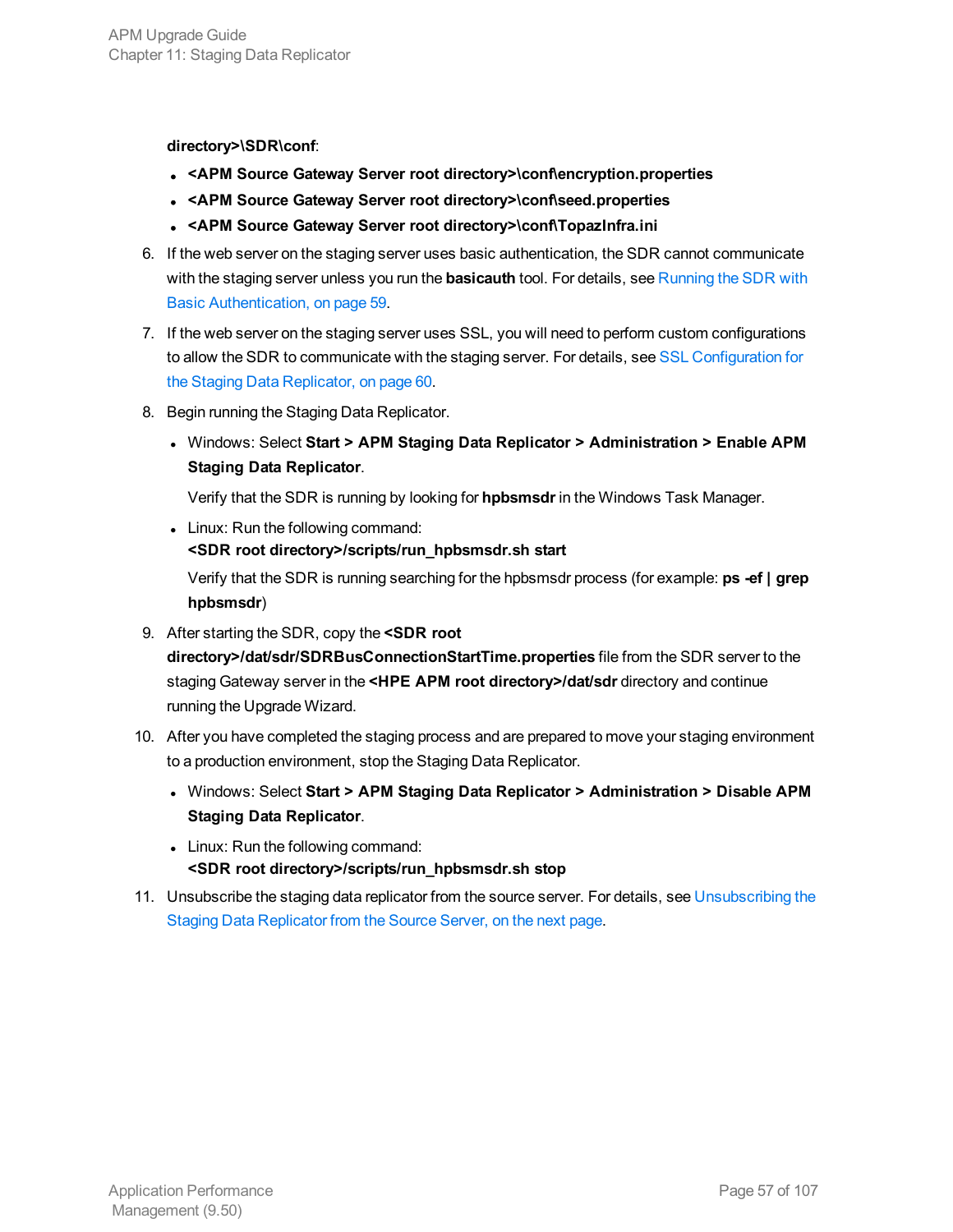## <span id="page-57-0"></span>Verifying that the SDR Server Can Communicate with the Production Server

- 1. Ping the production server.
	- a. Ping the production Gateway Server from the SDR server using the Gateway Server's short name. If this works, continue to step 2. If it does not work, continue with step 1 b.
	- b. Ping the production Gateway Server from the SDR server using the Gateway Server's fully qualified domain name (FQDN). If this works, open the relevant **hosts** file for your operating system and add the mapping between the production Gateway Server name and its IP address.
- 2. Verify connection.
	- a. **Production Gateway Server runs Windows:** Run **ipconfig** on the production Gateway Server.

**Production Gateway Server runs Linux:** Run **ifconfig -a** on the production Gateway Server.

b. Verify all the listed IP addresses are open to connection to and from the server running the SDR.

If this is not feasible, contact Support.

c. Verify that the ports 1098, 1099, 2506, and 2507 are open on the SDR server.

## <span id="page-57-1"></span>Unsubscribing the Staging Data Replicator from the Source Server

This procedure unsubscribes the SDR from the source server's bus, preventing data from accumulating in the source server. It is performed after you have completed the staging process and disabled the SDR.

### **NOTE:**

You do not have to perform this procedure if you are immediately uninstalling the previous version of APM from the source server.

### **To unsubscribe the SDR:**

- 1. Stop the SDR.
	- a. Open the Nanny Manager jmx console from **http://<FQDN machine name>:11021**, where **<machine name>** for an embedded SDR is the name of the Load Balancer (if it exists) or destination APM Gateway Server. For a Standalone SDR, **<machine name>** is **localhost**.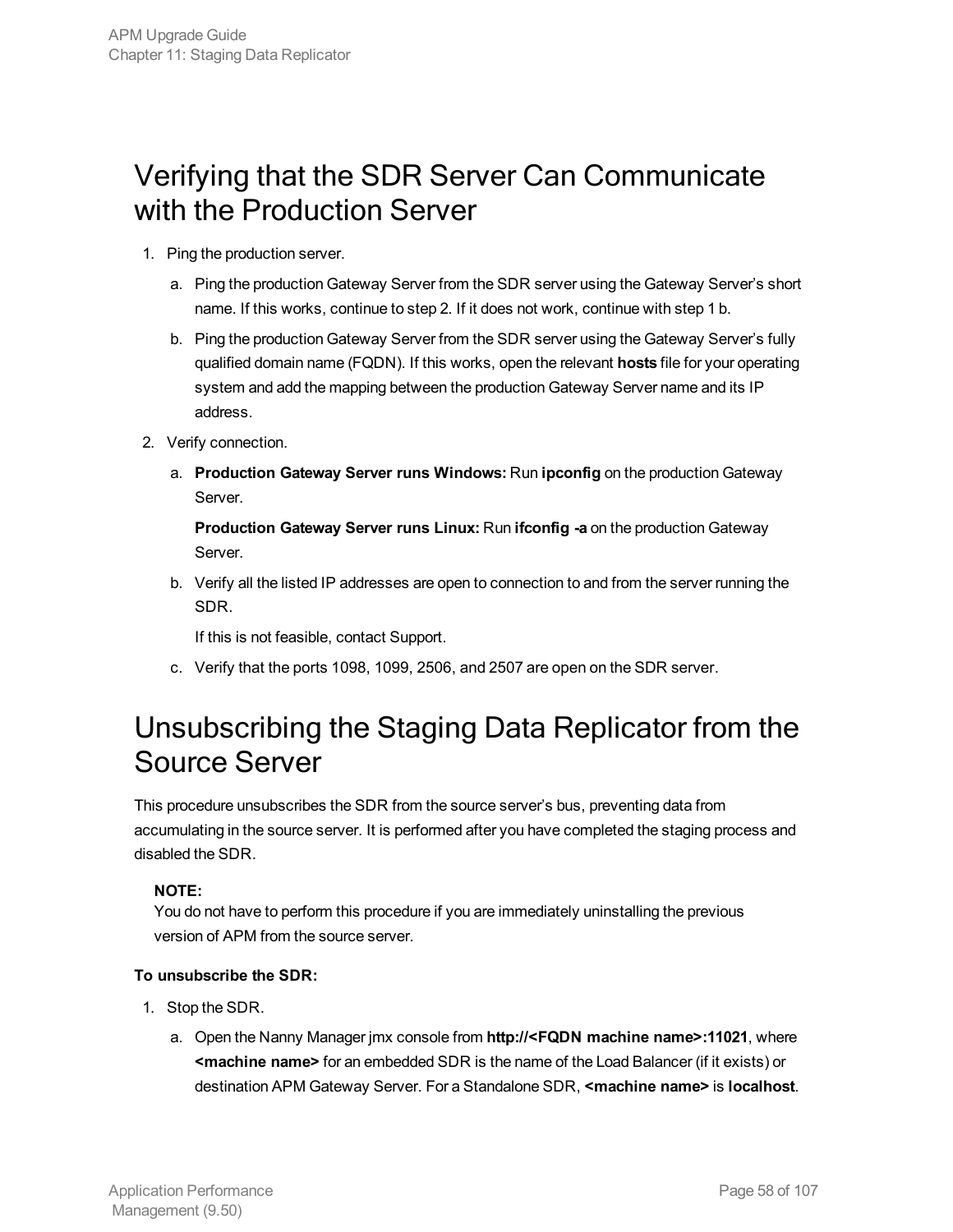- b. Select **Foundations: type=NannyManager**
- c. Open **showServiceInfoAsHTML**
- d. Stop the **HPBSMSDR-x.x** process.
- 2. Open the **<Staging Data Replicator root directory>\conf\b2G\_translator.xml** file and locate the <Message Selector> element(s).
- 3. Within the **<Message Selector>** element(s), replace the attribute value of enabled to 0 (the default is **enabled="1"**) in the following line:

#### **<MessageSelector name="customer\_name" value="Default Client" enabled="0" />**

- 4. Start the SDR.
	- a. Open the Nanny Manager jmx console from **http://<FQDN machine name>:11021**, where **<machine name>** for an embedded SDR is the name of the Load Balancer (if it exists) or destination APM Gateway Server. For a Standalone SDR, **<machine name>** is **localhost**.
	- b. Select **Foundations: type=NannyManager**
	- c. Open **showServiceInfoAsHTML**
	- d. Start the **HPBSMSDR-x.x** process.
- <span id="page-58-0"></span>5. Wait several minutes, and then stop the SDR as described in step 1.

## Running the SDR with Basic Authentication

If the staging server is using basic authentication, the SDR cannot communicate with the staging server without a user name and password. The **basicauth** tool allows you to enter this data into the APM in an encrypted format, thereby enabling the SDR to communicate with servers that use basic authentication.

#### **To configure SDR to work with basic authentication:**

From the command prompt, run the **basicauth** file using the following syntax:

#### **<Staging Data Replicator root directory>\bin\basicauth [-embedded | -standalone] [enabled username password | disabled]**

Where:

**-embedded** is for an SDR that is embedded in the destination environment.

**-standalone** is for a standalone SDR

**enabled** is to enable basic authentication. Specify a valid username and password. This tool encrypts the password before it is saved in the configuration file.

**disabled** is to disable basic authentication.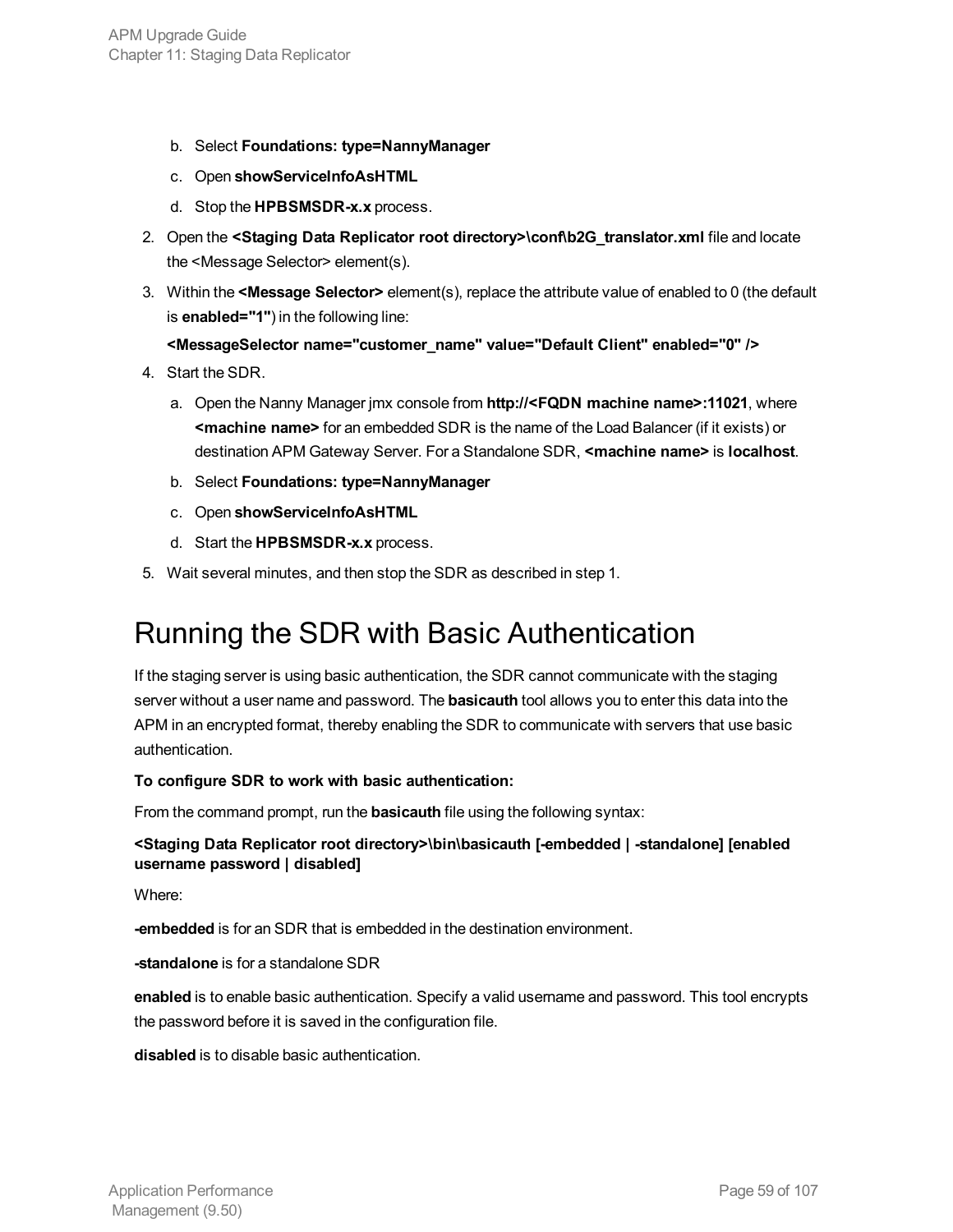## <span id="page-59-0"></span>SSL Configuration for the Staging Data Replicator

If the staging server uses SSL, you need to perform the following procedure to allow the SDR to communicate with the staging server.

#### **To configure the SDR to support SSL:**

1. Configure SDR to use SSL.

In the **<SDR root directory>\conf\b2g\_translator.xml** file, locate ForwardURL and change **http** to **https**.

- 2. Configure the SDR to trust the APM certificate.
	- a. Obtain a copy of the certificate used by the web server on the APM Gateway Server or certificate of Certificate Authority that issued APM web server certificate. This file must be a DER encoded binary X.509 (.CER) file.
	- b. Import the above-mentioned certificate into SDR's truststore. For details, see the APM Hardening Guide.

Default truststore for SDR is **<SDR root directory>\JRE\lib\security\cacerts**.

Example:

**<SDR root directory>\JRE\bin>keytool -import -trustcacerts -alias <your CA certificate alias name> -keystore ..\lib\security\cacerts -file <CA certificate file>**

c. If you are not using the default truststore with SDR, configure the SDR to use a non-default truststore, and add additional options in the file **<SDR root directory>\bin\sdreplicator\_ run.bat**, as follows:

Locate the following line:

```
SET PROCESS_OPTS=%PROCESS_OPTS% -Dconf.file=%PRODUCT_HOME_PATH%\conf\b2g_
translator.xml -Dprop.file=%PRODUCT_HOME_PATH%\conf\b2g_
translator.properties -Dmsg.filter.file=%PRODUCT_HOME_
PATH%\conf\includedSamples
```
#### At the end of this line, add the following:

-Dnet.ssl.trustStore=<keystore path>

-Dnet.ssl.trustStorePassword=passphrase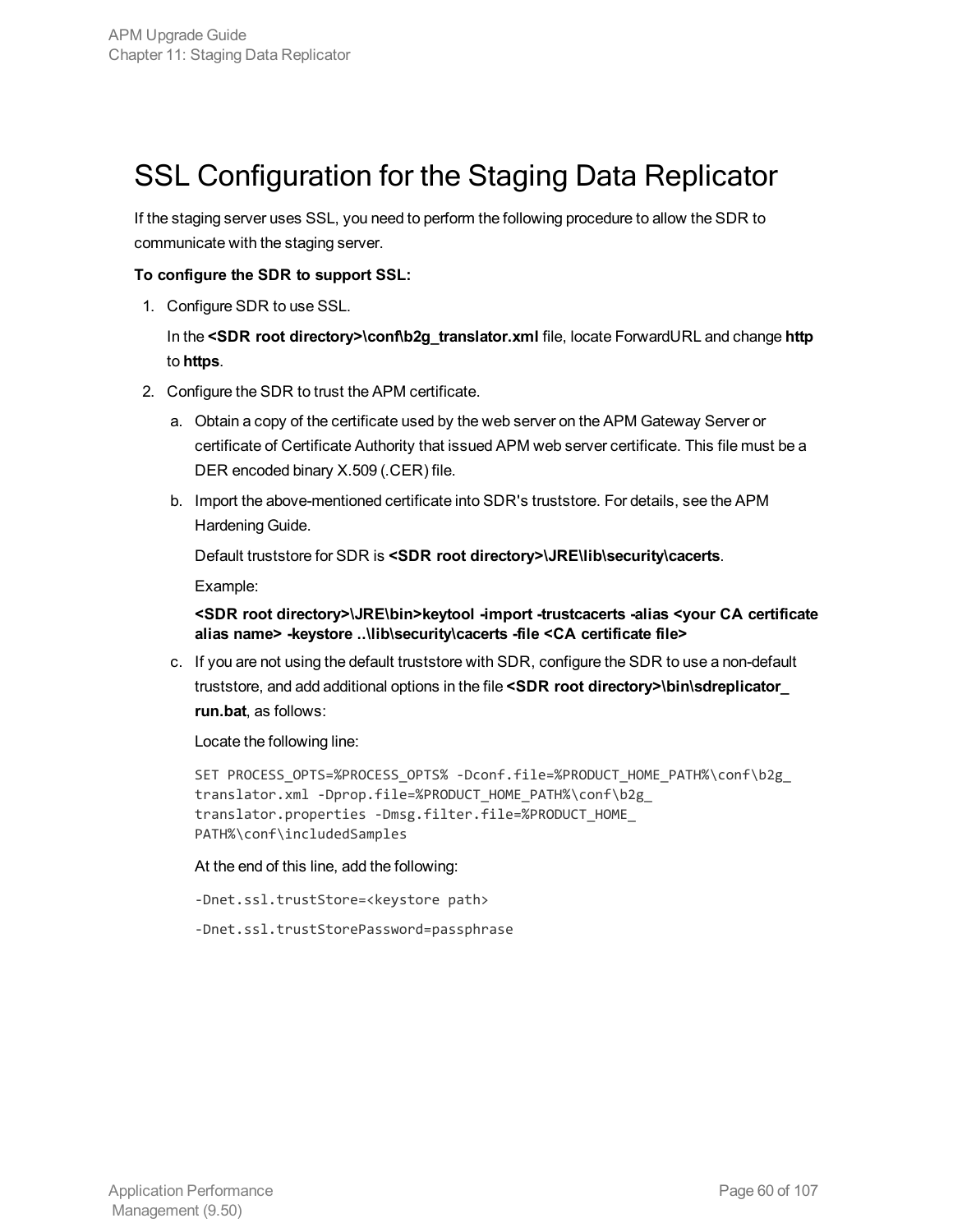## Chapter 12: Post-Upgrade Procedures

Perform these tasks to complete the upgrade process:

## <span id="page-60-0"></span>General Post-Upgrade Procedures

Perform these tasks to complete the upgrade process:

## . Upgrading Customized Service Health KPIs

In APM, the internal format of the KPI parameter "KPI is critical if" was changed. As a result, this value may be incorrect following upgrade, if you have created or customized KPIs.

#### **NOTE:**

APM must be running to perform this step.

To fix this, perform the following:

- 1. Access the JMX console on the Gateway Server via http://<Gateway Server name>:29000/ and enter your user name and password.
- 2. Click **service=repositories\_manager** in the Topaz section.
- 3. Locate the **upgradeCriticalIf()** and input **1** as the customer ID in the parameter field.
- 4. Click **Invoke**.

### . Delete temporary internet files

When logging into APM for the first time after upgrading, delete the browser's temporary Internet files. This should be done on each browser that accesses APM.

### . Disable firewall between APM Gateway and Data Processing servers

In general, placing firewalls between APM servers is not supported. If an operating system firewall is active on any APM server machine (GW or DPS), a channel must be left open to allow all traffic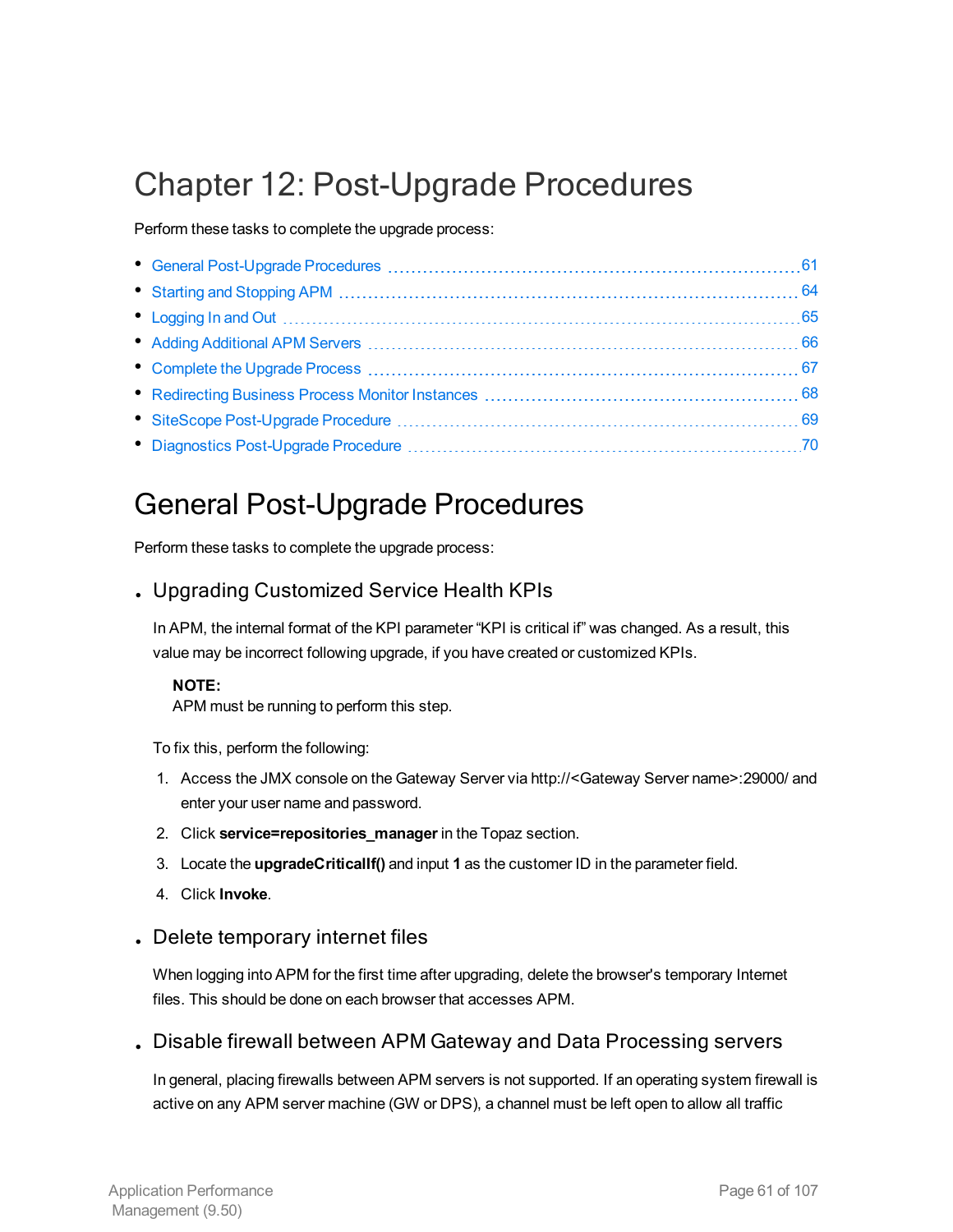between all APM Gateway and DPS servers.

Additionally, to enable APM users and data collectors to communicate with the APM Gateway servers, you must leave open the relevant ports depending on your APM configuration. The required ports are typically 443 or 80. For details, see "Port Usage" in the APM Platform Administration Guide.

## . Update Data Collectors

See the System Requirements and Support Matrixes, available from **Help > Planning and Deployment** and the Updated Components section in the Business Service Management Release Notes to determine if you must upgrade your data collector to the latest supported version.

## . Restore the following files from backup

Restore the following files to the APM server:

- <sup>o</sup> <Gateway Server root directory>/AppServer/webapps/site.war/openapi/excels directory
- <sup>o</sup> <Data Processing Server root directory>/BLE/rules/<custom rules jar> file(s)
- <sup>o</sup> <Gateway Server root directory>/JRE/lib/security/cacerts
- <sup>o</sup> <Gateway Server root directory>/JRE64/lib/security/cacerts
- <sup>o</sup> <Data Processing Server root directory>\BLE\rules\groovy\rules\ file(s)

### . Perform hardening procedures

If your original environment was secured with SSL and you are upgrading using a staging environment, you need to repeat the hardening procedures described in the APM Hardening Guide.

If your original environment was secured with SSL and you are upgrading directly, you need to repeat the following hardening procedures:

- 1. If you had previously made changes to **<HPBSM root directory>\EJBContainer\server\mercury\deploy\jboss-web.deployer\server.xml** while performing hardening procedures on your system, repeat the "Securing JBOSS" procedure in the Hardening Guide after the patch installation on all relevant APM machines.
- 2. If you had previously configured SSL on an IIS web server used by APM, you need to verify HTTPS port binding in IIS is set to the correct port (443).
- 3. If you had previously configured SSL on the Apache web server used by APM, you may need to reapply the changes to httpd.conf and httpd-ssl.conf files as follows:
	- <sup>o</sup> In **<HPE APM root directory>\WebServer\conf\httpd.conf**, uncomment the following two lines:

**LoadModule ssl\_module modules/mod\_ssl.so Include conf/extra/httpd-ssl.conf**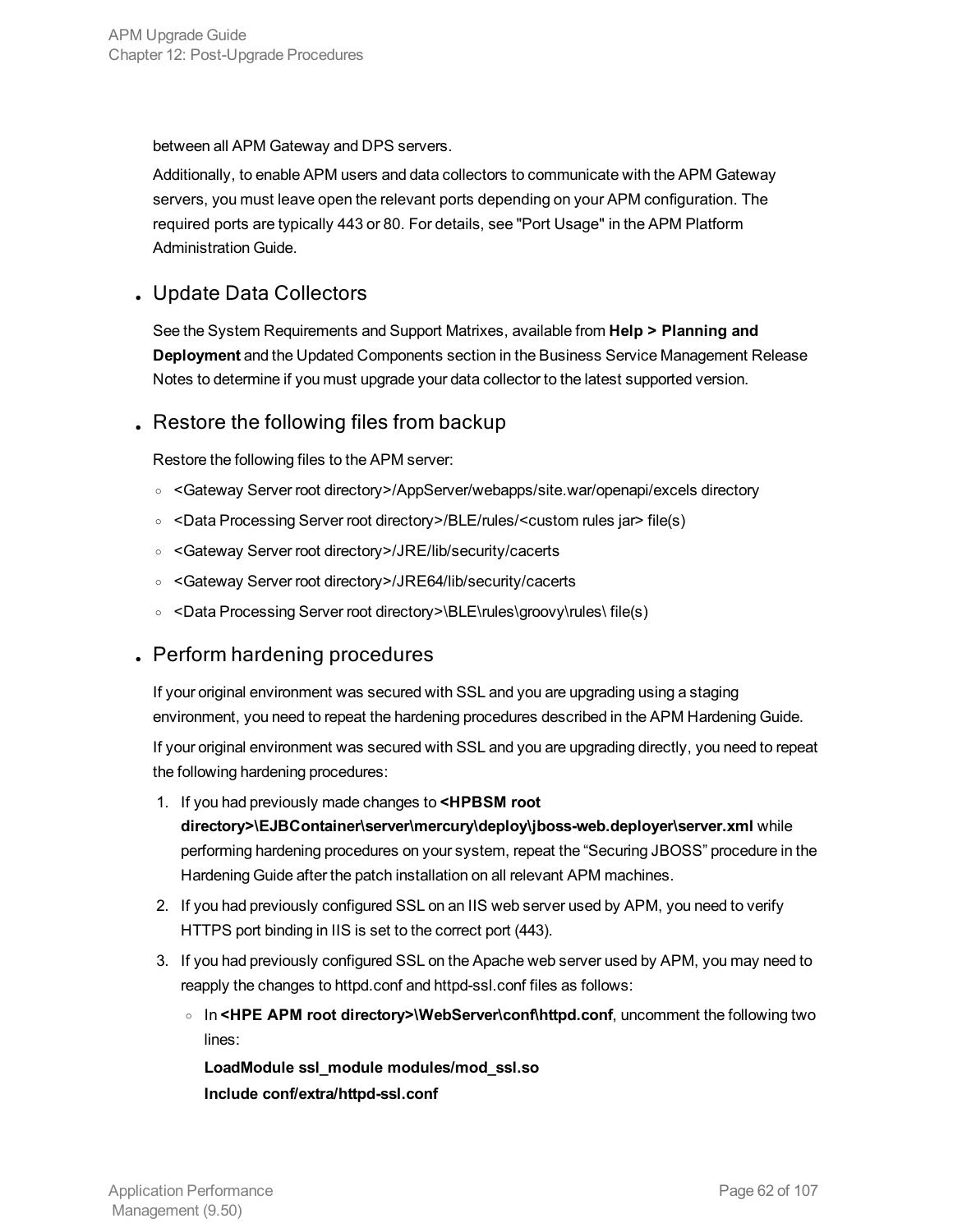- <sup>o</sup> In **<HPE APM root directory>\WebServer\conf\extra\httpd-ssl.conf**, specify paths to **SSLCertificateFile** and **SSLCertificateKeyFile**
- <sup>o</sup> Restart the APM Apache web service

### . Ensure all processes started properly

You can check to ensure that all processes started properly. For details, see "How to View the Status of Processes and Services" in the APM Platform Administration Guide.

### . Check installation log files

You can see the installation log file by clicking the **View log file** link at the bottom of the installer window.

In a Windows environment, this log file, along with additional log files for separate installation packages, is located in the **%temp%\..\MicroFocusOvInstaller\HPEApm\_9.50** directory.

In a Linux environment, the logs files are located in the **/tmp/HPOvInstaller/HPEApm\_<version>** directory.

The installer log file name is in the following format:

**HPEApm\_<VERSION>\_<DATE>\_ HPOvInstallerLog.html** or **HPEApm\_<VERSION>\_ <DATE>\_ HPOvInstallerLog.txt** (for example, HPEApm\_9.50\_2018.05.10\_11\_53\_ MicroFocusOvInstallerLog.txt).

Individual installation package log file names are in the following format:

**Package\_<PACKAGE\_TYPE>\_HPEApm\_<PACKAGE\_NAME>\_install.log** (for example, Package\_msi\_HPEApm\_BPMPkg\_install.log).

#### **NOTE:**

If the server is rebooted, all files from the **tmp** folder are deleted automatically by default. Therefore, backup all log files after installing APM, before rebooting the server.

### . Restore APM service changes

If you manually configured different users to run APM services, these settings must be configured again. For details, see [Changing](#page-89-0) APM Service Users , on page 90.

### . Install component setup files

The component setup files are used to install the components used by APM. The component setup files are not installed as part of the basic APM installation. They are located separately in the Web delivery package download area. You can upload them to the APM Downloads page. The component setup files can then be downloaded from APM and used when required. For details on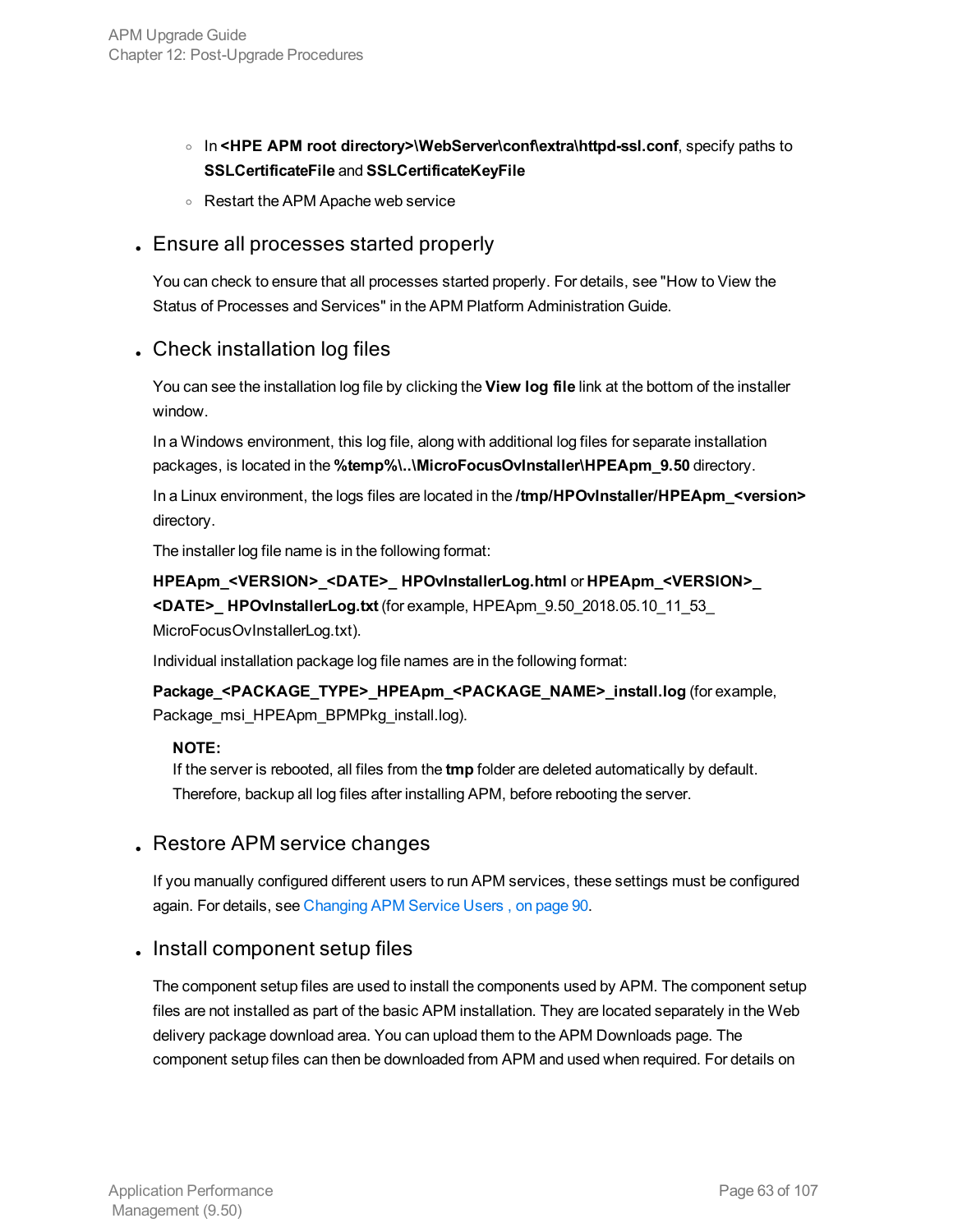working with the APM Downloads page, see "Downloads" in the APM Platform Administration Guide.

#### **NOTE:**

- The components on the Downloads page are updated for each major and minor release (for example, 9.00 and 9.20). To download updated components for minor minor releases and patches (for example, 9.26), go to the [Software](https://softwaresupport.hpe.com/) Support site ([https://softwaresupport.softwaregrp.com\)](https://softwaresupport.softwaregrp.com/).
- $\circ$  You can install a component by using the component's setup file directly from the network. For details on installing a component, refer to the individual documentation for the component you want to install. The relevant documentation is available from the Downloads page in APM after the component's setup files are copied to the Downloads page.

To install component setup files, copy the component setup files that you want available in the Downloads page from the appropriate directory in the release download area to the **<HPE APM root directory>\AppServer\webapps\site.war\admin\install**

<span id="page-63-0"></span>directory on the APM Gateway server. If required, create the **admin\install** directory structure.

## Starting and Stopping APM

After completing the APM server installation, clean your browser's cache and restart your computer. It is recommended that you do this as soon as possible. Note that when the machine restarts, you must log in as the same user under which you were logged in before restarting the machine.

### **NOTE:**

If the server is rebooted, all files from **tmp** folder are deleted automatically by default. So backup all log files after installing APM, before rebooting the server.

After installing the APM servers (either together on one machine, or at least one instance of each server type in a distributed deployment) and connecting the server machines to the databases, you launch APM on each server machine.

### **NOTE:**

You can check which APM servers and features are installed on an APM server machine by viewing the [INSTALLED\_SERVERS] section of the **<HPE APM root directory>\conf\TopazSetup.ini** file. For example, Data\_Processing\_Server=1 indicates that the Data Processing Server is installed on the machine.

### **To start or stop APM in Windows:**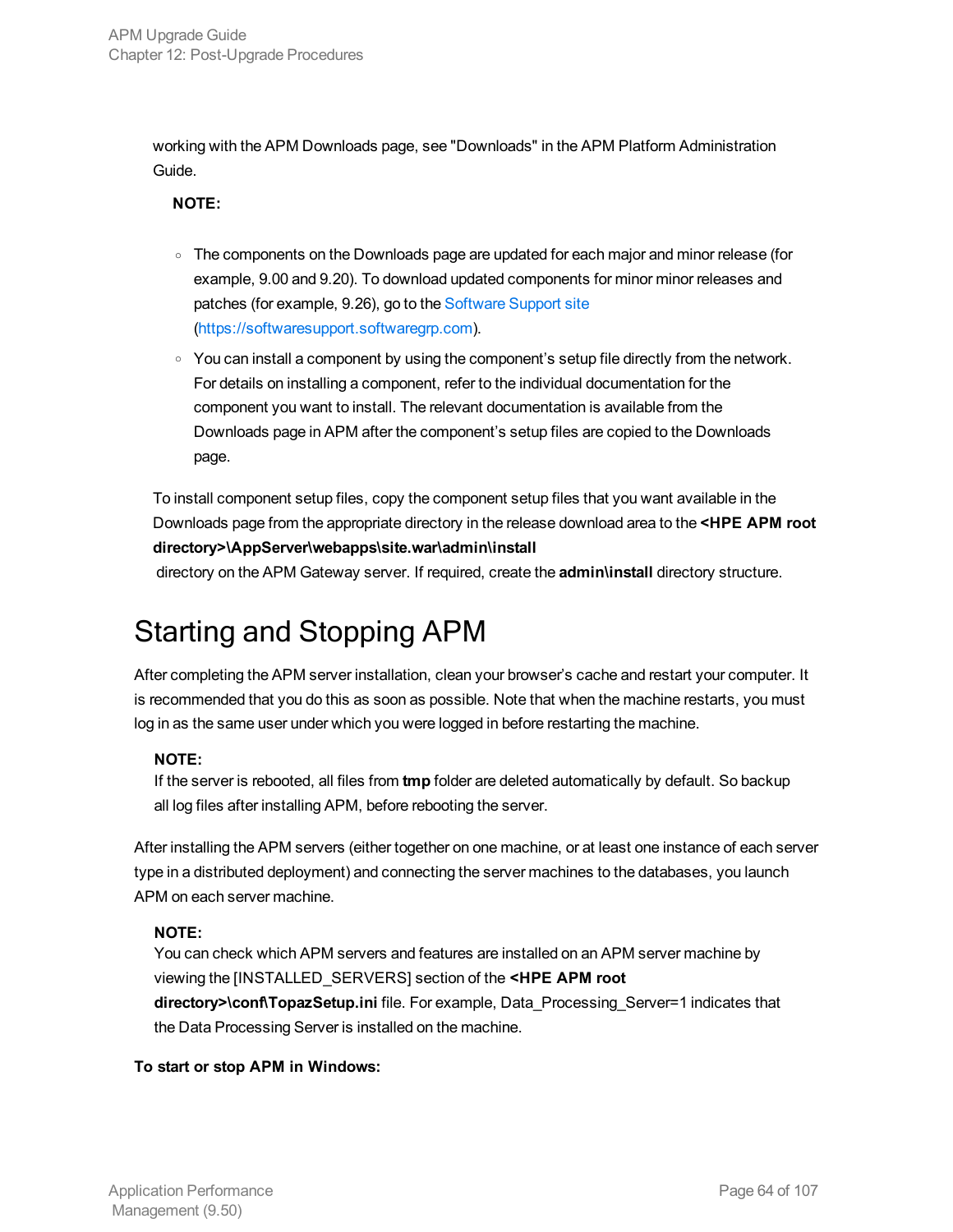Select **Start > All Programs > Micro Focus Application Performance Management > Administration > Enable | Disable Micro Focus Application Performance Management.** When enabling a distributed environment, first enable the Data Processing Server and then enable the Gateway Server.

#### **To start or stop APM in Linux:**

/opt/HP/BSM/scripts/run\_hpbsm {start | stop | restart}

#### **To start, stop, or restart APM using a daemon script:**

/etc/init.d/hpbsmd {start| stop | restart}

#### **NOTE:**

When you stop APM, the APM service is not removed from Microsoft's Services window. The service is removed only after you uninstall APM.

## <span id="page-64-0"></span>Logging In and Out

You log in to APM from a client machine's browser using the login page. LW-SSO is APM's default authentication strategy. For details, see "Logging into APM with LW-SSO" in the APM Platform Administration Guide.

You can disable single sign-on authentication completely, or you can disable LW-SSO and use another supported authentication strategy. For details on selecting an authentication strategy, see "Set Up the Authentication Strategies" in the APM Platform Administration Guide.

### **To access the APM login page and log in for the first time:**

1. In the Web browser, enter the URL http://<server\_name>.<domain\_name>/HPBSM where **server\_name** and **domain\_name** represent the FQDN of the APM server. If there are multiple servers, or if APM is deployed in a distributed architecture, specify the load balancer or Gateway Server URL, as required.

### **NOTE:**

Users running previous versions of APM can still use bookmarks set to access the URL http://<server\_name>.<domain\_name>/mercuryam and http://<server\_name>.<domain\_ name>/topaz

- 2. Enter the default administrator user ("admin"), and the password specified in the Setup and Database Configuration utility, and click **Log In**. After logging in, the user name appears at the top right.
- 3. (Recommended) Create additional administrative users to enable APM administrators to access the system. For details on creating users in the APM system, see "User Management" in the APM Platform Administration Guide.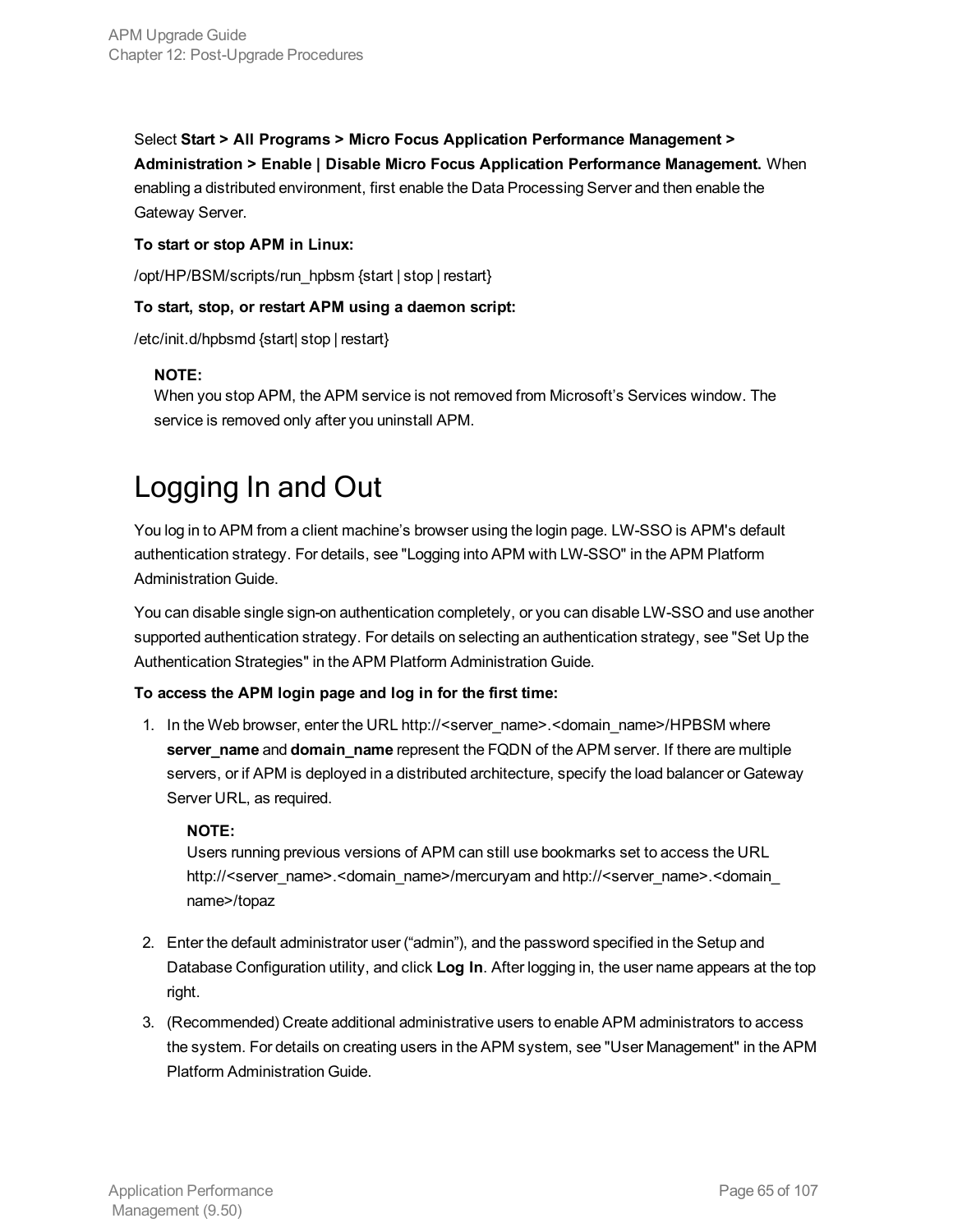#### **NOTE:**

- For login troubleshooting information, see "Troubleshooting and Limitations" in the APM Platform Administration Guide.
- For details on login authentication strategies that can be used in APM, see "Authentication" Strategies — Overview" in the APM Platform Administration Guide.
- For details on accessing APM securely, see the APM Hardening Guide.

When you have completed your session, it is recommended that you log out of the website to prevent unauthorized entry.

### **To log out:**

<span id="page-65-0"></span>Click **Logout** at the top of the page.

## Adding Additional APM Servers

After you have a working APM 9.50 environment, you can add new Gateway and Data Processing servers as desired.

#### **To add new APM servers to an existing APM environment:**

- 1. Go to the [Software](https://softwaresupport.softwaregrp.com/) Support web site (https://softwaresupport.softwaregrp.com) and sign in.
- 2. Click **Search**.
- 3. For Windows, select **Application Performance Management (BAC) > 9.50 > Windows**.

For Linux, select **Application Performance Management (BAC) > 9.50 > Linux**.

- 4. Under Document Type, select **Patches**.
- 5. Locate the APM 9.50 package and save it locally.
- 6. Launch the relevant setup file to install APM 9.50
- 7. Run the installation files on all APM servers (Gateway and Data Processing).
- 8. The Post Install Wizard starts automatically. You should complete the information in this Wizard. On the last page, click the **Exit** option to prevent the Setup and Database Configuration utility from running.
- 9. Download and install the latest minor minor version (if avialable) from the Software Support site
	- a. Go to the [Software](https://softwaresupport.softwaregrp.com/) Support web site (https://softwaresupport.softwaregrp.com) and sign in.
	- b. Click **Search**.
	- c. Select the relevant product, version , and operating system.
	- d. Under Document Type, select **Patches**.
	- e. Locate the applicable patch, save it locally and launch the relevant setup file to install the patch.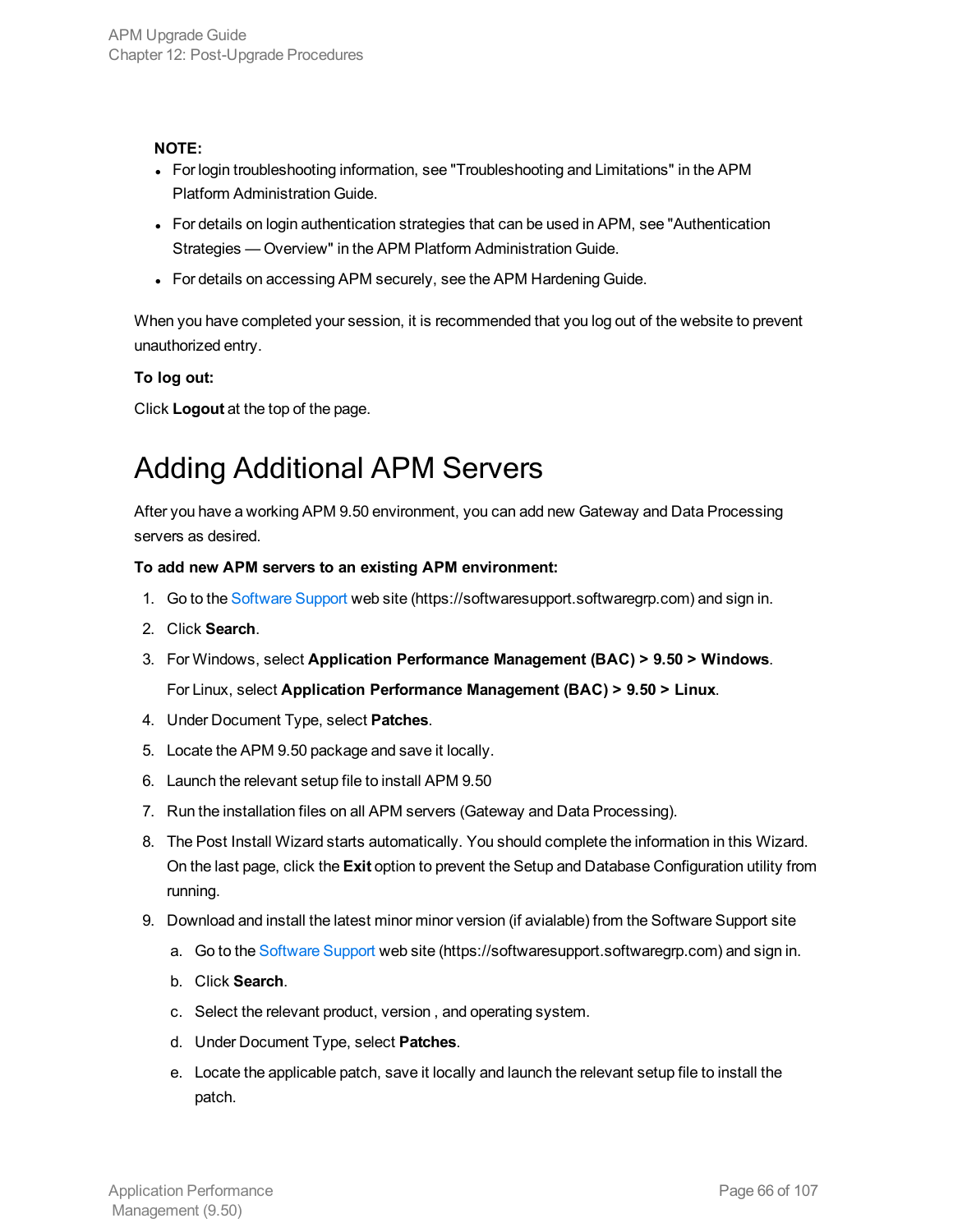- f. Run the installation file on APM server.
- g. The post-installation wizard is automatically run after the patch installation in silent mode.
- h. Repeat this procedure for the latest intermediate patch (if available).
- 10. Run the Setup and Database Configuration utility.
	- <sup>l</sup> Windows: On the APM server, select **Start > All Programs > Micro Focus Application Performance Management > Administration > Configure Micro Focus Application Performance Management**.

Alternatively, you can run the file directly from **<HPE APM root directory>\bin\configserver-wizard.bat**.

- Linux: On the APM server machine, open a terminal command line and launch **/opt/HP/BSM/bin/config-server-wizard.sh**
- 11. Restart all APM servers.

After you have installed all additional servers, restart all other APM servers and data collectors to allow them to recognize the new servers.

## <span id="page-66-0"></span>Complete the Upgrade Process

When you are ready to use your new servers as your production environment, perform the following tasks:

- 1. Update the data collectors to communicate with the new servers.
	- a. If you have a Load Balancer or Reverse Proxy, set it to communicate with the new servers.
	- b. If you do not have a Load Balancer or Reverse Proxy, you must configure each data collector individually to communicate with the new APM Gateway servers. For details, see the documentation of each data collector. We recommend upgrading each data collector to the latest supported version. For details, see the System Requirements and Support Matrixes, available from **Help > Planning and Deployment**.

For the SiteScope integration, see SiteScope [Post-Upgrade](#page-68-0) Procedure, on page 69.

- 2. End the SDR and unsubscribe it from the source server. For details, see Staging Data [Replicator,](#page-52-0) on [page](#page-52-0) 53
- 3. Exit staging mode
	- a. Go to **Admin > Platform > Setup and Maintenance > Infrastructure Settings > Foundations – Platform Administration > Platform Administration – BSM Evaluation**.
	- b. Set **Enable evaluation (staging) mode** to **false**.
	- c. Set **Enable evaluation (staging) mode for customer** to **false**.
- 4. Keep production server alive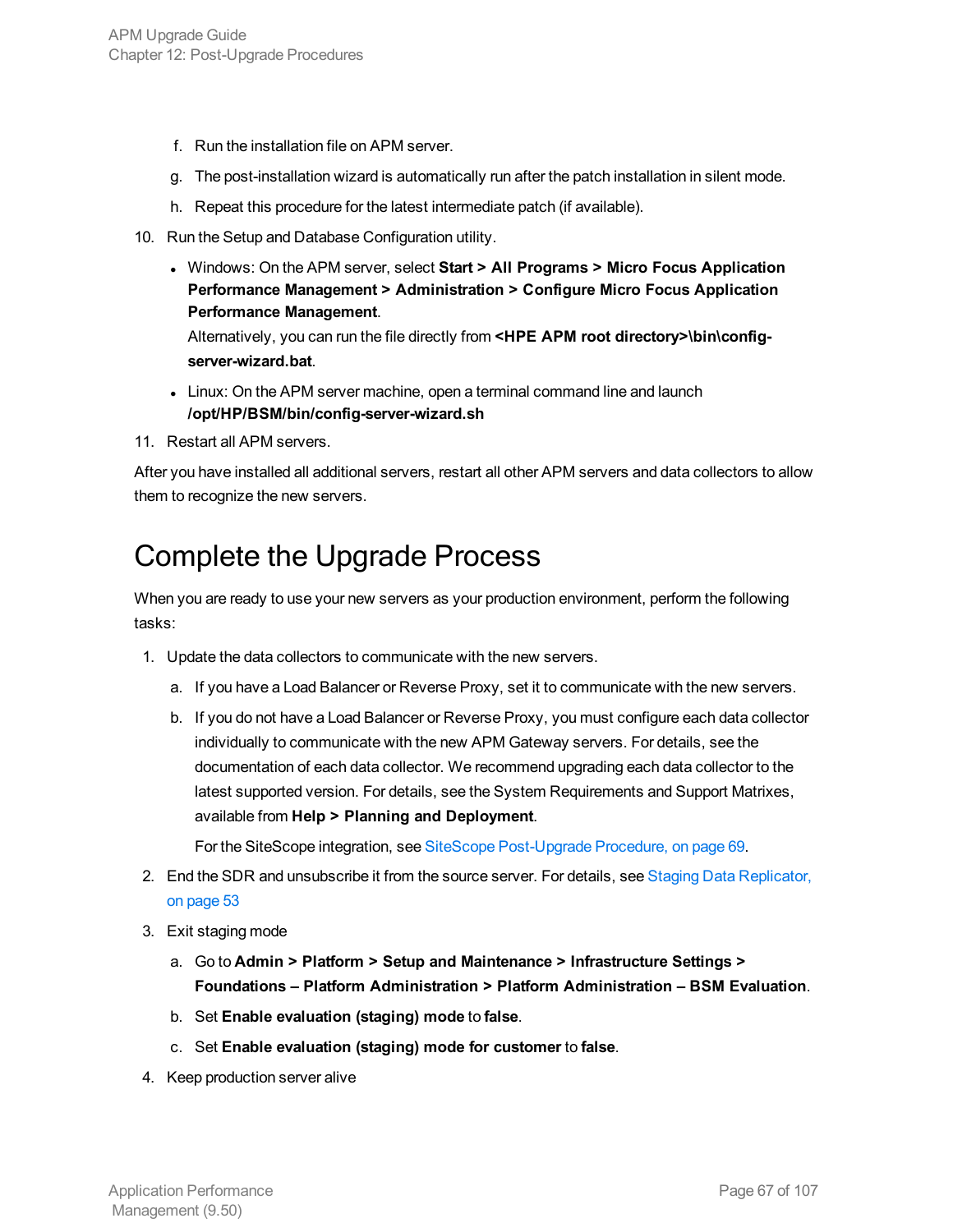Even though no new events are sent to the production server, there is still a need to keep this server online. Any active events that were forwarded from OM to the production server will continue to send updates this server. These updates will be forwarded to the staging server. If receiving these updates is not important to you, you can decommission the production server immediately. Otherwise, you should wait until all or most of the events previously sent to the production server are closed. It is estimated that most events are typically closed within 1-2 weeks.

The upgrade process is now complete. If you experience any problems during the upgrade process, see [Troubleshooting,](#page-91-0) on page 92.

## <span id="page-67-0"></span>Redirecting Business Process Monitor Instances

After you have run the Application Performance Managemen upgrade wizard in Staging mode, you must redirect each Business Process Monitor instance to report to the Application Performance Managemen Gateway Server.

You can redirect all Business Process Monitor instances simultaneously, using the Business Process Monitor redirect tool, as described below, or you can redirect each Business Process Monitor instance separately by editing each instance within Business Process Monitor Admin. For details on editing a Business Process Monitor instance within Business Process Monitor Admin, see "BPM Instances" in the Business Process Monitor Administration PDF. It is recommended that you use the Business Process Monitor redirect tool to redirect your Business Process Monitor instances.

### **NOTE:**

Before running the redirect tool , ensure that environment variables are set for %JAVA\_HOME% and %PATH% on the BPM system where the redirect tool needs to be executed.

To redirect Business Process Monitors instances using the redirect tool:

- 1. Extract the files within the **<Application Performance Managemen server root directory>\tools\RedirectTool.zip** file to a directory on a machine that has access to the Business Process Monitors whose instances you want to redirect.
- 2. In Application Performance Managemen, select **Admin > End User Management > Settings > Business Process Monitor Settings > BPM Agents**. The list of Business Process Monitors from your previous APM system is displayed.
- 3. Select the Business Process Monitor instances you want to redirect and click the **Export**

**Business Process Monitor Agent Information for the Redirect Tool** button. Save the file to a machine with access to the machine on which the RedirectTool.zip files are located.

4. In the **<RedirectTool installation directory>\conf\BPMRedirectTool.properties** file, specify the following parameters: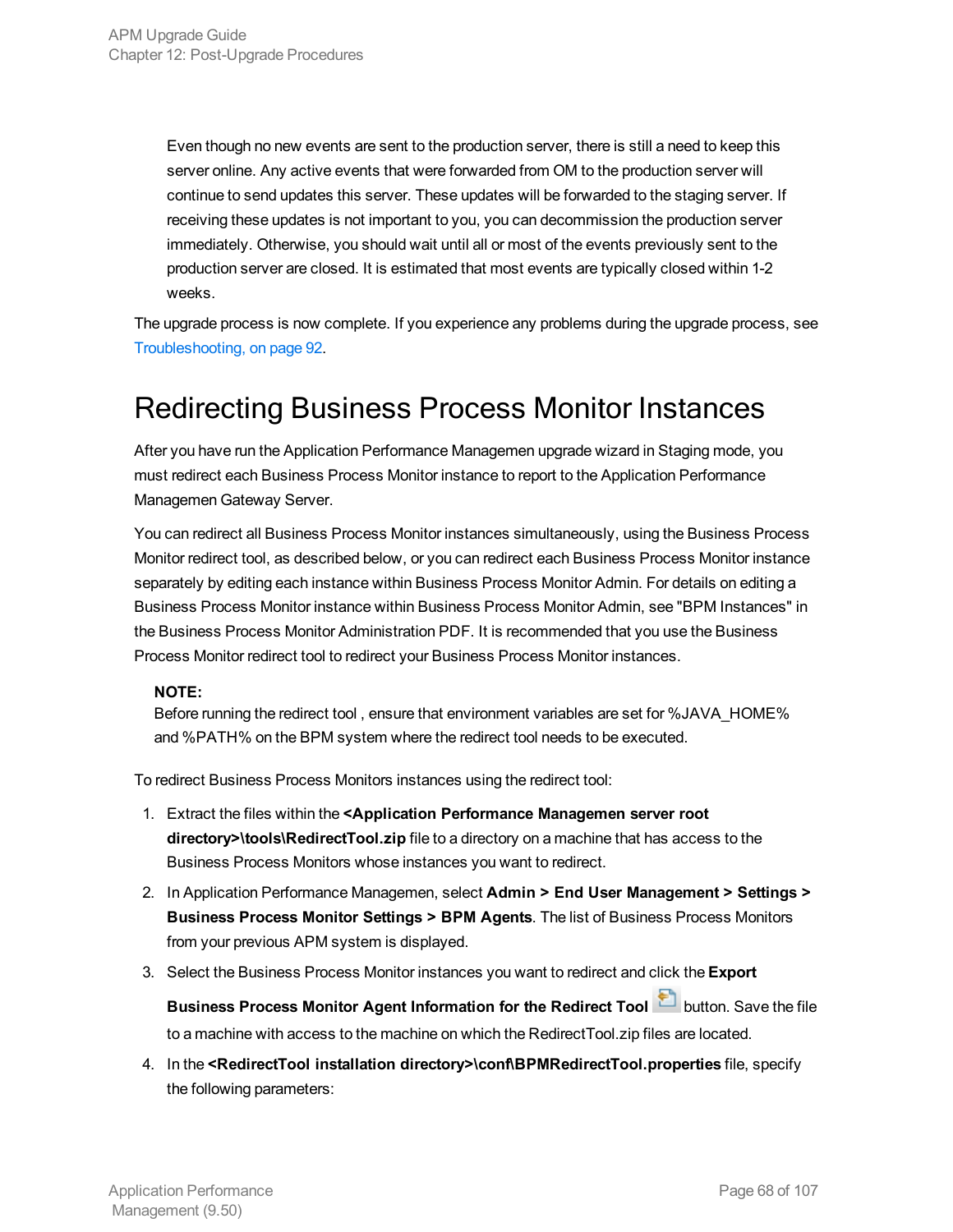- **NEW\_BAC\_URL**. The URL of the Application Performance Managemen Gateway Server.
- **INPUT FILE PATH**. The directory in which you saved the export file. Include the name of the file itself as well. For example: D:\\Tools\RedirectTool\BPMList.txt
- **USER**. The user name required to access the Business Process Monitors. (A user name is generally not required.)
- **PASSWORD**. The password required to access the Business Process Monitors. (A password is generally not required.)
- 5. Run the **<RedirectTool installation directory>\RedirectTool.bat** file. The Gateway Server URL is updated on all the Business Process Monitor instances. A log file containing information on each updated Business Process Monitor instance is created (**<RedirectTool installation directory>\RedirectTool\log**). If the redirect tool failed to update a Business Process Monitor instance, this information is included in the log file.

## <span id="page-68-0"></span>SiteScope Post-Upgrade Procedure

For SiteScope versions lower than 11.33, after performing a staging upgrade, you need to configure SiteScope to communicate with the new APM Gateway Servers.

#### **Integrate SiteScope and APM 9.50**

To integrate SiteScope and APM 9.50, after upgrading to APM 9.50, perform the following procedure.

On the APM 9.50 server:

- 1. Access the UCMDB JMX server (**https://localhost:8443/jmxconsole/HtmlAdaptor?action=inspectMBean&name=UCMDB:service=Packaging Services**).
- 2. From the Operations index, click **undeployPackages**.
- 3. In the packageNames Value field, type **sitescope.zip**.
- 4. Click **Invoke**.
- 5. From the Operations index, click **deployPackages**.
- 6. In the packageNames Value field, type **sitescope.zip**.
- 7. Click **Invoke**.

On the SiteScope server:

- 8. Stop SiteScope.
- 9. Copy the jar files and **SiSAPM940PostUpgradeUtil** files from **…/BSM/9.40/content/HPE\_ APM\_9.40\_ SiS\_Upgrade** and save them in **<SiteScope root dir>/bin**.
- 10. For SiteScope installed on Windows, run the **SiSAPM940PostUpgradeUtil.bat** file.

For SiteScope installed on Linux, run the **SiSAPM940PostUpgradeUtil.sh** file.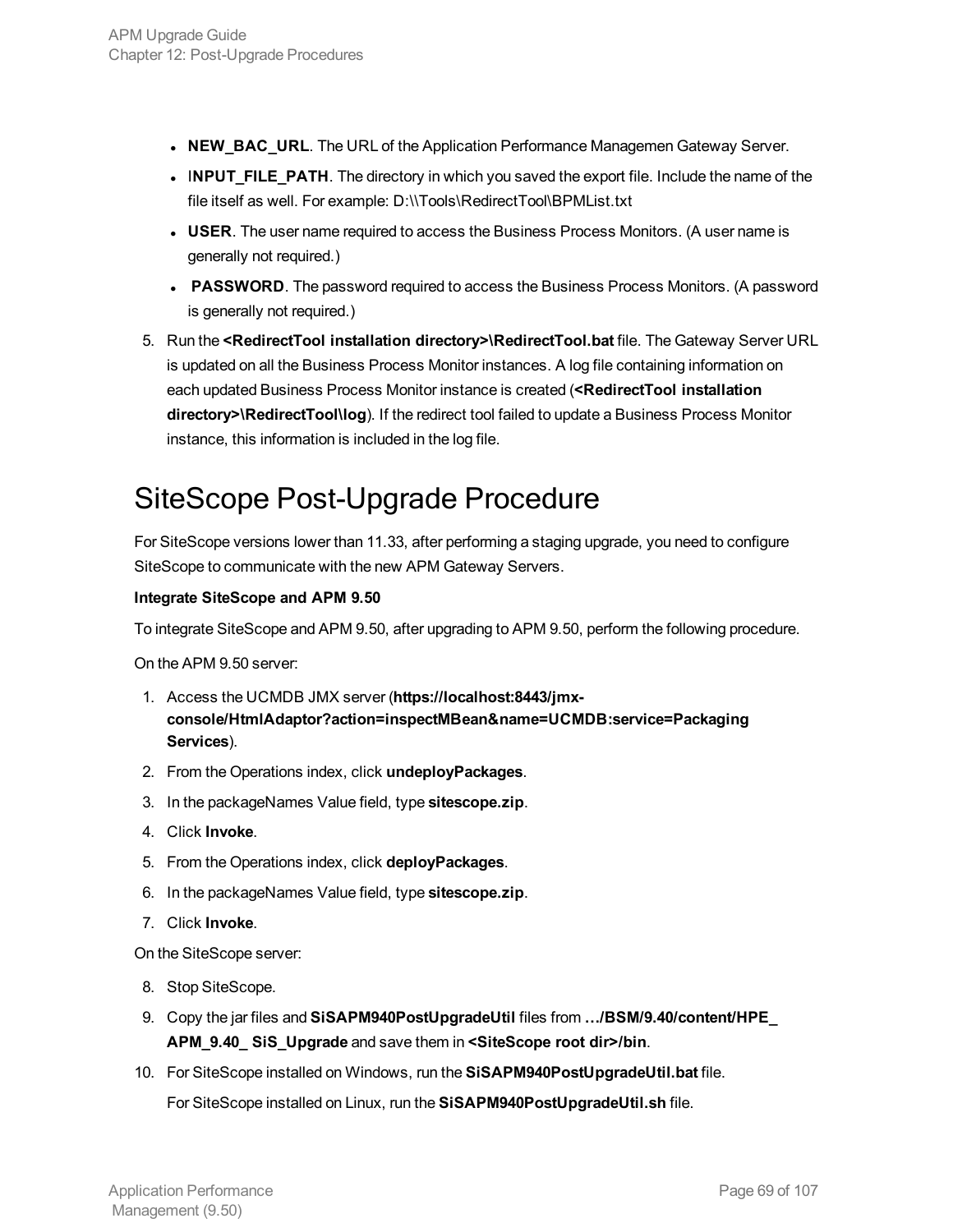#### **Change the Gateway Server to which SiteScope sends data**

After performing a APM staging upgrade, you need to configure SiteScope to communicate with the new APM Gateway Servers. To do so, perform one of the following:

- In SiteScope's BSM Integration Preferences, enter the new Gateway Server name or IP address in the **Business Service Management machine name/IP address** box. For user interface details, see BSM Integration Preferences Dialog Box in the Using SiteScope Guide in the SiteScope Help.
- In SAM Administration, update the SiteScope settings with the new Gateway Server name in **Distributed Settings**. For user interface details, see New/Edit SiteScope Page in the APM Application Administration Guide in the APM Help.

#### **NOTE:**

This can only be used for changing the Gateway Server for a SiteScope that is already registered with a given APM installation. It cannot be used to add a new SiteScope, or to connect a SiteScope to a different APM system.

## <span id="page-69-0"></span>Diagnostics Post-Upgrade Procedure

In previous releases of APM, Diagnostics sent CIs, metrics, and events to APM. Health Indicator status (coloring) for the Application Infrastructure CIs was based on events sent to APM through the OBM event channel.

In APM 9.40, due to the OBM removal, Diagnostics sends events to OBM and continues to send CIs and metrics to APM. As a result of this change, the Application Infrastructure CIs (Diagnostic Probe, IBM WebSphere MQ, WebSphere AS Dynamic Caching, IBM MQ, WebLogic AS, JBOSS AS, SQL Server, MSSQL Database, Oracle iAS, Oracle, SAP, SAP R3 Server, VMware ESX Server, Host Node) do not show the correct HI Status in APM 9.40.

The HI status for these CIs appears as *Undetermined* (blue question mark). If you are upgrading from APM 9.40, the last status received for the CI before the upgrade will be displayed.

Use the workaround below to view the HI status of these CIs in OBM.

#### **Workaround:**

To enable sending events related to threshold violation in Diagnostics to OBM, in the server\bin directory of the Diagnostics server:

- 1. Run **cscript switch\_ovo\_agent.vbs -server <FQDN of OBM> -cert\_srv <FQDN of OBM>**.
- 2. Go to **OBM Administration > Certificate Requests** and grant certificates.
- 3. Run **cscript switch\_ovo\_agent.vbs -server <FQDN of OBM> -cert\_srv <FQDN of OBM>** again.

All tasks should now display correctly.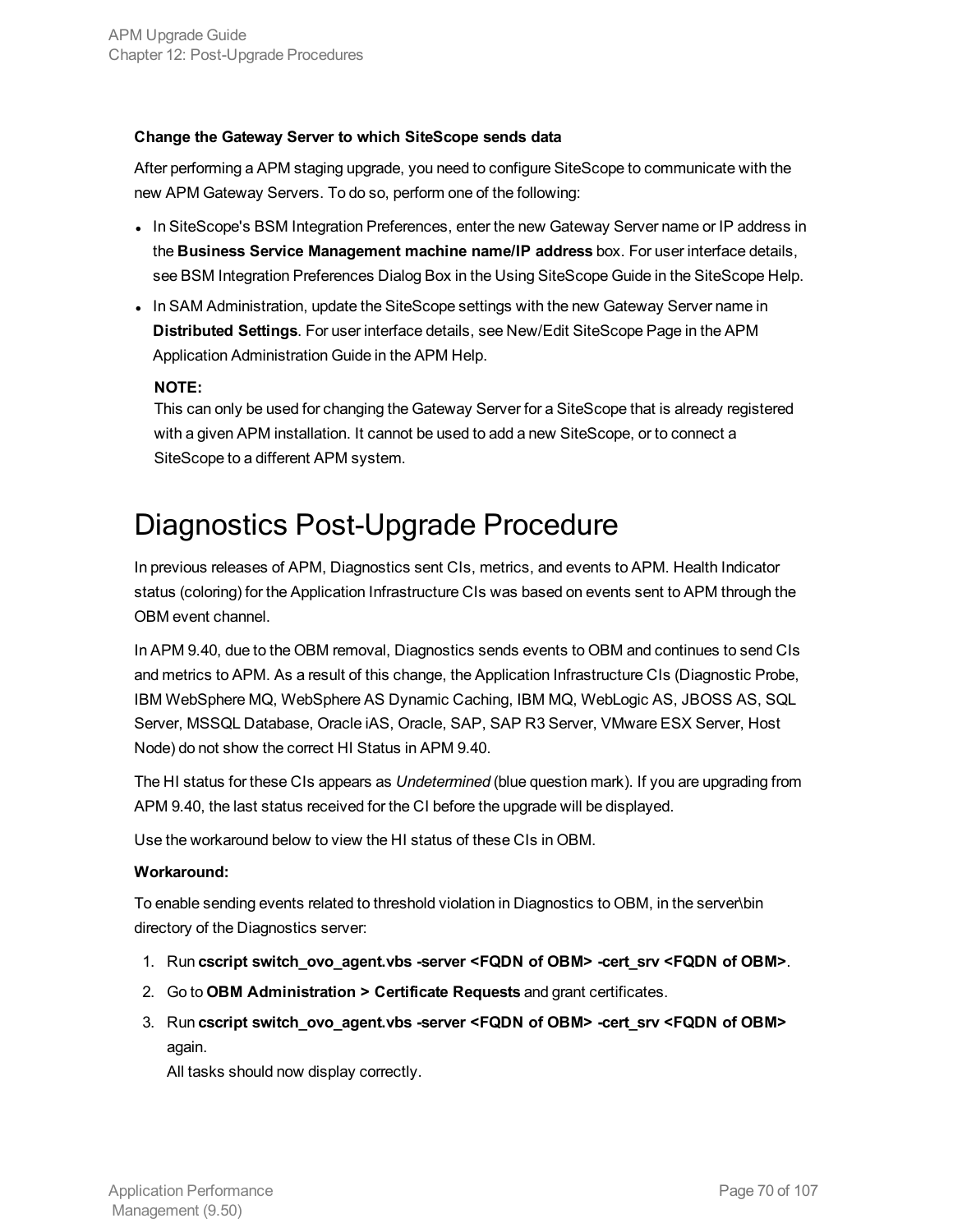# Part 3: Appendixes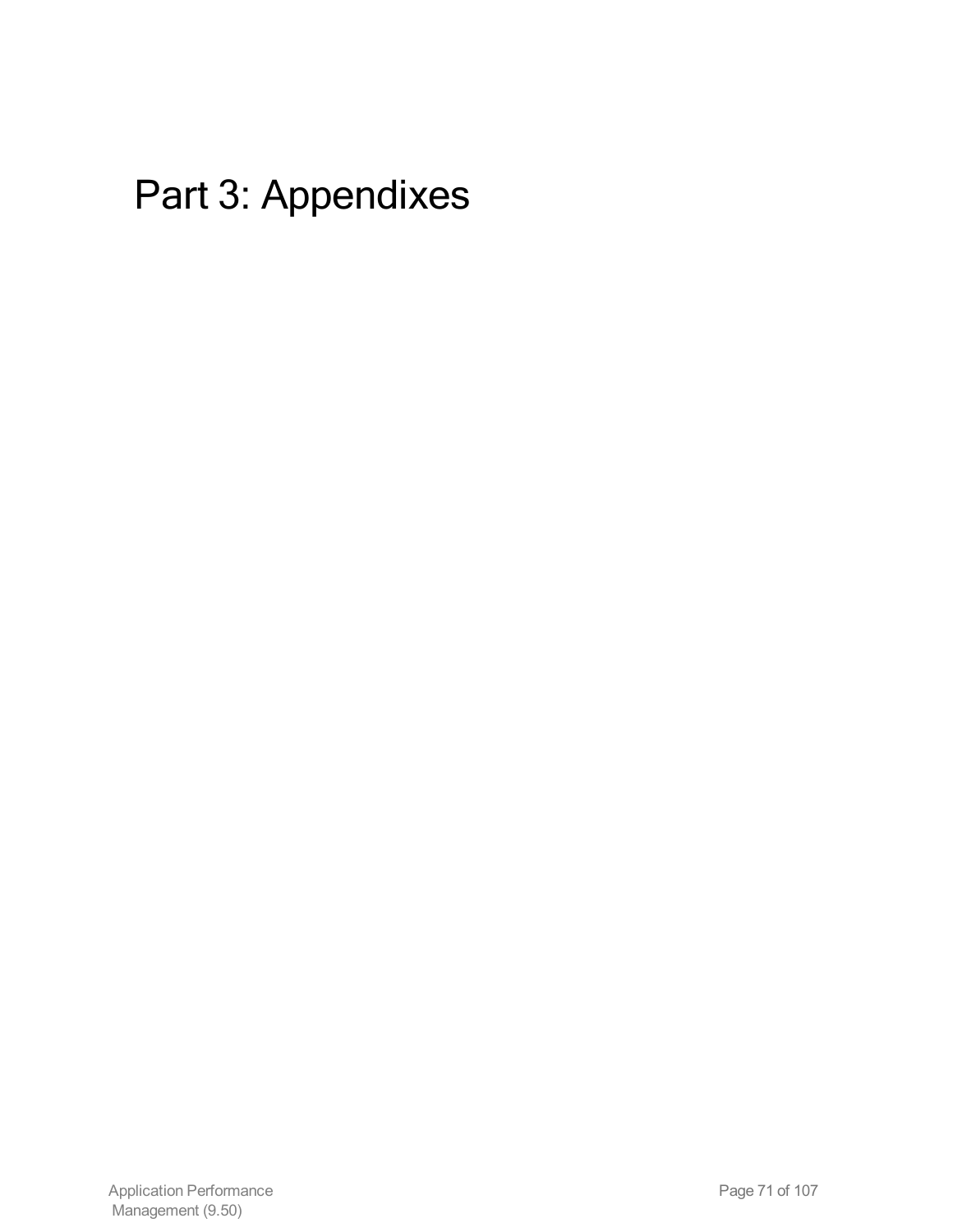## <span id="page-71-0"></span>Appendix A: Installing APM on a Windows Platform

This appendix contains the following topics:

## <span id="page-71-1"></span>Preparing Information Required for Installation

Have the following information ready before installation:

- <sup>l</sup> **Target directory names**. During installation APM installs the L-Core packages. If a lower version of these packages is already installed, the packages are automatically upgraded. Otherwise, the currently installed version is not overwritten. This change cannot be reversed.
- During the installation, you must select directories for installing these shared packages. They include:
	- <sup>o</sup> Graphing Component
	- <sup>o</sup> Graphing Component for APM
	- <sup>o</sup> Operations agent Consolidated Package
	- <sup>o</sup> Shared Component
	- <sup>o</sup> Software Certificate Client
	- <sup>o</sup> Software Configuration
	- <sup>o</sup> Software Core Japanese Localization
	- <sup>o</sup> Software Core Korean Localization
	- <sup>o</sup> Software Core Simplified Chinese Localization
	- <sup>o</sup> Software Core Spanish Localization
	- <sup>o</sup> Software Cross Platform Component
	- <sup>o</sup> Software Cross Platform Component Java
	- <sup>o</sup> Software Deployment
	- <sup>o</sup> Software HTTP Communication
	- <sup>o</sup> Software HTTP Communication Java
	- <sup>o</sup> Software Java Performance Access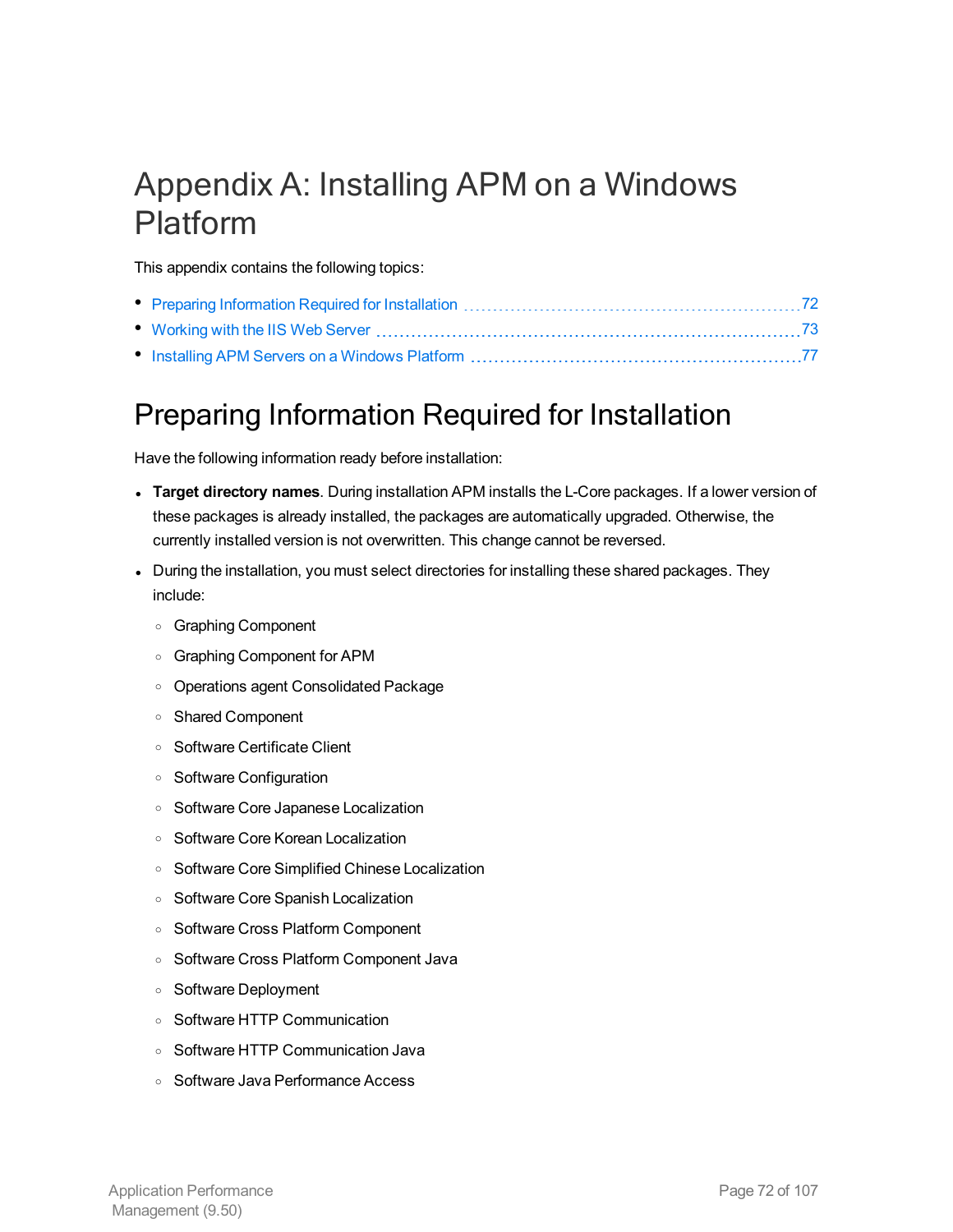- <sup>o</sup> Software Process Control
- <sup>o</sup> Software Security Core
- <sup>o</sup> Software Security Core Java
- <sup>o</sup> Timing Service
- **License key**. You have the option to use an evaluation license (60 days) or import your permanent license. You can browse to a local or network location to locate your license .DAT file.

If at a later stage you need to update the license key (for example, if you acquire a license for one or more new APM components), you can do so within the APM site: Select **Admin > Platform > Setup and Maintenance > License Management** and click the **Add License from File** button. For information on updating the license key, see "Licenses" in the APM Platform Administration Guide.

- <sup>l</sup> **Maintenance number.** This is the maintenance number you received with your APM package.
- <sup>l</sup> **Administrator's email address.**
- <sup>l</sup> **Port number used by the Web server.** This is the port for access to APM. The default is port 80.
- <sup>l</sup> **Name of the Gateway Server machine.** This name must also include the domain name.
- <sup>l</sup> **Name of the load balancer** (if applicable)**.** This is the load balancer used to access the APM site.
- <sup>l</sup> **SMTP mail server name.**
- <sup>l</sup> **SMTP sender name.** This name appears on notifications sent from APM. This name cannot contain spaces. If a name is entered with spaces the reports will not be delivered.

**NOTE:**

- <sup>o</sup> After APM is started, you can configure an alternative SMTP server via **Admin > Platform > Setup and Maintenance > Infrastructure Settings**.
- After the license import step in the post-installation wizard, a redundant error message may appear telling that the licenses could not be added because they already exist. This error has no impact and you can ignore it.

## <span id="page-72-0"></span>Working with the IIS Web Server

APM installed on a Windows platform works with Apache HTTP Server or Microsoft Internet Information Server (IIS). You specify the web server type in the post-installation wizard. You can re-run the post-installation wizard to modify these settings.

#### **NOTE:**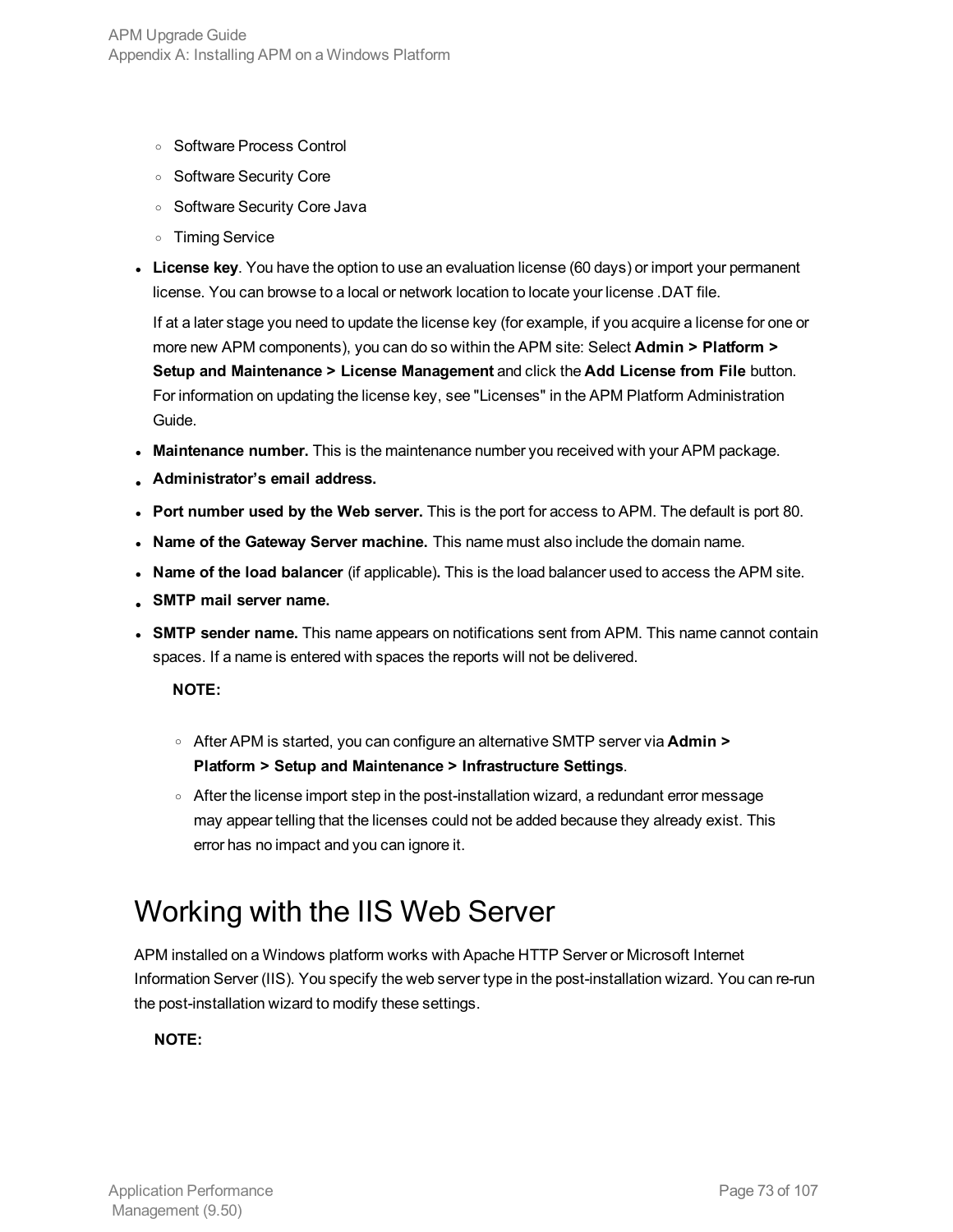- There must be only one running Web server on a server machine that uses the same port that APM uses. For example, if you select to use Apache HTTP Server during APM server installation, and you are installing on a machine on which IIS is already running, make sure to stop the IIS service and set its startup status to **Manual** before you begin the installation process.
- Windows authentication and basic authentication in IIS are not supported.

### Apache HTTP Server

APM uses an Apache HTTP Server version that has been adapted for use with APM. It is installed during the server installation.

By default, the Apache HTTP Server is not enabled for SSL use. For details on configuring the Web server to use SSL, see [http://httpd.apache.org/docs/2.2/ssl/.](http://httpd.apache.org/docs/2.2/ssl/) SSL should be enabled for all the directories in use by APM, as configured in the Apache configuration file (**httpd.conf** and **httpdssl.conf**).

#### **NOTE:**

For security reasons, in SaaS configurations, you need to set the HTTPOnly attribute for the J,S EiSnS IONID cookie on the APM Gateway or APM Typical installation:

In **/<HPE APM root directory>/WebServer/conf/httpd.conf**, add the following line before line # Secure (SSL/TLS) connections:

Header edit Set-Cookie ^(JSESSIONID.\*)(HttpOnly) \$1

### Microsoft Internet Information Server (IIS)

- For [Microsoft](#page-74-0) Windows Server 2008 using IIS 7.x Web server, see Microsoft Windows Server 2008 using IIS 7.x Web [Server,](#page-74-0) on the next page.
- For [Microsoft](#page-74-1) Windows Server 2012 using IIS 8 Web server, see Microsoft Windows Server 2012 using IIS 8 Web [Server,](#page-74-1) on the next page.
- For [Microsoft](#page-75-0) Windows Server 2016 using IIS 10 Web server, see Microsoft Windows Server 2016 using IIS 10 Web [Server,](#page-75-0) on page 76

#### **NOTE:**

For security reasons, in SaaS configurations, you need to set the HTTPOnly attribute for the JSESSIONID cookie on the APM Gateway or APM Typical installation:

Add the following lines to the <outboundRules> section of the <rewrite> section of the <system.webServer> section in **<Root directory of your Web Application>/web.config** (by default it is located in **C:\inetpub\wwwroot\web.config**)

<outboundRules>

.....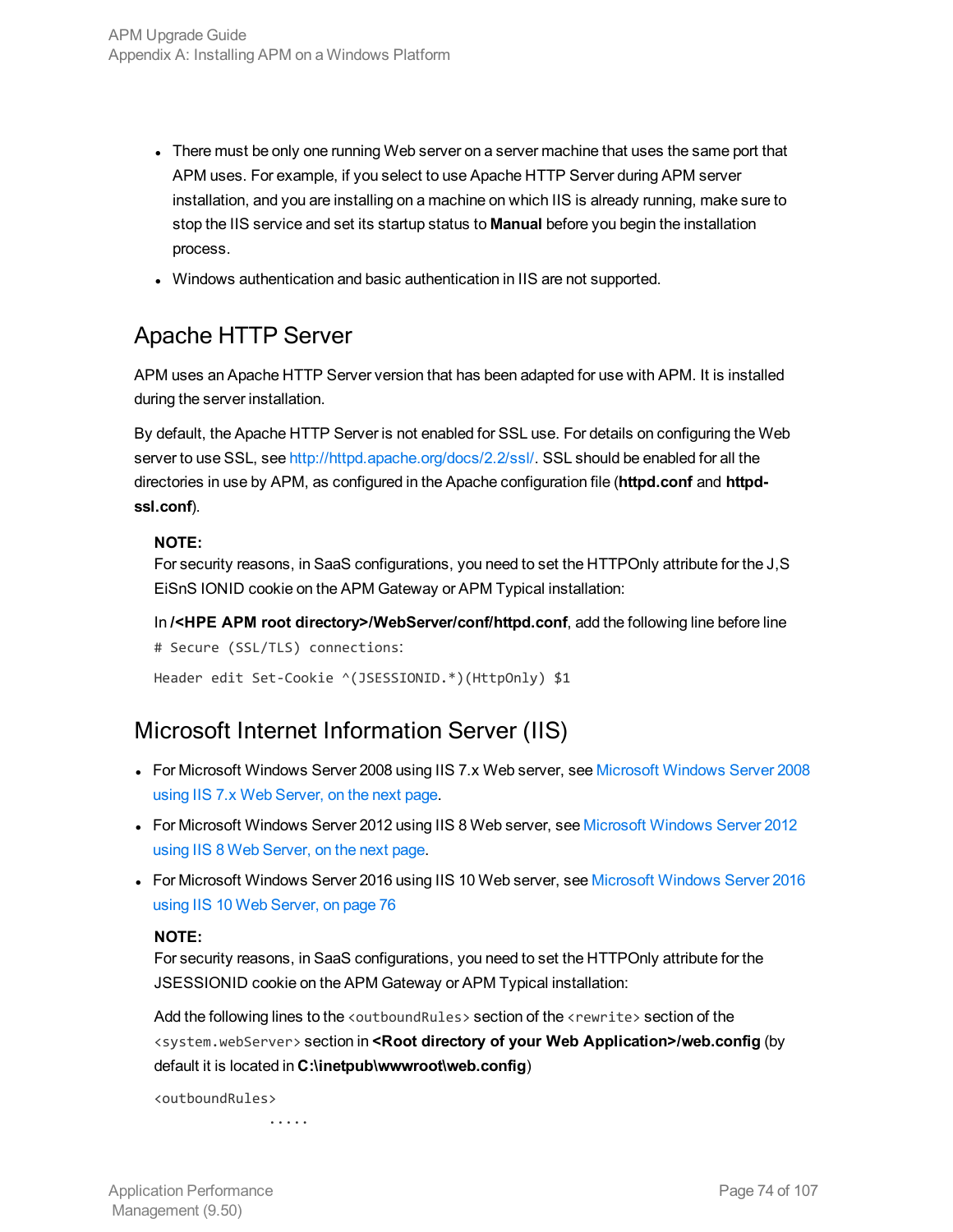```
.....
   <rule name="removeHttpOnly_from_JSESSIONID" preCondition="JSESSIONID_
cookie">
      <match serverVariable="RESPONSE_Set_Cookie" pattern="^(JSESSIONID.*)
(HttpOnly)" />
      <action type="Rewrite" value="{R:1}" />
   \langlerule\rangle<preConditions>
              .....
              .....
      <preCondition name="JSESSIONID_cookie">
         <add input="{RESPONSE_Set_Cookie}" pattern="." />
         <add input="{RESPONSE_Set_Cookie}" pattern="JSESSIONID" />
      </preCondition>
   </preConditions>
</outboundRules>
```
#### <span id="page-74-0"></span>**Microsoft Windows Server 2008 using IIS 7.x Web Server**

If you are installing on a Microsoft Windows Server 2008 and using the IIS 7.X Web server, perform the following procedure:

- 1. In the **Control Panel**, select **Administrative Tools** > **Server Manager**.
- 2. Right-click **Roles** and select **Add server role** to launch the Add Roles wizard.
- 3. On the Select Role Services page, select **Web Server (IIS) role** to install.

If a pop up window opens with the question **Add features required for Web Server (IIS)?**, click the **Add required features** button.

- 4. Click **Next** twice.
- 5. In the Select Role Services panel, select the following roles:
	- a. **Common HTTP Features** section: **Static Content** (usually enabled by default)
	- b. **Application Development** section: **ISAPI Extensions** and **ISAPI Filters.**
	- c. **Management Tools** section: **IIS Management Scripts and Tools**
- 6. Click **Install**.
- <span id="page-74-1"></span>7. Continue with [Working](#page-72-0) with the IIS Web Server, on page 73.

#### **Microsoft Windows Server 2012 using IIS 8 Web Server**

If you are installing on a Microsoft Windows Server 2012 and using the IIS 8 Web server, perform the following procedure:

- 1. In the **Control Panel**, select **Administrative Tools** > **Server Manager**.
- 2. Click **Manage** > **Add Roles and Features**.
- 3. Click **Next**.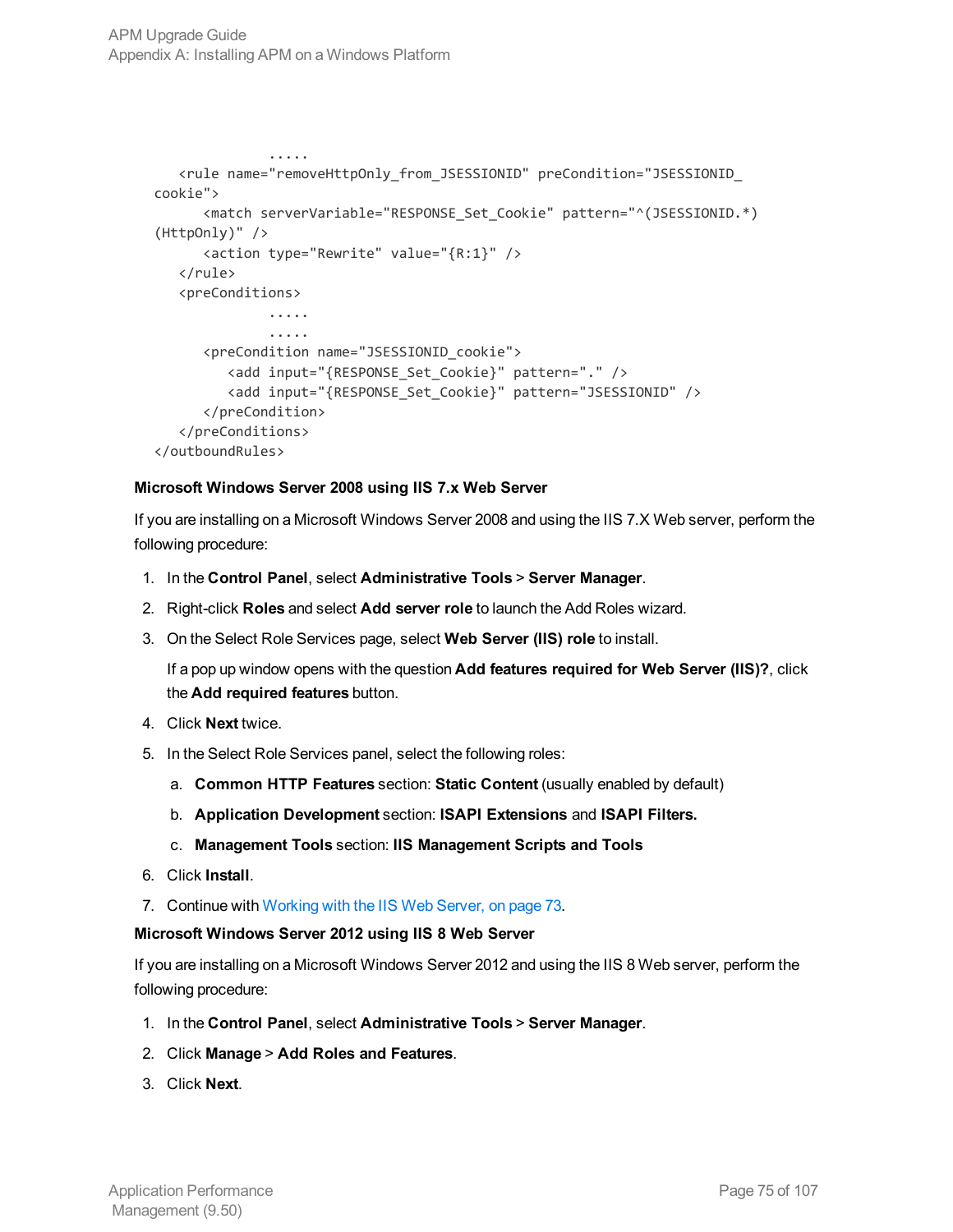- 4. Select **Role-based or feature-based installation**.
- 5. Click **Next**.
- 6. Select **Select a server from the server pool**.
- 7. Click **Next**.
- 8. On the Select Role Services page, select **Web Server (IIS) role** to install.

If a pop up window opens with the question **Add features required for Web Server (IIS)?**, click the **Add required features** button.

- 9. Click **Next** twice.
- 10. In the Select Role Services panel, select the following roles:
	- a. **Common HTTP Features** section:
		- **.** Static Content (usually enabled by default)
		- <sup>l</sup> **HTTP Redirection**
	- b. **Application Development** section: **ISAPI Extensions** and **ISAPI Filters.**
	- c. **Management Tools** section: **IIS Management Scripts and Tools**
- 11. Click **Next**.
- 12. Click **Install**.
- <span id="page-75-0"></span>13. Continue with [Working](#page-72-0) with the IIS Web Server, on page 73.

#### **Microsoft Windows Server 2016 using IIS 10 Web Server**

If you are installing on a Microsoft Windows Server 2012 and using the IIS 10 Web server, perform the following procedure:

- 1. In the **Control Panel**, select **Administrative Tools** > **Server Manager**.
- 2. Click **Manage** > **Add Roles and Features**.
- 3. Click **Next**.
- 4. Select **Role-based or feature-based installation**.
- 5. Click **Next**.
- 6. Select **Select a server from the server pool**.
- 7. Click **Next**.
- 8. On the Select Role Services page, select **Web Server (IIS) role** to install.

If a pop up window opens with the question **Add features required for Web Server (IIS)?**, click the **Add required features** button.

- 9. Click **Next** twice.
- 10. In the Select Role Services panel, select the following roles: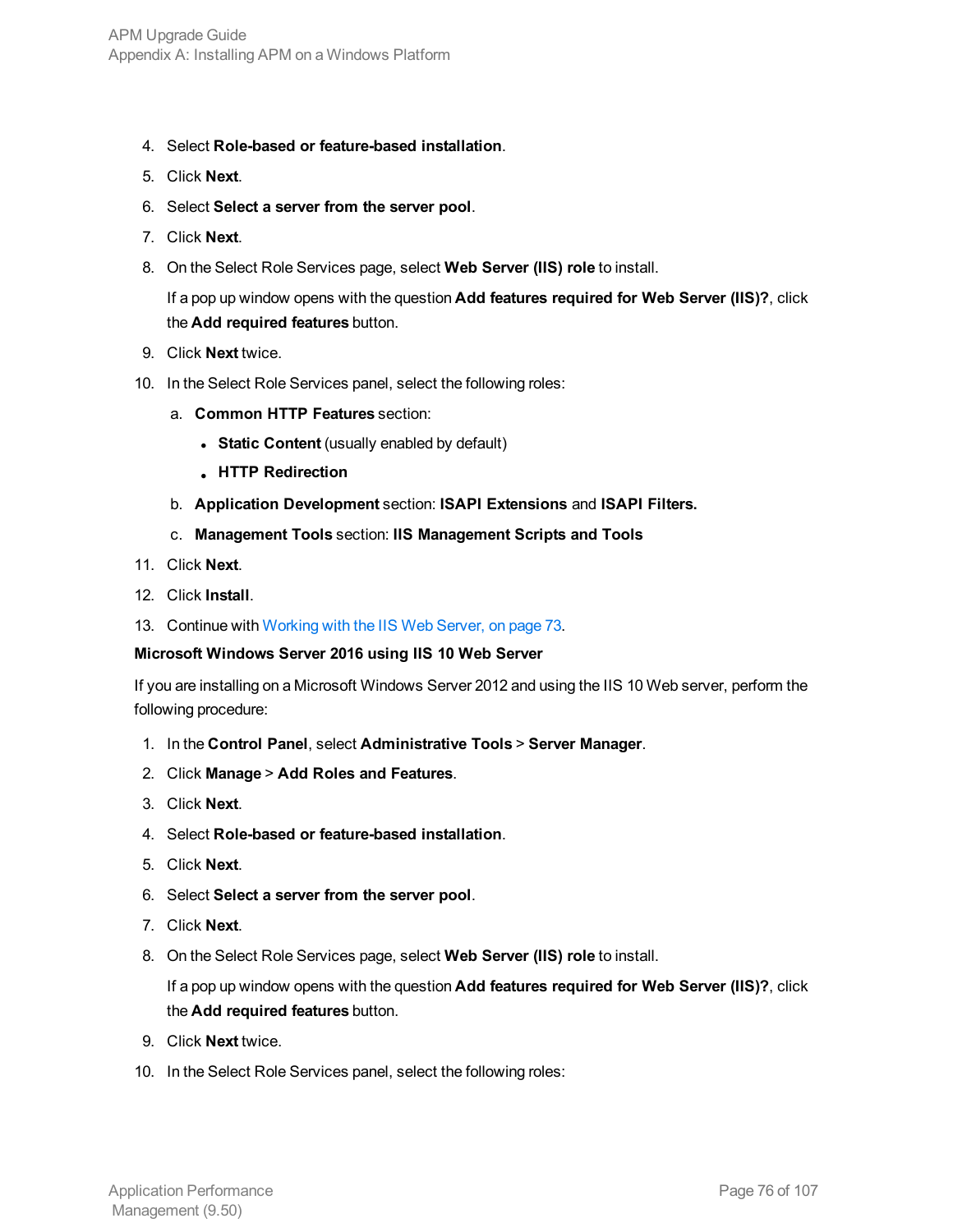- a. **Common HTTP Features** section:
	- **.** Static Content (usually enabled by default)
	- <sup>l</sup> **HTTP Redirection**
- b. **Application Development** section: **ISAPI Extensions** and **ISAPI Filters.**
- c. **Management Tools** section: **IIS Management Scripts and Tools**
- 11. Click **Next**.
- 12. Click **Install**.
- 13. Continue with [Working](#page-72-0) with the IIS Web Server, on page 73.

#### **Configuring existing Response when HTTP status code is in error**

The following procedure defines that the server should process the existing response untouched when an HTTP error status code is returned.

- 1. In the Internet Information Service (IIS) Manager, select the server in the Connections Tree view.
- 2. Click **Configuration Editor**.
- 3. From the Configuration Editor Section drop down list, select **system.webServer/httpErrors**.
- 4. Set the value of the existingResponse parameter to **PassThrough**.
- 5. Click **Apply** in the upper right corner.
- 6. Select the server in the Connections Tree view.
- 7. Click **Restart** in the upper right corner.

## Installing APM Servers on a Windows Platform

You install APM servers—the Gateway Server and Data Processing Server—from the APM distribution package. Unless you install on a machine running IIS, APM installs Apache HTTP Server during the installation process.

You need administrative privileges for the machines on which you are installing APM servers.

#### **NOTE:**

- Make sure that there are no other installations or processes that may be using the Windows Installer. If there are, the APM installation hangs and cannot continue running. You must stop the other installation, stop the APM installation by clicking the **Cancel** button in the installation wizard, and re-run the APM installation.
- This appendix does not replace the APM Installation Guide. It only provides common information about the installation flow. For installation details, see the APM Installation Guide and APM Patch Installation Guide.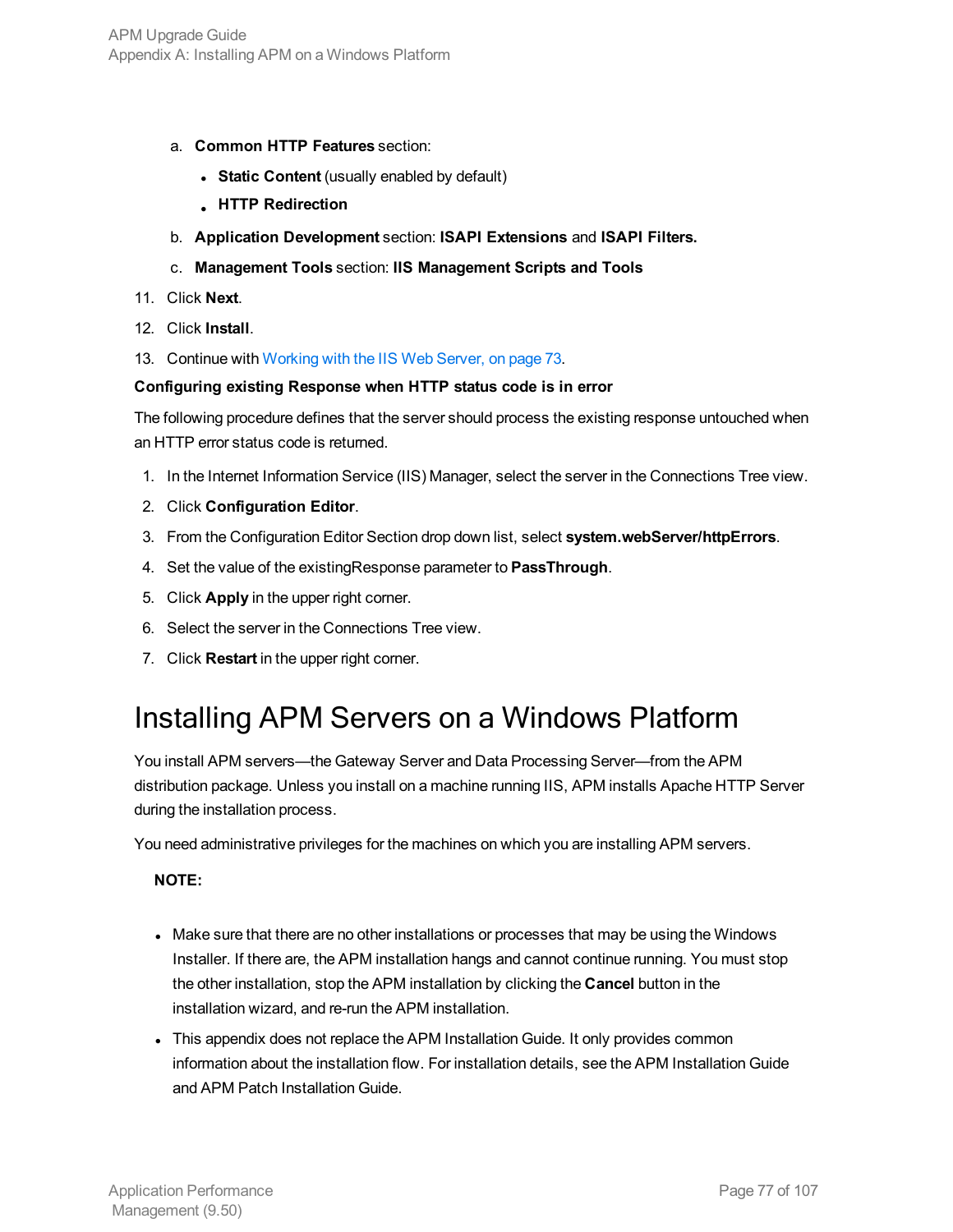The first installation wizard copies the files and packages onto your machine. The post-installation wizard enables registration, and configuring connection, Web server, and SMTP settings.

You can also install APM in silent mode. For details, see Installing [APM Silently,](#page-84-0) on page 85.

#### **To install APM servers:**

1. Obtain the installation package.

Go to My [software](https://h20575.www2.hpe.com/usbportal/softwareupdate.do) updates (use your Passport credentials) and click the APM 9.50 installation package.

or

- a. Go to the [Software](https://softwaresupport.softwaregrp.com/) Support web site (https://softwaresupport.softwaregrp.com) and sign in.
- b. Click **Search**.
- c. Select **Application Performance Management (BAC) > 9.50 > Windows**.
- d. Under Document Type, select **Patches**.
- e. Locate the APM 9.50 package and save it locally.
- 2. Run the installation files on all APM servers (Gateway and Data Processing).
- 3. From the **Start** menu, select **Run**.
- 4. Enter the location from which you are installing, followed by **HPEApm\_9.50\_setup.exe**. The setup file for APM servers is located in the **Windows\_Setup** directory. For example, enter d:\Windows\_Setup\HPEApm\_9.50\_setup.exe

#### **NOTE:**

If you are installing on a virtual machine, you must copy the .exe file, as well as the packages directory, locally. If you attempt to run the installation over the network onto a virtual machine, the installation fails.

- 5. Click **OK**. Setup begins.
- 6. Follow the on-screen instructions for server installation.
	- **Language**. If your installer has been localized to offer additional languages, select one from the options available.

#### **NOTE:**

You may receive an anti-virus warning. You can proceed with the installation without taking any action and with the anti-virus software running on the machine.

- <sup>l</sup> **Setup type:**
	- <sup>o</sup> Select **Gateway** setup type to install the Gateway Server on the current machine.
	- <sup>o</sup> Select **Data Processing** setup type to install the Data Processing Server on the current machine.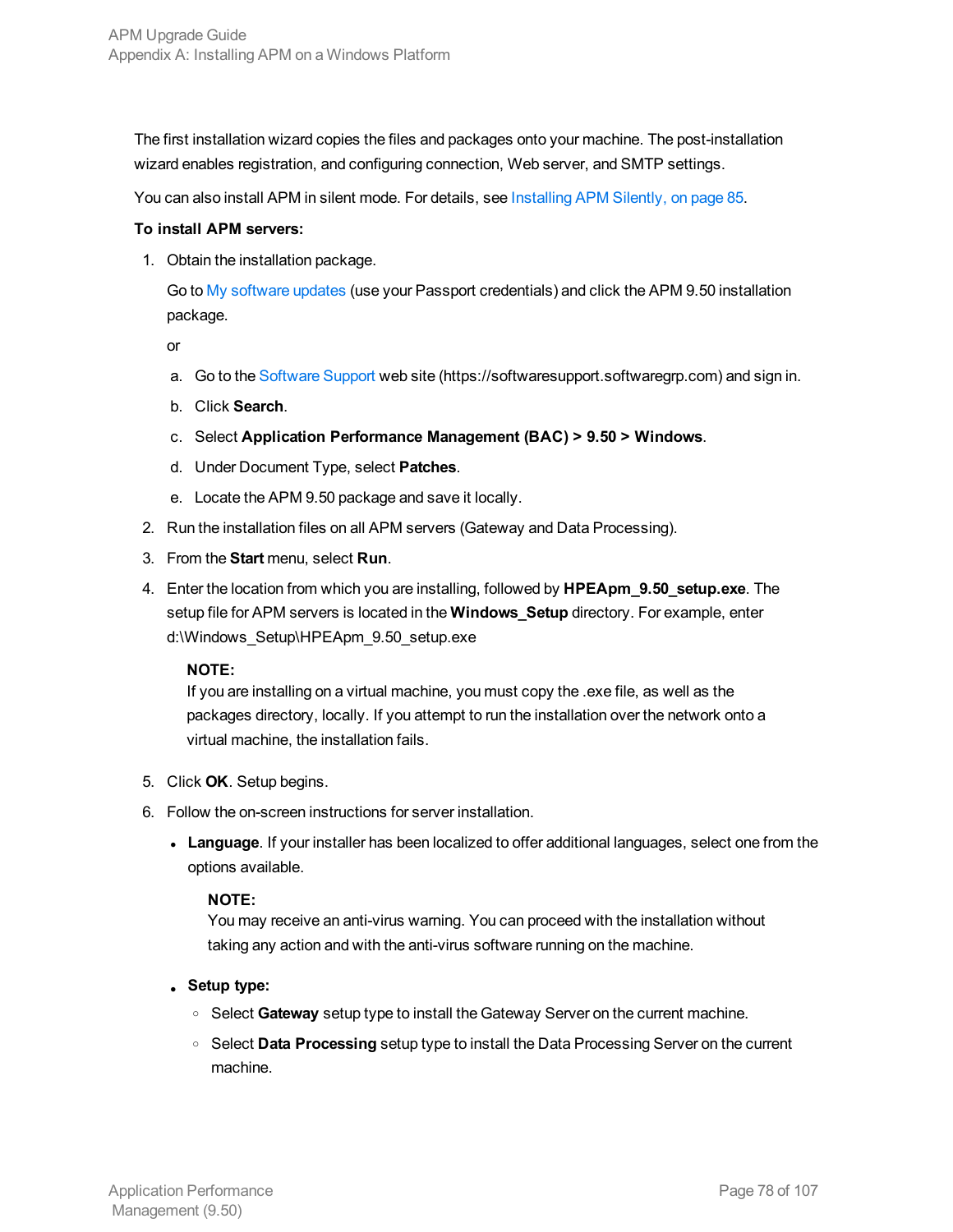<sup>o</sup> Select **Typical** setup type to install the Gateway Server and Data Processing Server on the same machine.

#### **NOTE:**

If you are installing onto a machine running Windows 2008 R2 Server, you may get the following message: The installation folder for shared content is not valid. The problem may in fact be that you do not have the necessary administrator permissions to install APM on the machine. Check with your system administrator.

- **Installation directories**. You must select the following directories for installation.
	- Select the installation directory for shared content. Note that there is additional shared data in **%ALLUSERSPROFILE%\HP\BSM\**
	- o Select the installation directory for product specific content. In Microsoft Windows environments, this path must be 15 characters or less, and must not contain blank spaces. If the name exceeds 15 characters or does not end with **BSM**, during the next step, the installation prompts you to give a different name.

#### **NOTE:**

During installation you may get the following message:

The necessary ports are in use. If the installation indicates that there are ports in use, the installation does not fail but it is recommended that you free the necessary ports. Otherwise, you will have to re-configure APM to use a different set of ports.

This phase of the installation can take approximately 30-60 minutes in a virtual environment.

After the process completes, you see check marks next to each of the packages and applications successfully deployed. If there are errors, an Error window opens indicating which installation scripts may have failed.

- 7. The post-installation wizard opens. Do the following:
	- <sup>l</sup> **Register the product.**
	- <sup>l</sup> **Configure connection settings:**
		- a. **Apache HTTP Server.** If port 80, the default port, is already in use by the existing Web server, APM notifies you to resolve the conflict. If you select Apache, you must also enter the email address of the APM administrator.
		- b. **Microsoft IIS.** If IIS is using a port other than port 80, enter the IIS port. If you select IIS, you must also select the IIS Web site address to be used by APM.
	- <sup>l</sup> **Select the Web server type:**
		- If APM does not detect an installation of Microsoft IIS on the machine, you are offered the **Apache HTTP Server** option only. If you want to run APM with Microsoft IIS, click **Cancel** to exit the wizard. Install IIS and rerun Post Install.
	- <sup>l</sup> **Specify the SMTP mail server:**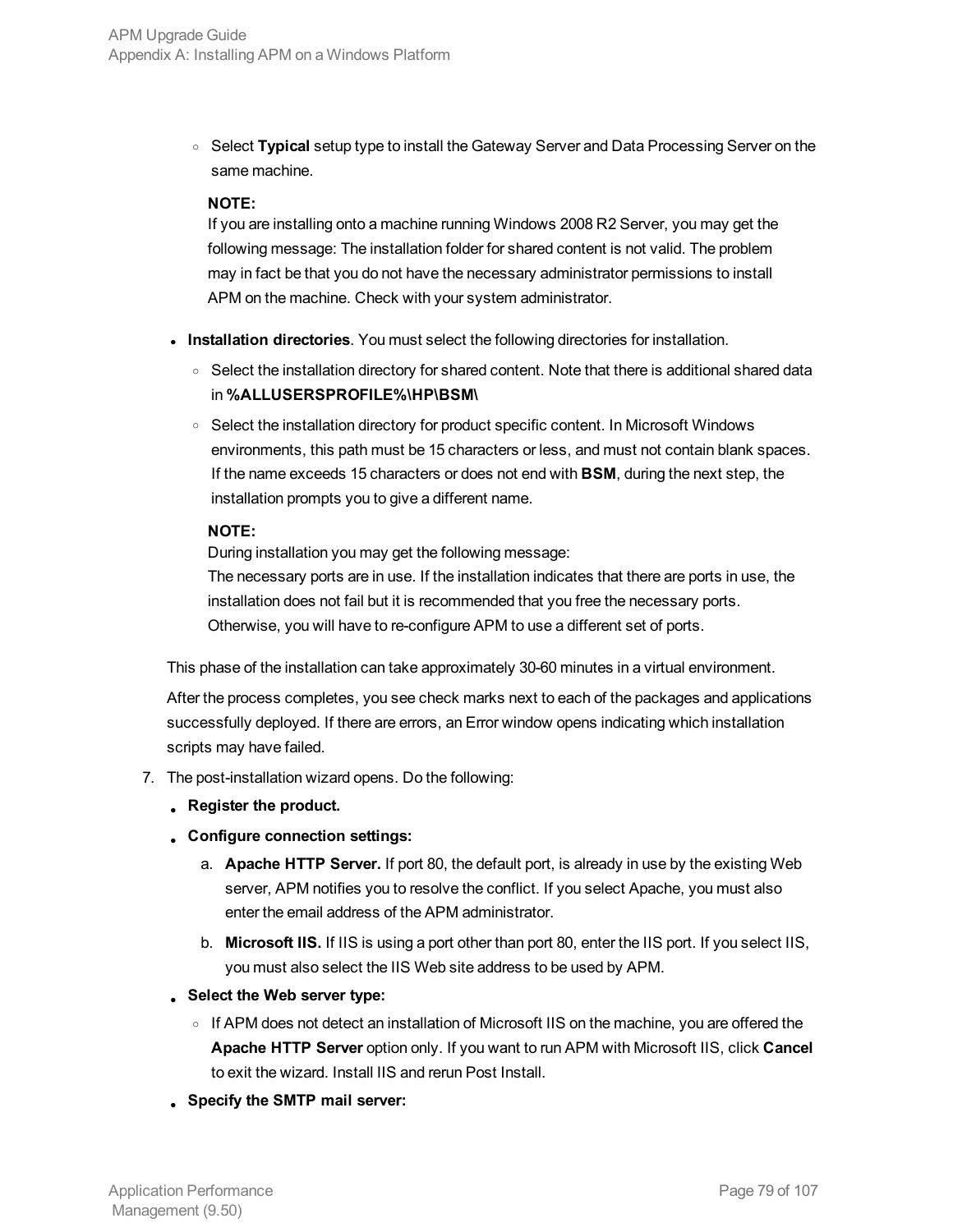- o It is recommended that you specify the complete Internet address of your SMTP server. Use only alphanumeric characters.
- <sup>o</sup> In the **Sender name** box, specify the name to appear in scheduled reports and on alert notices that APM sends. If APM was ever installed on the same machine, a default name, **HP\_BSM\_Notification\_Manager**, may appear. You can accept this default or enter a different name.
- <sup>o</sup> After APM is started you can configure an alternative SMTP server via **Platform Administration > Admin > Platform > Setup and Maintenance > Infrastructure Settings**.

If deploying on more than one server, install additional APM servers using the above steps.

#### **NOTE:**

• You can rerun the post-installation wizard to modify the settings. The post-installation wizard can be run from the following location: **<HPE APM root directory>\bin\postinstall.bat**. However, if you are running the post-installation wizard for the first time or it was closed before completion, use the following file instead <**HPE APM root directory>\bin\ovii-postinstall.bat <TOPAZ\_HOME>**, where **<TOPAZ\_ HOME>** is the APM installation directory (typically C:\HPBSM).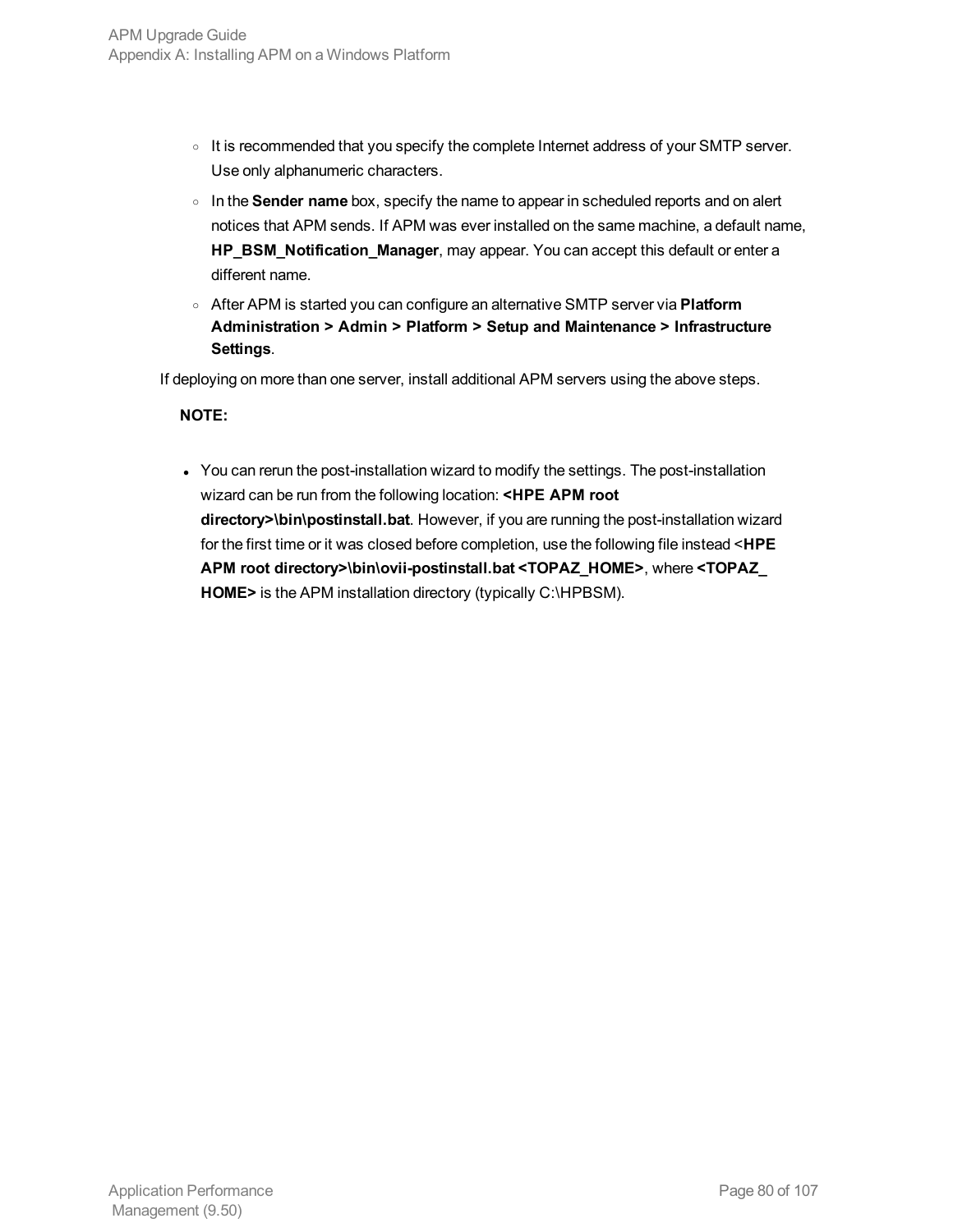## Appendix B: Installing APM on a Linux Platform

This appendix contains the following topics:

## <span id="page-80-0"></span>Preparing Information Required for Installation

Have the following information ready before installation:

- **Maintenance number.** This is the number you received with your APM package.
- <sup>l</sup> **Web server name.** This name must also include the domain name.

#### **NOTE:**

When installing on Linux, the domain name must be entered manually.

- <sup>l</sup> **Administrator's email address.**
- <sup>l</sup> **SMTP mail server name.**
- **SMTP sender name.** This name appears on notifications sent from APM.
- <sup>l</sup> **Name of the Gateway Server machine.**
- <sup>l</sup> **Name of the load balancer** (if any). This is the load balancer used to access the APM site.
- <span id="page-80-1"></span><sup>l</sup> **Port number used by the Web server**. The default port is 80.

## Working with the Apache Web Server

APM installed on a Linux platform works with Apache HTTP Server.

#### **NOTE:**

There must only be one running Web server on an APM server machine.

### Apache HTTP Server

APM uses a version of the Apache HTTP Server that has been adapted for APM. It is installed during the server installation.

APM runs its Apache HTTP Server, by default, through port 80. If port 80 is already in use, there are two ways to resolve the port conflict: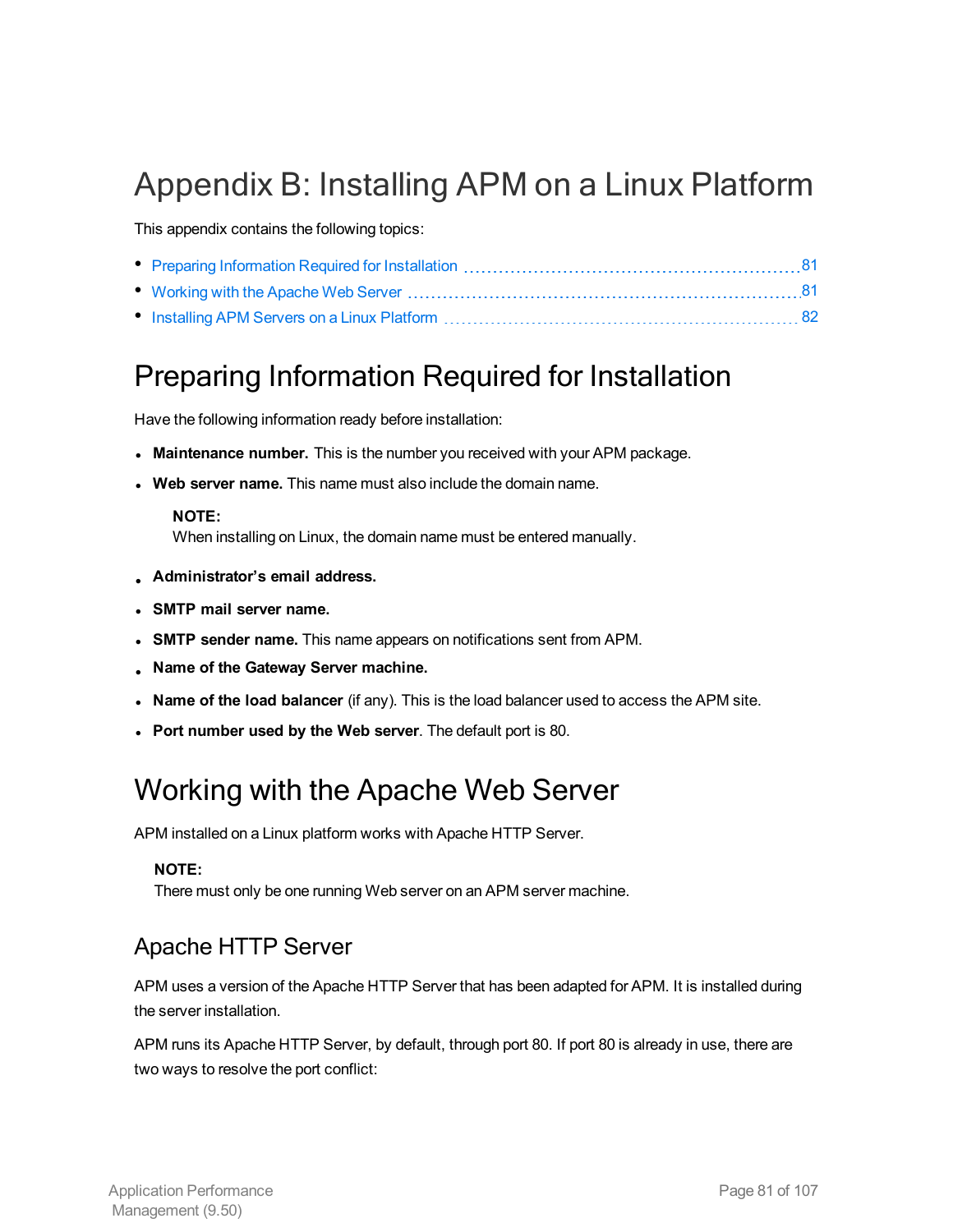- Before beginning APM installation, reconfigure the service using that port to use a different port.
- During APM installation, select a different port for the Apache HTTP Server.

By default, the Apache HTTP Server is not enabled for SSL use. For details on configuring the Web server to use SSL, see [http://httpd.apache.org/docs/2.2/ssl/.](http://httpd.apache.org/docs/2.2/ssl/) SSL should be enabled for all the directories in use by APM, as configured in the Apache configuration file (**httpd.conf** and **httpdssl.conf**).

#### **NOTE:**

For security reasons, in SaaS configurations, you need to set the HTTPOnly attribute for the J,S EiSnS IONID cookie on the APM Gateway or APM Typical installation:

In **/<HPE APM root directory>/WebServer/conf/httpd.conf**, add the following line before line # Secure (SSL/TLS) connections:

```
Header edit Set-Cookie ^(JSESSIONID.*)(HttpOnly) $1
```
## Installing APM Servers on a Linux Platform

#### **NOTE:**

This appendix does not replace the APM Installation Guide. It only provides common information about the installation flow. For installation details, see the APM Installation Guide and APM Patch Installation Guide.

You can install APM servers—the Gateway Server and Data Processing Server—from the APM 9.50 installation package.

To verify that the installation files are original and provided with code and have not been manipulated by a third-party, you can use the Public Key and verification instructions provided on this web site: <https://hpcssweb-pro.austin.hp.com/hpcssui/HPCSSHome.xhtml>.

You can also install APM in silent mode. For details, see Installing [APM Silently,](#page-84-0) on page 85.

#### **NOTE:**

It is recommended that you do not use an emulator application, for example Exceed, to install APM. Installing via an emulator may slow the pace of the installation and may adversely affect the appearance and functionality of the user interface.

#### **To install APM servers:**

- 1. Log in to the server as user root.
- 2. Obtain the installation package.

Go to My [software](https://h20575.www2.hpe.com/usbportal/softwareupdate.do) updates (use your Passport credentials) and click the APM 9.50 installation package.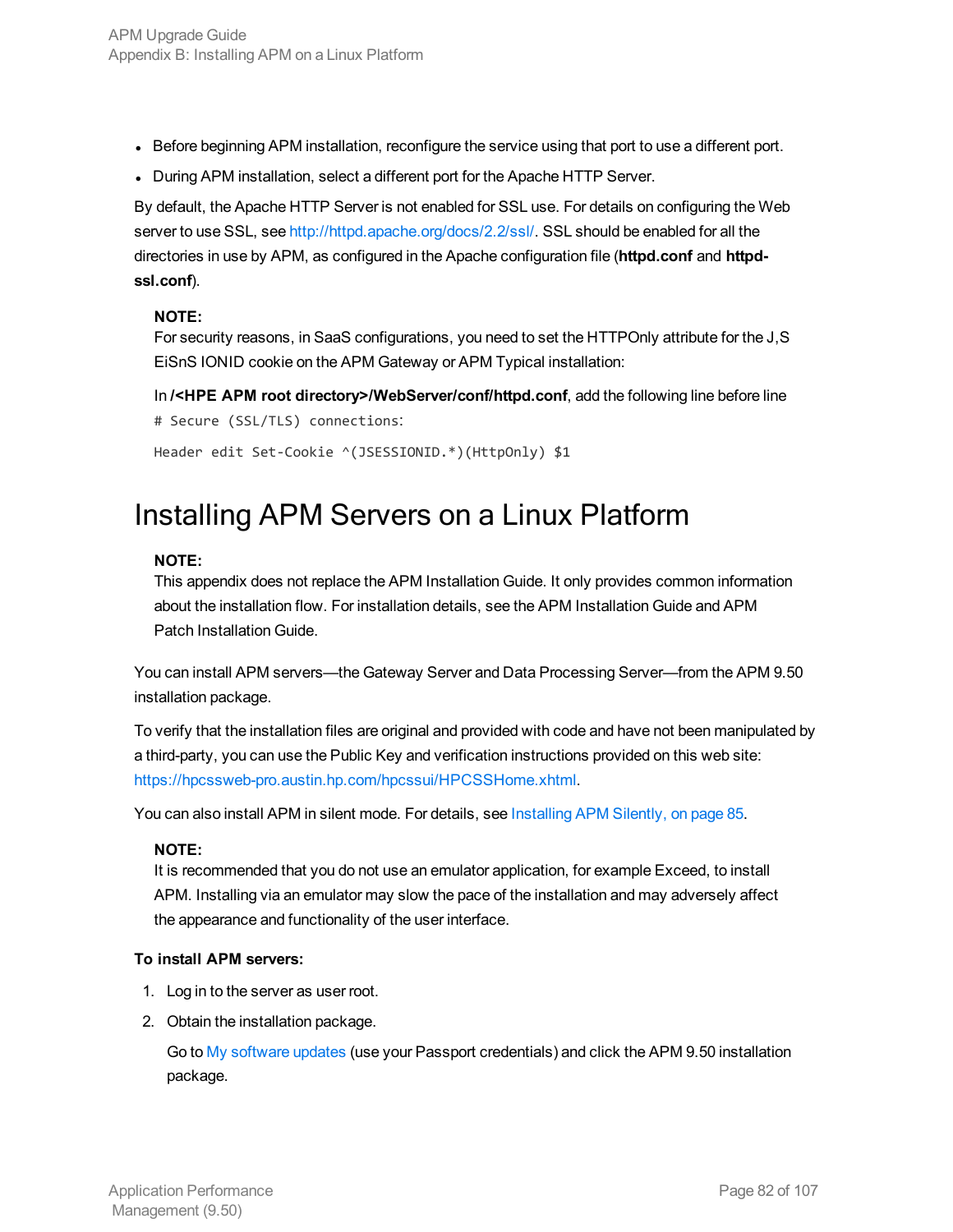#### or

- a. Go to the [Software](https://softwaresupport.softwaregrp.com/) Support web site (https://softwaresupport.softwaregrp.com) and sign in.
- b. Click **Search**.
- c. Select **Application Performance Management (BAC) > 9.50 > Linux**).
- d. Under Document Type, select **Patches**.
- e. Locate the APM 9.50 package and save it locally.
- 3. (Optional) You can verify that the installation files are original and provided with code and have not been manipulated by a third-party by using the Public Key and verification instructions on the following website:

[https://h20392.www2.hpe.com/portal/swdepot/displayProductInfo.do?productNumber=](https://h20392.www2.hp.com/portal/swdepot/displayProductInfo.do?productNumber=HPLinuxCodeSigning) HPLinuxCodeSigning.

4. Run the following script:

#### **/HPEApm\_9.50\_setup.bin**

5. Follow the on-screen instructions for server installation.

#### **NOTE:**

If APM detects a previous installation on the machine, a message is displayed warning that any customized configuration data will be overwritten.

- $\bullet$  Select the setup type:
	- <sup>o</sup> Select **Gateway** setup type to install the Gateway Server on the current machine.
	- <sup>o</sup> Select **Data Processing** setup type to install the Data Processing Server on the current machine.
	- <sup>o</sup> Select **Typical** setup type to install the Gateway Server and Data Processing Server on the same machine.
- . The directory where the APM files are copied is **/opt/HP/BSM**.
- . The data directory for shared content is **/var/opt/OV**.

#### **NOTE:**

During installation you may get the following message:

The necessary ports are in use. If the installation indicates that there are ports in use, the installation does not fail but it is recommended that you free the necessary ports.

This phase of the installation can take approximately 30-60 minutes in a virtual environment.

After the process completes, you see check marks next to each of the packages and applications successfully deployed. If there are errors, an **Errors** tab opens detailing what errors may have occurred.

6. The post-installation wizard opens. Do the following: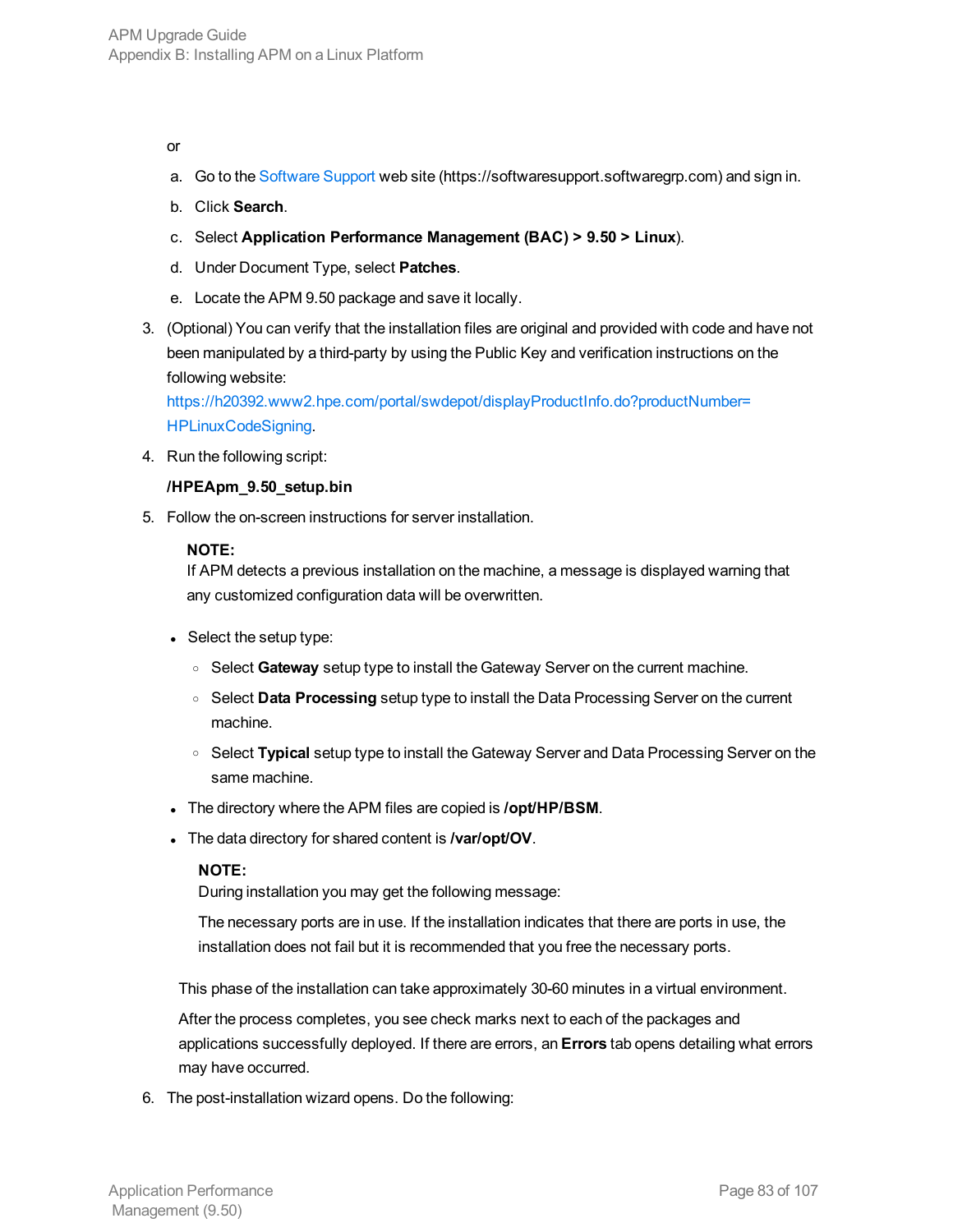- <sup>l</sup> **Register the product.** Enter **Name, Company,** and **Maintenance number.**
- <sup>l</sup> **Configure connection settings:**
	- $\circ$  Host. Must be the fully qualified domain name (FQDN). The name of the server may appear by default but you must add the domain manually. If you use a load balancer, here you must enter the machine name for the load balancer.
	- <sup>o</sup> Port. If port 80, the default port, is already in use by the existing Web server, APM notifies you to resolve the conflict.
- <sup>l</sup> **View the Web server type and enter the APM administrator email address.** APM installs the Apache HTTP Server. This is the web server that must be used in Linux environments.
- <sup>l</sup> **Specify the SMTP mail server:**
	- $\circ$  It is recommended that you specify the complete Internet address of your SMTP server. Use only alphanumeric characters.
	- $\circ$  In the Sender name box, specify the name to appear in scheduled reports and on alert notices that APM sends.

#### **NOTE:**

You can rerun the post-installation wizard to modify the settings. The post-installation wizard can be run from the following location: **<HPE APM root directory>/bin/postinstall.sh**. However, if you are running the post-installation wizard for the first time or it was closed before completion, use the following file instead **<HPE APM root directory>/bin/oviipostinstall.sh <TOPAZ\_HOME>**, where **<TOPAZ\_HOME>** is the APM installation directory (typically /opt/HP/BSM).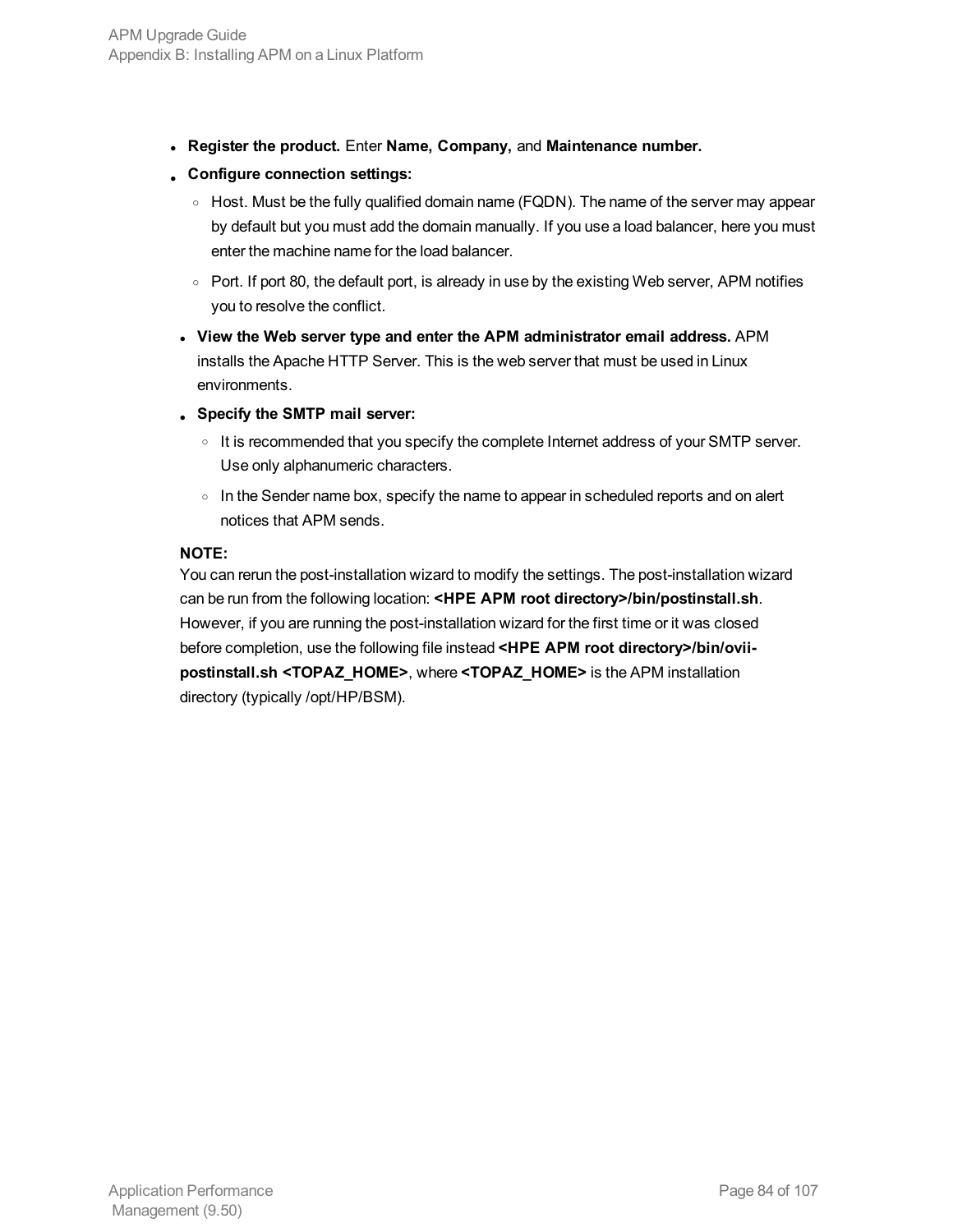## <span id="page-84-0"></span>Appendix C: Installing APM Silently

The wizards used to install and configure APM can be run in silent mode. Silent mode runs the wizards from a command line, without viewing the wizard interface. This allows Linux users without X-windows to run these wizards, however it can be used in windows environments as well.

The instructions have been written for Linux. To run the files for windows environments, replace all .bin file types with .exe and .sh file types with .bat.

#### **NOTE:**

Silent mode is not supported for upgrade wizards.

This appendix contains the following topics:

## <span id="page-84-1"></span>How to Fully Install APM 9.50 Silently

This procedure describes how to perform a complete installation of APM silently, including the installation wizard, post-installation wizard, and latest minor-minor release.

#### **NOTE:**

Silent mode is not supported for upgrade wizards.

- 1. Run the APM 9.50 Installation Wizard silently by running the installation file from the command line with a **-i silent** parameter. The installation file can be found in **<APM Installation Media>** root folder.
	- To install the Gateway and Data Processing servers on one-machine (typical installation) using the default installation directory, run the following command:

#### **APM\_9.50\_setup.bin -i silent**

- To install the Gateway and Data Processing Servers on different machines use the following procedure:
	- a. Create an empty file called **ovinstallparams.ini** in the same directory as the installation executable file on both servers.
	- b. Copy the following section to the .ini file on the Gateway Server:

[installer.properties]

setup=HPEApm

#### group=**gateway**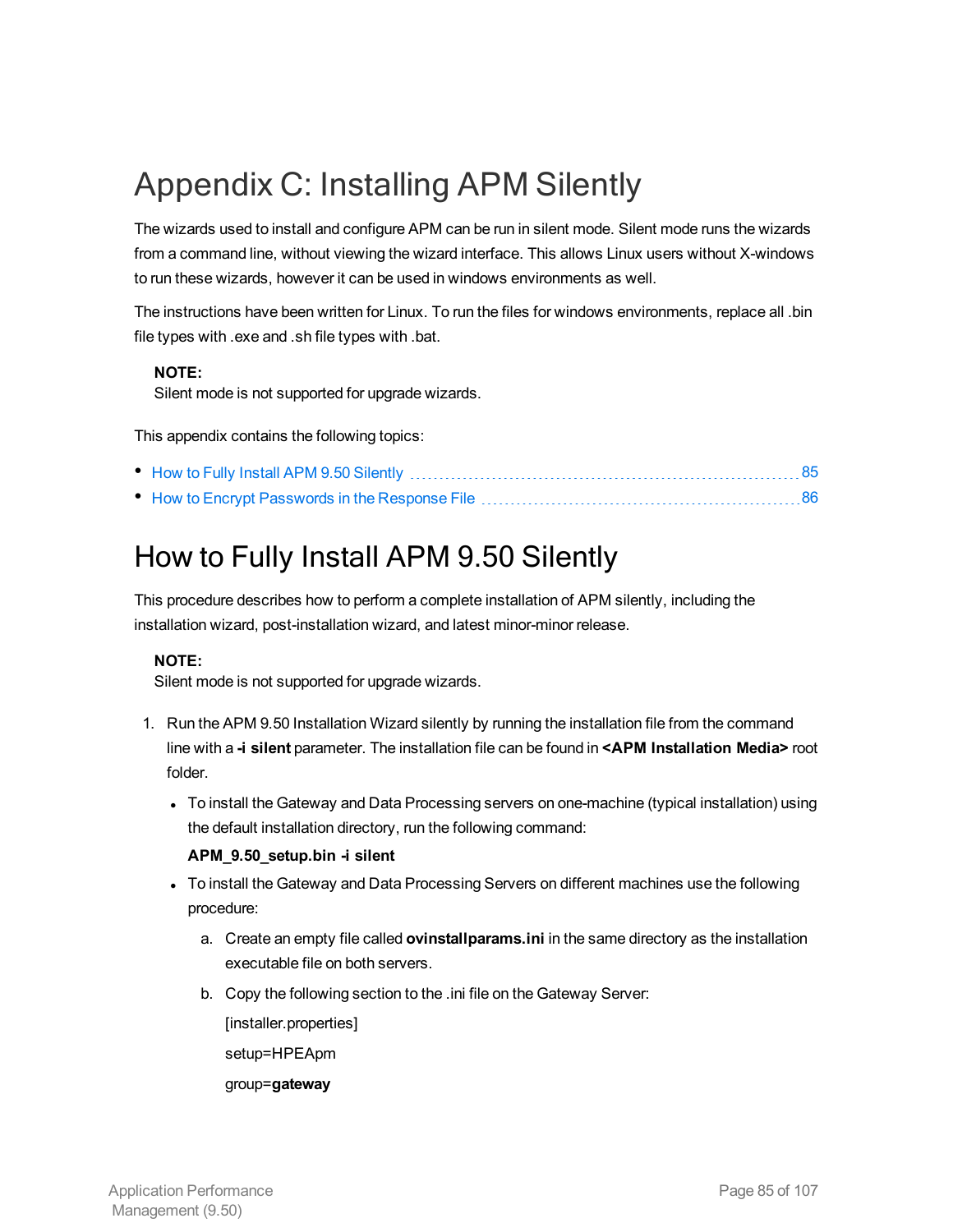c. Run the Installation Wizard in silent mode on the Gateway Server as follows:

#### **HPEApm\_9.50\_setup.bin -i silent**

d. Copy the following section to the .ini file on the Data Processing Server:

[installer.properties]

setup=HPEApm

group=**process**

e. Run the Installation Wizard in silent mode on the Data Processing Server as follows:

#### **HPEApm\_9.50\_setup.bin -i silent**

- 2. Install the latest minor-minor release silently (for example, 9.50) as follows:
	- a. Prerequisites
		- It is recommended that you back up all APM databases and files you made custom changes to.
		- Back up your license folder. If you uninstall the patch you will need restore this folder.

Your license folder is located in:

- <sup>o</sup> Windows: **<HPE APM root directory>\conf\license**
- <sup>o</sup> Linux: **/opt/HP/BSM/conf/license**
- b. Go to the [Software](https://softwaresupport.softwaregrp.com/) Support web site (https://softwaresupport.softwaregrp.com) and sign in.
- c. Click **Search**.
- d. Select the relevant product, most recent minor minor 9.50 version, and operating system (for example, Application Performance Management (BAC) > 9.50 > Windows). Under Document Type, select **Patches**.
- e. Locate the installation files.
- f. Save the package locally and run the installation file silently using the following syntax:

**HPEApm\_9.50\_setup.bin -i silent**

- 3. Open the response file in **<HPE APM root directory>\Temp\emptyRspFile.xml** and complete the values in the Post Install section.
- 4. If you plan to use a non-root APM configuration, create an appropriate user.
- 5. Run the post-installation wizard

**<HPE APM root directory>\bin\silentConfigureBSM.sh <HPE APM root directory>\Temp\emptyRspFile.xml postinstall**

## <span id="page-85-0"></span>How to Encrypt Passwords in the Response File

The passwords that are stored in the response file can be encrypted for added security. To do this, run the password encryption tool located in: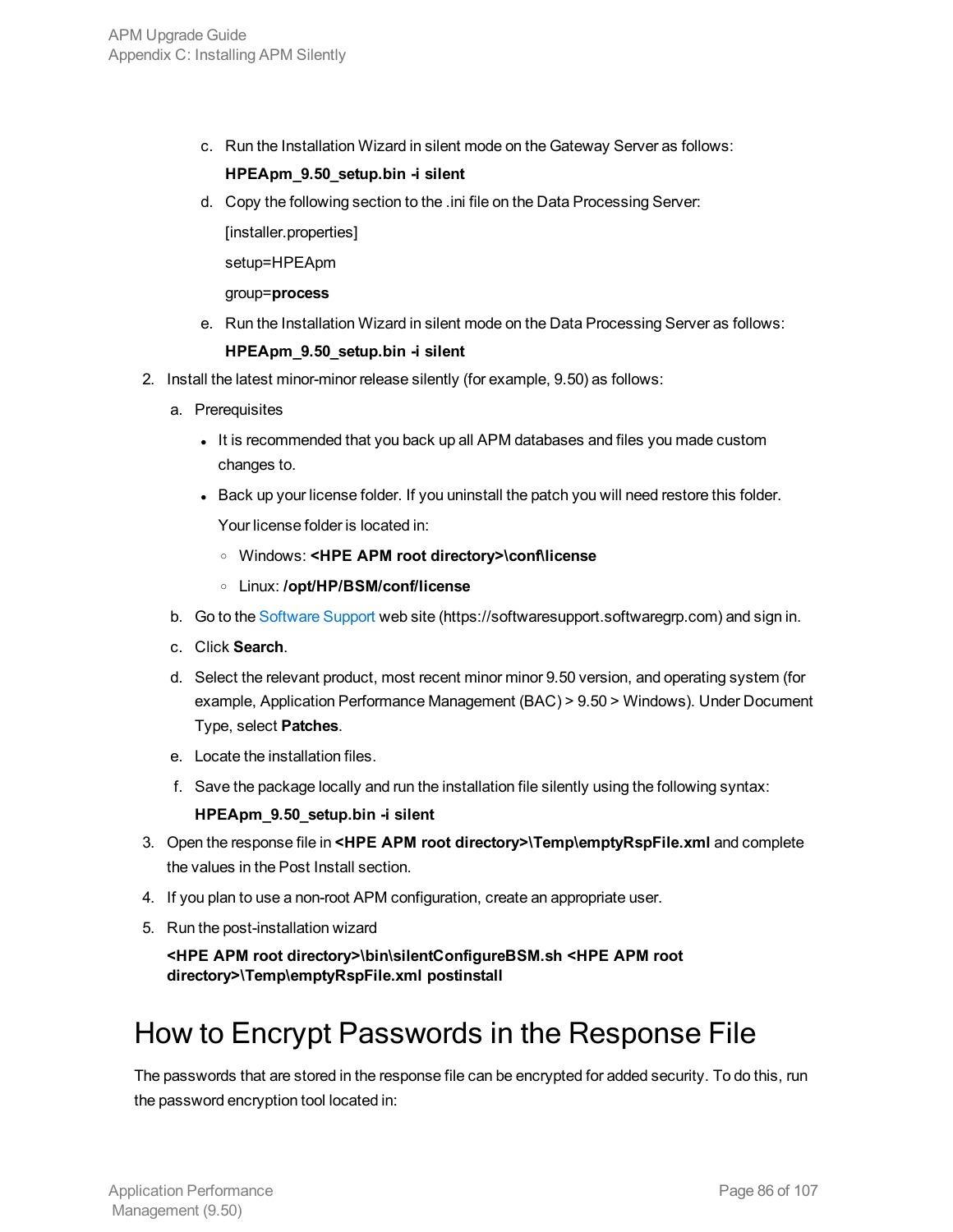#### **<HPE APM root directory>/bin/encrypt-password.sh**

You enter your password and the encryption tool returns a string. Copy the string to the response file where you would have entered your password.

**Limitation:** encrypted passwords are valid on the machine that ran the encryption tool.

To remove password encryption, enter the passwords in the response file normally and set the value of **IsEncrypted="false"**.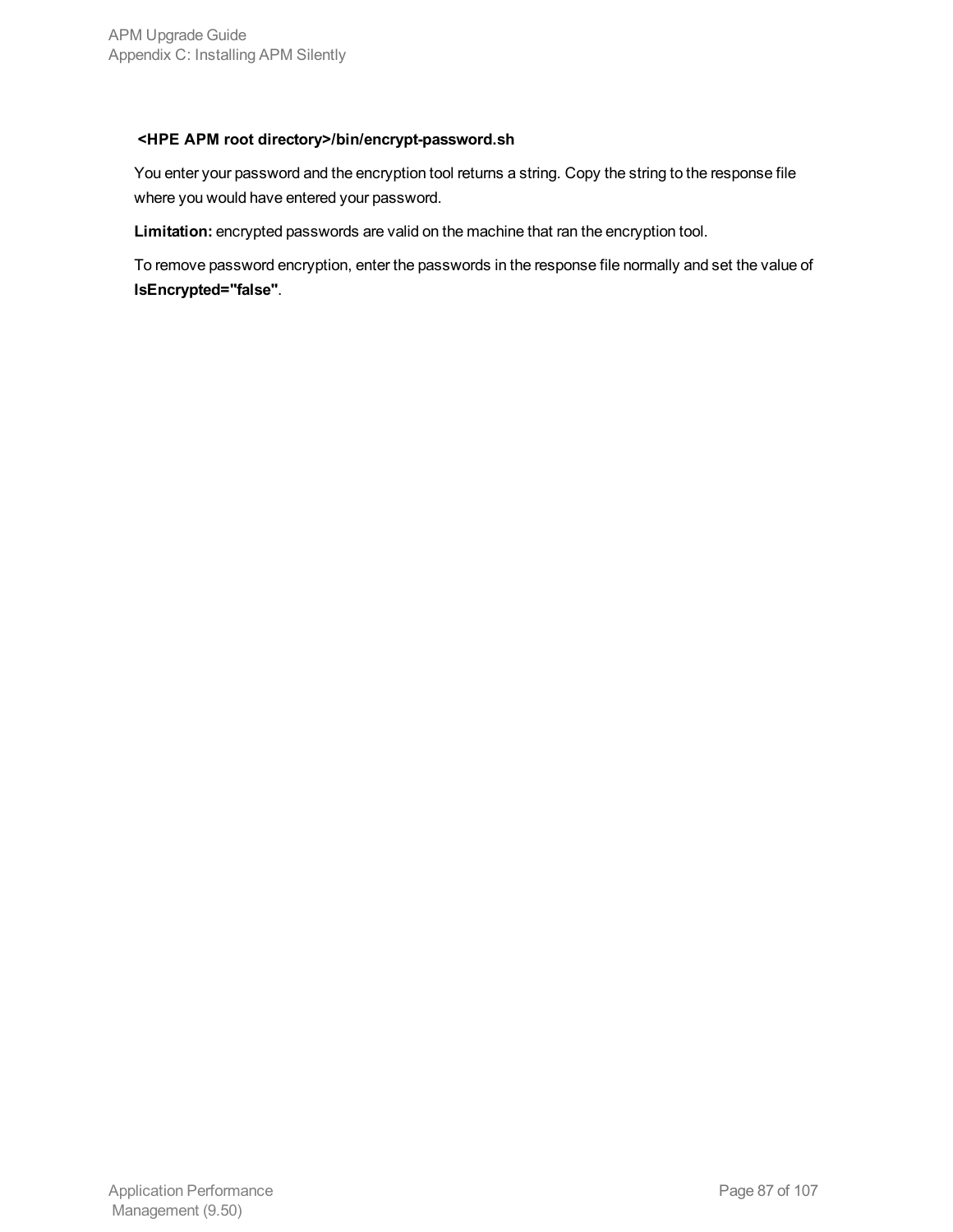## Appendix D: Upgrade Wizard

This appendix provides information about the APM upgrade wizard and contains the following topics:

## <span id="page-87-0"></span>Upgrade Wizard Overview

The upgrade wizard is run after the post-installation wizard. It replaces the setup and database configuration utility which is run in a regular deployment. The upgrade wizard performs the following tasks:

- Migrates data from original databases
- Migrates APM configurations
- Guides you through manual procedures necessary for the upgrade process

The upgrade wizard gives you the option of skipping some steps and running them later by restarting the wizard manually. This can be done as many times as is necessary. For example, if you do not have time to complete the data upgrade, you can skip it and complete the rest of the wizard. When you manually restart the wizard, your previous progress is saved. Make sure that you run the entire upgrade wizard from start to finish at least once.

The upgrade wizard runs the database schema verify program on your database schemas to verify that they have been configured properly. For details, see the APM Database Guide.

The wizards are located in the <HPE APM root directory>\bin directory as follows:

- **. Windows:** 
	- $\circ$  If you want to upgrade from 9.30 to 9.50 version, select the upgrade wizard from the following location:

#### **<HPE APM root directory>\bin\upgrade\_wizard\_run\_from930.bat**

o If you want to upgrade from 9.40 to 9.50 version, select the upgrade wizard from the following location:

#### **<HPE APM root directory>\bin\upgrade\_wizard\_run\_from940.bat**

- <sup>l</sup> **Linux:**
	- o If you want to upgrade from 9.30 to 9.50 version, select the upgrade wizard from the following location:

#### **/opt/HP/BSM/bin/upgrade\_wizard\_run\_from930.sh**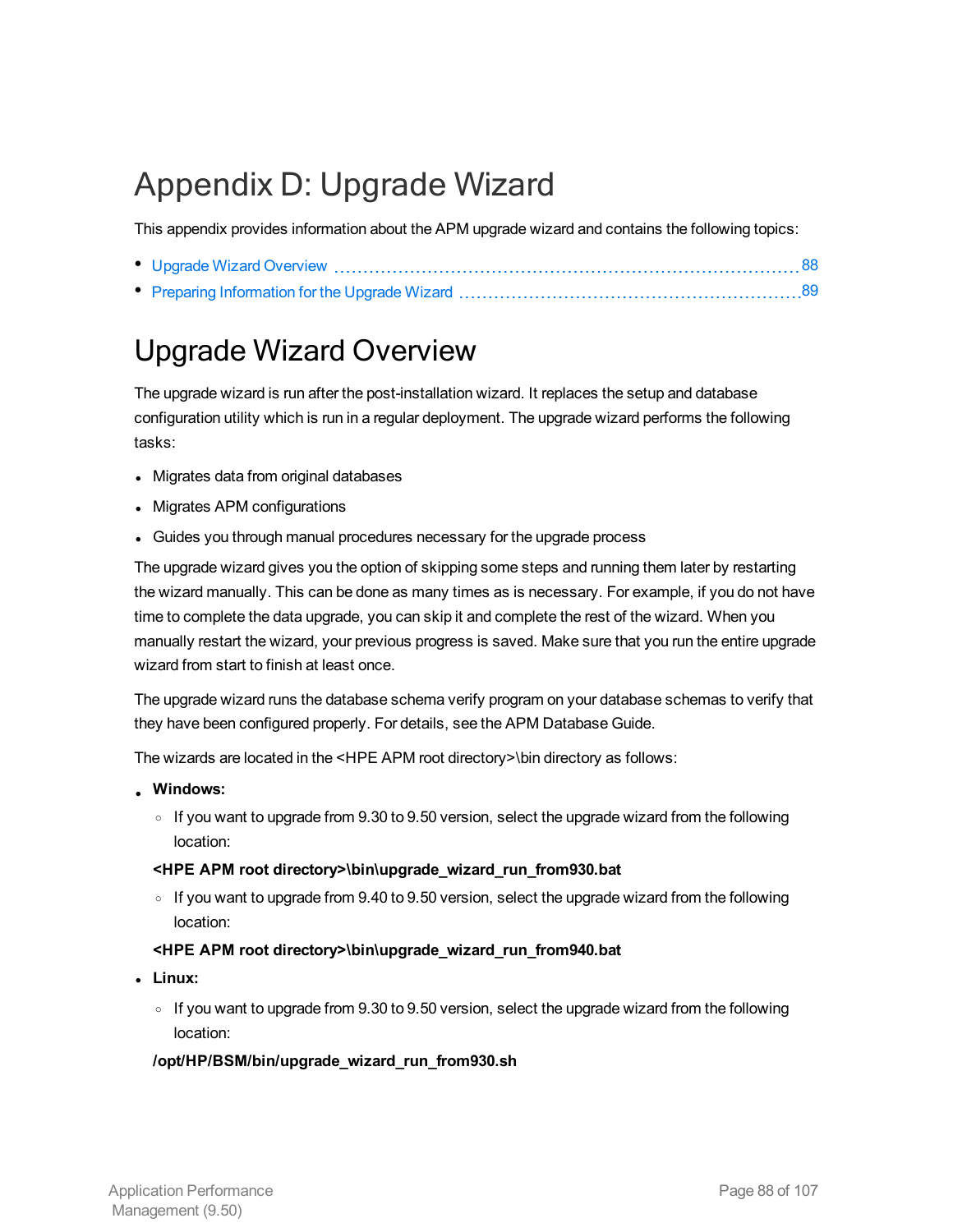$\circ$  If you want to upgrade from 9.40 to 9.50 version, select the upgrade wizard from the following location:

#### **/opt/HP/BSM/bin/upgrade\_wizard\_run\_from940.sh**

When installing APM in a distributed environment, first run the Upgrade Wizard on the Data Processing Server and then on the Gateway Server.

## <span id="page-88-0"></span>Preparing Information for the Upgrade Wizard

To speed up the upgrade process, we recommend that you have the following information prepared before starting the upgrade wizard:

- <sup>l</sup> **Data collectors / components.** Access to all data collectors and components integrated with the original APM servers.
- **APM Architecture.** Knowledge of your original APM architecture including data collectors / components / servers.
- **APM Servers.** Location, credentials, and access to files for all original APM and new APM servers.
- **· Database Information.** Locations, credentials, CMDB / RTSM configuration (for example: internal RTSM, external CMDB, both).
	- <sup>o</sup> **SQL server:** Credentials for a member of the sysadmin group or a user with select permissions for the syslogins system view.
	- <sup>o</sup> **Oracle server:** Credentials for a user with the DBA or SELECT\_CATALOG\_ROLE role.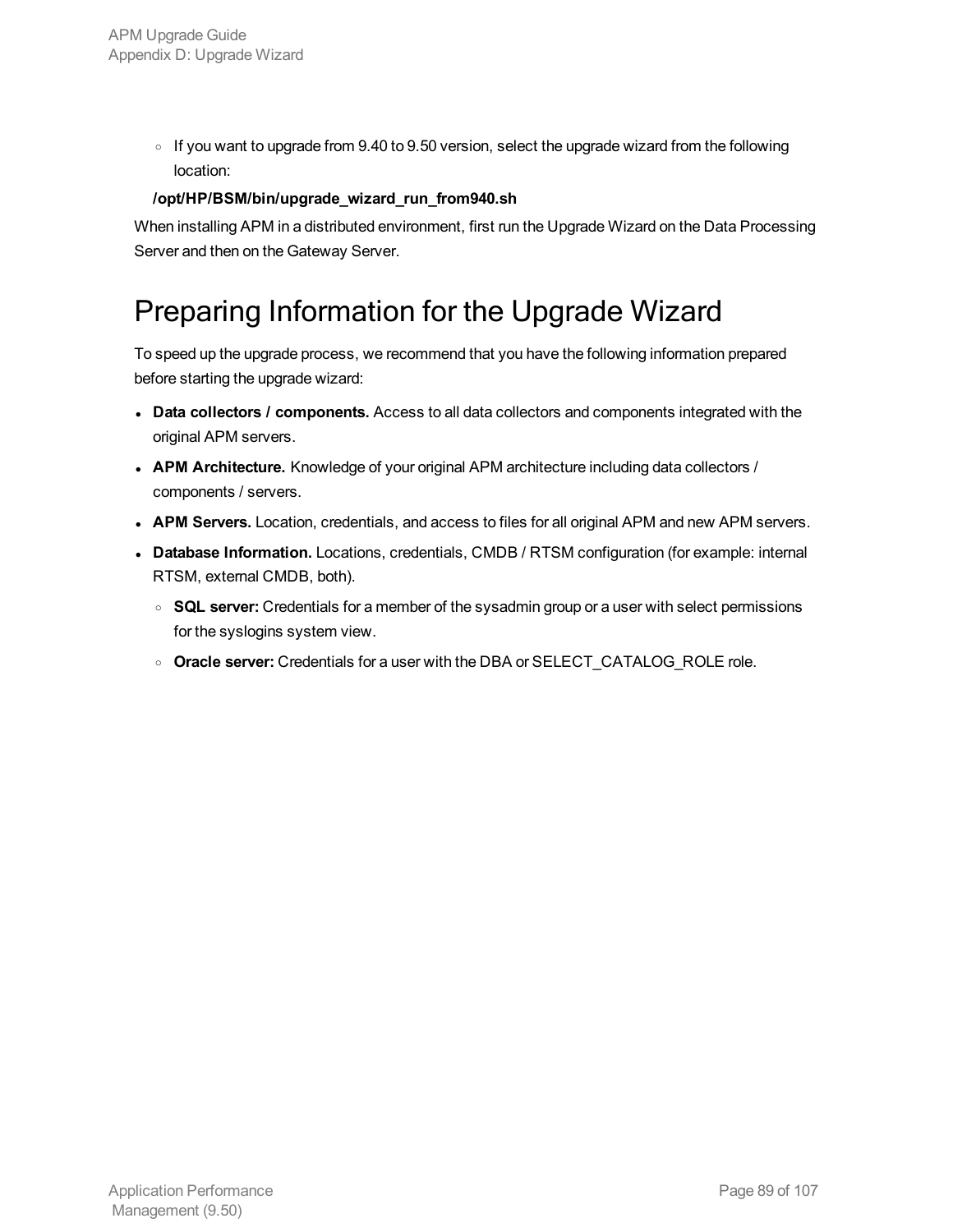## Appendix E: Changing APM Service Users

This appendix provides the procedure for how to switch the Windows and Linux users associated with APM and contains the following topics:

- [Switching](#page-89-0) the Windows User, below
- <span id="page-89-0"></span>• [Switching](#page-90-0) the Linux User, on the next page

## Switching the Windows User

The APM service, which runs all APM services and processes, is installed when you run the Setup and Database Configuration utility. By default, this service runs under the local system user. However, you may need to assign a different user to run the service (for example, if you use NTLM authentication).

The user you assign to run the service must have the following permissions:

- Sufficient database permissions (as defined by the database administrator)
- Sufficient network permissions
- Administrator permissions on the local server

#### **NOTE:**

When the APM service is installed, it is installed as a manual service. When you enable APM for the first time, it becomes an automatic service.

#### **To change the APM service user:**

- 1. Disable APM (**Start > Programs > Application Performance Managemen > Administration > Disable Application Performance Managemen**).
- 2. In Microsoft's Services window, double-click the Service name: **hp\_bsm** (Display name: **Business Service Management**). The Business Service Management Properties (Local Computer) dialog box opens..
- 3. Click the **Log On** tab.
- 4. Select **This account** and browse to choose another user from the list of valid users on the machine.
- 5. Enter the selected user's Windows password and confirm this password.
- 6. Click **Apply** to save your settings and **OK** to close the dialog box.
- 7. Enable APM (**Start > Programs > Application Performance Managemen > Administration > Enable Application Performance Managemen**).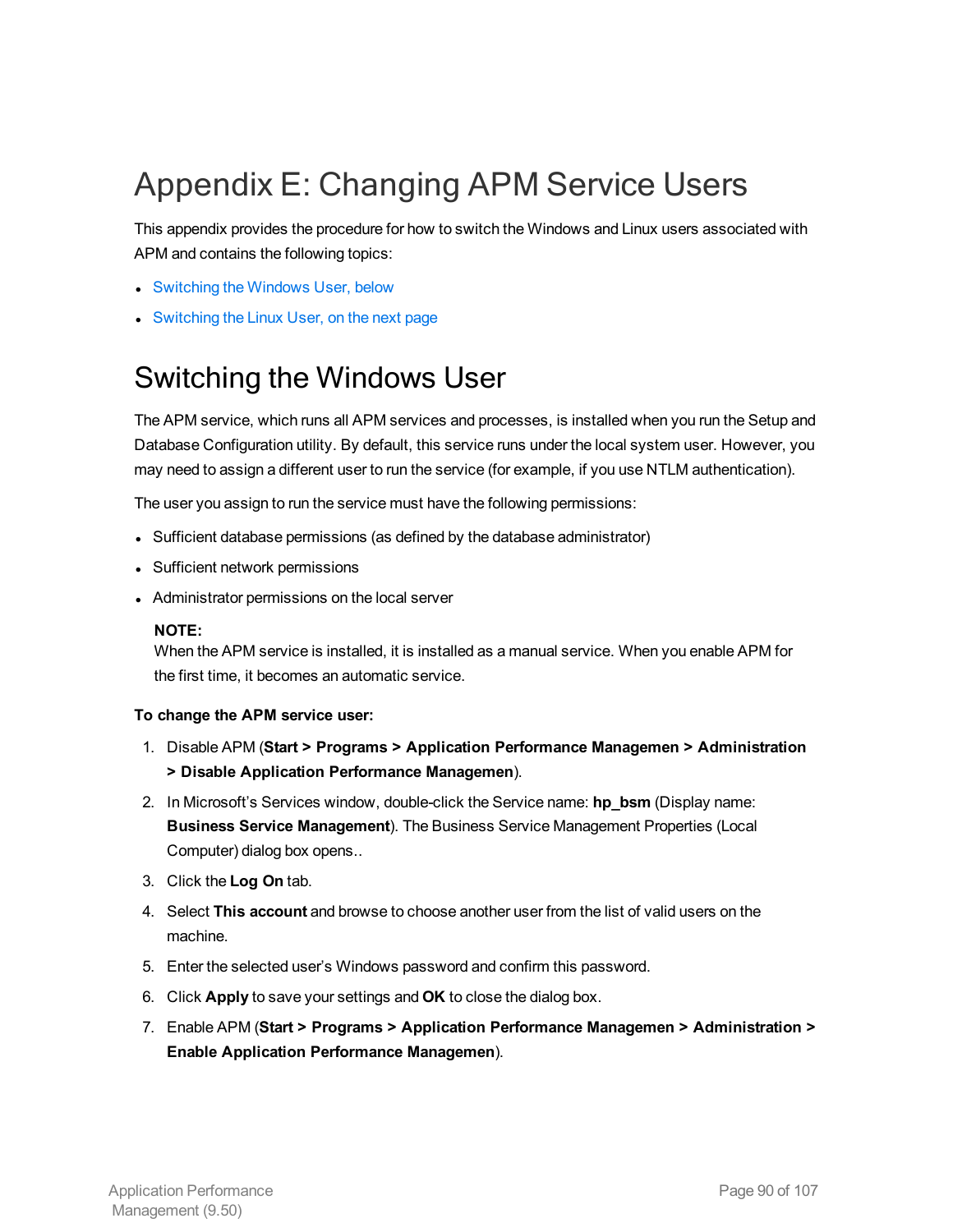#### **NOTE:**

<span id="page-90-0"></span>This procedure must be repeated if APM is reinstalled or upgraded.

## Switching the Linux User

APM must be configured to run on linux using a specific user. This user can be either the root or any other user. APM supports only one user at a time. The user is defined in the post-installation wizard.

#### **To switch the user after APM is installed:**

- 1. Stop APM.
- 2. Rerun the post-installation wizard and specify the new user. The post-installation wizard can be run from the following location: **/opt/HP/BSM/bin/postinstall.sh**.
- 3. Log out of Linux and log in with the new user.
- 4. Run the Setup and Database Configuration Utility

Run the Setup and Database Configuration Utility on the Gateway and Data Processing Servers. The Setup and Database Configuration Utility can be run from the following location **/opt/HP/BSM/bin/config-server-wizard.sh**.

5. Start APM.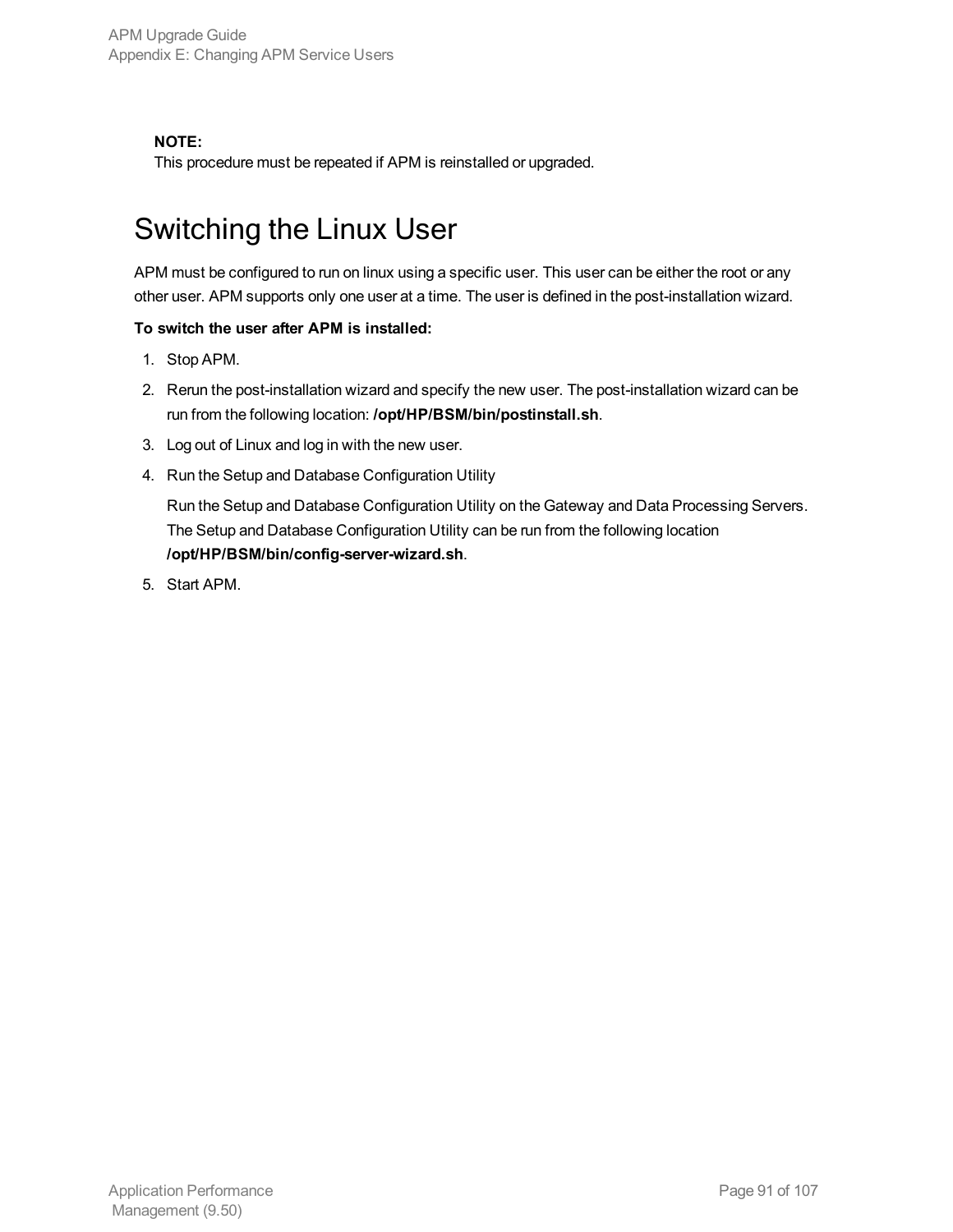## Appendix F: Troubleshooting

This appendix contains the following topics:

## <span id="page-91-0"></span>Troubleshooting Resources

- **Installation log files.** For details, see Check [installation](#page-62-0) log files, on page 63.
- **Upgrade log tool.** To view a summary of errors that occurred during the configuration upgrade portion of the upgrade wizard, run the upgrade log tool located at **<HPE APM root directory>\tools\logTool\logTool.bat**. This generates a report in the same directory with the name **logTool.txt**.
- <sup>l</sup> **Self-solve knowledge base.** For additional troubleshooting information, see the Self-solve knowledge base accessed from the Software Support [\(https://softwaresupport.softwaregrp.com](https://softwaresupport.softwaregrp.com/)).
- **APM Tools.** You can use APM tools to assist in troubleshooting the Application Performance Managemen environment. You access the tools from **<HPE APM root directory>\tools** directory. Most of the tools should only be used in coordination with personnel. The Database Schema Verification utility (dbverify) and Data Marking utility should be used according to documented instructions.
- <sup>l</sup> **APM Logging Administrator.** This tool allows you to temporarily modify the level of details displayed in APM logs, as well as create custom logs. To open the APM Logging Administrator Tool, open the following URL:

<span id="page-91-1"></span>**http://<APM Gateway Server FQDN>/topaz/logAdminBsm.jsp**

## Installation and Connectivity Troubleshooting

This section describes common problems that you may encounter when installing APM or connecting to APM following installation, and the solutions to these problems.

### Cannot expand Application Performance Managemen group on Windows 2016 DC

This is a Windows Server 2016 DC issue.

#### **Solution:**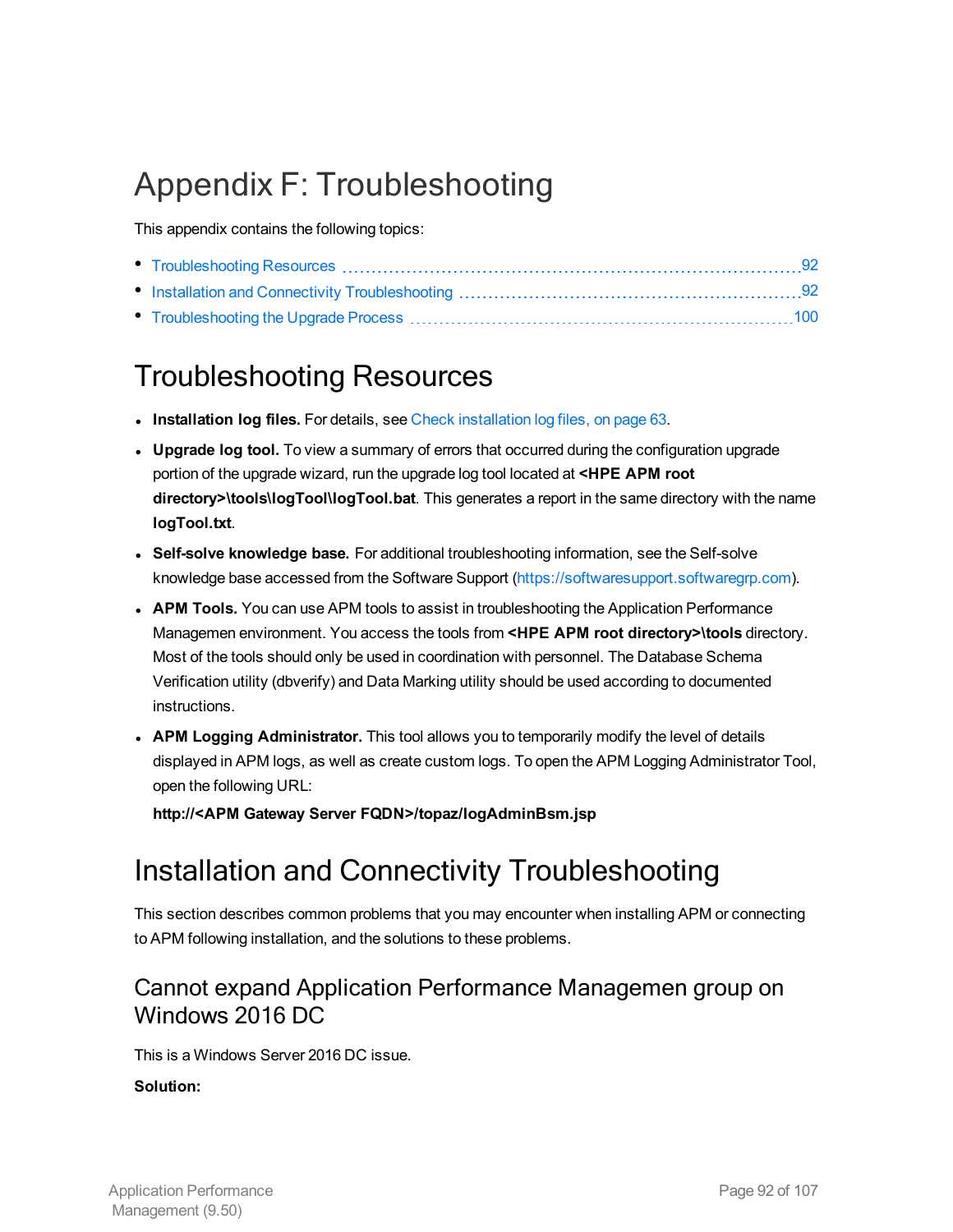Log out of Application Performance Managemen and log back in again.

### Unable to access APM using Internet Explorer with an FQDN that has a two letter domain

Internet Explorer does not support FQDNs with two letters domains for the APM default virtual URL (for example XXXX.aa).

#### **Workaround:**

If FQDN has a two letter domain, use another browser (not Internet Explorer) to access APM.

### Receive error message: not enough space on the drive to extract the installation files

This happens during component installation. If you enter a new path for a different drive with sufficient space, the same error message is displayed.

During the file extraction process, certain data is always saved to the TEMP directory on the system drive, even if you choose to save the installation files to a different location from the default path.

#### **Solution:**

- Free up sufficient disk space on the system drive (as specified in the error message), then continue with the installation procedure.
- If it is not possible to free up sufficient disk space on the system drive, change the path for the system's TEMP variable.
	- <sup>o</sup> **Windows:** Select **Start > Settings > Control Panel > System > Advanced tab > Environment Variables**, and edit the path for the **TEMP** variable in the User variables area.
	- <sup>o</sup> **Linux:** Run the following commands:

```
export IATEMPDIR=/new/tmp
export _JAVA_OPTIONS=-Djava.io.tmpdir=/new/tmp
where /new/tmp is the new working directory.
```
### Installation fails due to security restrictions of the /tmp directory on Linux

If the /tmp directory has security restrictions that prevent script execution from it, the installation will fail.

#### **Solution:**

Set a new /tmp directory not affected by these restrictions, by running the following commands:

export IATEMPDIR=/new/tmp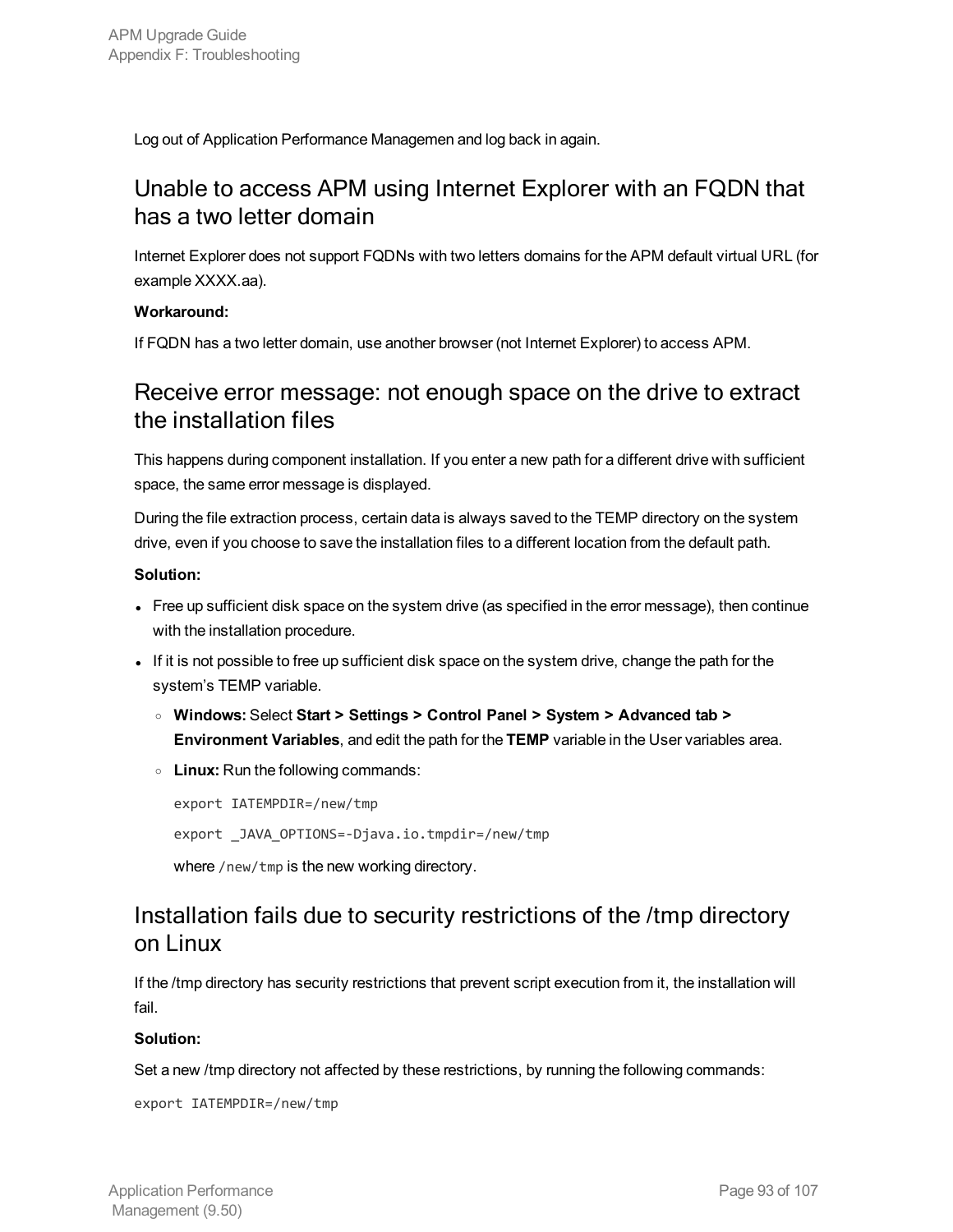export \_JAVA\_OPTIONS=-Djava.io.tmpdir=/new/tmp

where /new/tmp is the new working directory.

### Connection to a Microsoft SQL Server database fails when running the Setup and Database Configuration Utility

Verify that the user under whom the SQL Server service is running has permissions to write to the disk on which you are creating the database.

### A network login prompt appears when completing the APM server installation

#### **Possible Cause:**

This can occur if the IIS server's authentication method is not set to the default setting, **Allow Anonymous Access**.

#### **Solution:**

Reset the IIS server's authentication method to the default setting, **Allow Anonymous Access**, and ensure that the default user account **IUSR\_XXX** (where "XXX" represents the name of the machine) is selected (the user account **IUSR\_XXX** is generated during IIS installation). Then uninstall and reinstall APM.

### Tomcat servlet engine does not start and gives an error

The error message is as follows:

java.lang.reflect.InvocationTargetException: org.apache.tomcat.core.TomcatException: Root cause -Address in use: JVM\_Bind

#### **Possible Cause:**

Running Oracle HTTP Server, installed with a typical Oracle installation, on the same machine as APM servers causes a conflict with the Tomcat servlet engine.

#### **Solution:**

Stop the Oracle HTTP Server service, disable and then enable APM.

To prevent the problem from recurring after the machine is restarted, change the Oracle HTTP Server service's startup setting to **manual**.

### Inability to install APM components due to administrative restrictions

#### **Possible Cause:**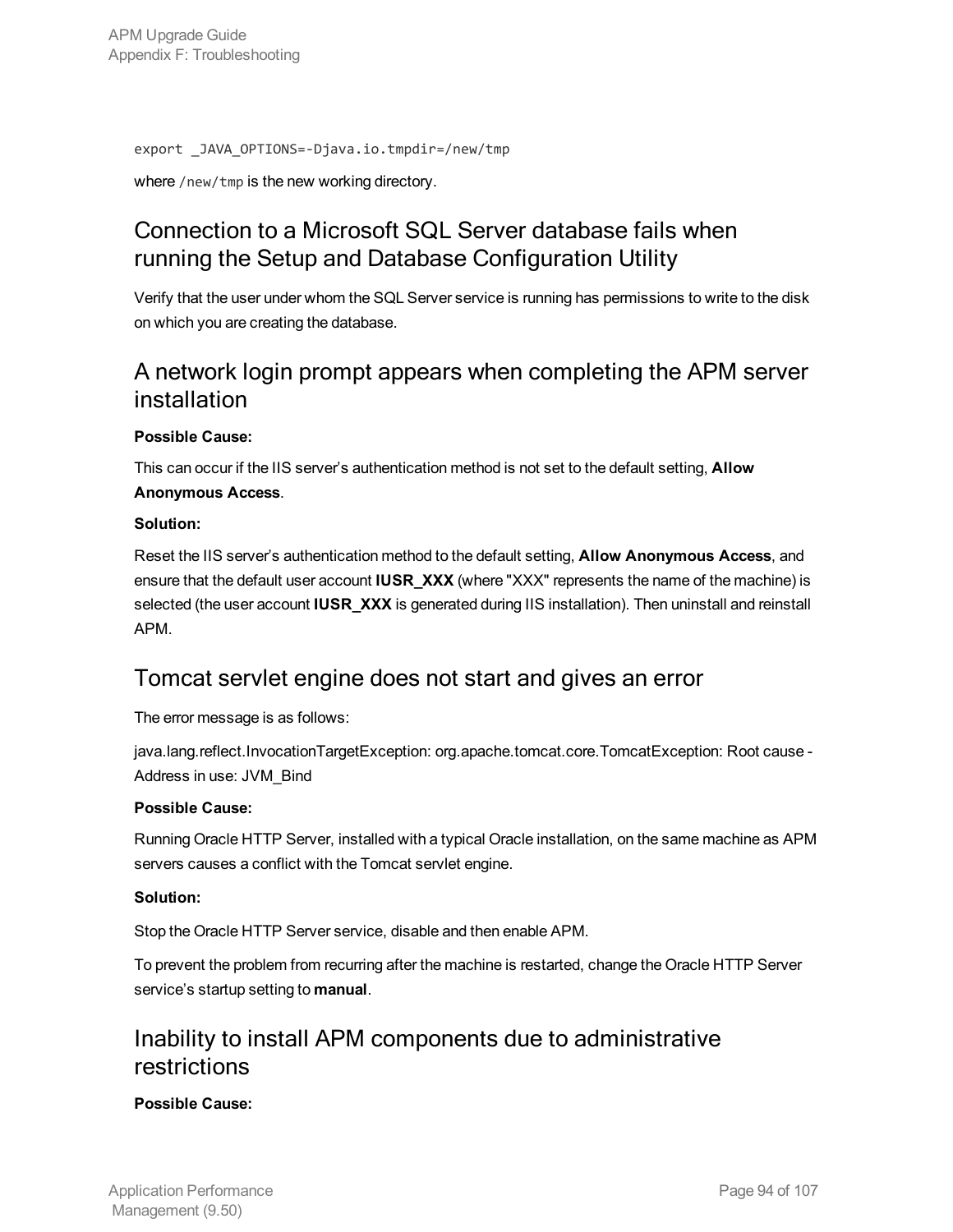The machine on which you are installing has policy management software that restricts access to files, directories, the Windows registry, and so forth.

#### **Solution:**

If this type of software is running, contact your organization's network administration staff to obtain the permissions required to install and save files on the machine.

### After installing, receive http error 404 on the page when attempting to access APM

Perform the following tasks:

- 1. Verify that all APM processes were started by accessing the status page. For details, see "How to View the Status of Processes and Services" in the APM Platform Administration Guide.
- 2. If all the services appear green in the status page, browse to APM using port 29000 (http://MACHINE \_NAME:29000).

Try to access the JMX console. If you can access the console, continue with step 3 trying to discover the problem.

- 3. Check if the Web server is started (http://MACHINE \_NAME). If the Web server is started, you probably have a problem with the ISAPI filter.
- 4. If the problem is with the ISAPI filter and you are running on a Microsoft Windows 2008 server, check that you followed the procedure for creating a role. For details, see [Working](#page-72-0) with the IIS Web [Server,](#page-72-0) on page 73.
- 5. The Apache server may not be successfully starting because of a port collision.

### After uninstalling APM and reinstalling to a different directory, APM does not work

**Possible Cause:** When uninstalling and reinstalling to a different location, the IIS ISAPI filter did not get updated to the new path.

#### **Solution:**

#### **To update the IIS ISAPI filter to the new path:**

- 1. Open the IIS Internet Services Manager.
- 2. Right-click the machine name in the tree and select **Properties**.
- 3. With **WWW Service** displayed in the Master Properties list, click **Edit**.
- 4. Select the **ISAPI Filter** tab.
- 5. Ensure that **jakartaFilter** is pointing to the correct APM directory.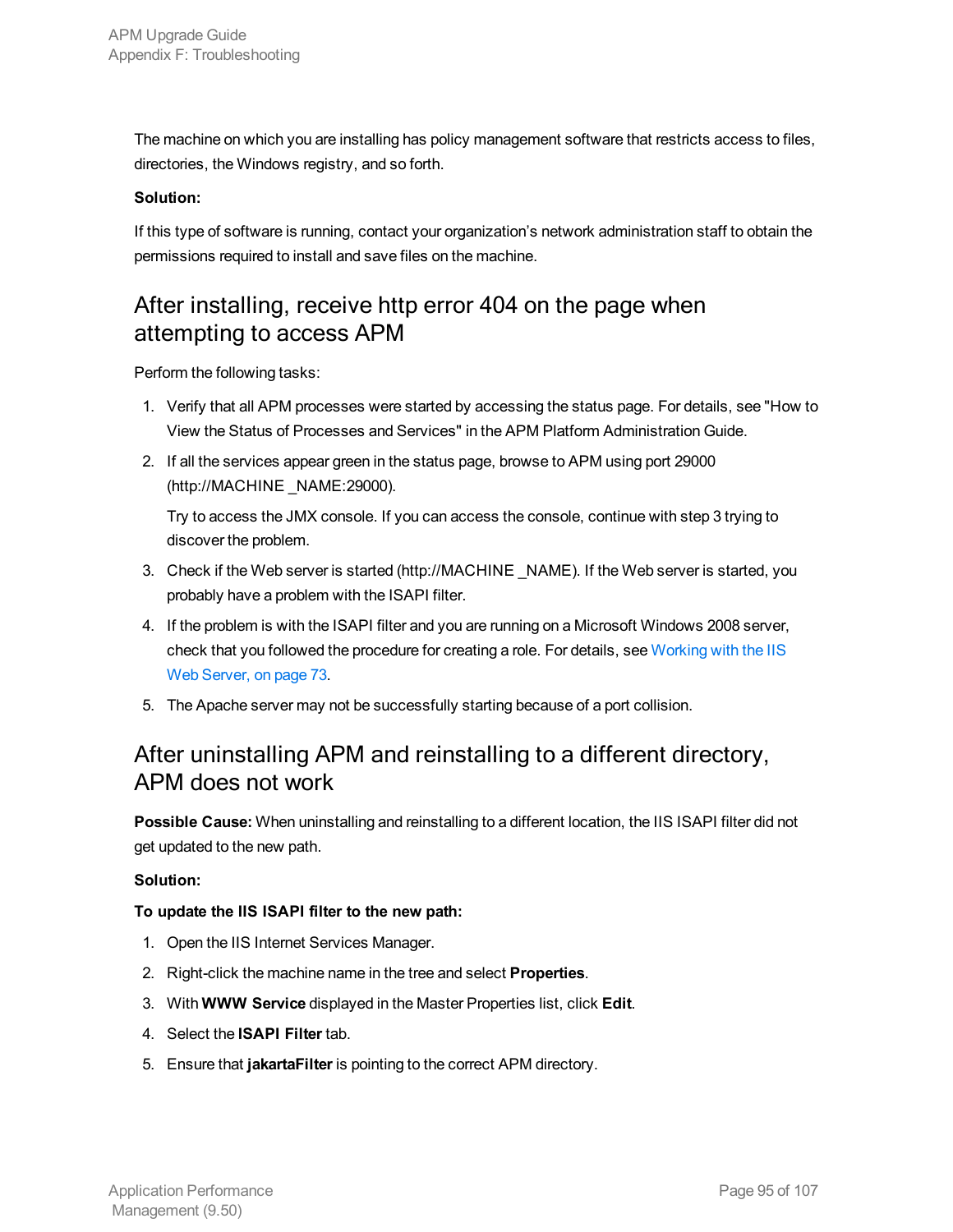- 6. Apply your changes and quit the Internet Services Manager.
- 7. Restart the IIS service.

### Business Process Monitor or SiteScope data are not being reported to APM

There are various conditions that may cause this problem. For details on causes and possible solutions, refer to the Self-solve Knowledge Base, and search for article number KM438393. [\(https://softwaresupport.softwaregrp.com/group/softwaresupport/search-result/-](https://softwaresupport.softwaregrp.com/group/softwaresupport/search-result/-/facetsearch/document/KM438393/) [/facetsearch/document/KM438393/](https://softwaresupport.softwaregrp.com/group/softwaresupport/search-result/-/facetsearch/document/KM438393/)).

### Business Process Monitors fail to report to the Gateway Server running on IIS

#### **Symptoms/Possible Causes:**

- No data reported to loaders
- No data in Web site reports
- **An error in the data\_deport.txt** log on the Business Process Monitor machine similar to the following:

```
Topaz returned an error (<html><head><title>Error Dispatching
URL</title></head>
```
<br/>body> <br/> <br/> <br/> <br/> <br/> <br/> <br/> <br/> <br/> <br/> <br/> <br/> <br/> <br/> <br/> <br/> <br/> <br/> <br/> <br/> <br/> <br/> <br/> <br/> <br/> <br/> <br/> <br/> <br/> <br/> <br/> <br/> <br/> <br/> <br/> <

```
The URI:<br/>kbr/>>>>>>>b_reporttransactions_ex.asp</b><br/>>br/>is <br/>b>not</b> mapped to
an API Adapter.<br/>kbr/>Either the URI is misspelled or the mapping file is
incorrect (the mapping file is located at:
D:\HPBAC/AppServer/TMC/resources/ServletDispatcher.xml)
```

```
</body>
```
</html>)

The problem can be confirmed by opening the page http://<machine name>/ext/mod\_mdrv\_ wrap.dll?type=report\_transaction. If there is a problem, a Service Temporarily Unavailable message is displayed.

You can also submit the following URL to verify Web Data Entry status: http://<machine name>/ext/mod\_mdrv\_wrap.dll?type=test

This problem may be caused by the existence of **MercRedirectFilter**, which is a deprecated filter that is no longer needed for APM and may be left over from previous versions of APM.

#### **Solution:**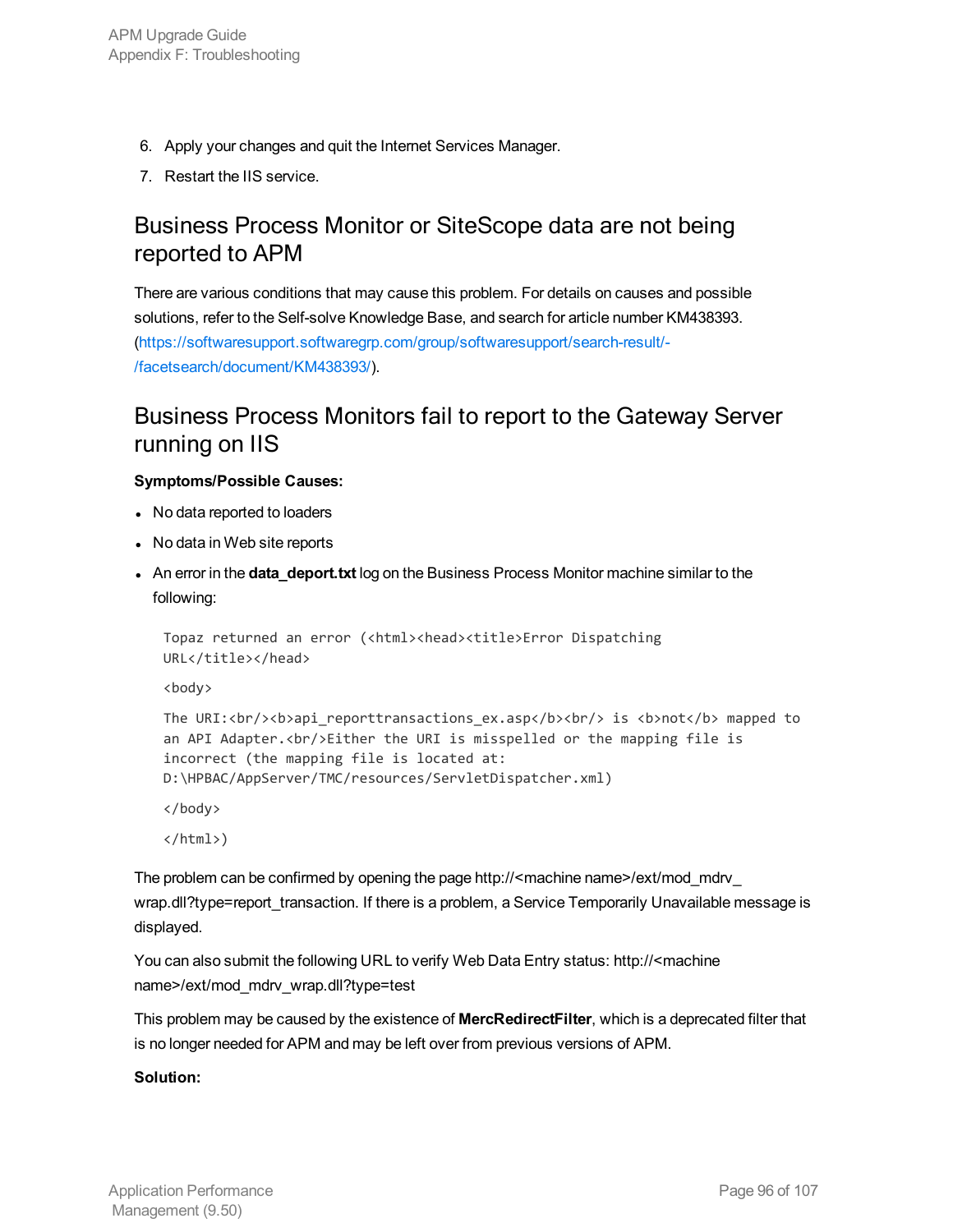Delete the **MercRedirectFilter** filter and ensure that the **jakartaFilter** is the only IIS ISAPI filter running.

### Business Process Monitor is unable to connect via the Internet to the Gateway Server installed on an Apache Web server

#### **Possible Cause:**

The Business Process Monitor machine is unable to resolve the Gateway Server name correctly.

#### **Solution:**

- <sup>l</sup> Add the Gateway Server name to the Business Process Monitor machine's **<Windows system root directory>\system32\drivers\etc\hosts** file.
- <sup>l</sup> Change the Gateway Server name in the **<HPE APM root directory>\WebServer\conf\httpd.conf** file on the Gateway Server to a recognized name in the DNS.

### Post-Installation Wizard fails during APM installation on Linux machine

This may be due to a Linux bug. Open the **/etc/sysctl.conf** file and remove the line **vm.swapiness = 0**. Restart the post installation wizard.

### Failed to install Adobe Flash Player

Adobe Flash Player is installed using the Adobe Download Manager which cannot handle automatic proxy configuration scripts. If Internet Explorer is configured to use an automatic proxy configuration, the download manager fails and hangs with no visual response. Try configuring a proxy host manually or see the Flash Player documentation.

### APM fails to start or APM configuration wizard does not open

Check the supervisorwrapper.log file for the following error:

#### **<HPE APM root directory>\conf\supervisor\manager\nannyManager.wrapper wrapper | OpenService failed - Access is denied.**

If this error is present, the issue may be due to having User Access Control (UAC) enabled on a Windows system. Disable UAC on all APM servers running Windows.

### Failure to log in based on FQDN

If you see the following error in the login screen: **The Application Performance Managemen URL must include the Fully Qualified Domain Name (FQDN). Please retype Application Performance Managemen URL in the address bar**, but you are connecting via FQDN, check if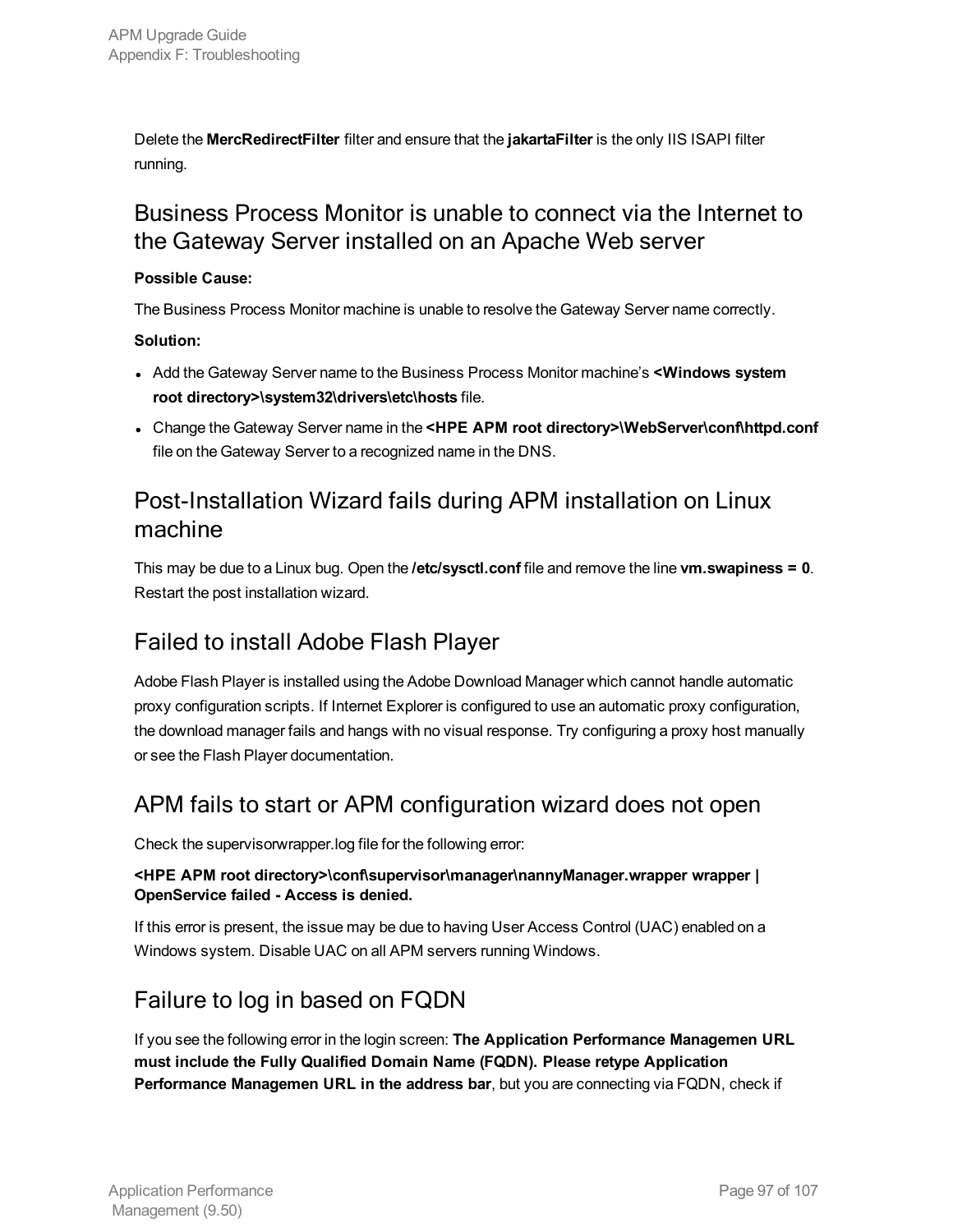there is a DNS resolution for Load Balanced virtual IPs from the APM gateways. You may need to add LB virtual IPs (for application users and for data collectors if needed) to the hosts file on APM gateway.

### After pressing Login, nothing happens. Or user logs in, but Sitemap is empty.

#### **Possible Cause:**

You are trying to login to APM from the Windows Server instead of the client machine. On Windows Server, the Internet Explorer Enhanced Security Configuration is typically enabled. With this configuration, several APM UI features including APM login page, may not work.

#### **Resolution:**

Check if the Internet Explorer Enhanced Security Configuration is enabled. If it is enabled, use a regular client for login, and not the Windows server.

If you must login from the server, either disable Internet Explorer Enhanced Security Configuration (**Control Panel > Add/remove Windows components**) or add the APM URL to the trusted sites in the IE Security Settings.

### Java applets not opening

- <sup>l</sup> If you use Internet Explorer, select **Tools** > **Internet Options** > **Connections** > **Local Area Network (LAN) Settings**. Clear the following options: **Automatically detect settings** and **Use automatic configuration script**.
- <sup>l</sup> Select **Control Panel** > **Java** > **General** tab > **Network Settings** > select **Direct connection** option (and not the default option to **Use browser settings**).

### Uninstalling APM results in errors

If you receive a few errors that look like the following:

The package HPOv....can not be uninstalled.

You can ignore these errors. APM has been uninstalled correctly.

### Unreadable Eastern Asian Characters

On some RHEL6.x distributions, when choosing to install APM in an Eastern Asian locale (Korean, Japanese or Simplified Chinese), the installation UI displays unreadable characters.

#### **Workaround:**

Launch the installer with a JRE that supports Eastern Asian Languages.

setup.bin LAX\_VM \${PATH\_TO\_JAVA}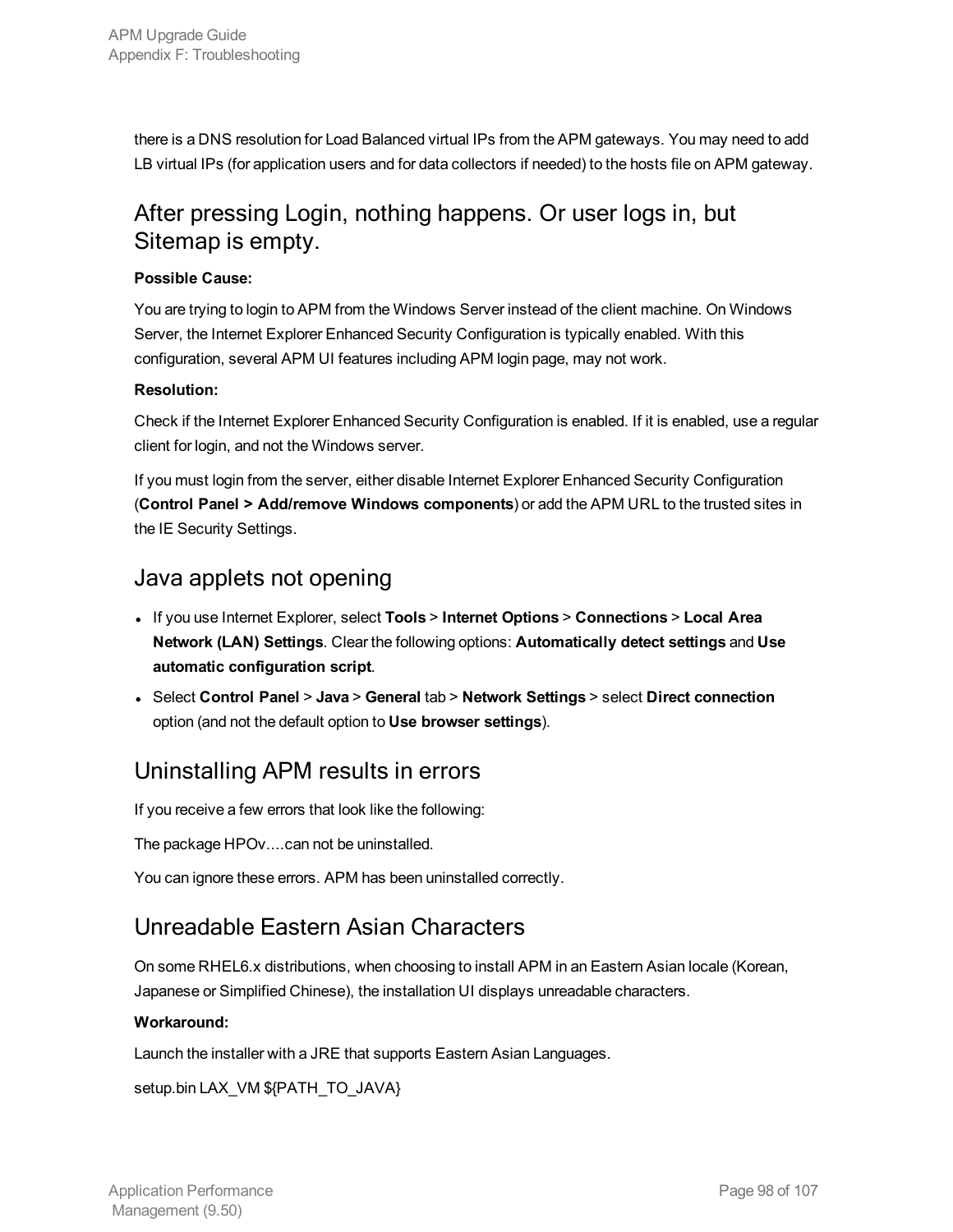### After installing APM, unable to start APM

APM failed to start. An error occurred when accessing **jmxremote.password**. This error appears in the **<HPE APM root directory>\log\supervisor\wrapper.log**.

#### **Solution:**

Make sure that the user who runs APM, is the owner of the jmxremote.access file and has read/ write permission on this file.

### Server is not ready message

If you see the following, it is an indication that JBoss is not starting.

- The status page returns the "Server is not ready" message.
- Processes are not loading.
- The wrapper.log file from the <HPBSM>\log\supervisor folder contains this error: "Error: Password file read access must be restricted: c:\HPBSM/JRE64/lib/management/jmxremote.password"

The root cause of this problem is that the Windows Management Instrumentation command-line (WMIC) utility works incorrectly with different regional settings. As a result, it impacts the assignment mechanism of ownership and permissions (files jmxremote.access and jmxremote.password).

#### **Workaround:**

- 1. Disable APM.
- 2. Navigate to **<HPE APM root directory>\JRE\lib\management**.
- 3. Right-click **jmxremote.password** and select **Properties**.
- 4. Click the **Security** tab.
- 5. Click **Edit**.
- 6. Click **Add** and add the **Administrators** group.
- 7. Allow **Read** and **Write** permissions for the Administrators group.
- 8. Repeat steps 2 7 for the **jmxremote.access** file.
- 9. Navigate to **<HPE APM root directory>\JRE64\lib\management**.
- 10. Repeat steps  $3-8$ .
- 11. Enable APM.

### Restart Message after Rebooting

After rebooting your machine, the following message appears: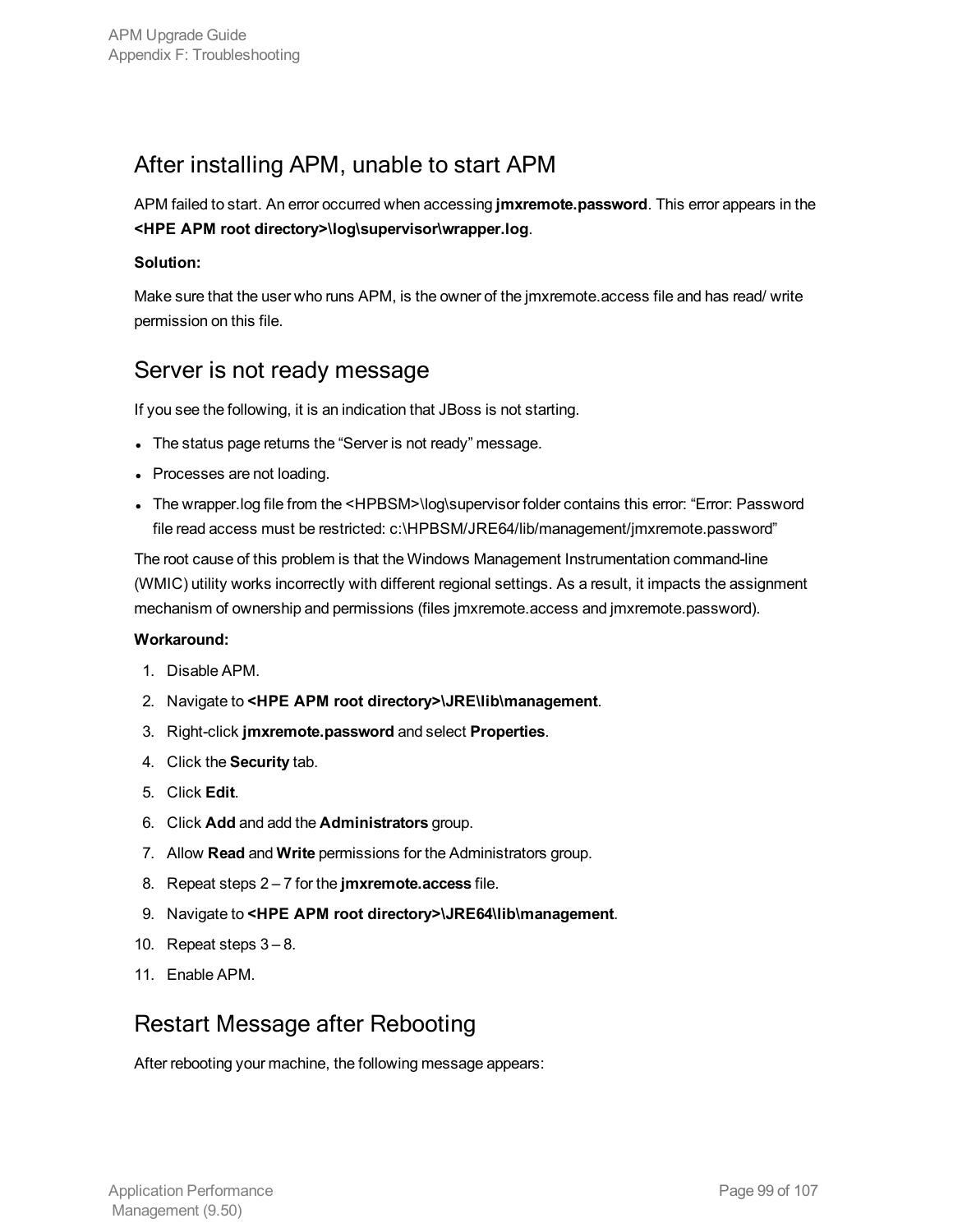You may need to restart your system for the configuration changes made to the system to take effect. Would you like to quit this installation?

This occurs in the Windows 2016 operating system. The installer checks the following key in the registry after HKEY\_LOCAL\_MACHINE \ SYSTEM \ CurrentControlSet \ Control \ Session Manager \ PendingFileRenameOperations to determine if the machine needs to be rebooted. After the reboot, this key should disappeared, but in Windows 2016, it still appears.

#### **Solution:**

<sup>l</sup> Click **Continue**.

Or

- 1. Click **Quit**.
- 2. Delete the registry **HKEY\_LOCAL\_MACHINE\SYSTEM\ CurrentControlSet\ Control\Session Manager\PendingFileRenameOperations** .
- 3. Run the installer again.

### Error when Running MSI Files

The Post Install Wizard installs several MSI files (Request Router application, Rewrite Rules module, Web Farm framework) when you are performing an IIS Web Server configuration. The Post Install Wizard has two attempts to run these MSI files. If the Post Install Wizard fails to run these files, the log file displays an "ErrorLevel 1603" message.

#### **Solution:**

- 1. Run the MSI files manually from **<HPE APM root directory>\bin\IIS\** .
- <span id="page-99-0"></span>2. Rerun the Post Install Wizard (**postinstall.bat** from **<HPE APM root directory>\bin\**).

## Troubleshooting the Upgrade Process

This section describes problems that you may encounter when upgrading APM, and the solutions to these problems.

### General issues

- If you are using remote desktop and the upgrade wizard is not displayed properly, try reconnecting with remote desktop at a different resolution, or from a different machine.
- <sup>l</sup> Within the wizard, if the **Next** button or **Back** button do not work, check the upgrade Framework.log for the cause of the error. In most cases, restarting the upgrade wizard resolves the problem.
- RUM Engine permissions may be reset during the APM upgrade. Therefore, it is recommend to ensure that the RUM Engine View permission is selected after upgrading APM.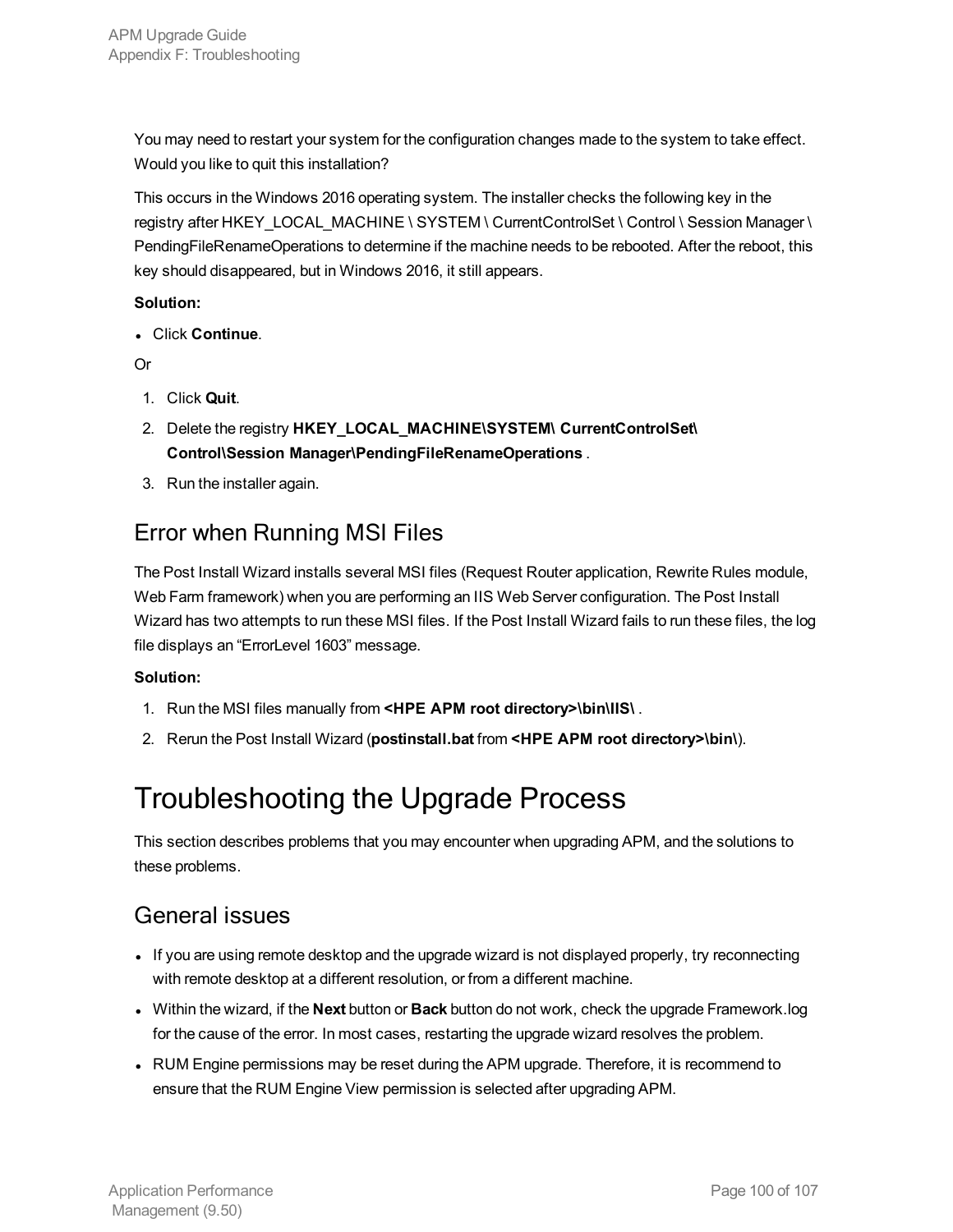- 1. In APM, click **Admin > Platform**.
- 2. Click the **Users and Permissions** tab.
- 3. Click **User Management**.
- 4. In the tree, select an EUM context and click the **Permissions** tab.
- 5. Select the RUM Engine instance(s) and click the **Operations** tab.
- 6. Enable the **View** option if it is not already selected and if it is not inherited or granted from Group/Roles/Parent.

### Limitation

<sup>l</sup> Search queries defined in **EUM Admin > Search and Replace** for BSM version 9.01 do not work in BSM 9.13 or later .

**Workaround:** Recreate the queries in the later BSM/APM version.

In the staging environment, you cannot retrieve any data for reports that query RUM when RUM is pointing to the APM side.

### Master Key is Not Set for RTSM

**Description:** Since the UCMDB was upgraded, the APM upgrade can fail because the master key for RTSM is not set. This error appears as follows:

- <sup>l</sup> During the APM upgrade, the log file contains an error for the **\*\*\* Executing step: set\_rtsm\_ master\_key** step. The log file is located here: **<HPE APM root directory>\log\upgrade\upgrade.all.log**.
- <sup>l</sup> The **master key is not set** message appears when you open any RTSM page.

#### **Workaround:**

- 1. Start APM.
- 2. Open the RTSM JMX (DPS in case Distributed APM configuration) (https://localhost:8443/jmxconsole/).
- 3. Locate and open the **UCMDB:service=Security Services** group.
- 4. Locate the **changeMasterKey** method.
- 5. Set the Master Key. It must be a string containing 32 characters including a number, special character, and an upper case character.
- 6. Invoke this method.
- 7. Restart the **hpbsm\_RTSM** process.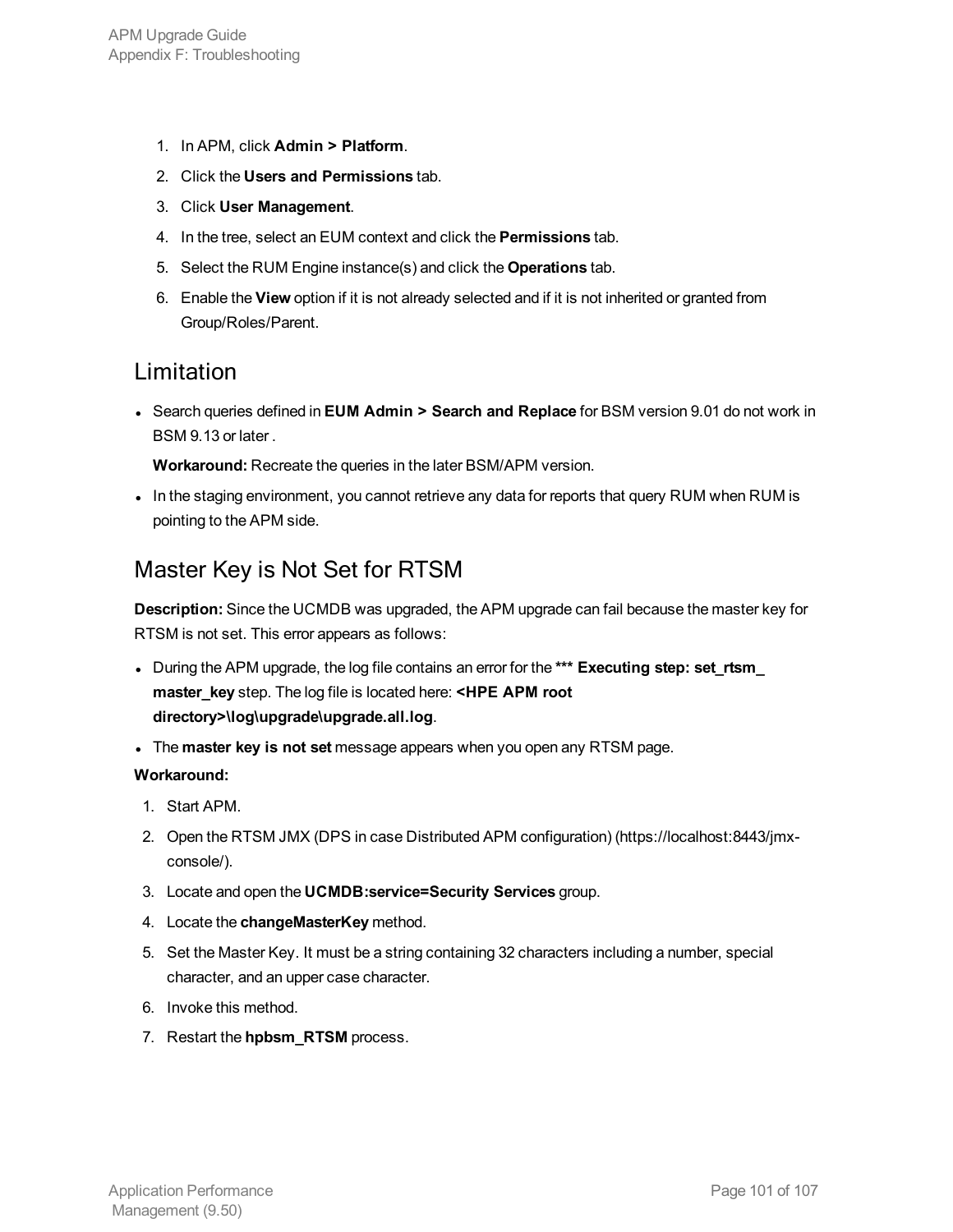### Sending Scheduled Reports

Scheduled reports are not sent from the staging servers while they are in staging mode. This prevents multiple reports from being sent. Non-scheduled reports can be sent by opening the **Report Manager**, selecting the report, and clicking the **Email This Report** button.

You can manually modify this setting so that APMdoes send scheduled reports from the staging servers. To do so, enter an email address in the **Platform > Setup and Management > Infrastructure Settings > BSM Evaluation > Alerts mail address** setting.

### SISConfigurationEnrichmentUpgrader failure

**Description:** During APM upgrade, if the SISConfigurationEnrichmentUpgrader reports FAILED, PARTIALLY FAILED, or NOT REQUIRED status, the APM content packs may not automatically upload upon restart.

**Workaround:** Delete the blockAutoUpload file located in the <HPE APM root directory>\conf\opr\content folder after SISConfigurationEnrichmentUpgrader finished and before APM restart.

## Troubleshooting the Upgrade Wizard

### Introduction screen

If the introduction screen opens without **Next** or **Back** buttons, close the wizard and reopen it. If repeating this action does not help, restart the wizard.

### Upgrade Settings screen

If the server type shown in the upgrade settings screen is not the type you expect, you must reinstall APM on this machine.

### Copying Files screen

- Make sure you copy DPS files to the DPS, and Gateway files to the Gateway. Do not accidentally copy Gateway files to the DPS.
- If you forget to copy the **excels** folder (or you copy it to the wrong location), you can copy it later without consequence. If you have not yet installed the Gateway, save the **excels** folder to a temporary location, and copy it to the correct location after you install the Gateway.
- If you have Service Health custom rule jars and you did not copy them (or copied them to the wrong location), after you start APM the online engine fails when calculating HIs or KPIs with the custom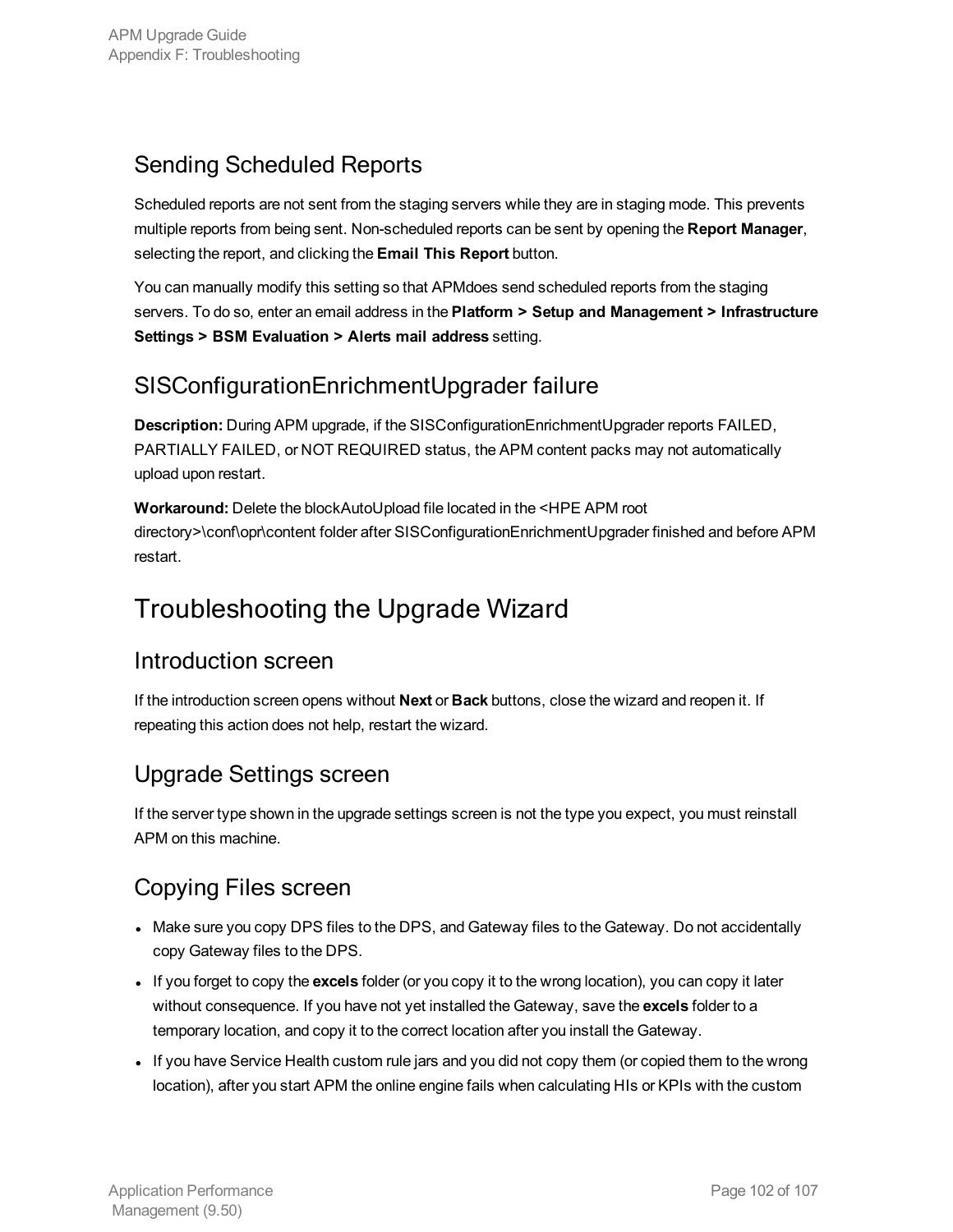rule. The log files contain errors, and the HIs or KPIs are shown without status. To resolve this, copy the custom rule jars at any stage and then continue with the upgrade.

If you have SLM custom rule jars and you did not copy them (or copied them to the wrong location), the offline engine fails when calculating HIs or KPIs with the custom rule. The log files contain errors, and the HIs or KPIs are shown without status. To resolve this, copy the custom rule jars and run recalculation of all your SLAs, before the relevant data is purged from the database.

### Database Connection - Profile Schema Settings

If you enter the details of the wrong profile database and you run the schema upgrade, the upgrade fails and the following message appears: **The current schema is not compatible with version 8.0.** The differences between your database and the schema will be greater than expected. Restore the Databases, and restart the upgrade.

### Schema Upgrade

- If the schema upgrade step fails, follow the on-screen instructions. In most cases, an SQL script is generated that resolves the problems that caused the failure of the schema upgrade.
- If the schema upgrade fails because you have users connected to the database, but the user shown is the current machine, click **Next** and re-run the schema upgrade. If this happens more than a reasonable number of times, you can ask your DBA to kill the connections, and then click **Next**.

### Update Environment

- Use the export tool log to verify that the LDAP Database Export/Import tool worked properly, or to see details of problems encountered.
- Server Deployment: If you select the wrong applications, you may fail with memory issues at any point in the upgrade. To fix the incorrect configuration, change the server deployment and restart APM.
- Server Deployment: If you receive a message stating that the machine is not aligned with the current deployment and a restart of APM is required, disregard this message. APM will be restarted as part of the upgrade process at a later stage.
- Login Settings: If you are using a non-default password for RTSM, update all data collectors with the new password when you finish upgrading to the new servers.
- Login Settings: If you re-run the upgrade wizard and enter a different password for RTSM than the one you used the first time, the configuration upgrade (Geo Attributes upgrader) will fail. The logs will contain the following message: **Failed to connect to RTSM**. Re-run the upgrade wizard, and enter the password for RTSM which you used the first time you ran the upgrade.
- Content Pack Import: If the user is not an administrative user, the oprContentUpgrader will fail. In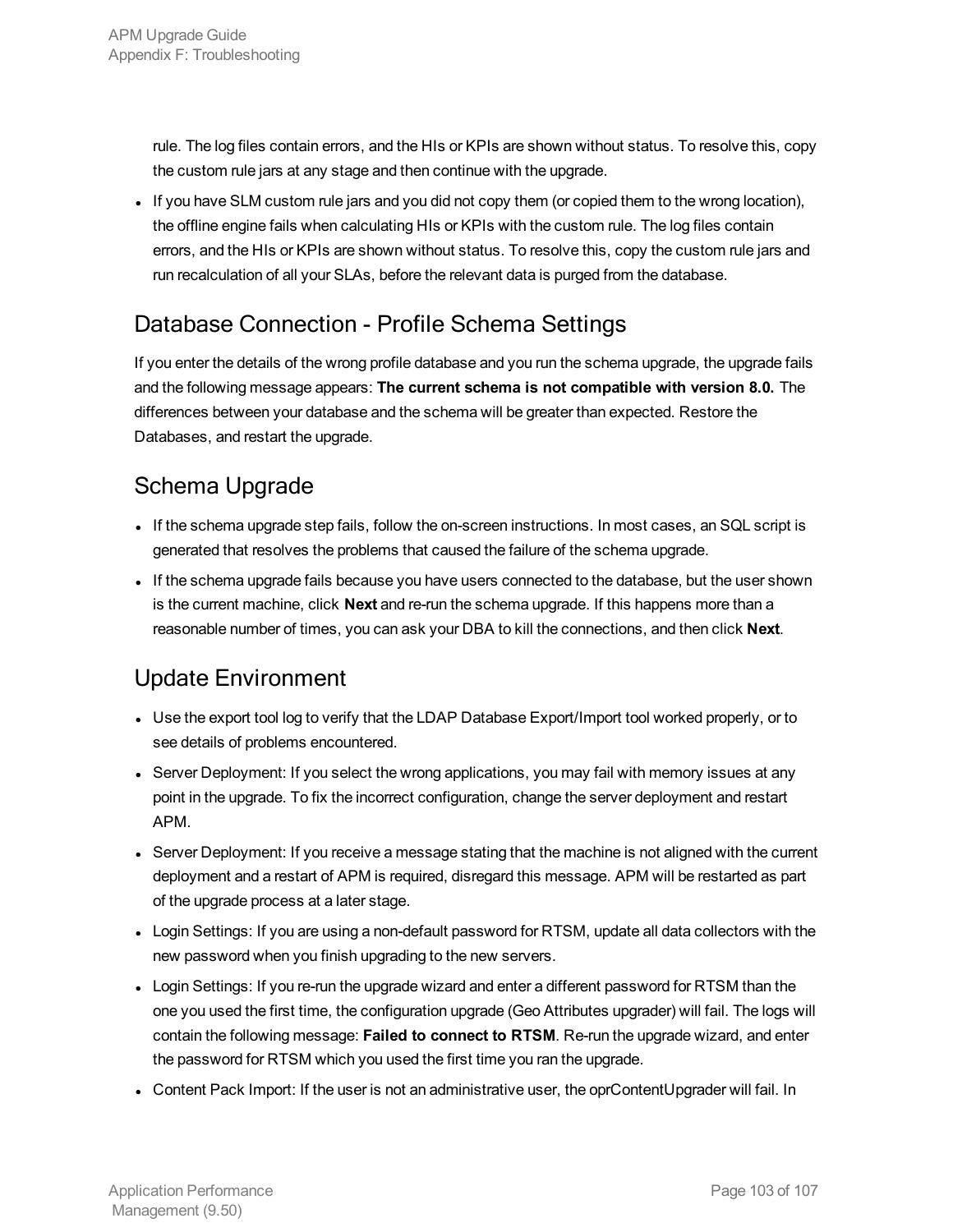this case, delete the file OprUpload, and re-run the upgrade wizard using administrative credentials.

• Content Pack Import: If an LDAP was configured in the production environment and is not accessible, you will fail on the oprContentUpgrader. In this case, disable the LDAP and re-run the upgrade wizard.

### CMDB Upgrade

- If an upgrader fails, review the following log file: <HPE APM root directory>\odb\runtime\log\upgrade\upgrade.short.log.
- If the CMDB upgrade fails, and the failure requires restoring the database, you only need to restore the CMDB schemas. You do not need to re-run all previous steps of the wizard. Additionally, you need to delete the following directory from the Data Processing Server running the upgrade wizard: HPBSM\odb\runtime.

### Start APM

- At this point in the upgrade wizard, when you start APM not all processes are up, and the UI is not available. This is because APM is temporarily in Upgrade mode; at a later stage you will restart APM in Full Mode.
- When the upgrade wizard reaches the Start APM step, certain steps are marked as successful and will not run again. If you want to rerun these steps (for example, if the DB is restored to the backup) remove all files under **<HPE APM root directory>\Temp** that start with **opr**.

#### **NOTE:**

When you Start or Restart the services in upgrade wizard, the **Initializer: Startup** is failed. To fix this issue, Restart the APM services.

### Staging Data Replicator (SDR)

#### **To verify that SDR is working:**

- 1. Open **<SDR root directory>\conf\core\Tools\log4j\sdreplicator\sdreplicator.properties**. Modify the **loglevel** to **debug**.
- 2. Open **<HPE APM root directory>\conf\core\Tools\log4j\sdreplicator\wde.properties.** Modify the **loglevel** to **debug**.
- 3. Find the most recent sample in **<SDR root directory>/log/sdrPublishedSamples.log** and make sure that you can locate it in **<HPE APM root directory>/log/wde/wdePublishedSamples.log**. If samples are appearing in both logs, the SDR is working.
- 4. Modify the **loglevel** settings to **INFO** in the **sdreplicator.properties** and **wde.properties** files.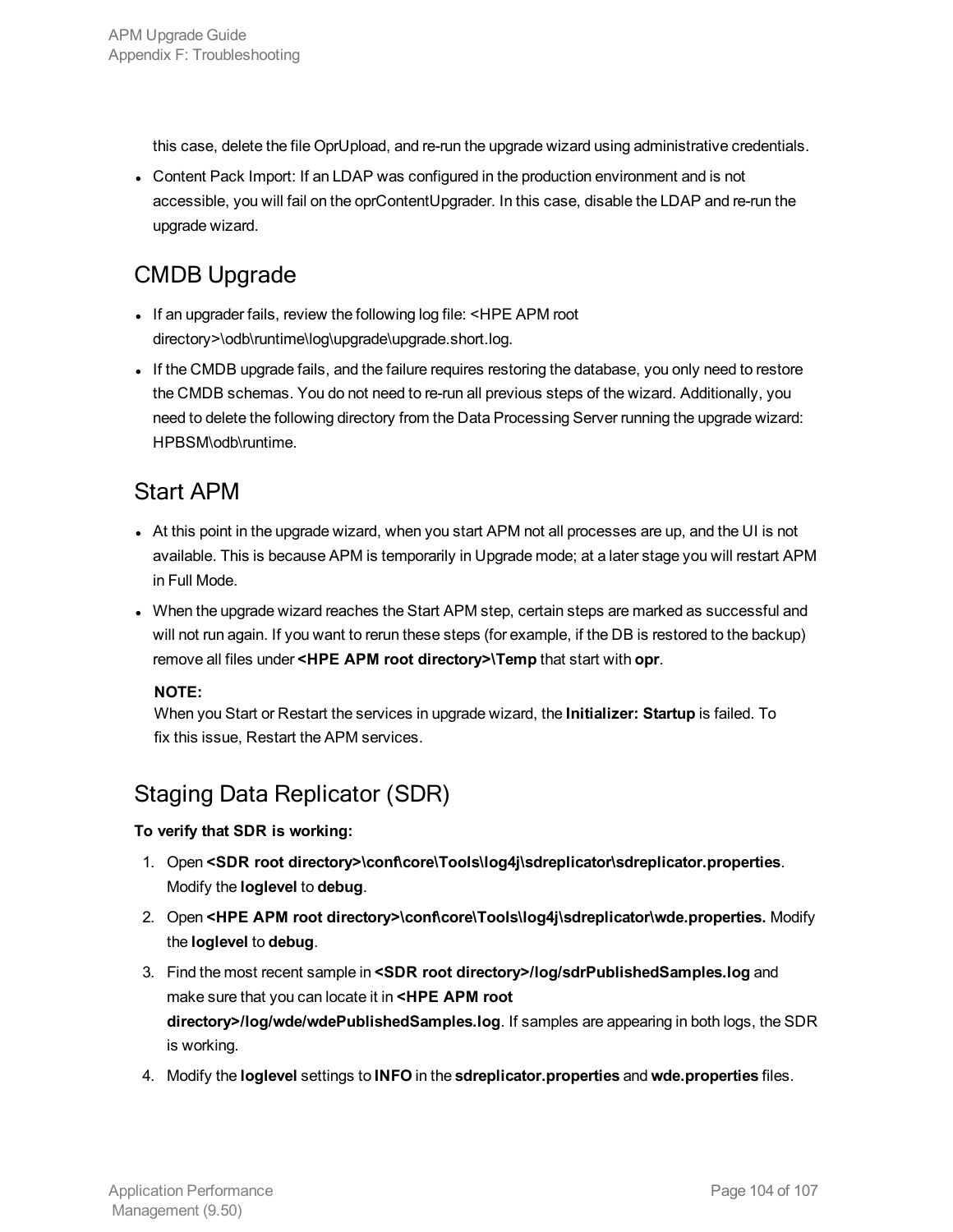### Data Transfer Tool

- Verify that the SDR is working before running the Data Transfer Tool; you can check the SDR log to see that the SDR is working. If you ran the Data Transfer Tool and the SDR did not run, a message will appear when you click Next (SDR initiation Date warning).
- If you exit the wizard (or the wizard crashes) during the data transfer tool sequence of steps, re-run the tool on the same dates it ran earlier (see upgrade\_all.log for the exact times).
- If you decide not to run the Data Transfer Tool, you will have missing data. Take this into account when looking at reports.
- If you did not record the time of the database backup, choose a date prior to the date of backup. You will have no data missing, but the Data Transfer Tool will take longer than necessary.
- When you run the Data Transfer Tool for a second time, you must choose a different path for the temporary folder than the one chosen for the first run.
- <sup>l</sup> If you accidentally enter the credentials of the staging DB and not the production DB, you will receive the following error message: **Operation Failed … FileNotFoundException**. Enter the correct details, and continue.
- The UI allows you to pause the Transferred data upgrade, but actually this does not have any effect.

### Verifying Digitally Signed Installation Files

All installation files that are in the format listed below are digitally signed:

- **Windows: MSI, EXE, DLL, VBS, JS, CPL.**
- **Linux: RPM files only.**

To verify that the installation files are original and provided with a code and have not been manipulated by a third party, you can do the following:

#### **For Windows files:**

- 1. Right-click the file and select **Properties**.
- 2. Select the **Digital Signatures** tab and verify that the name of the signer is Hewlett Packard Enterprise.

#### **For Linux files:**

Open a command line, and run the following commands:

# rpm -v -checksig \${RPM\_FILE\_NAME}# rpm -v -qi -p \${RPM\_FILE\_NAME}

#### For example:

```
# rpm -v --checksig HPBsmFndCom1-9.10.320-Linux2.6_64.rpm
```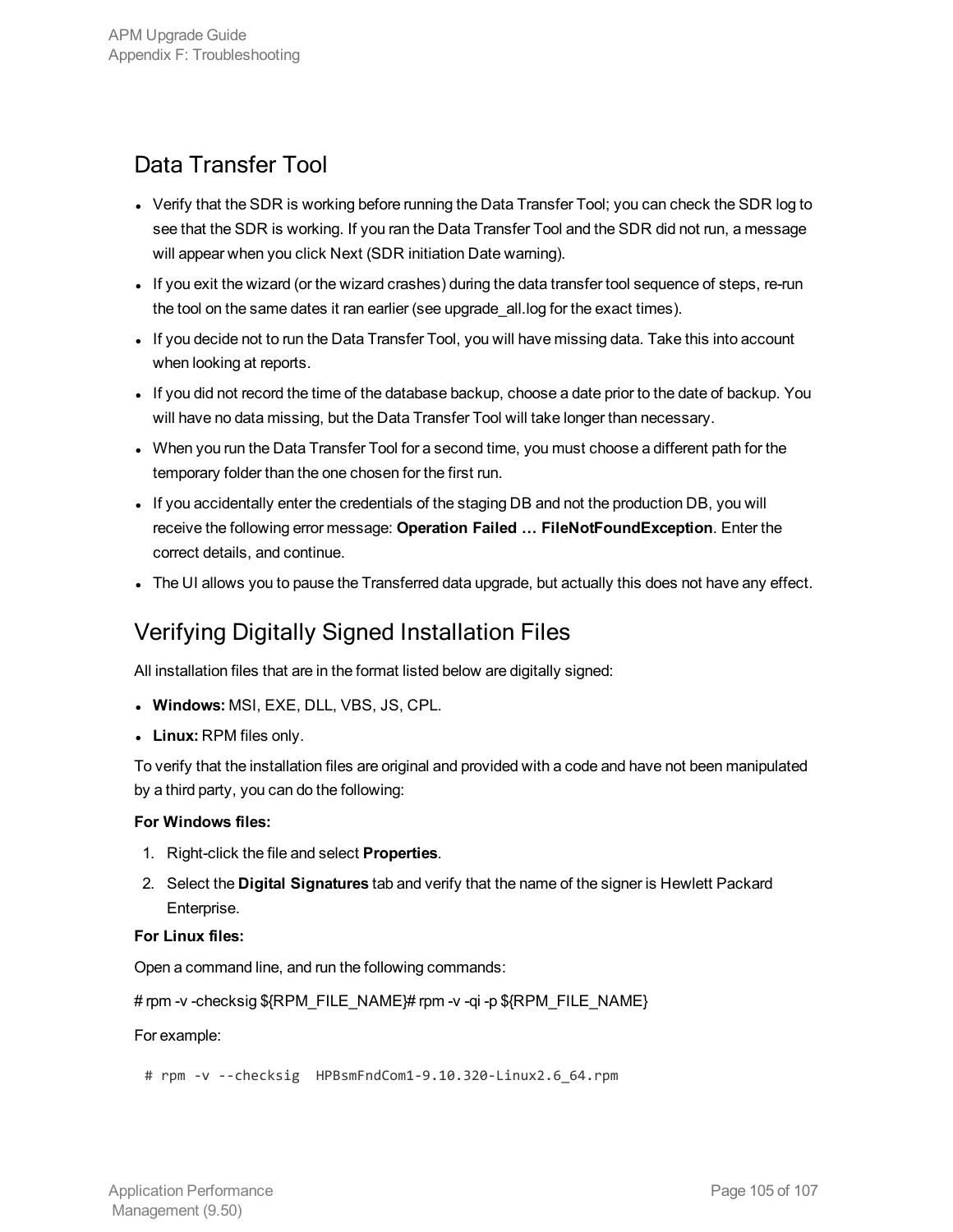APM Upgrade Guide Appendix F: Troubleshooting

```
HPBsmFndCom1-9.10.320-Linux2.6_64.rpm:
   Header V3 DSA signature: OK, key ID 2689b887
   Header SHA1 digest: OK (a4b436a86ca52dde34113c964866d5838b50bbc5)
   MD5 digest: OK (59def5f6719a78eac778324bdb0f6f05)
   V3 DSA signature: OK, key ID 2689b887
# rpm -v -qi -p HPBsmFndCom1-9.10.320-Linux2.6_64.rpm
Name : HPBsmFndCom1 Relocations: (not relocatable)
Version : 9.10.320 Vendor: Hewlett-Packard Company
Release : 1 Build Date: Sun 27 Mar 2011 06:15:37
PM IST
Install Date: (not installed) Build Host: LABM1AMRND02.devlab.ad
Group : Applications/System Source RPM: HPBsmFndCom1-9.10.320-
1.src.rpm
Size : 298420659 License: Hewlett-Packard
Development Company, L.P.
Signature : DSA/SHA1, Sun 27 Mar 2011 07:04:03 PM IST, Key ID 527bc53a2689b887
Summary : APM Foundations Common Components Pack_1
Description :
APM Foundations Common Components Pack_1
```